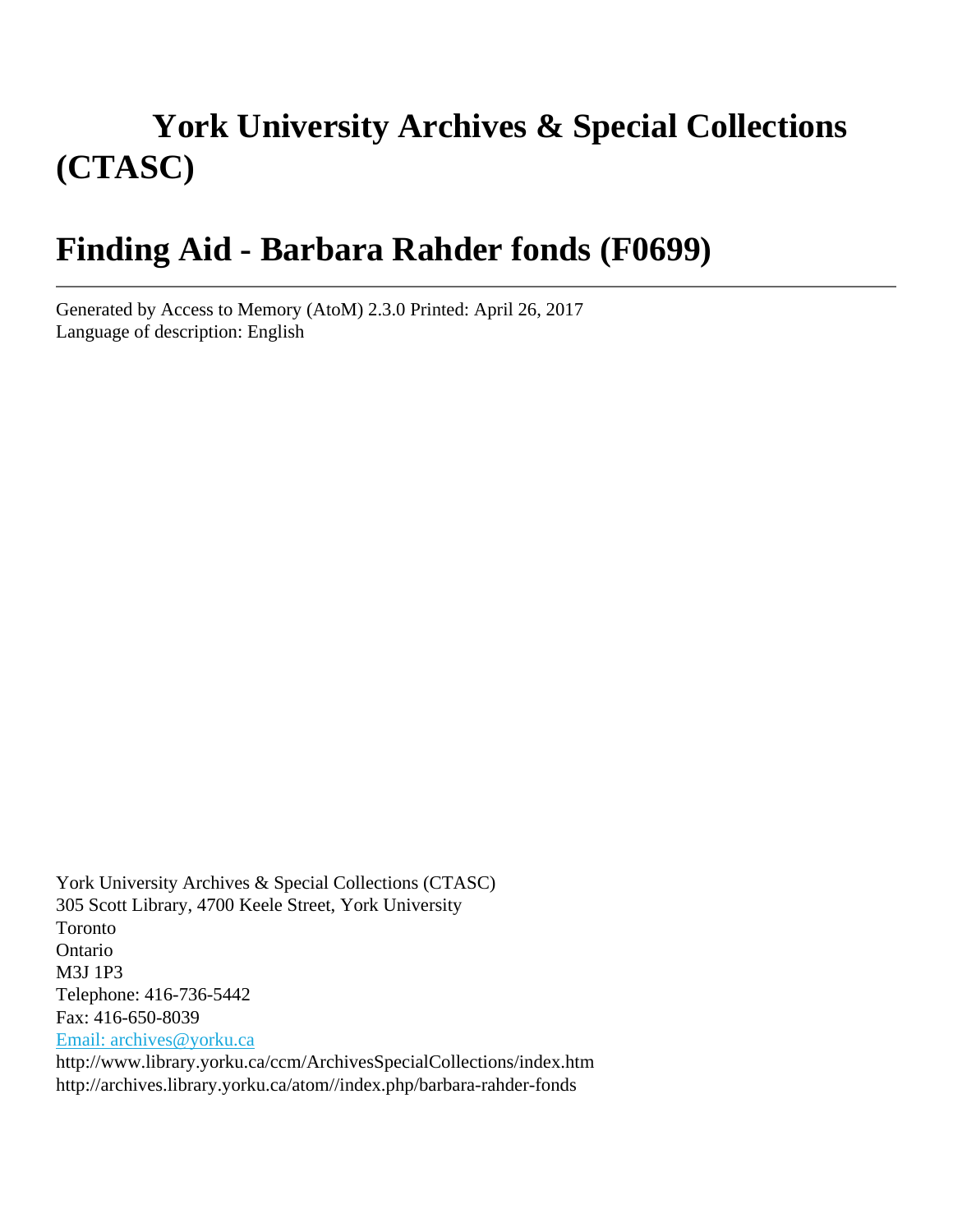## **Table of contents**

| F0699-S00822-2016-044/001(1), A social historical approach to the planning of urban residential       |  |
|-------------------------------------------------------------------------------------------------------|--|
|                                                                                                       |  |
| F0699-S00822-2016-044/015(3), Urban residential environments and the politics of socialization (Aug.  |  |
|                                                                                                       |  |
| F0699-S00822-2016-044/001(2), Historical analysis of urban form : a new approach to the aesthetic and |  |
|                                                                                                       |  |
| F0699-S00822-2016-044/001(3), The relation between social structure and urban residential             |  |
|                                                                                                       |  |
| F0699-S00822-2016-044/001(4), The origins of residential differentiation in nineteenth century North  |  |
|                                                                                                       |  |
| F0699-S00822-2016-044/001(5), The development and redevelopment of Cabbagetown, Toronto,              |  |
|                                                                                                       |  |
|                                                                                                       |  |
| F0699-S00822-2016-044/001(7), Cartography for thesis, articles ([between 1980 and 1986])  19          |  |
|                                                                                                       |  |
|                                                                                                       |  |
| F0699-S00822-2016-044/001(10), Historical photos from thesis ([between 1980 and 1986])  21            |  |
| F0699-S00822-2016-044/001(11), Dissertation slides : downtown Toronto 1835-1933 ([between 1980 and    |  |
|                                                                                                       |  |
| F0699-S00822-2016-044/001(12), Planning the corporate city : a historical perspective on the role of  |  |
|                                                                                                       |  |
| F0699-S00822-2016-044/001(13), A socio-historical approach to community planning and development:     |  |
|                                                                                                       |  |
| F0699-S00822-2016-044/001(14), The political economy of land development in nineteenth century        |  |
|                                                                                                       |  |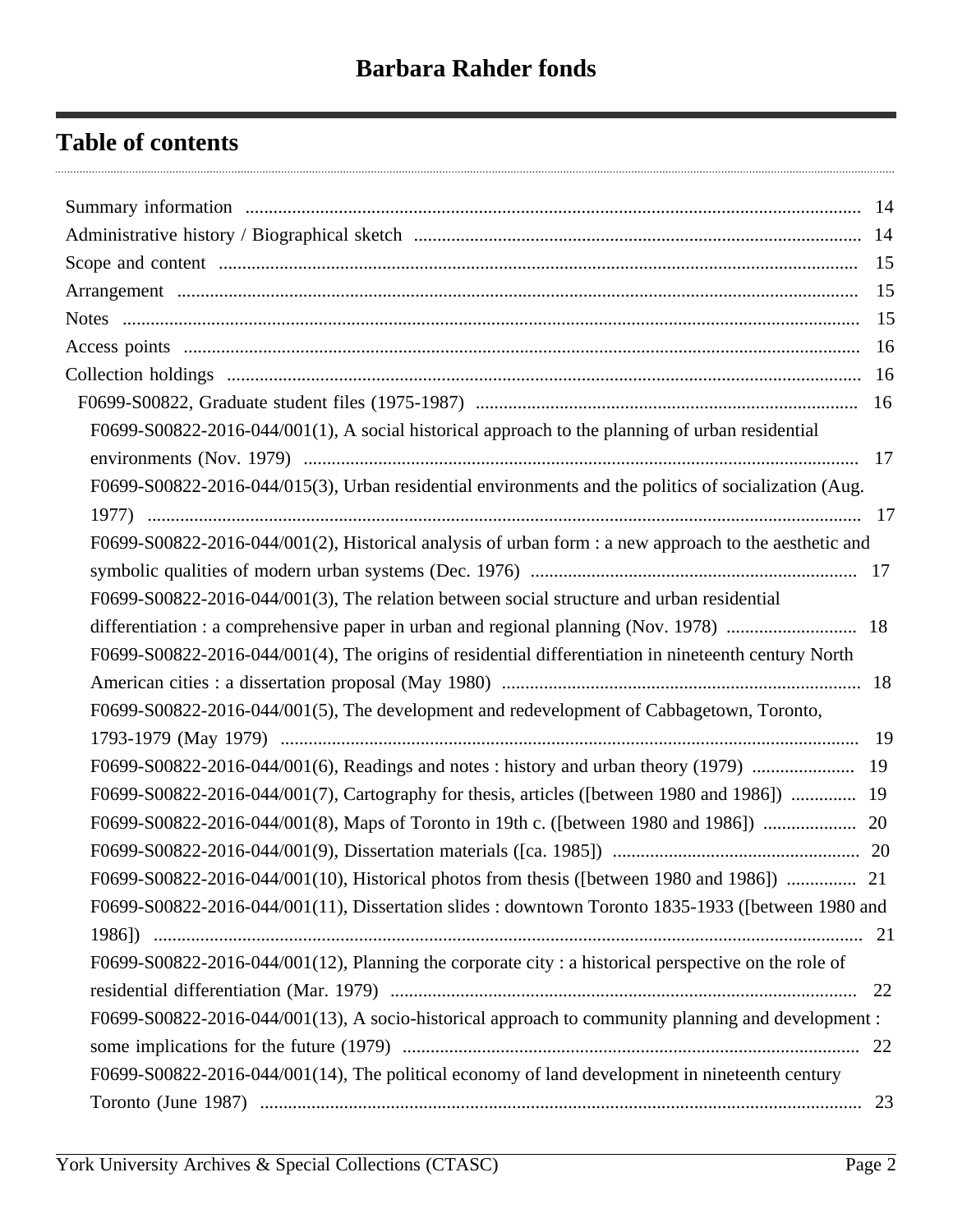| F0699-S00822-2016-044/001(15), Closing URP [Urban and Regional Planning] at UofT                   |    |
|----------------------------------------------------------------------------------------------------|----|
|                                                                                                    |    |
|                                                                                                    |    |
|                                                                                                    |    |
|                                                                                                    |    |
|                                                                                                    |    |
|                                                                                                    |    |
| F0699-S00823-2016-044/002(4), Introduction to urban design : Ryerson : URB 112 & 212               |    |
|                                                                                                    | 26 |
|                                                                                                    |    |
| F0699-S00823-2016-044/002(6), A study of needs for access to the Scarborough Town Centre (June     | 26 |
| F0699-S00823-2016-044/002(7), Planning issues and concepts/processes : other outlines (1981,       |    |
|                                                                                                    |    |
|                                                                                                    |    |
|                                                                                                    |    |
|                                                                                                    |    |
| F0699-S00823-2016-044/003(1), Social issues in urban planning : course materials (1985-1986) 28    |    |
| F0699-S00823-2016-044/003(2), Introduction to urban-regional planning (ES 5122) : course materials |    |
|                                                                                                    | 29 |
| F0699-S00823-2016-044/003(3), Environmental assessment (3430.03) : outline, etc.                   |    |
|                                                                                                    | 29 |
|                                                                                                    | 30 |
| F0699-S00823-2016-044/003(5), Environmental assessment (3430.03) : lecture notes (1994,            |    |
|                                                                                                    | 30 |
|                                                                                                    |    |
|                                                                                                    |    |
|                                                                                                    |    |
|                                                                                                    |    |
|                                                                                                    |    |
| F0699-S00823-2016-044/004(1), Bioregional planning workshop (ENVS 6330): tour information          |    |
|                                                                                                    |    |
|                                                                                                    |    |
|                                                                                                    |    |
|                                                                                                    |    |
| F0699-S00823-2016-044/015(1), Campus planning status : August 2002 (13 Aug. 2002)  34              |    |
| F0699-S00823-2016-044/004(5), Planning and design workshop (ENVS 6420): student consultant         |    |
|                                                                                                    |    |
|                                                                                                    |    |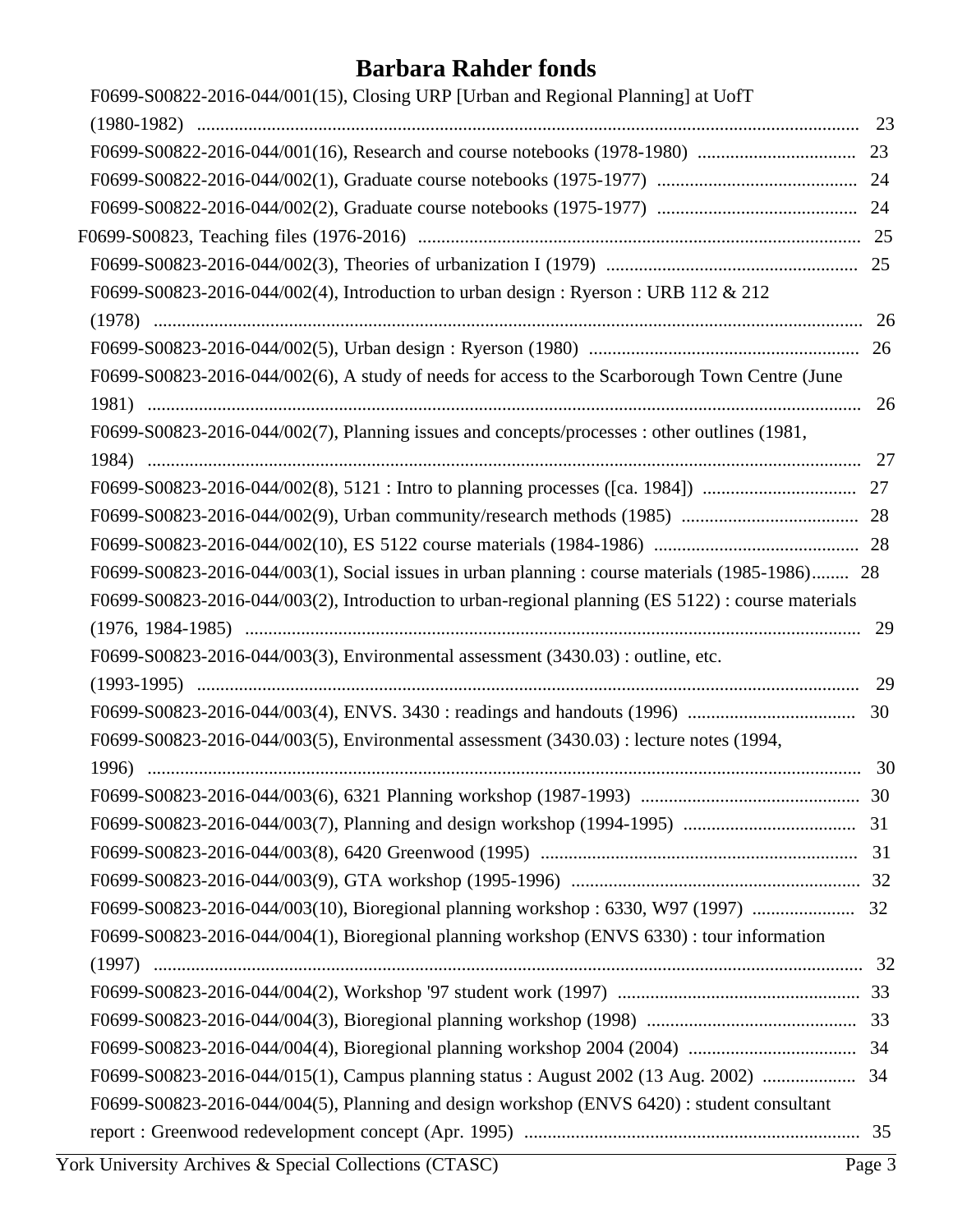| F0699-S00823-2016-044/004(6), Feminist perspectives in environmental studies (ES 5106) : course       |    |
|-------------------------------------------------------------------------------------------------------|----|
|                                                                                                       | 35 |
|                                                                                                       |    |
|                                                                                                       |    |
| F0699-S00823-2016-044/004(9), FESKIT : essays into environmental studies : being some interpretations |    |
|                                                                                                       |    |
|                                                                                                       |    |
|                                                                                                       |    |
| F0699-S00823-2016-044/004(12), Social sustainability, diversity and public space in three Canadian    |    |
|                                                                                                       |    |
| F0699-S00823-2016-044/004(13), Social sustainability, diversity and public space in three Canadian    |    |
|                                                                                                       |    |
| F0699-S00824, Faculty of Environmental Studies and York University files (1985-2011)  38              |    |
| F0699-S00824-2016-044/005(1), GA [graduate assistant] Career Connections (1996-1998)                  | 39 |
|                                                                                                       |    |
|                                                                                                       | 40 |
|                                                                                                       |    |
|                                                                                                       |    |
| F0699-S00824-2016-044/015(2), FES [Faculty of Environmental Studies] strategic plan                   |    |
|                                                                                                       | 41 |
|                                                                                                       |    |
|                                                                                                       |    |
| F0699-S00824-2016-044/005(8), From "perfect strangers" to "creating a new imaginary" : memoria for    |    |
|                                                                                                       |    |
| F0699-S00824-2016-044/005(9), York University sexual and gender diversity resource materials ([ca.    |    |
|                                                                                                       |    |
| F0699-S00824-2016-044/005(10), Indigenous languages : our proposal, media reports                     |    |
|                                                                                                       | 43 |
| F0699-S00824-2016-044/005(11), MES [Master of Environmental Studies] working group                    |    |
|                                                                                                       | 44 |
|                                                                                                       |    |
|                                                                                                       |    |
|                                                                                                       |    |
| F0699-S00824-2016-044/005(15), The Faculty of Environmental Studies : biennial review                 |    |
|                                                                                                       | 45 |
| F0699-S00824-2016-044/005(16), Publications and research 1996-1999 : Faculty of Environmental         |    |
|                                                                                                       | 46 |
|                                                                                                       |    |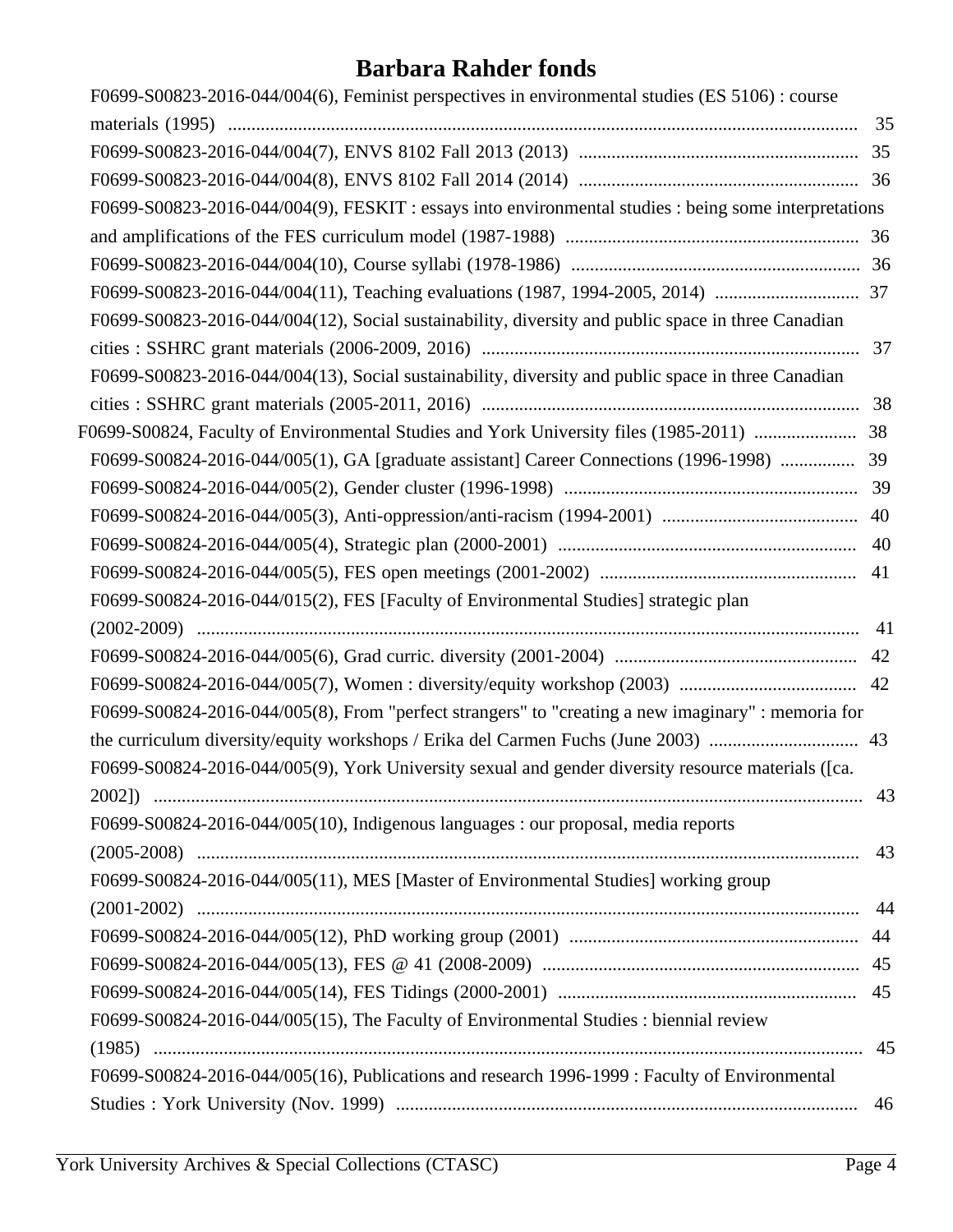| F0699-S00824-2016-044/006(1), York educational arboretum : design guidelines and feasibility report      |    |
|----------------------------------------------------------------------------------------------------------|----|
|                                                                                                          | 46 |
| F0699-S00824-2016-044/006(2), Sustainability on the campus : exploring the possibilities : April 29, 30, |    |
|                                                                                                          | 46 |
| F0699-S00824-2016-044/006(3), Sustaining ourselves : community economic development at York              |    |
|                                                                                                          |    |
| F0699-S00824-2016-044/006(4), York University landscape master plan : Facilities Services (11 Mar.       |    |
|                                                                                                          | 47 |
| F0699-S00824-2016-044/006(5), Making space : for community in the bioregion : a summary report of        |    |
|                                                                                                          |    |
| F0699-S00824-2016-044/006(6), York Campus Sustainability Forum : envisioning a green and                 |    |
| sustainable York - what would it take? : Eco-Art and Media Festival 2000 (2000)<br>48                    |    |
| F0699-S00824-2016-044/006(7), The President's Task Force on Sustainability: reports, notes and           |    |
|                                                                                                          | 48 |
| F0699-S00824-2016-044/006(8), Newspaper articles about York University planning projects                 |    |
|                                                                                                          | 49 |
| F0699-S00824-2016-044/006(9), York University sustainable planning documents ([ca. 1999],                |    |
|                                                                                                          | 49 |
| F0699-S00824-2016-044/006(10), Faculty of Environmental Studies student papers (1995-2011) 50            |    |
| F0699-S00824-2016-044/006(11), Faculty of Environmental Studies student papers (1995-2011) 50            |    |
|                                                                                                          |    |
| F0699-S00825-2016-044/007(1), How (not) to get ahead in academia (a guide for women planners) (Dec.      |    |
|                                                                                                          |    |
| 52                                                                                                       |    |
|                                                                                                          |    |
| F0699-S00825-2016-044/007(4), Planners Network conference materials : University of Massachusetts,       |    |
|                                                                                                          |    |
|                                                                                                          |    |
|                                                                                                          |    |
|                                                                                                          |    |
| F0699-S00825-2016-044/007(8), Planners Network conference materials : New York City                      |    |
|                                                                                                          |    |
|                                                                                                          |    |
| F0699-S00825-2016-044/007(9), Planners Network conference materials : Twin Cities, Minnesota             |    |
|                                                                                                          |    |
|                                                                                                          |    |
| F0699-S00825-2016-044/007(11), Planners Network conference materials : New Orleans (2007) 55             |    |
|                                                                                                          |    |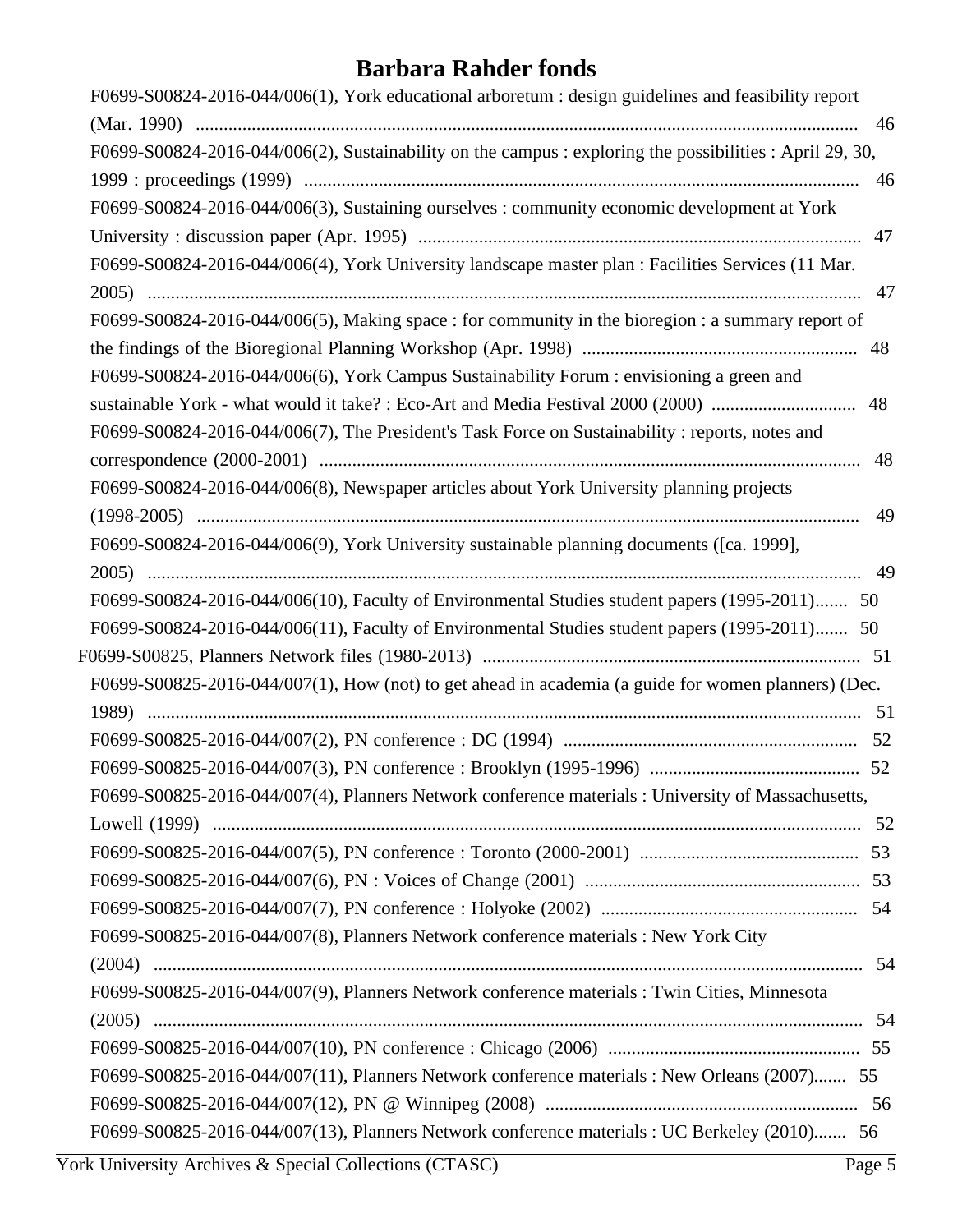| F0699-S00825-2016-044/007(22), ACSP/AESOP : PN [Planners Network] & INURA [International            |    |
|-----------------------------------------------------------------------------------------------------|----|
|                                                                                                     |    |
|                                                                                                     |    |
|                                                                                                     |    |
|                                                                                                     |    |
|                                                                                                     |    |
| F0699-S00825-2016-044/007(27), INURA [International Network for Urban Research and Action] 7        |    |
|                                                                                                     | 62 |
| F0699-S00825-2016-044/007(28), INURA [International Network for Urban Research and Action] 7 :      |    |
|                                                                                                     | 62 |
| F0699-S00825-2016-044/007(29), WPT in INURA's [International Network for Urban Research and         |    |
|                                                                                                     |    |
|                                                                                                     |    |
| F0699-S00825-2016-044/007(31), INURA [International Network for Urban Research and Action]          |    |
|                                                                                                     |    |
| F0699-S00825-2016-044/007(32), Diverse City: reports from INURA's [International Network for Urban] |    |
|                                                                                                     |    |
| F0699-S00825-2016-044/007(33), Diverse City : sustaining and governing the multicultural city : the |    |
| 8th annual International Network for Urban Research and Action conference : program (14-16 Sept.    |    |
|                                                                                                     |    |
| F0699-S00825-2016-044/007(34), INURA [International Network for Urban Research and Action] 2002     |    |
|                                                                                                     | 64 |
| F0699-S00825-2016-044/007(35), Pre-INURA [International Network for Urban Research and Action]      |    |
|                                                                                                     | 65 |
| F0699-S00825-2016-044/007(36), Broedplaatsen : INURA [International Network for Urban Research      |    |
|                                                                                                     | 65 |
| F0699-S00825-2016-044/007(37), Planners Network membership roster (July 2013)                       | 66 |
| F0699-S00826, Publications, consulting and conference materials (1982-2016)                         | 66 |
|                                                                                                     |    |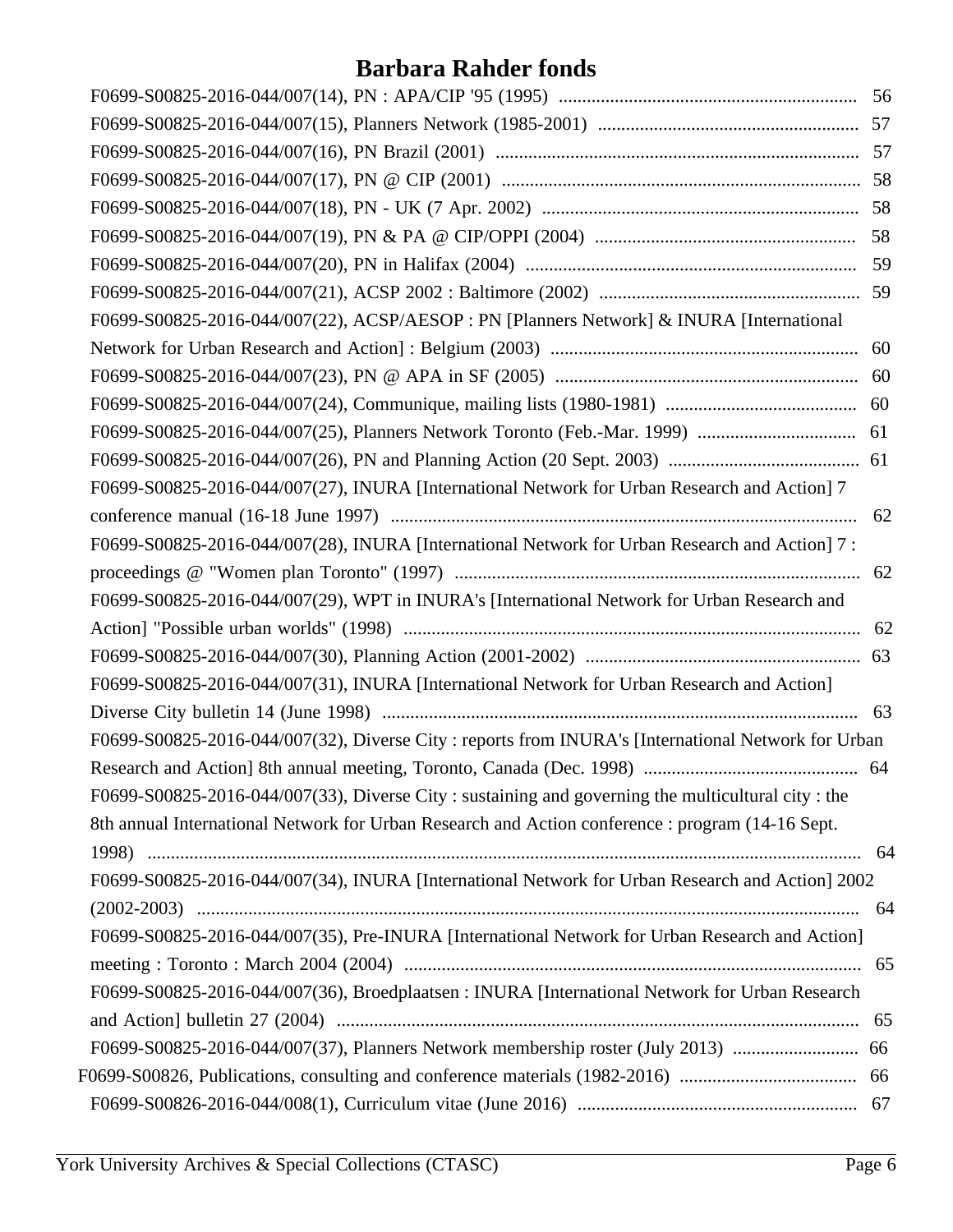| F0699-S00826-2016-044/008(2), Ontario Professional Planners Institute (OPPI) and Canadian Institute of |     |
|--------------------------------------------------------------------------------------------------------|-----|
|                                                                                                        | 67  |
|                                                                                                        | 68  |
| F0699-S00826-2016-044/008(4), Urban History Review 1987 (based on dissertation research)               |     |
|                                                                                                        | 68  |
| F0699-S00826-2016-044/008(5), The social and recreational needs of Metropolitan Toronto Housing        |     |
| Authority family residents: recommendations to fill gaps in service : executive summary : Simon        |     |
|                                                                                                        | 68  |
| F0699-S00826-2016-044/008(6), WEED [The Women and Environments Education and Development               |     |
|                                                                                                        | 69  |
| F0699-S00826-2016-044/008(7), Strategies for Maintaining Professional Competence : conference          |     |
|                                                                                                        | 69  |
| F0699-S00826-2016-044/008(8), Women and Environments editorial board (1987-1988, 1991)  70             |     |
| F0699-S00826-2016-044/008(9), University of Toronto Institute for Environmental Studies : research     |     |
|                                                                                                        | 70  |
| F0699-S00826-2016-044/008(10), Women in Toronto Creating Housing (WITCH) ([ca. 1988]) 70               |     |
| F0699-S00826-2016-044/008(11), Ourselves growing older : a conference on women's aging : pamphlet      |     |
|                                                                                                        |     |
| F0699-S00826-2016-044/008(12), Coordinated housing and child care development : a review of the        |     |
|                                                                                                        |     |
|                                                                                                        |     |
| F0699-S00826-2016-044/008(14), St. James Town revitalization : social analysis (May 1988)  72          |     |
| F0699-S00826-2016-044/008(15), CMHC [Canada Mortgage and Housing Corporation]: proposal,               |     |
|                                                                                                        | 72  |
| F0699-S00826-2016-044/008(16), CMHC [Canada Mortgage and Housing Corporation] project                  |     |
|                                                                                                        |     |
| F0699-S00826-2016-044/008(17), A comparison of co-operative and private non-profit housing options     |     |
|                                                                                                        | 73  |
| F0699-S00826-2016-044/008(18), Women Plan Toronto: Olympic intervenor project                          |     |
|                                                                                                        | -74 |
| F0699-S00826-2016-044/008(19), Transitions: a conference on the changing face of Toronto               |     |
|                                                                                                        |     |
|                                                                                                        |     |
|                                                                                                        |     |
| F0699-S00826-2016-044/009(1), Healthy City : environmental scan : project coordination and admin       |     |
|                                                                                                        | 76  |
|                                                                                                        |     |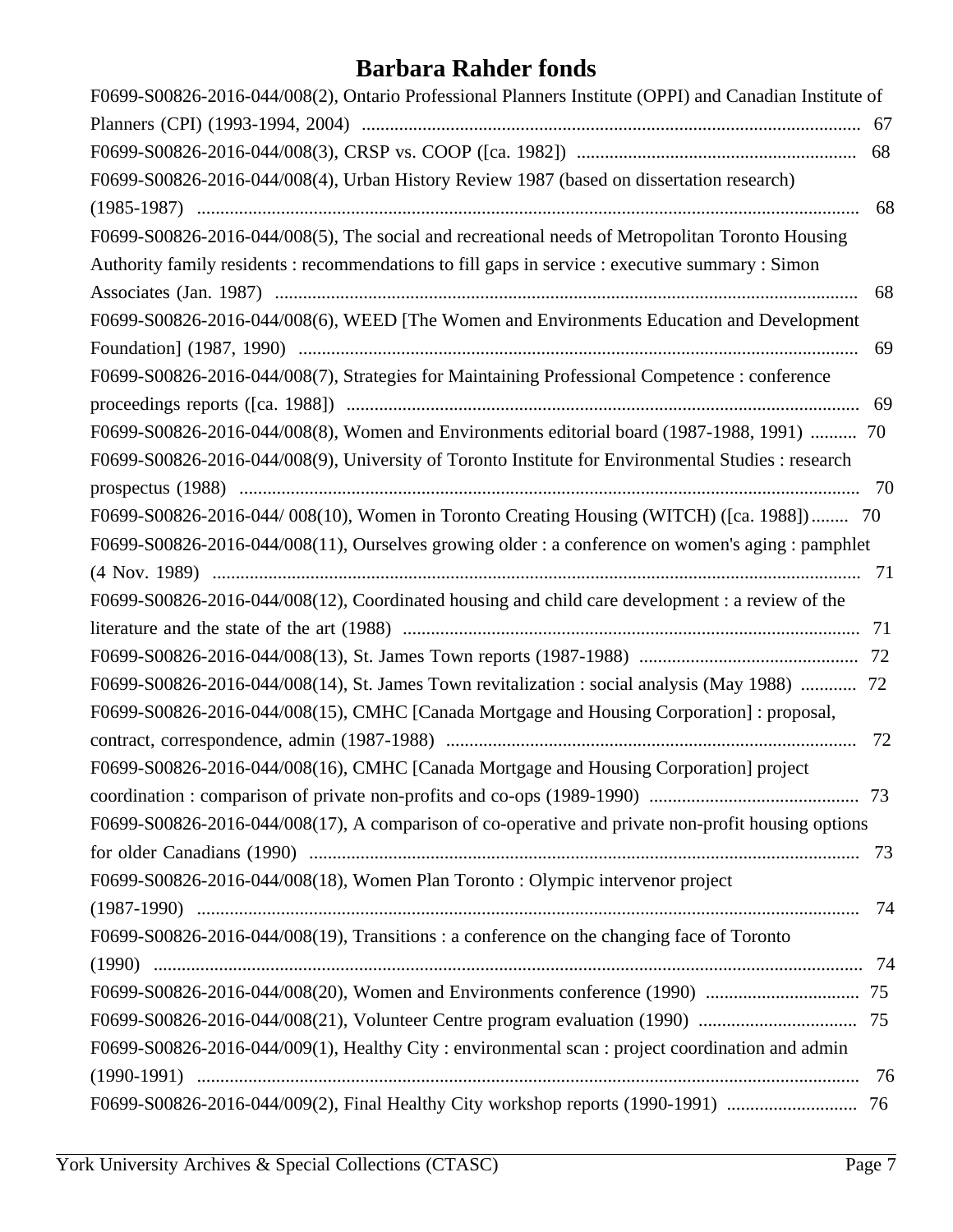| F0699-S00826-2016-044/009(3), West Central Community Health Centres : project coordination               |    |
|----------------------------------------------------------------------------------------------------------|----|
|                                                                                                          |    |
| F0699-S00826-2016-044/009(4), Needs assessment for West Central Community Health Centres (Sept.          |    |
|                                                                                                          |    |
| F0699-S00826-2016-044/009(5), West Central Community Health Centres needs assessment appendices          |    |
|                                                                                                          |    |
|                                                                                                          |    |
|                                                                                                          |    |
| F0699-S00826-2016-044/009(8), Access Alliance interpreting program : quality control (1992)  78          |    |
|                                                                                                          |    |
|                                                                                                          |    |
| F0699-S00826-2016-044/009(11), Police response to incidents of wife assault : a report for the Assaulted |    |
| Women's Helpline and the Metro Toronto Committee Against Wife Assault (Feb. 1991)  80                    |    |
| F0699-S00826-2016-044/009(12), Non-profit housing : issues for young families : a report for Young       |    |
|                                                                                                          | 80 |
| F0699-S00826-2016-044/009(13), YCASP [York Community and Agency Social Planning]: needs                  |    |
|                                                                                                          | 80 |
| F0699-S00826-2016-044/009(14), Children's Assessment and Treatment Centre (CATC)                         |    |
|                                                                                                          | 81 |
| F0699-S00826-2016-044/009(15), Children's Assessment and Treatment Centre: preschool assessment          |    |
|                                                                                                          |    |
|                                                                                                          |    |
| F0699-S00826-2016-044/009(17), Houselink Community Homes: mandate review: final report (May              |    |
|                                                                                                          | 82 |
| F0699-S00826-2016-044/009(18), Cityhome security policy/strategy : final report (1992)  83               |    |
| F0699-S00826-2016-044/009(19), Cityhome report : phases two/three : pilot project (1992)  83             |    |
| F0699-S00826-2016-044/010(1), Cityhome security policy/strategy : final report (Aug. 1992)  83           |    |
|                                                                                                          |    |
| F0699-S00826-2016-044/010(3), PN [Planners Network] : community-based research : ACSP, Cityhome          |    |
|                                                                                                          |    |
|                                                                                                          |    |
|                                                                                                          |    |
| F0699-S00826-2016-044/010(6), KICS [Kids in Creative Stuff] : project coordination                       |    |
|                                                                                                          | 86 |
|                                                                                                          |    |
| F0699-S00826-2016-044/010(8), Kids in Creative Stuff, Not Drugs : an evaluation report for 1992-93       |    |
|                                                                                                          | 86 |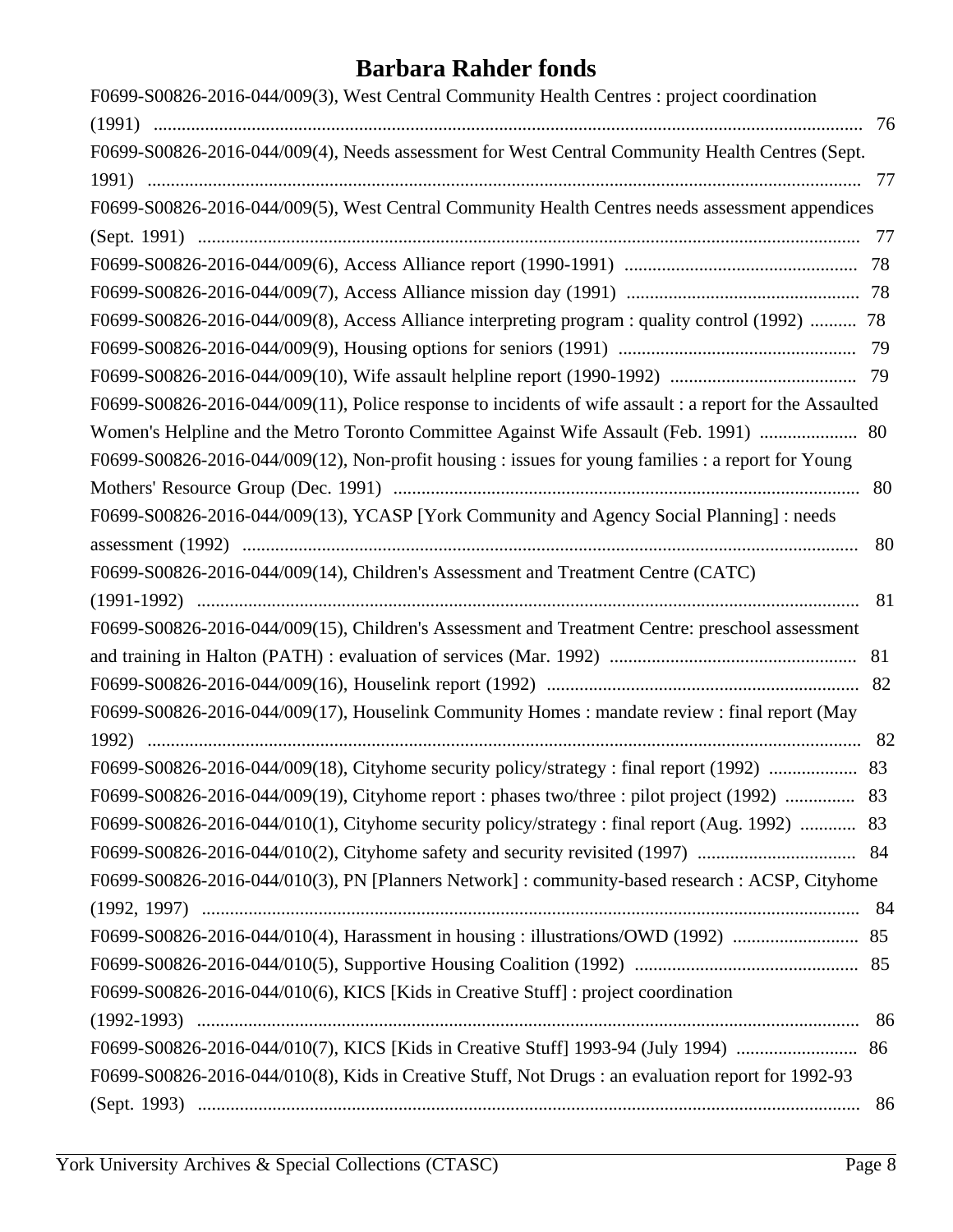| F0699-S00826-2016-044/010(9), Association of Collegiate Schools of Planning (ACSP) 1993 conference |  |
|----------------------------------------------------------------------------------------------------|--|
| 87                                                                                                 |  |
|                                                                                                    |  |
|                                                                                                    |  |
| F0699-S00826-2016-044/010(12), Global cities, local places : urban sustainability : collective     |  |
| 88                                                                                                 |  |
| F0699-S00826-2016-044/010(13), ACSP [Association of Collegiate Schools of Planning] 1994 : Phoenix |  |
|                                                                                                    |  |
| F0699-S00826-2016-044/010(14), Toronto-Ryerson-York (TRY) health rap (10 Mar. 1995)  89            |  |
| F0699-S00826-2016-044/010(15), ACSP [Association of Collegiate Schools of Planning] : fem. methods |  |
|                                                                                                    |  |
| F0699-S00826-2016-044/010(16), CAPS [Canadian Association of Planning Students] 1995 (17 Mar.      |  |
|                                                                                                    |  |
|                                                                                                    |  |
|                                                                                                    |  |
|                                                                                                    |  |
| F0699-S00826-2016-044/010(20), Women and Environments : covers and graphics by B. Rahder           |  |
|                                                                                                    |  |
|                                                                                                    |  |
|                                                                                                    |  |
|                                                                                                    |  |
| F0699-S00826-2016-044/010(24), NNEWH [National Network on Environmental and Women's Health]        |  |
|                                                                                                    |  |
| F0699-S00826-2016-044/011(1), Jane Jacobs: Ideas That Matter: gender and housing                   |  |
| 93                                                                                                 |  |
|                                                                                                    |  |
| F0699-S00826-2016-044/011(3), International Network for Urban Research and Action conference on    |  |
| 94                                                                                                 |  |
| F0699-S00826-2016-044/011(4), Women Plan Toronto: incorporating gender issues in urban planning    |  |
| 94                                                                                                 |  |
|                                                                                                    |  |
| F0699-S00826-2016-044/011(6), ACSP [Association of Collegiate Schools of Planning] 1997 (Nov.      |  |
|                                                                                                    |  |
| F0699-S00826-2016-044/011(7), Planning Practice and Research 1997-1998 (1995, 1997)<br>96          |  |
| F0699-S00826-2016-044/011(8), Women and planning : education for social change (1998)<br>96        |  |
|                                                                                                    |  |
|                                                                                                    |  |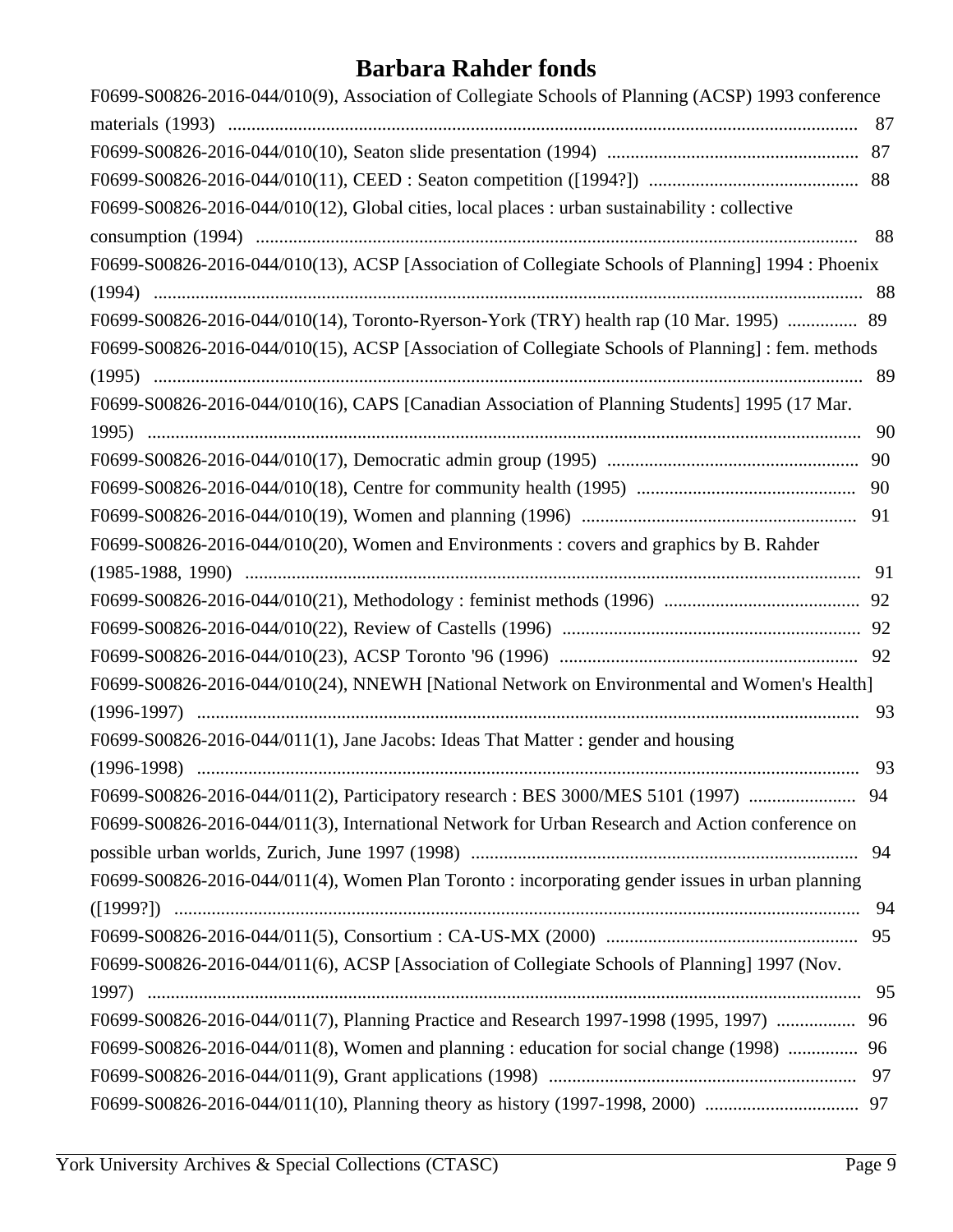| F0699-S00826-2016-044/011(11), ACSP [Association of Collegiate Schools of Planning] 1998 Pasadena   |
|-----------------------------------------------------------------------------------------------------|
| -97                                                                                                 |
| F0699-S00826-2016-044/011(12), APA [American Planning Association] '98 Boston (1998)<br>98          |
| F0699-S00826-2016-044/011(13), JAPA [Journal of the American Planning Association] book review      |
| 98                                                                                                  |
|                                                                                                     |
| F0699-S00826-2016-044/011(15), IWSGS [Institute for Women's Studies and Gender Studies]             |
|                                                                                                     |
| F0699-S00826-2016-044/011(16), An environmental framework for women's health : a discussion paper   |
|                                                                                                     |
|                                                                                                     |
| F0699-S00826-2016-044/011(18), Ellie's feminist ecological economics workshop (Nov. 2000)  100      |
| F0699-S00826-2016-044/011(19), ACSP [Association of Collegiate Schools of Planning] 2001:           |
|                                                                                                     |
| F0699-S00826-2016-044/011(20), CAPS [Canadian Association of Planning Students] 2001                |
| 101                                                                                                 |
|                                                                                                     |
| F0699-S00826-2016-044/011(22), Centre of Excellence for Women's Health national conference          |
| 102                                                                                                 |
|                                                                                                     |
| F0699-S00826-2016-044/011(24), Chester Hartman review in JAPA [Journal of the American Planning     |
|                                                                                                     |
| F0699-S00826-2016-044/011(25), CIP/OPPI [Canadian Institute of Planners/Ontario Professional        |
| 103                                                                                                 |
| F0699-S00826-2016-044/011(26), ACSP [Association of Collegiate Schools of Planning] 2004            |
| 104                                                                                                 |
| F0699-S00826-2016-044/011(27), Environmental Studies Today and Tomorrow (13 Mar. 2004) 104          |
| F0699-S00826-2016-044/011(28), Uncertain city @ CIP [Canadian Institute of Planners] 2004           |
|                                                                                                     |
| F0699-S00826-2016-044/011(29), Urban social sustainability guest lecture (2005)  105                |
| F0699-S00826-2016-044/011(30), Sustainability conference : Chennai 2007 (Jan. 2007)  105            |
| F0699-S00826-2016-044/012(1), AAG [American Association of Geographers] 2008 (2008)  106            |
|                                                                                                     |
| F0699-S00826-2016-044/012(3), MYPAC [MES York Planning Alumni Committee] : planning alumni          |
|                                                                                                     |
| F0699-S00826-2016-044/012(4), When rationality is unreasonable : planning theory in Sri Lanka (Dec. |
|                                                                                                     |
| <u> 1989 - Andrea Andrew Maria (h. 1989).</u>                                                       |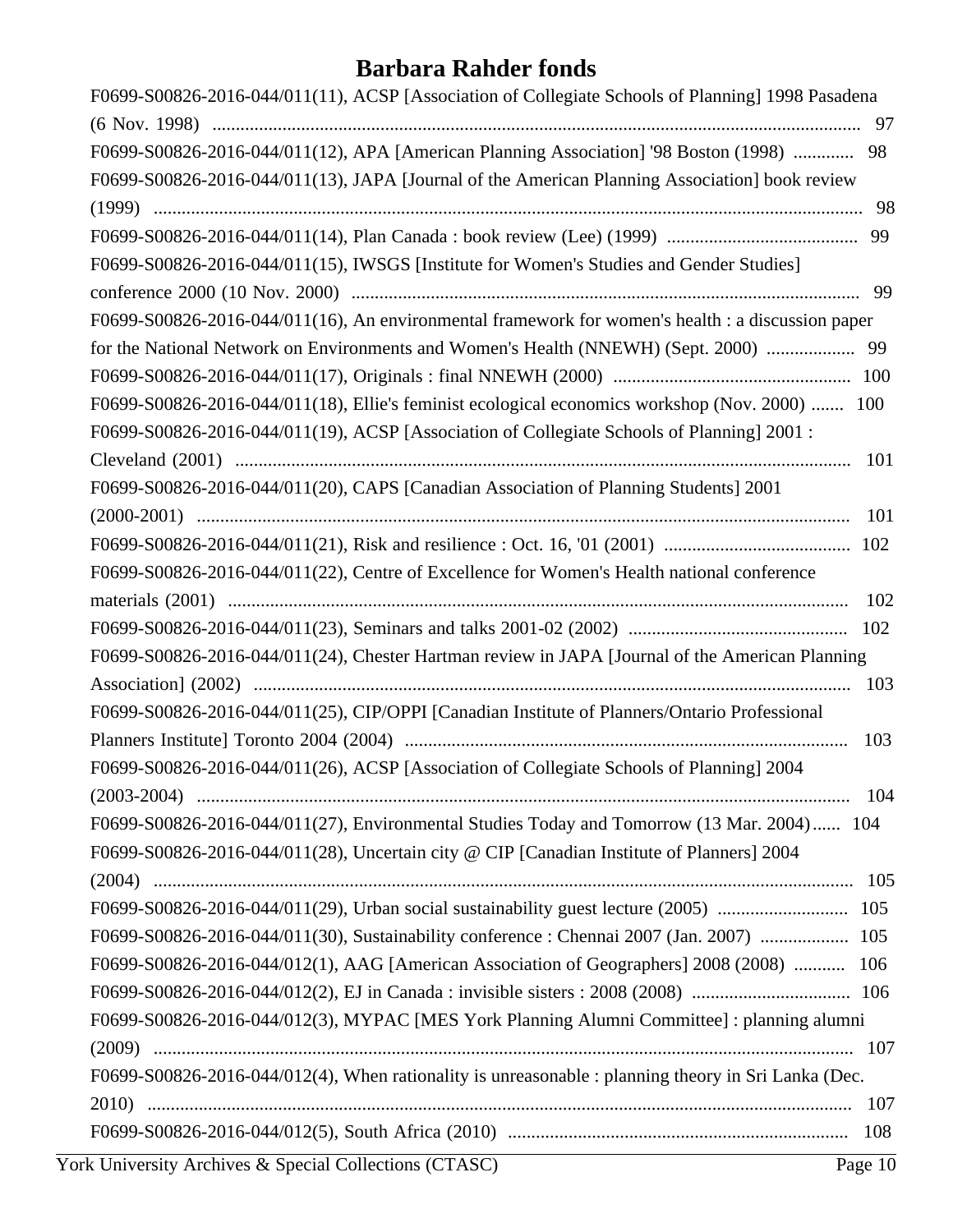| F0699-S00826-2016-044/012(6), COU-GAP [Council of Ontario University Green Advisory Panel]           |  |
|------------------------------------------------------------------------------------------------------|--|
|                                                                                                      |  |
| F0699-S00826-2016-044/012(7), Congress 2012 : Waterloo : May 29-June 1 (2012)  108                   |  |
| F0699-S00826-2016-044/012(8), ESAC [Environmental Studies Association of Canada] conference 2012     |  |
|                                                                                                      |  |
| F0699-S00826-2016-044/012(9), FARU [Faculty of Architecture Research Unit] symposium : Sri Lanka     |  |
|                                                                                                      |  |
|                                                                                                      |  |
|                                                                                                      |  |
| F0699-S00826-2016-044/012(12), Other ways of knowing your place : immigrant women's experience of    |  |
|                                                                                                      |  |
| F0699-S00826-2016-044/012(13), Changing Cities conference : Greece 2013 (2013)  111                  |  |
| F0699-S00826-2016-044/012(14), Gender and planning in Sri Lanka (24 Oct. 2014)  112                  |  |
|                                                                                                      |  |
| F0699-S00826-2016-044/012(16), Strategies for maintaining professional competence : a manual for     |  |
|                                                                                                      |  |
| F0699-S00826-2016-044/012(17), A review of the Canadian and American literature on homesharing       |  |
|                                                                                                      |  |
|                                                                                                      |  |
|                                                                                                      |  |
|                                                                                                      |  |
|                                                                                                      |  |
| F0699-S00827-2016-044/013(2), Four Shelter committee : community consultation (1993)  115            |  |
|                                                                                                      |  |
| F0699-S00827-2016-044/013(4), Four Shelter : field work, other research/projects (1990, 1992)  116   |  |
|                                                                                                      |  |
|                                                                                                      |  |
|                                                                                                      |  |
|                                                                                                      |  |
| F0699-S00827-2016-044/013(9), Participatory planning with women at risk (1994-1995)  118             |  |
| F0699-S00827-2016-044/013(10), Durham Region and Peterborough, Victoria, Haliburton, and             |  |
| Northumberland Counties : community consultation on violence against women : summary report (Jan.    |  |
|                                                                                                      |  |
| F0699-S00827-2016-044/013(11), Consultation communautaire sur la violence faite aux femmes : Region  |  |
| de Durham et comtes de Peterborough, Victoria, Haliburton et Northumberland : rapport sommaire (Jan. |  |
|                                                                                                      |  |
| F0699-S00827-2016-044/013(12), Durham Region : community consultation on violence against women :    |  |
|                                                                                                      |  |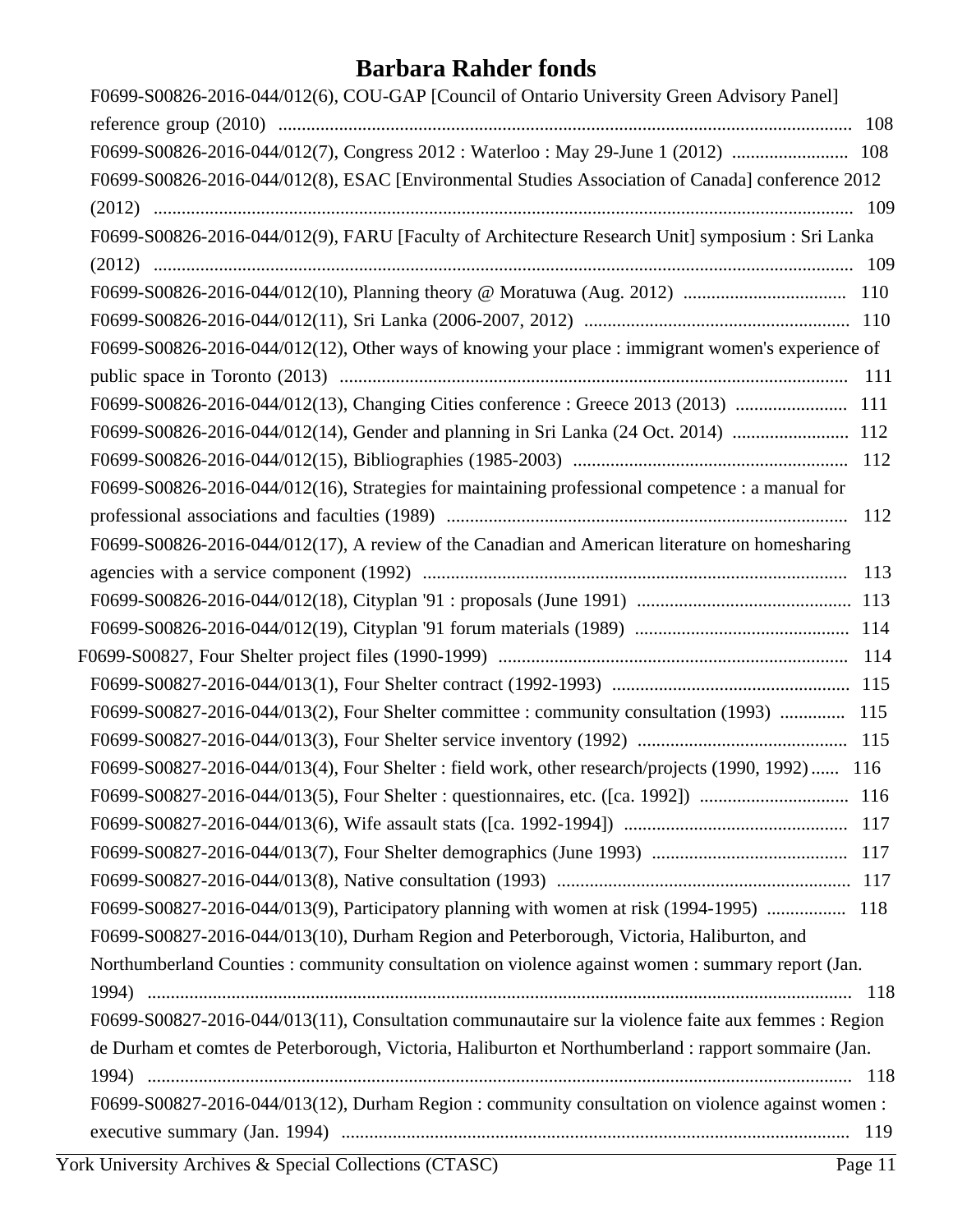| F0699-S00827-2016-044/013(13), Region de Durham : consultation communautaire sur la violence faite   |
|------------------------------------------------------------------------------------------------------|
|                                                                                                      |
| F0699-S00827-2016-044/013(14), Durham Region : community consultation on violence against women      |
|                                                                                                      |
| F0699-S00827-2016-044/013(15), Peterborough County: community consultation on violence against       |
|                                                                                                      |
| F0699-S00827-2016-044/013(16), Peterborough County: community consultation on violence against       |
|                                                                                                      |
| F0699-S00827-2016-044/013(17), Victoria County: community consultation on violence against           |
|                                                                                                      |
| F0699-S00827-2016-044/013(18), Victoria County: community consultation on violence against women     |
|                                                                                                      |
| F0699-S00827-2016-044/014(1), Haliburton County: community consultation on violence against          |
|                                                                                                      |
| F0699-S00827-2016-044/014(2), Haliburton County : community consultation on violence against         |
|                                                                                                      |
| F0699-S00827-2016-044/014(3), Northumberland County: community consultation on violence against      |
|                                                                                                      |
| F0699-S00827-2016-044/014(4), Northumberland County: community consultation on violence against      |
|                                                                                                      |
| F0699-S00827-2016-044/014(5), Four Shelter : phase II : project coordination (1993-1994)  124        |
|                                                                                                      |
| F0699-S00827-2016-044/014(7), Four Shelter : phase II : schedules and tasks (1994)  125              |
| F0699-S00827-2016-044/014(8), Women's action toward change : Durham Region : training materials      |
| 125                                                                                                  |
| F0699-S00827-2016-044/014(9), Women's action toward change : Peterborough County : training          |
|                                                                                                      |
| F0699-S00827-2016-044/014(10), Women's action toward change : Victoria County : training materials   |
|                                                                                                      |
| F0699-S00827-2016-044/014(11), Women's action toward change: Northumberland County: training         |
|                                                                                                      |
| F0699-S00827-2016-044/014(12), Four Shelter : phase 3 : coordination (1994-1995)  126                |
| F0699-S00827-2016-044/014(13), Strategic action plans developed at the WATCH conference : Women's    |
|                                                                                                      |
|                                                                                                      |
| F0699-S00827-2016-044/014(15), Facilitator's guide : anti-racism education for YMCA of Peterborough, |
| 127                                                                                                  |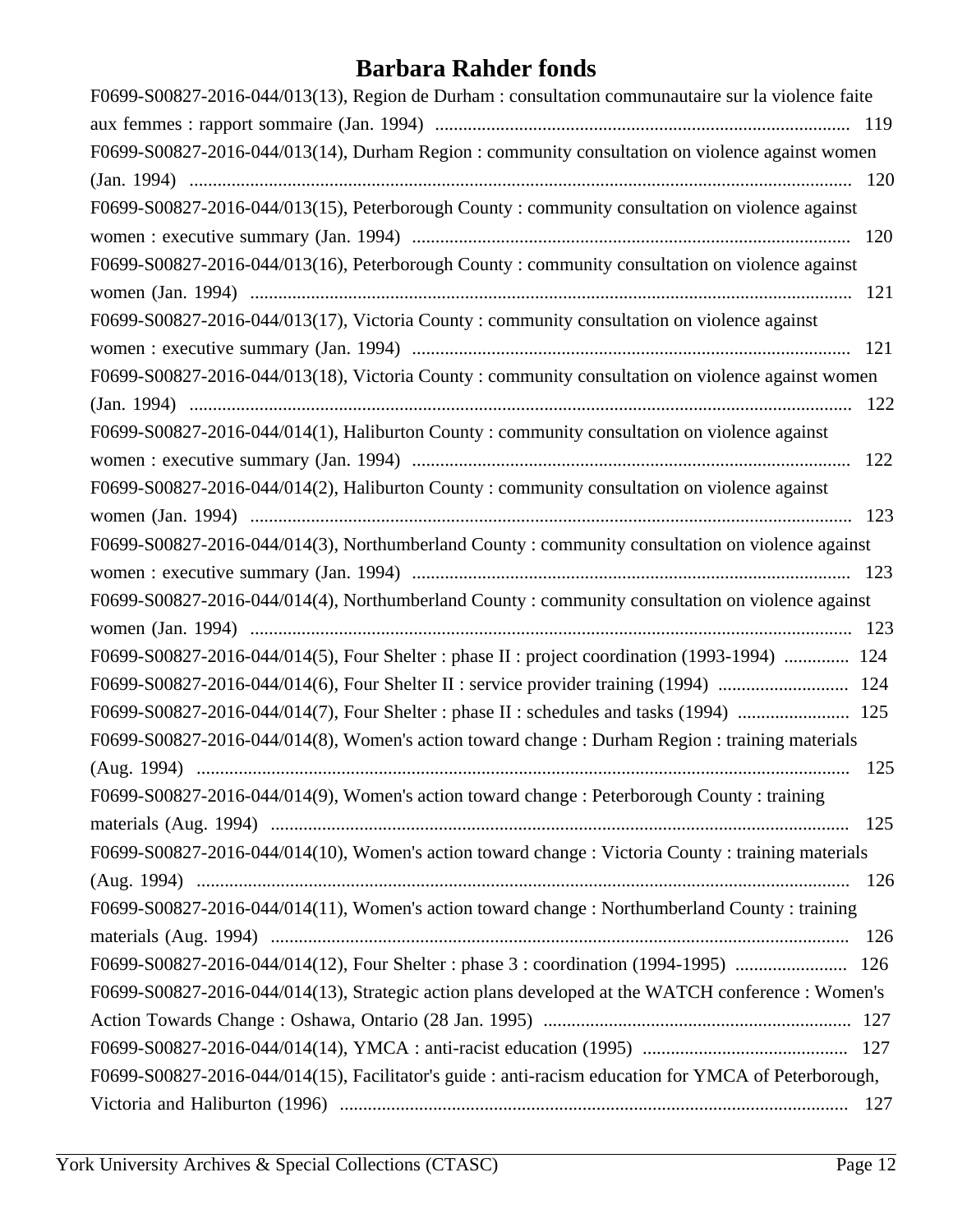|--|--|--|--|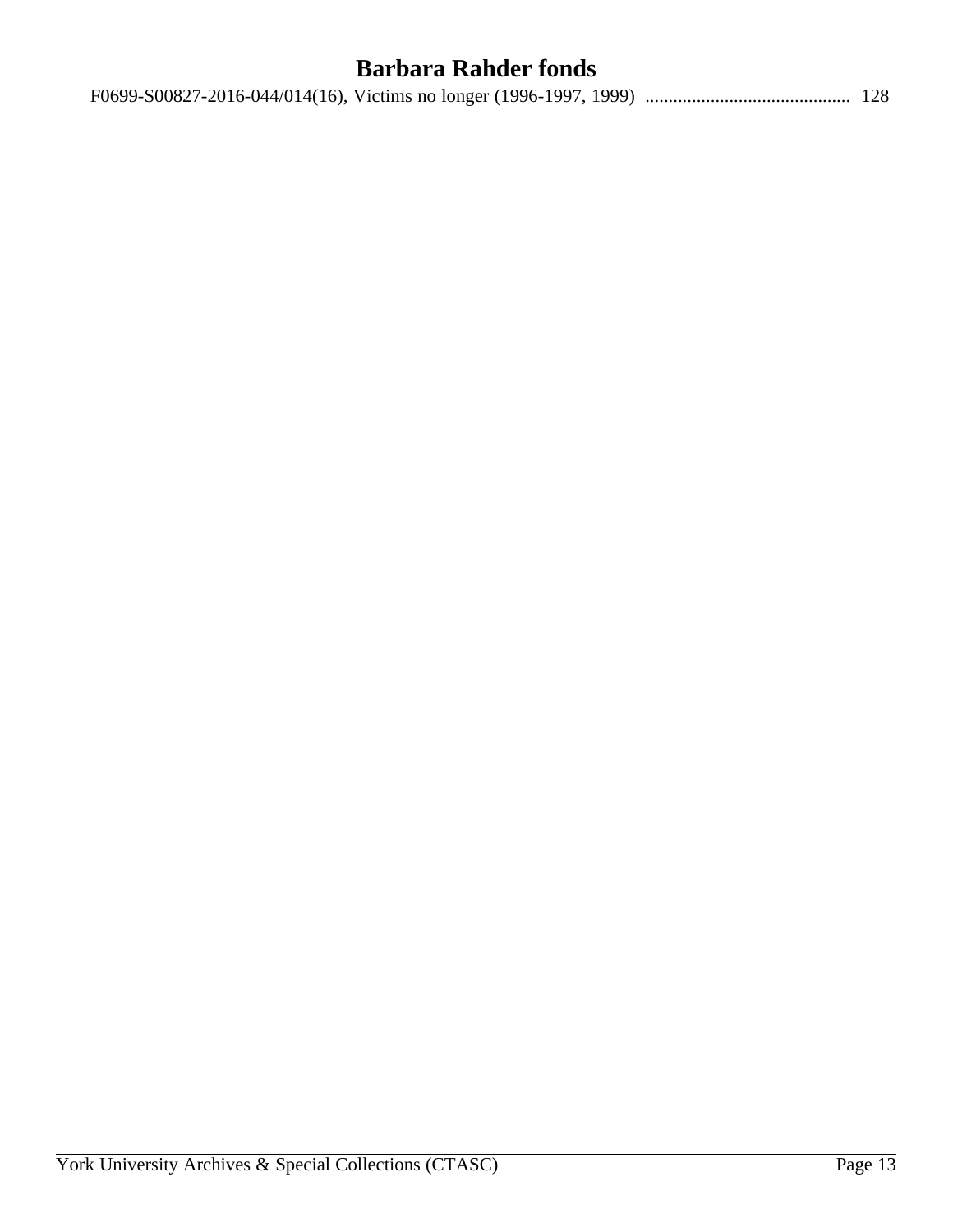## <span id="page-13-0"></span>**Summary information**

| <b>Repository:</b>           | York University Archives & Special Collections (CTASC)                                                                                                                                           |
|------------------------------|--------------------------------------------------------------------------------------------------------------------------------------------------------------------------------------------------|
| <b>Title:</b>                | Barbara Rahder fonds                                                                                                                                                                             |
| ID:                          | F <sub>0699</sub>                                                                                                                                                                                |
| Date:                        | $1975-2016$ (date of creation)                                                                                                                                                                   |
| <b>Physical description:</b> | 2.24 m of textual records<br>149 photographs: b&w and col. slides; 35 mm<br>19 maps<br>14 technical drawings<br>9 drawings<br>5 photographs : $b$ &w ; 20 x 25 cm<br>2 computer disks : 9 x 9 cm |

## <span id="page-13-1"></span>**Administrative history / Biographical sketch**

#### **Note**

Barbara Rahder (née Sanford), a planner, activist, academic and educator, attended Portland State University, where she obtained a BSc in psychology in 1974. She then joined the Department of Urban and Regional Planning at the University of Toronto, completing a MSc in 1977 and a PhD in 1985. Her PhD dissertation is entitled "The Origins of Residential Differentiation: Capitalist Industrialization in Toronto, Ontario, 1851-1881". During her graduate studies, Rahder worked as a research assistant and teaching assistant at the University of Toronto, as a part-time instructor in the Department of Urban and Regional Planning at Ryerson Polytechnical Institute and as a part-time assistant professor in the Faculty of Environmental Studies at York University. She also taught in the School of Urban and Regional Planning at Queen's University in 1986 before returning to join York University's Faculty of Environmental Studies as an assistant professor (1993-1998), later becoming associate professor (1998-2004), professor (2005-2016) and professor emeritus (2016). Rahder served as interim dean of the Faculty of Environmental Studies in 2007-2008 and as dean from 2008 to 2012. In 2007, 2009 and 2012, Rahder was a visiting professor in the Department of Town and Country Planning at the University of Moratuwa in Sri Lanka.

In addition to her academic and teaching work, Rahder worked as a planning consultant, first as a research coordinator for Simon Associates in Toronto (1986-1987) and then as a partner in Rahder, Doyle and Associates (formerly Sanford, Farge and Associates) (1989-1992) and finally as the principal in Rahder and Associates (formerly Sanford and Associates) (1998-1996).

Rahder has been a member of the Canadian Institute of Planners since 1994, a member of the Ontario Professional Planners Institute from 1994 to 2016, and a member of many other professional organizations and groups including Planners Network, Planning Action, the National Network on Environments and Women's Health, National Action Committee on the Status of Women, Social Planning Council of Metropolitan Toronto/Toronto Community Social Planning Council, International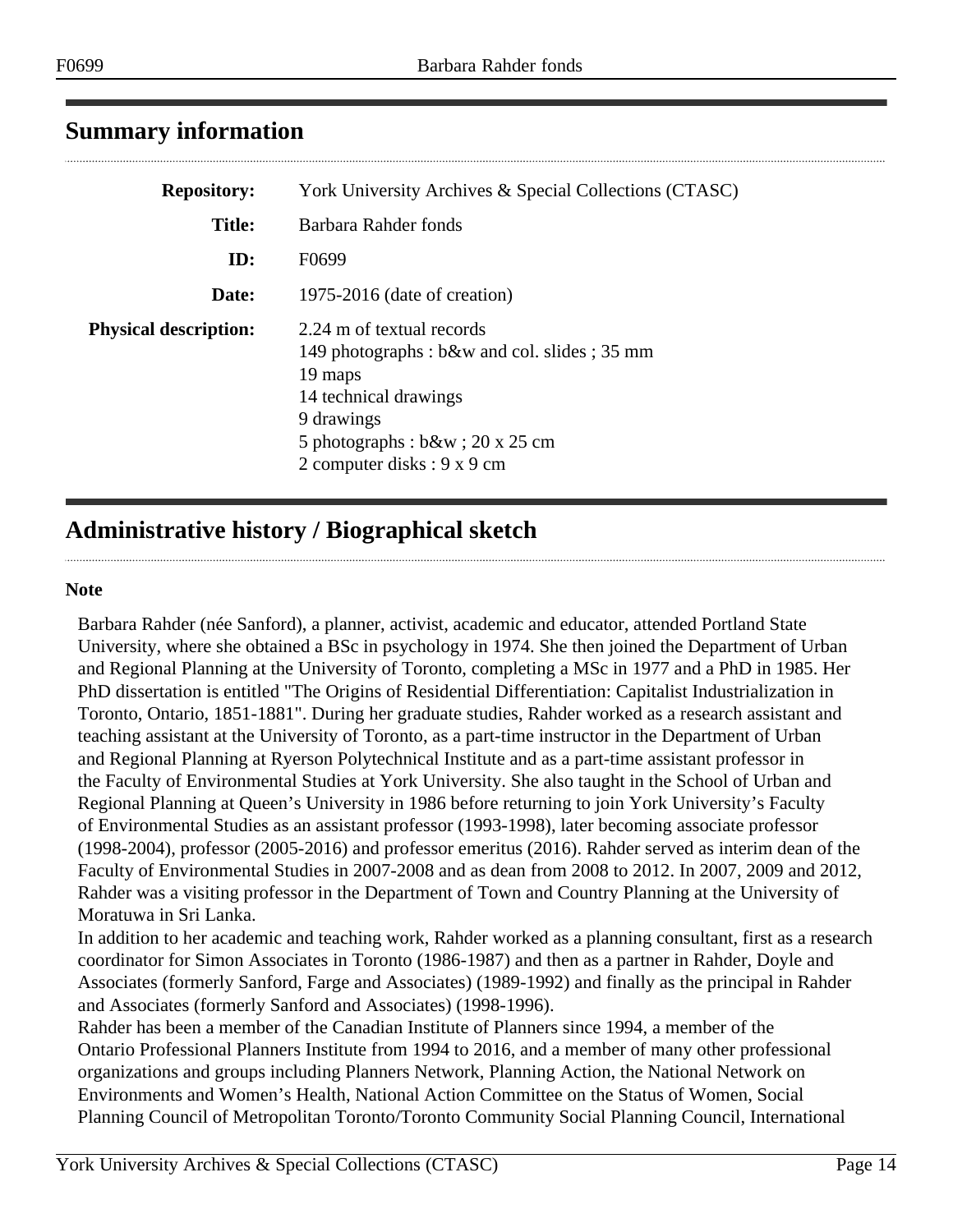F0699 Barbara Rahder fonds

Network for Urban Research and Action, Women in Toronto Creating Housing, the Women and Environments Education and Development Fund, Women In/And Planning, and Women Plan Toronto. She is the author of Housing Cooperatives as a New Life Style Option for Seniors (1989) (as Barbara Sanford), Strategies for Maintaining Professional Competence: A Manual for Professional Associations and Faculties (1989) (as Barbara Sanford), Comparison of Co-operative and Private Non-Profit Housing Options for Older Canadians (1990) (as Barbara Sanford), and the co-editor of Just Doing It: Popular Collective Action in the Americas (2002).

## <span id="page-14-0"></span>**Scope and content**

Fonds consists of records documenting Barbara Rahder's graduate studies at the University of Toronto's Department of Urban and Regional Planning, her work as a professor and member of the Faculty of Environmental Studies at York University, her planning consultancy projects in the 1980s and 1990s, her scholarly writing and participation in conferences and workshops, and her involvement with the activities and conferences of Planners Network and the International Network for Urban Research and Action. Records in this fonds include papers, reports, proposals, notes, notebooks, photographs and photographic slides, research materials, conference materials, technical drawings, correspondence, e-mail, lecture notes, and course materials.

## <span id="page-14-2"></span>**Notes**

## **Title notes**

## <span id="page-14-1"></span>**Arrangement**

Fonds has been arranged in six series. This arrangement is based primarily on the organization of the records by Barbara Rahder prior to donation.

### **Restrictions on access**

Some restrictions on access apply to records in this fonds. See series-level descriptions for further information.

## **Accruals**

Further accruals are expected.

## **Other notes**

• **Publication status**: Published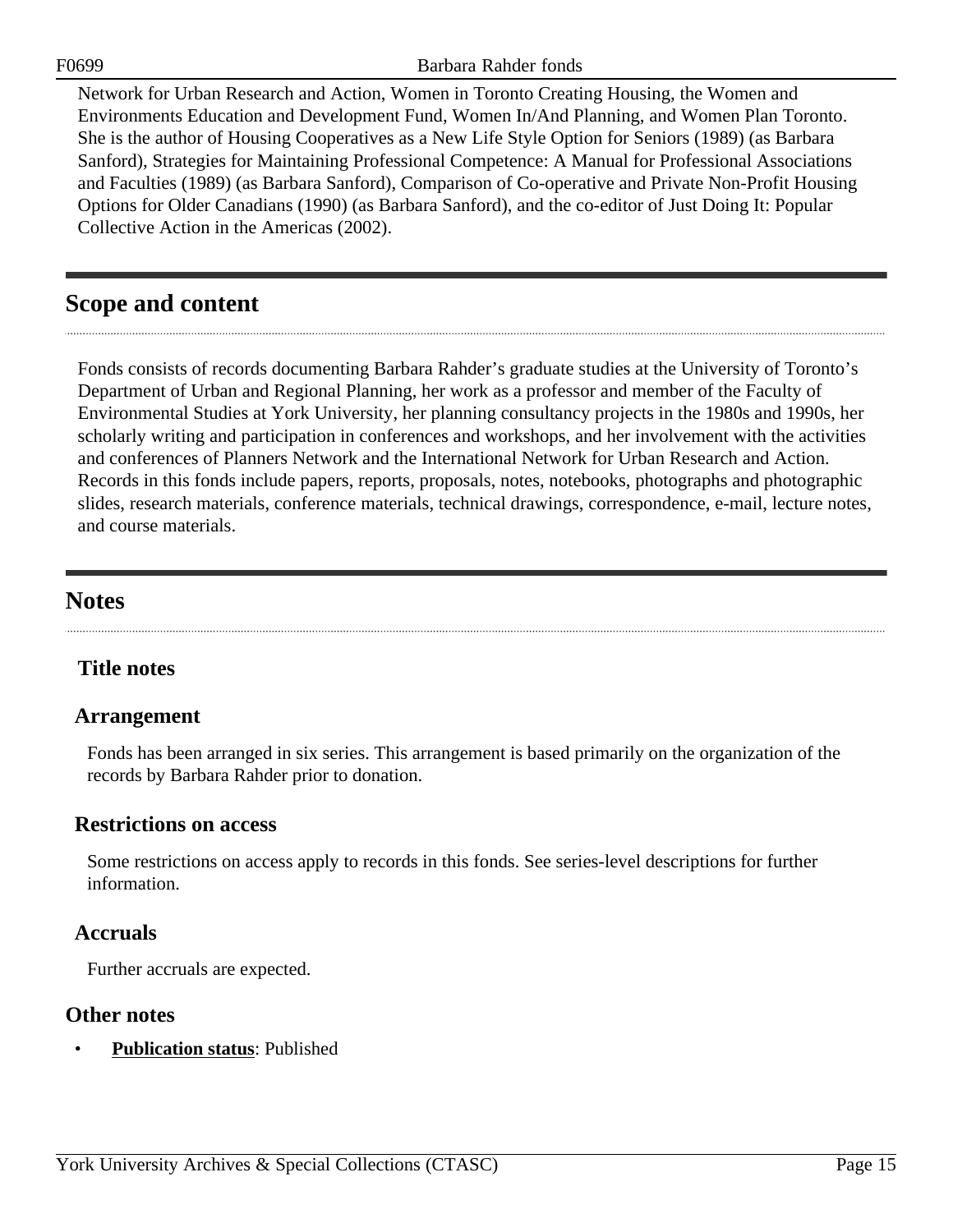## <span id="page-15-0"></span>**Access points**

- Textual record (documentary form)
- Graphic material (documentary form)
- Technical drawing (documentary form)
- Cartographic material (documentary form)

## <span id="page-15-1"></span>**Collection holdings**

## <span id="page-15-2"></span>**Series: F0699-S00822 - Graduate student files**

Title: Graduate student files

ID: F0699-S00822

Date: 1975-1987 (date of creation)

Scope and content:

Series consists of papers, notebooks, notes, photographs, photographic slides, maps, and research materials created and/or used by Rahder while a graduate student at the University of Toronto's Department of Urban and Regional Planning, where she completed her MSc (1977) and PhD (1985) degrees.

Physical description: 0.26 m of textual records 5 photographs : b&w ; 20 x 25 cm 27 photographs : b&w slides ; 35 mm 19 maps Material specific details [cartographic]: n/a

Material specific details [projection]: n/a

Material specific details [coordinates]: n/a

Restrictions on access:

No restrictions on access.

Access points:

- Textual record (documentary form)
- Graphic material (documentary form)
- Cartographic material (documentary form)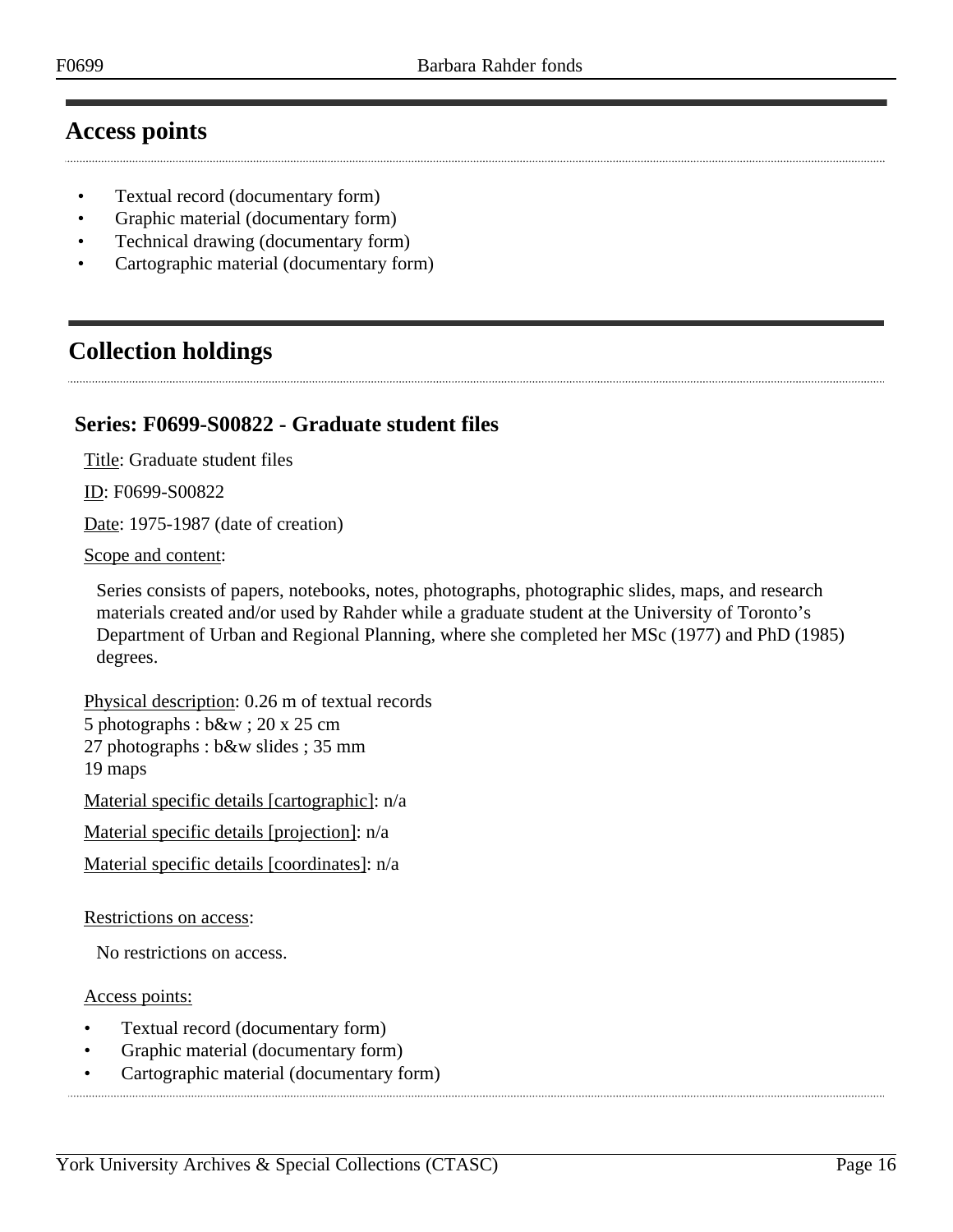## <span id="page-16-0"></span>**Item: F0699-S00822-2016-044/001(1) - A social historical approach to the planning of urban residential environments**

Title: A social historical approach to the planning of urban residential environments

Title [statRep]: Barbara Sanford

ID: F0699-S00822-2016-044/001(1)

Date: Nov. 1979 (date of creation)

Physical description: 1 folder of textual records

Note [generalNote]:

Paper no. 23, Papers on Planning and Design, Department of Urban and Regional Planning, University of Toronto

#### Access points:

• Textual record (documentary form)

## <span id="page-16-1"></span>**Item: F0699-S00822-2016-044/015(3) - Urban residential environments and the politics of socialization**

Title: Urban residential environments and the politics of socialization

Title [otherInfo]: Submitted in partial fulfillment of the requirements for the degree of Master of Science in Urban and Regional Planning, University of Toronto

Title [statRep]: Barbara Sanford

ID: F0699-S00822-2016-044/015(3)

Date: Aug. 1977 (date of creation)

Physical description: 1 folder of textual records

Access points:

• Textual record (documentary form)

## <span id="page-16-2"></span>**Item: F0699-S00822-2016-044/001(2) - Historical analysis of urban form : a new approach to the aesthetic and symbolic qualities of modern urban systems**

Title: Historical analysis of urban form : a new approach to the aesthetic and symbolic qualities of modern urban systems

Title [statRep]: Barbara Sanford

ID: F0699-S00822-2016-044/001(2)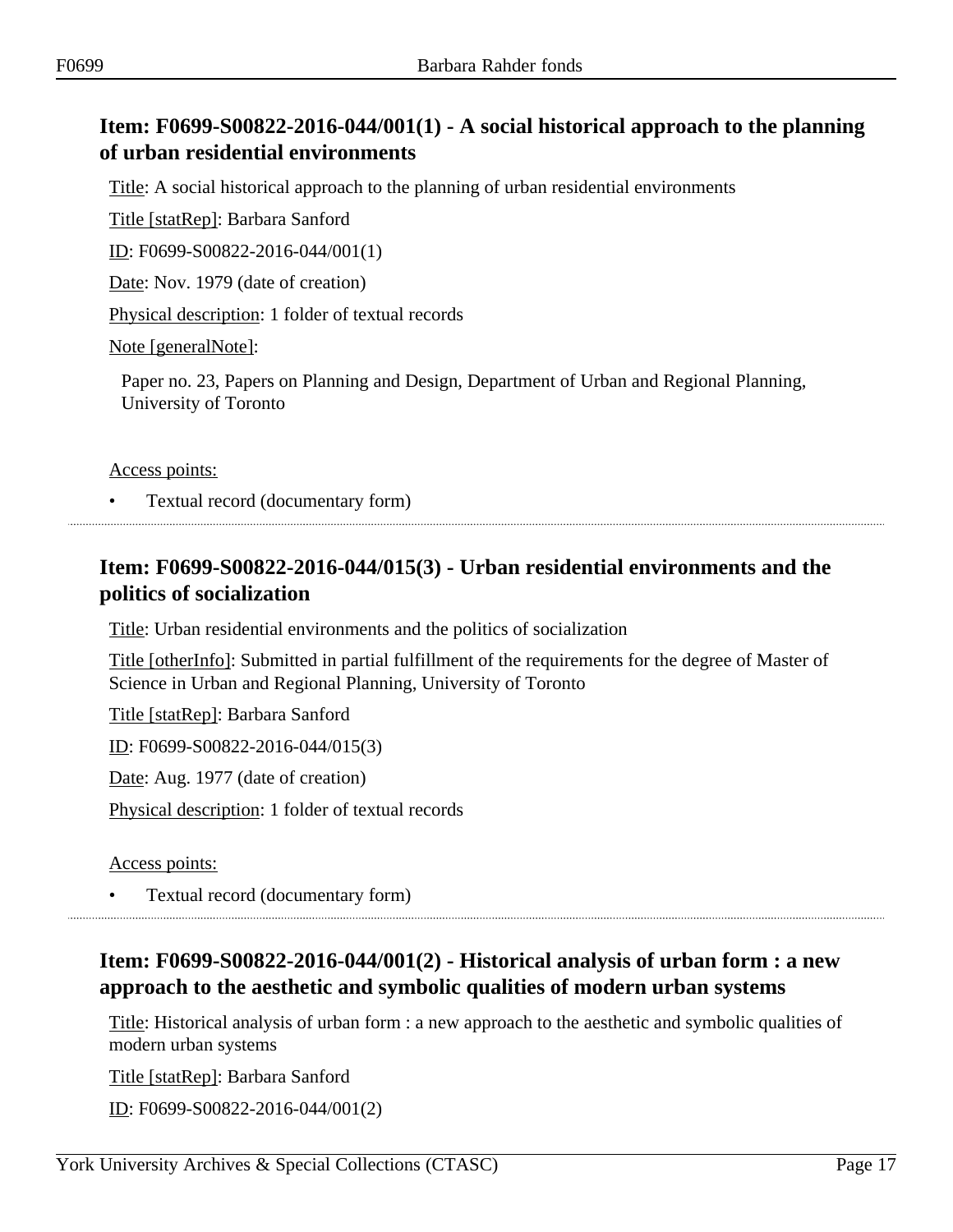Date: Dec. 1976 (date of creation)

Physical description: 1 folder of textual records

Note [generalNote]:

2 copies

Access points:

• Textual record (documentary form)

## <span id="page-17-0"></span>**Item: F0699-S00822-2016-044/001(3) - The relation between social structure and urban residential differentiation : a comprehensive paper in urban and regional planning**

Title: The relation between social structure and urban residential differentiation : a comprehensive paper in urban and regional planning

Title [statRep]: Barbara Sanford

ID: F0699-S00822-2016-044/001(3)

Date: Nov. 1978 (date of creation)

Physical description: 1 folder of textual records

Access points:

• Textual record (documentary form)

## <span id="page-17-1"></span>**Item: F0699-S00822-2016-044/001(4) - The origins of residential differentiation in nineteenth century North American cities : a dissertation proposal**

Title: The origins of residential differentiation in nineteenth century North American cities : a dissertation proposal

Title [statRep]: Barbara Sanford

ID: F0699-S00822-2016-044/001(4)

Date: May 1980 (date of creation)

Physical description: 1 folder of textual records

Note [generalNote]:

Department of Urban and Regional Planning, University of Toronto

#### Access points: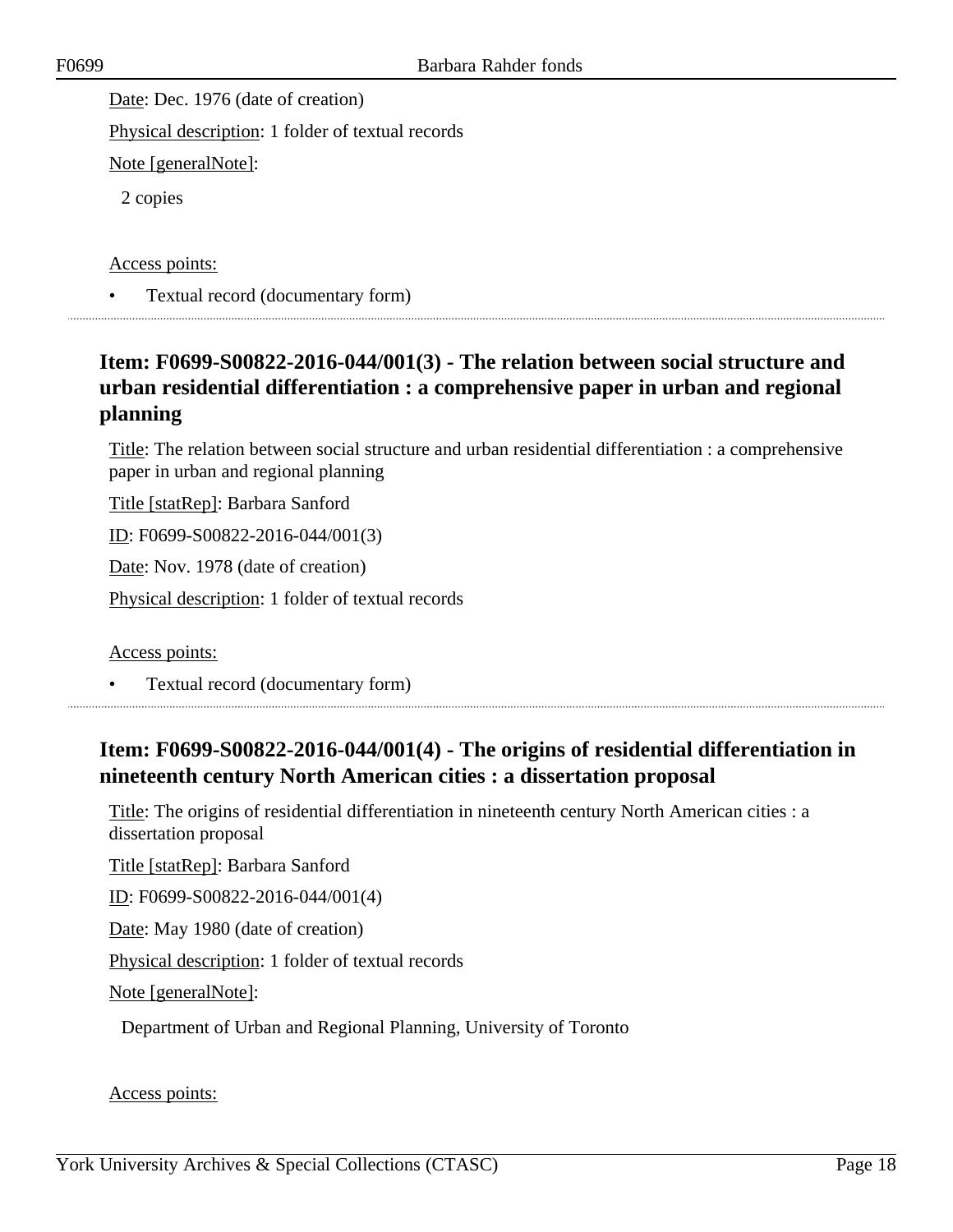## <span id="page-18-0"></span>**Item: F0699-S00822-2016-044/001(5) - The development and redevelopment of Cabbagetown, Toronto, 1793-1979**

Title: The development and redevelopment of Cabbagetown, Toronto, 1793-1979

Title [statRep]: Barbara Sanford

ID: F0699-S00822-2016-044/001(5)

Date: May 1979 (date of creation)

Scope and content:

Item is a paper written by Rahder (then Barbara Sanford) for a reading course on development history at the University of Toronto's Department of Urban and Regional Planning.

Physical description: 1 folder of textual records

Access points:

• Textual record (documentary form)

#### <span id="page-18-1"></span>**File: F0699-S00822-2016-044/001(6) - Readings and notes : history and urban theory**

Title: Readings and notes : history and urban theory

ID: F0699-S00822-2016-044/001(6)

Date: 1979 (date of creation)

Scope and content:

File consists of notes, research materials, a draft dissertation proposal, a paper by Rahder entitled "Municipal regulation of urban form and development: Toronto prior to 1900" (May 1979) and a draft paper entitled "Toronto's development prior to 1900".

Physical description: 1 folder of textual records

Access points:

• Textual record (documentary form)

## <span id="page-18-2"></span>**File: F0699-S00822-2016-044/001(7) - Cartography for thesis, articles**

Title: Cartography for thesis, articles

ID: F0699-S00822-2016-044/001(7)

Date: [between 1980 and 1986] (date of creation)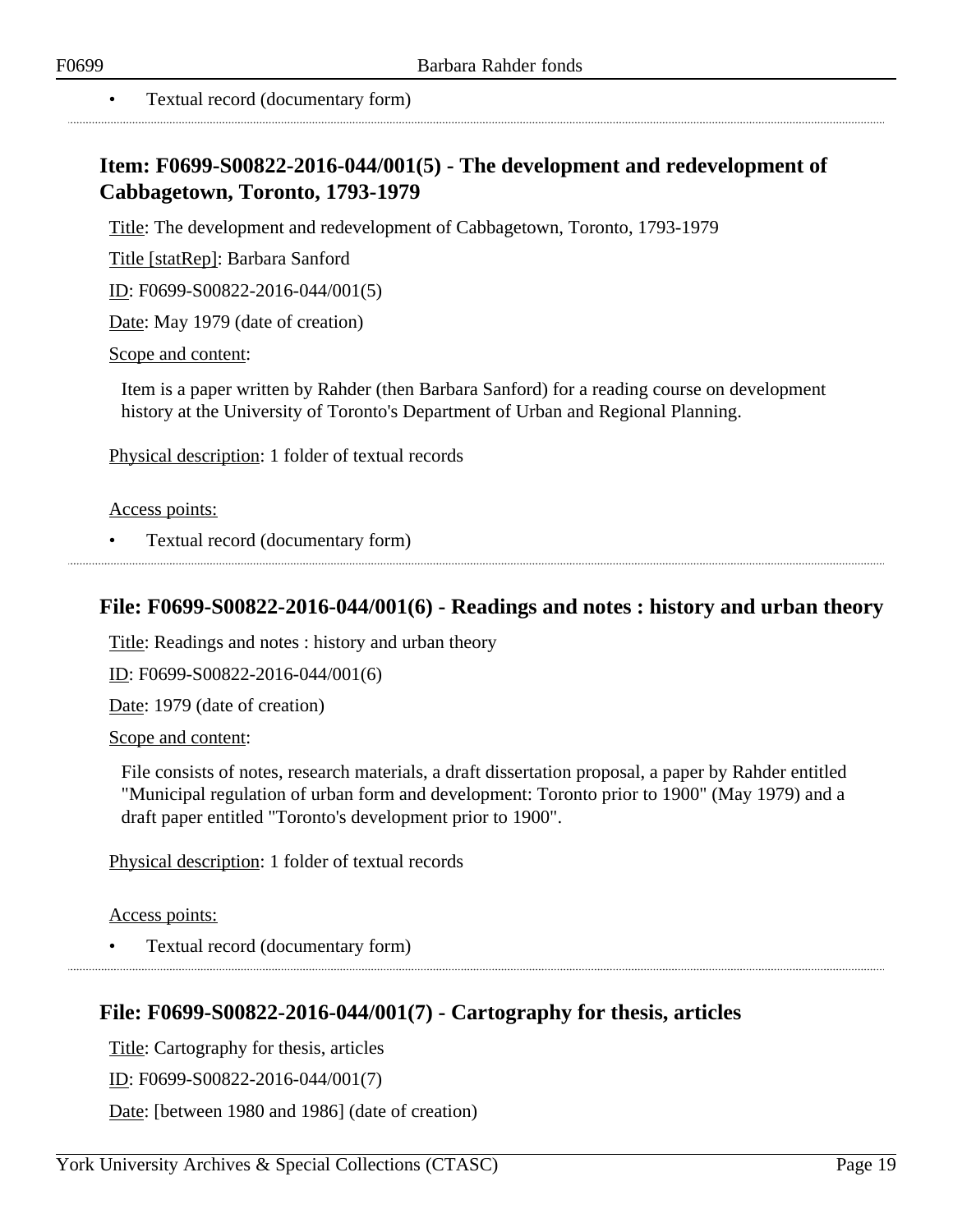#### Scope and content:

File consists of maps of the locations of 50 major firms and factories in downtown Toronto between 1851 and 1881, as well as a map of six neighbourhood study areas and a map entitled "Fire protection and the affluent, 1874".

Physical description: 7 maps

Material specific details [cartographic]: n/a

Material specific details [projection]: n/a

Material specific details [coordinates]: n/a

Access points:

• Cartographic material (documentary form)

## <span id="page-19-0"></span>**File: F0699-S00822-2016-044/001(8) - Maps of Toronto in 19th c.**

Title: Maps of Toronto in 19th c.

ID: F0699-S00822-2016-044/001(8)

Date: [between 1980 and 1986] (date of creation)

Scope and content:

File consists of maps detailing Toronto's major industries (1851-1871), residential locations of Toronto's major factory owners (1851-1881), locations of six study areas in Toronto (1861-1881), six residential areas in Toronto (1861-1881), locations of Toronto schools (1881), and types of workers in Cabbagetown according to the 1861 census.

Physical description: 12 maps

Material specific details [cartographic]: n/a

Material specific details [projection]: n/a

Material specific details [coordinates]: n/a

Note [generalNote]:

Items are stored folded.

Access points:

• Cartographic material (documentary form)

## <span id="page-19-1"></span>**File: F0699-S00822-2016-044/001(9) - Dissertation materials**

Title: Dissertation materials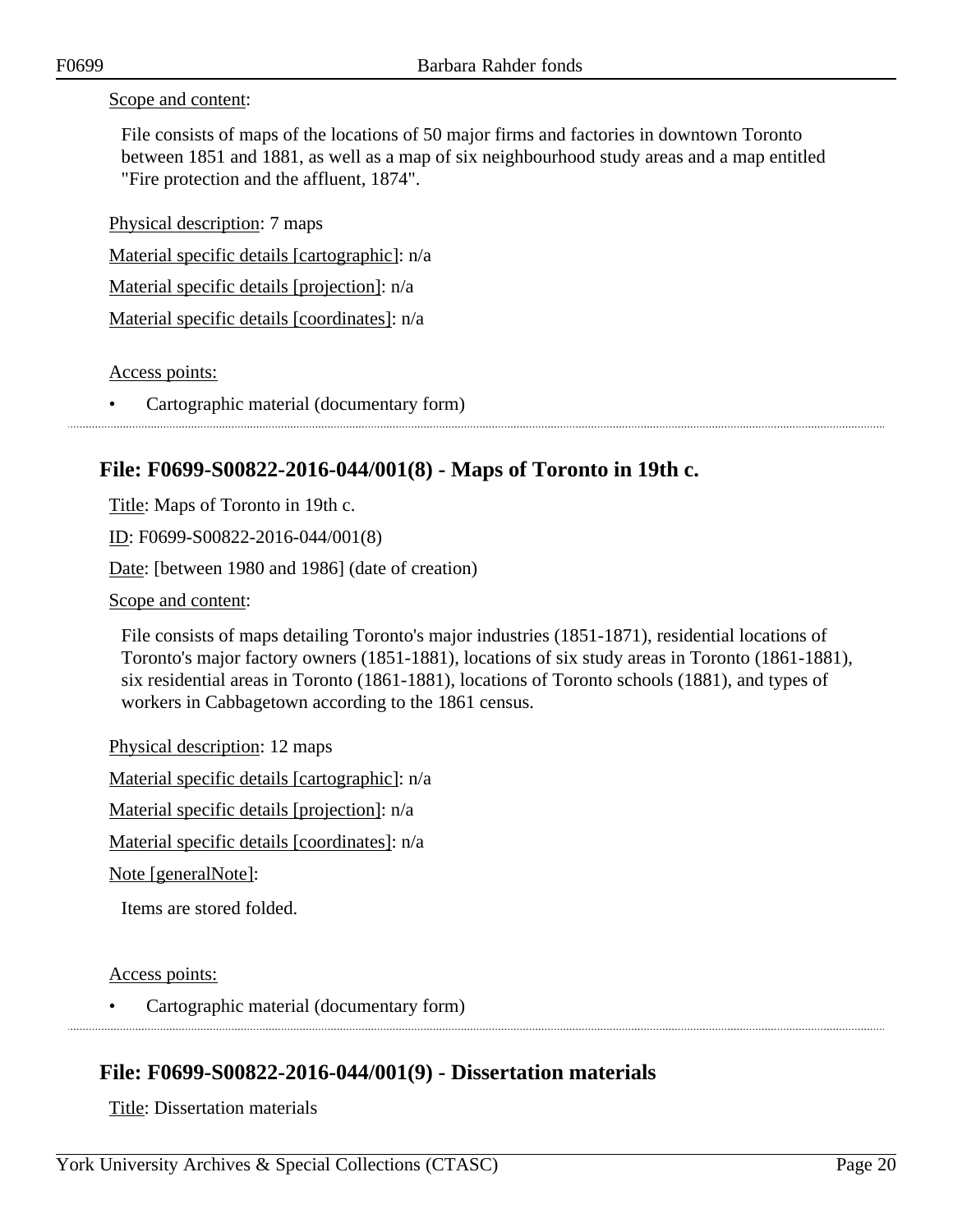ID: F0699-S00822-2016-044/001(9)

Date: [ca. 1985] (date of creation)

Scope and content:

File consists of records pertaining to Rahder's PhD dissertation, "The Origins of Residential Differentiation: capitalist industrialization in Toronto, Ontario, 1851-1881". These records include a dissertation abstract, notes, a program for her final PhD oral examination, an internal appraisal and other feedback on her thesis, photocopies of archival photographs of Toronto buildings, statistics, a bibliography, and lists of final page corrections.

Physical description: 1 folder of textual records

Access points:

• Textual record (documentary form)

## <span id="page-20-0"></span>**File: F0699-S00822-2016-044/001(10) - Historical photos from thesis**

Title: Historical photos from thesis

ID: F0699-S00822-2016-044/001(10)

Date: [between 1980 and 1986] (reproduction) (date of creation)

Scope and content:

File consists of copy prints from the City of Toronto Archives' William James photograph collection. Images depict the Ward, the "Pendarvis" mansion, the original Upper Canada College, the Gooderham distillery, and Government House.

Physical description: 5 photographs : b&w ; 20 x 25 cm

Access points:

• Graphic material (documentary form)

## <span id="page-20-1"></span>**File: F0699-S00822-2016-044/001(11) - Dissertation slides : downtown Toronto 1835-1933**

Title: Dissertation slides : downtown Toronto 1835-1933

ID: F0699-S00822-2016-044/001(11)

Date: [between 1980 and 1986] (reproduction) (date of creation)

Scope and content:

File consists of photographic slides of archival images of Toronto street scenes and maps of Toronto, used by Rahder in her PhD thesis.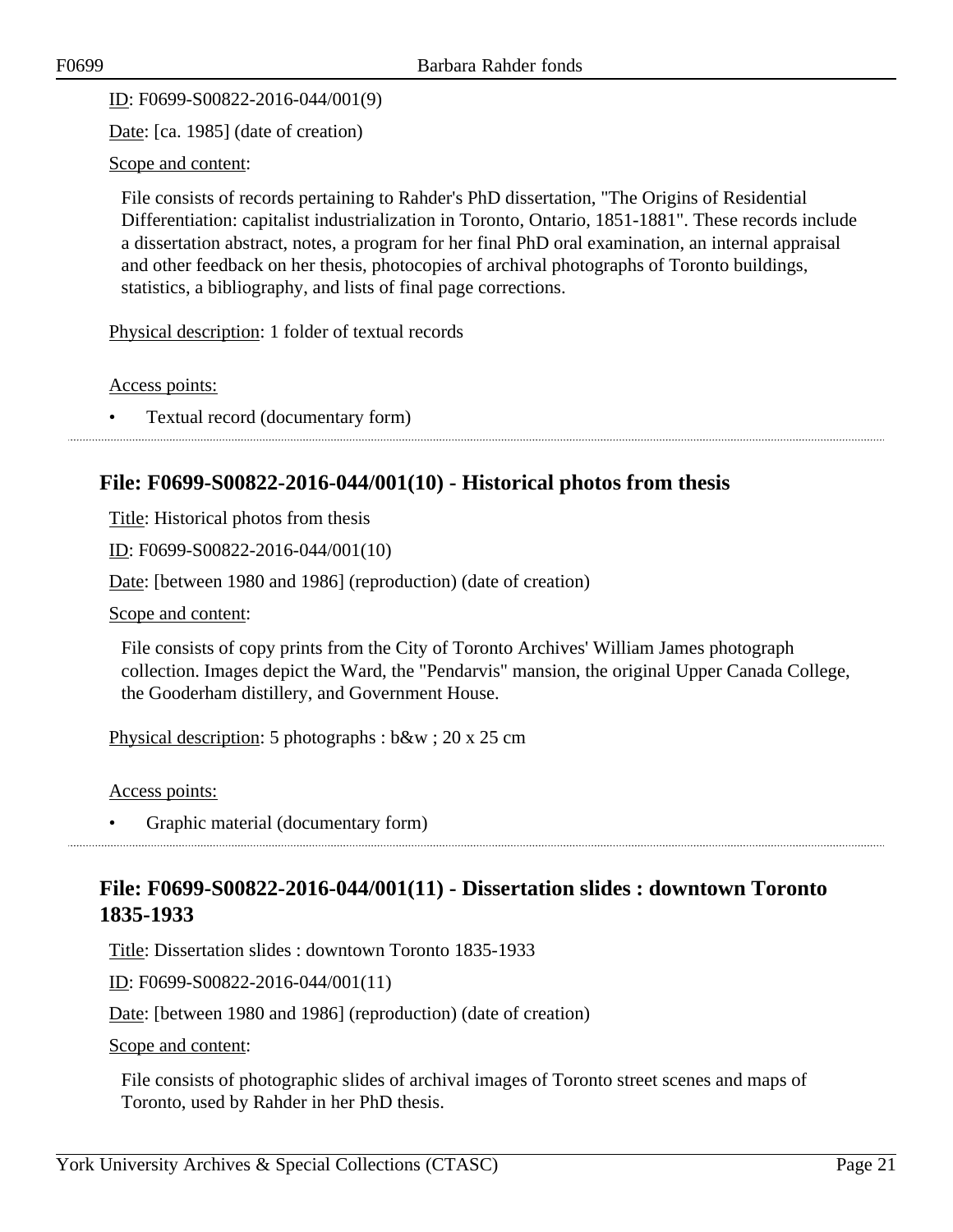Physical description: 27 photographs : b&w slides ; 35 mm

Access points:

• Graphic material (documentary form)

## <span id="page-21-0"></span>**Item: F0699-S00822-2016-044/001(12) - Planning the corporate city : a historical perspective on the role of residential differentiation**

Title: Planning the corporate city : a historical perspective on the role of residential differentiation

Title [statRep]: Barbara Sanford

ID: F0699-S00822-2016-044/001(12)

Date: Mar. 1979 (date of creation)

Scope and content:

Item is a paper presented by Rahder at the Canadian Association of Planning Students Conference on the Corporate City held in Winnipeg in March 1979.

Physical description: 1 folder of textual records

Access points:

• Textual record (documentary form)

## <span id="page-21-1"></span>**Item: F0699-S00822-2016-044/001(13) - A socio-historical approach to community planning and development : some implications for the future**

Title: A socio-historical approach to community planning and development : some implications for the future

Title [statRep]: Barbara Sanford

ID: F0699-S00822-2016-044/001(13)

Date: 1979 (date of creation)

Physical description: 1 folder of textual records

Note [generalNote]:

2 copies

Access points:

• Textual record (documentary form)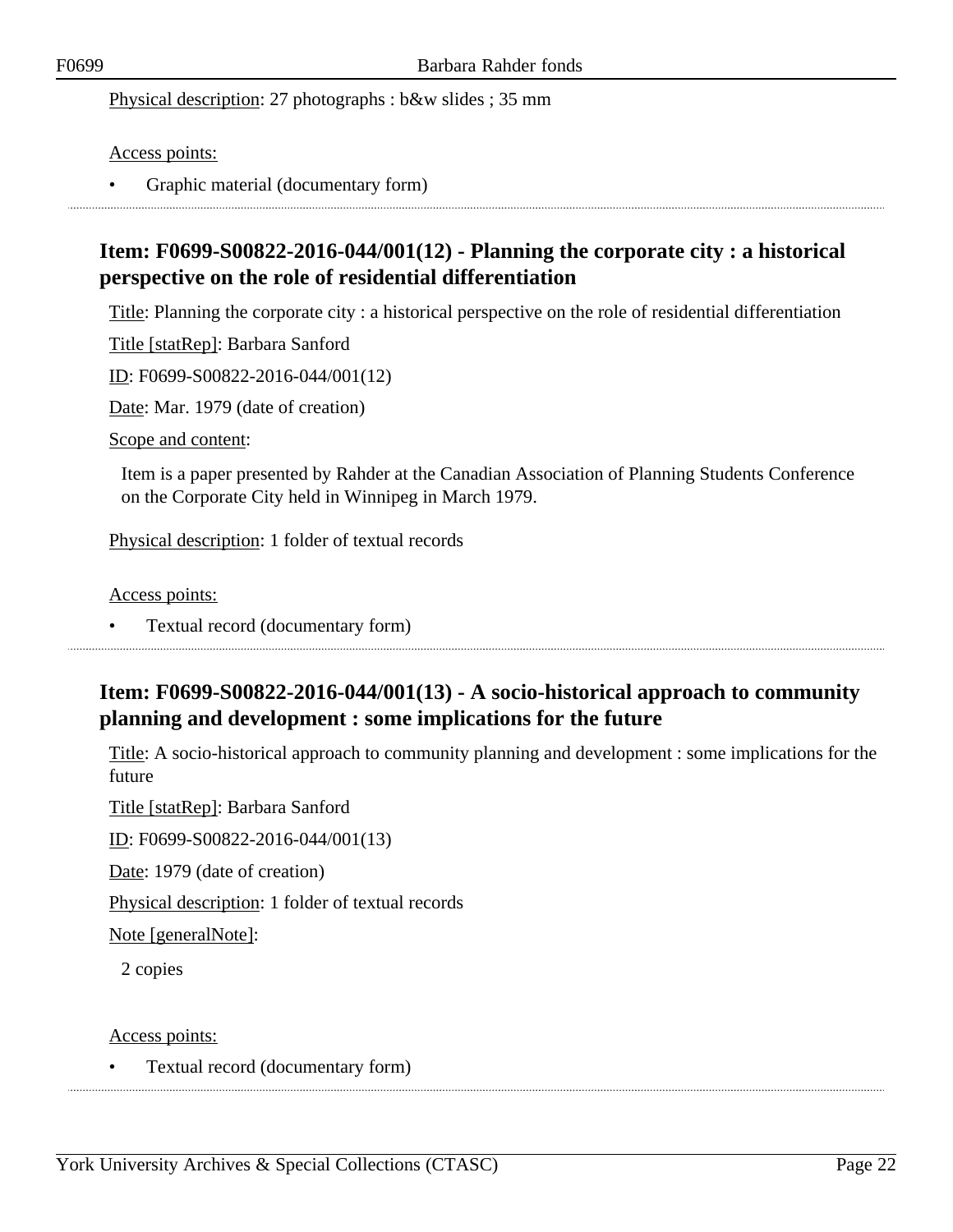## <span id="page-22-0"></span>**Item: F0699-S00822-2016-044/001(14) - The political economy of land development in nineteenth century Toronto**

Title: The political economy of land development in nineteenth century Toronto

Title [statRep]: Barbara Sanford

ID: F0699-S00822-2016-044/001(14)

Date: June 1987 (date of creation)

Scope and content:

Item is a published copy of this article by Rahder, from Urban History Review (vol. XVI, no. 1).

Physical description: 1 folder of textual records

Access points:

• Textual record (documentary form)

## <span id="page-22-1"></span>**File: F0699-S00822-2016-044/001(15) - Closing URP [Urban and Regional Planning] at UofT**

Title: Closing URP [Urban and Regional Planning] at UofT

ID: F0699-S00822-2016-044/001(15)

Date: 1980-1982 (date of creation)

#### Scope and content:

File consists of records pertaining to the closing of the Department of Urban and Regional Planning at the University of Toronto in 1982. Records in this file include a cartoon written/drawn by Rahder, a copy of a draft paper written by Rahder (under the name E. Graven) entitled "The inside story: the abolition of the Department of Urban and Regional Planning at the University of Toronto", correspondence regarding publication of her article in City Magazine '82, an open letter from the PhD students in the department and a letter from Rahder about the closure, and memoranda regarding a report to review the future of the department as well as a copy of that report.

Physical description: 1 folder of textual records

Access points:

• Textual record (documentary form)

## <span id="page-22-2"></span>**File: F0699-S00822-2016-044/001(16) - Research and course notebooks**

Title: Research and course notebooks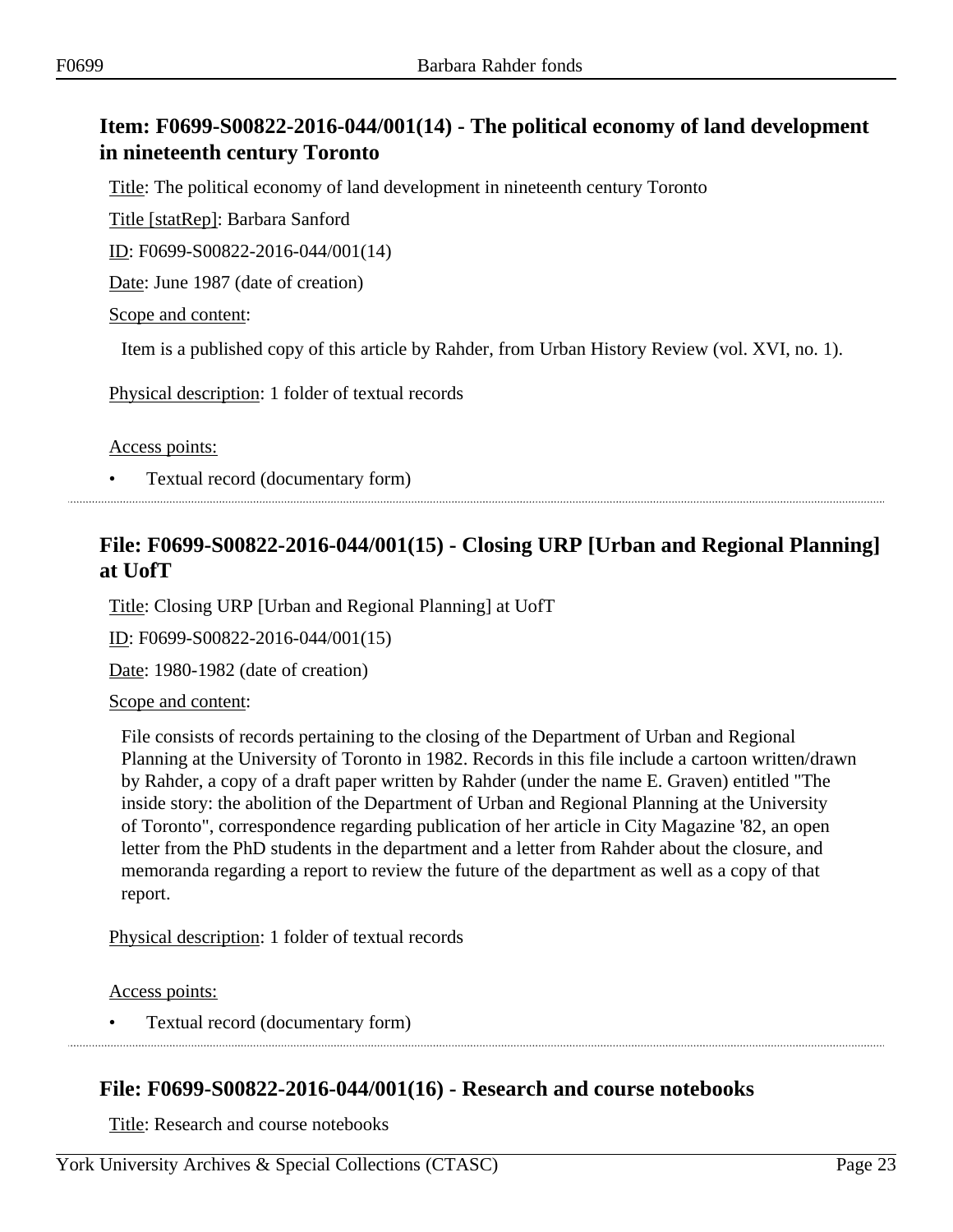ID: F0699-S00822-2016-044/001(16)

Date: 1978-1980 (date of creation)

Scope and content:

File consists of six spiral-bound notebooks created by Rahder while a PhD student at the University of Toronto pertaining to her coursework and dissertation research.

Physical description: 1 folder of textual records

Access points:

• Textual record (documentary form)

## <span id="page-23-0"></span>**File: F0699-S00822-2016-044/002(1) - Graduate course notebooks**

Title: Graduate course notebooks

ID: F0699-S00822-2016-044/002(1)

Date: 1975-1977 (date of creation)

Scope and content:

File consists of spiral-bound notebooks maintained by Rahder pertaining to classes taken while a Master's student at the University of Toronto.

Physical description: 1 folder of textual records

Note [generalNote]:

1 of 2

Access points:

• Textual record (documentary form)

<span id="page-23-1"></span>

## **File: F0699-S00822-2016-044/002(2) - Graduate course notebooks**

Title: Graduate course notebooks

ID: F0699-S00822-2016-044/002(2)

Date: 1975-1977 (date of creation)

Scope and content:

File consists of spiral-bound notebooks maintained by Rahder pertaining to classes taken while a Master's student at the University of Toronto.

Physical description: 1 folder of textual records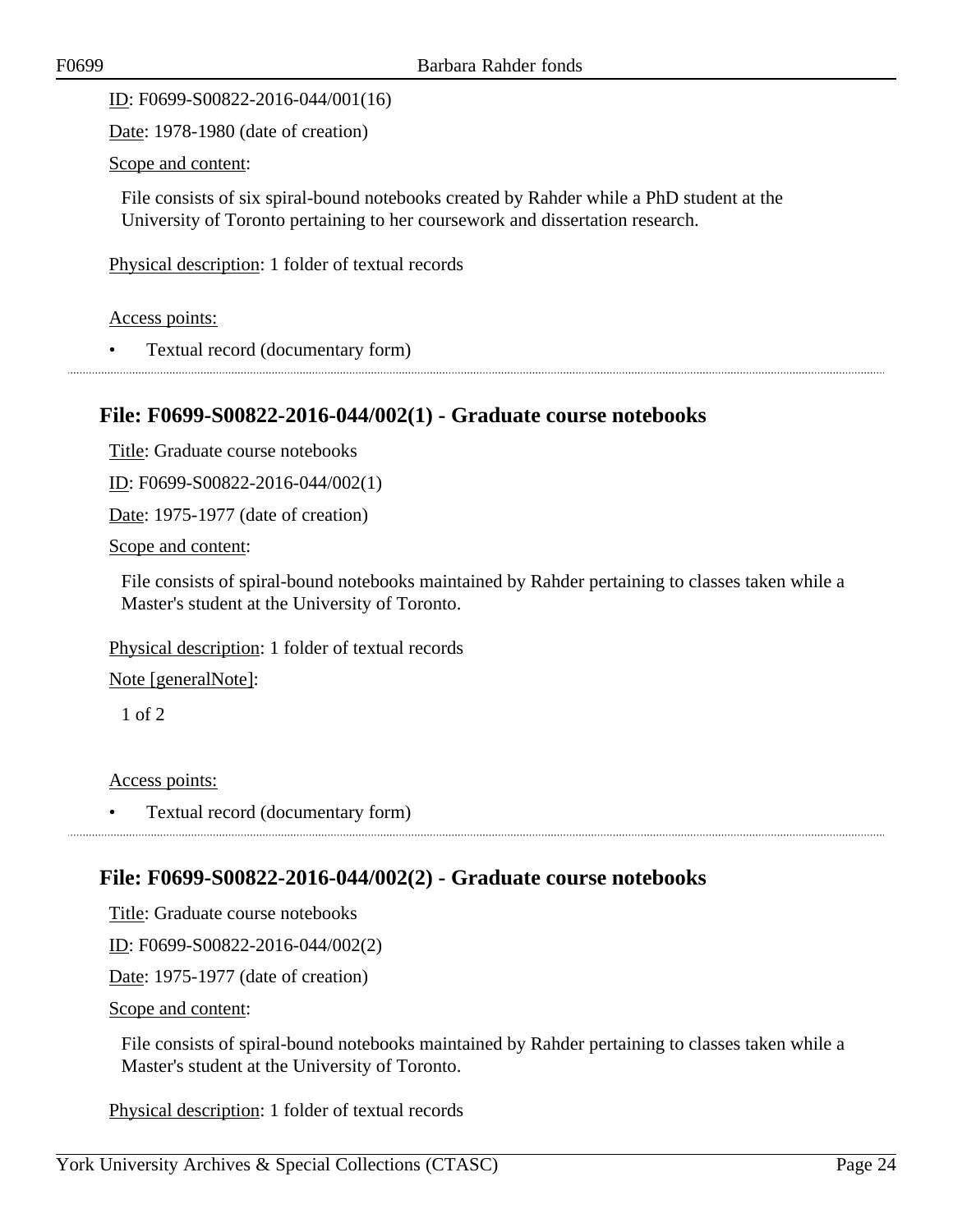Note [generalNote]:

2 of 2

#### Access points:

• Textual record (documentary form)

## <span id="page-24-0"></span>**Series: F0699-S00823 - Teaching files**

Title: Teaching files ID: F0699-S00823 Date: 1976-2016 (date of creation) Scope and content:

Series pertains to Rahder's work teaching urban planning and environmental studies courses at the University of Toronto, Ryerson Polytechnical Institute, Queen's University and York University. Records in this series include course syllabi, reading lists, bibliographies, lecture notes, course handouts, teaching evaluations, student reports, memoranda, and a SSHRC grant application file.

Physical description: 0.38 m of textual records 43 photographs : col. slides ; 35 mm 1 technical drawing ; 90 x 118 cm

Restrictions on access:

No restrictions on access.

#### Access points:

- Textual record (documentary form)
- Technical drawing (documentary form)
- Graphic material (documentary form)

## <span id="page-24-1"></span>**File: F0699-S00823-2016-044/002(3) - Theories of urbanization I**

Title: Theories of urbanization I

ID: F0699-S00823-2016-044/002(3)

Date: 1979 (date of creation)

#### Scope and content:

File consists a syllabus and lecture notes for this course (1513F) taught by Rahder at the University of Toronto's Department of Urban and Regional Planning in the fall of 1979.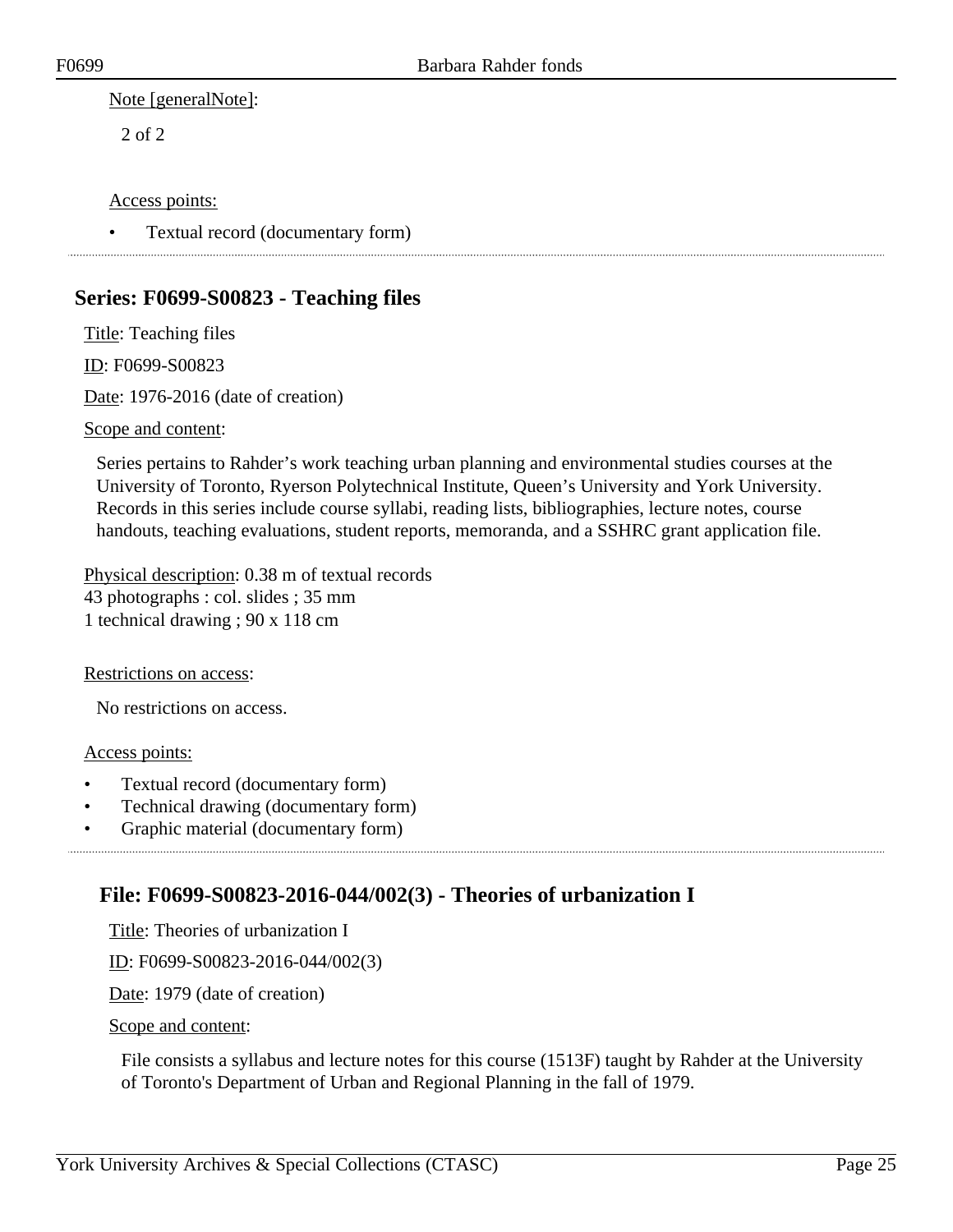Physical description: 1 folder of textual records

Access points:

• Textual record (documentary form)

## <span id="page-25-0"></span>**File: F0699-S00823-2016-044/002(4) - Introduction to urban design : Ryerson : URB 112 & 212**

Title: Introduction to urban design : Ryerson : URB 112 & 212

ID: F0699-S00823-2016-044/002(4)

Date: 1978 (date of creation)

Scope and content:

File consists of handouts for these Ryerson Polytechnic Institute courses.

Physical description: 1 folder of textual records

#### Access points:

• Textual record (documentary form)

### <span id="page-25-1"></span>**File: F0699-S00823-2016-044/002(5) - Urban design : Ryerson**

Title: Urban design : Ryerson

ID: F0699-S00823-2016-044/002(5)

Date: 1980 (date of creation)

Scope and content:

File consists of handouts and lecture notes for Ryerson Polytechnic Institute courses, Introduction to Urban Design I and II.

Physical description: 1 folder of textual records

Access points:

• Textual record (documentary form)

## <span id="page-25-2"></span>**Item: F0699-S00823-2016-044/002(6) - A study of needs for access to the Scarborough Town Centre**

Title: A study of needs for access to the Scarborough Town Centre

ID: F0699-S00823-2016-044/002(6)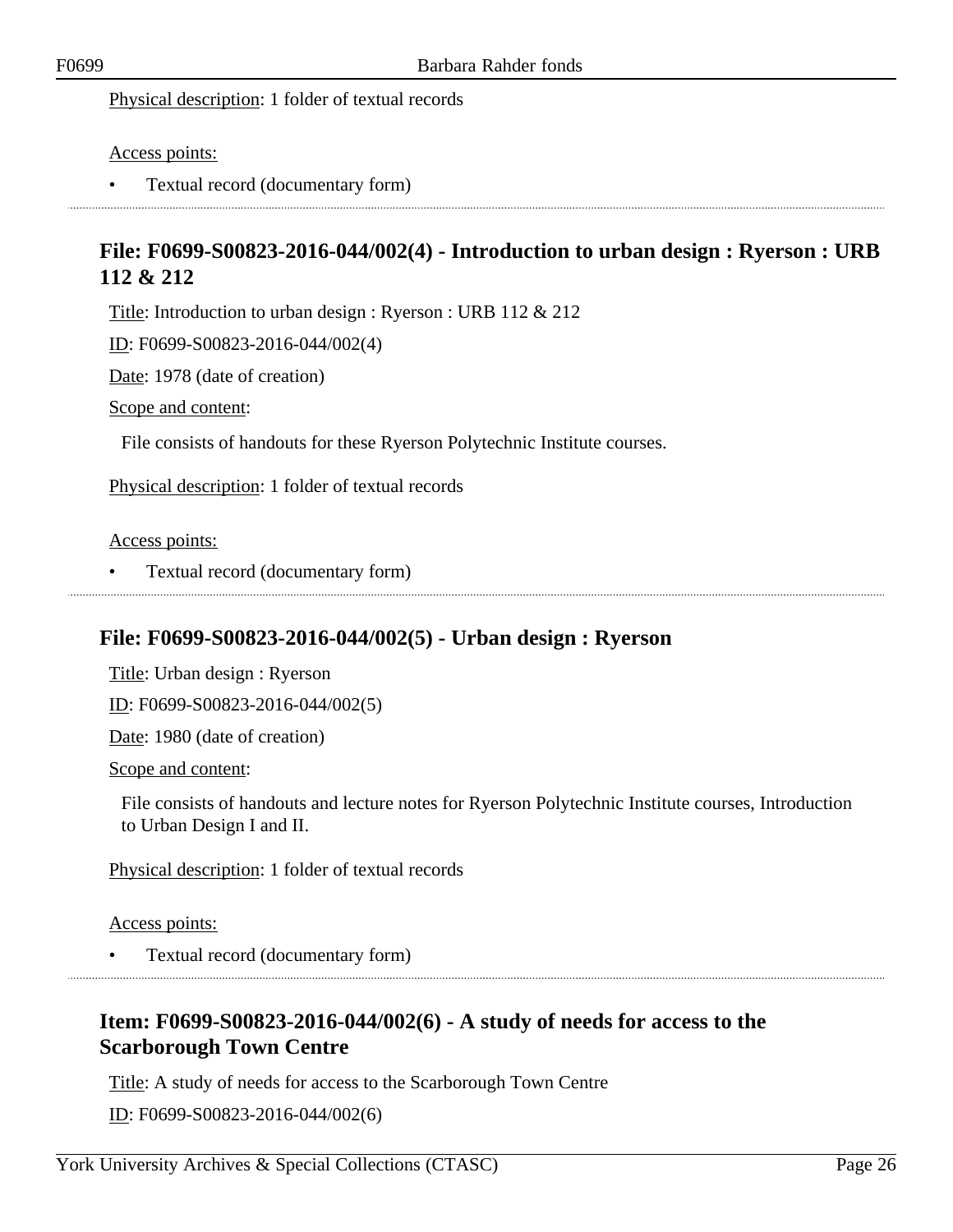Date: June 1981 (date of creation)

Scope and content:

Item is a student project report produced for the University of Toronto's Department of Urban and Regional Planning. Rahder is credited as a study group advisor.

Physical description: 1 folder of textual records

#### Access points:

• Textual record (documentary form)

## <span id="page-26-0"></span>**File: F0699-S00823-2016-044/002(7) - Planning issues and concepts/processes : other outlines**

Title: Planning issues and concepts/processes : other outlines

ID: F0699-S00823-2016-044/002(7)

Date: 1981, 1984 (date of creation)

Scope and content:

File consists of handouts and lecture notes pertaining to an urban planning course taught by Rahder at the University of Toronto (INI335Y) in 1981-1982 and a course outline and lecture notes for a planning course (ES 5121) taught by Rahder at York University in fall 1984 and 1985.

Physical description: 1 folder of textual records

Access points:

• Textual record (documentary form) 

## <span id="page-26-1"></span>**File: F0699-S00823-2016-044/002(8) - 5121 : Intro to planning processes**

Title: 5121 : Intro to planning processes

ID: F0699-S00823-2016-044/002(8)

Date: [ca. 1984] (date of creation)

Scope and content:

File consists of lecture notes for a York University course taught by Rahder, ES 5121.

Physical description: 1 folder of textual records

#### Access points:

• Textual record (documentary form)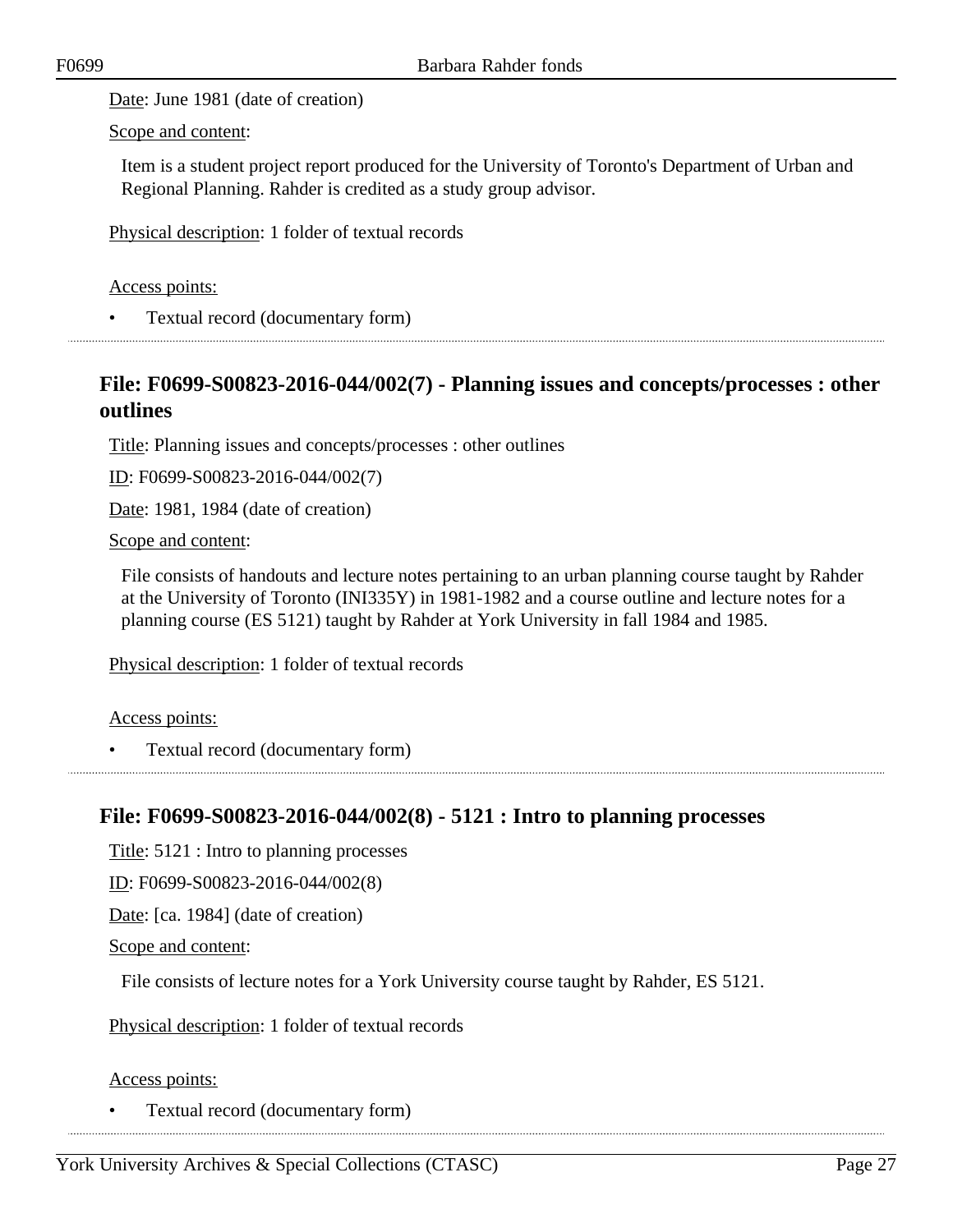## <span id="page-27-0"></span>**File: F0699-S00823-2016-044/002(9) - Urban community/research methods**

Title: Urban community/research methods

ID: F0699-S00823-2016-044/002(9)

Date: 1985 (date of creation)

#### Scope and content:

File consists of course outlines, class schedules, reading lists, lecture notes and handouts for two courses taught by Rahder at York University, The Urban Community (ES 6120) and Applied Research Methods (ES 6183) in winter 1985.

Physical description: 1 folder of textual records

Access points:

• Textual record (documentary form)

### <span id="page-27-1"></span>**File: F0699-S00823-2016-044/002(10) - ES 5122 course materials**

Title: ES 5122 course materials

ID: F0699-S00823-2016-044/002(10)

Date: 1984-1986 (date of creation)

Scope and content:

File consists of course outlines, reading lists, assignments, handouts and lecture notes for Introduction to Urban-Regional Planning (ES 5122) taught by Rahder in the fall of 1984 and 1985. Also included is a course outline and term paper outline for The Urban Community (ES 6120), taught by Rahder in winter 1986.

Physical description: 1 folder of textual records

Access points:

• Textual record (documentary form)

## <span id="page-27-2"></span>**File: F0699-S00823-2016-044/003(1) - Social issues in urban planning : course materials**

Title: Social issues in urban planning : course materials

ID: F0699-S00823-2016-044/003(1)

Date: 1985-1986 (date of creation)

Scope and content: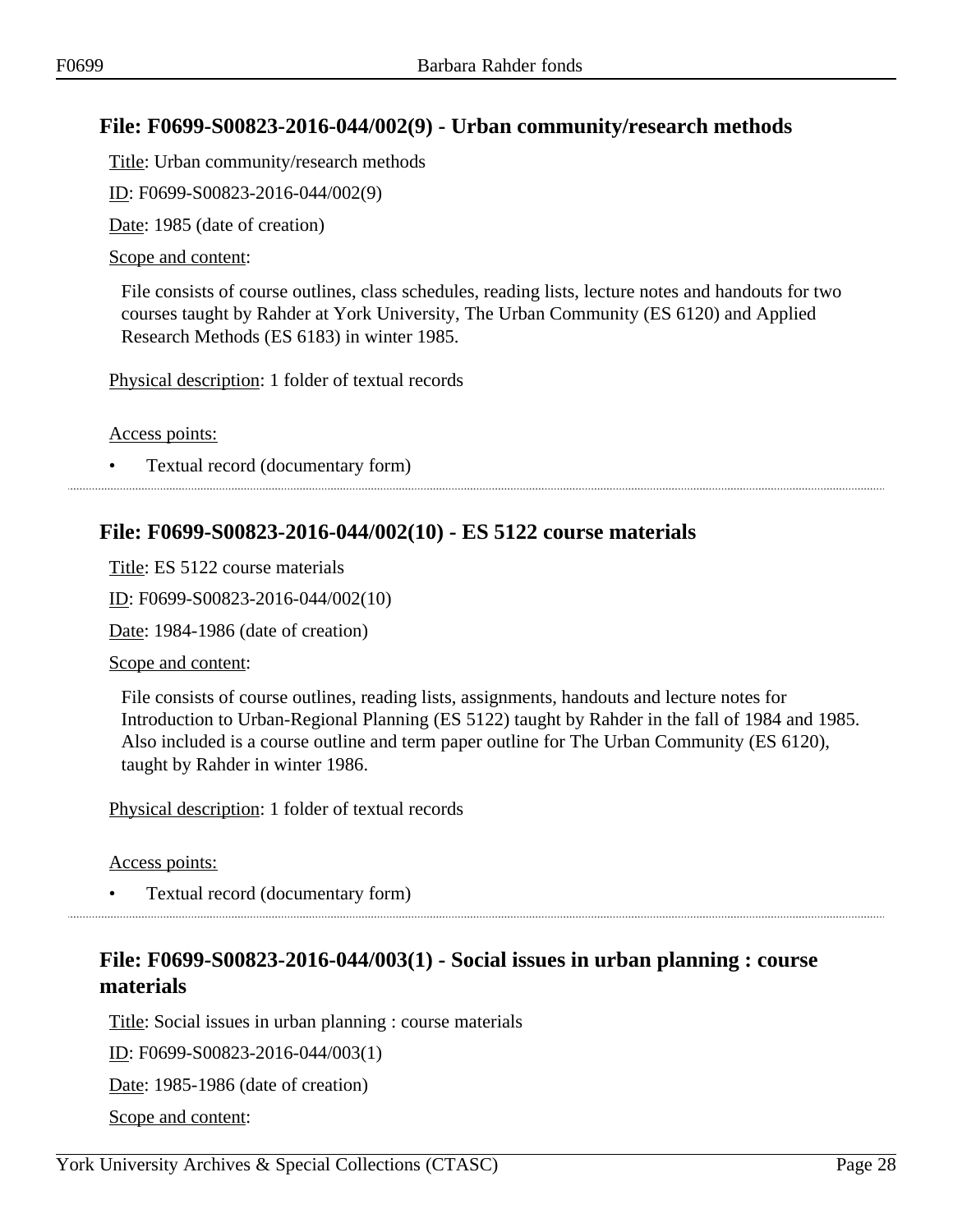File consists of course outlines, reading lists, schedules, assignments, newspaper articles, and lecture notes for York University course, Social Issues in Urban Planning (ES 6224) in winter 1985 and 1986, and a course at Queen's University, Social Issues in Urban Planning (SURP 857) in 1986-1987.

Physical description: 1 folder of textual records

#### Access points:

• Textual record (documentary form)

## <span id="page-28-0"></span>**File: F0699-S00823-2016-044/003(2) - Introduction to urban-regional planning (ES 5122) : course materials**

Title: Introduction to urban-regional planning (ES 5122) : course materials

ID: F0699-S00823-2016-044/003(2)

Date: 1976, 1984-1985 (date of creation)

Scope and content:

File consists of a course outline, handouts, reading lists, and lecture notes for this York University course taught by Rahder in fall 1984 and 1985.

Physical description: 1 folder of textual records

#### Access points:

• Textual record (documentary form)

## <span id="page-28-1"></span>**File: F0699-S00823-2016-044/003(3) - Environmental assessment (3430.03) : outline, etc.**

Title: Environmental assessment (3430.03) : outline, etc.

ID: F0699-S00823-2016-044/003(3)

Date: 1993-1995 (date of creation)

Scope and content:

File consists of course outlines, a schedule, handouts, a reading list, assignments, study questions and lecture notes pertaining to this course taught by Rahder in winter 1994 and 1995, as well as memoranda from Jack Ellis, director of the BES programme at York University, a course outline and reading list pertaining to a course taught by Lewis Molot (EN/ENVS 2500.6), and course materials for this course taught by Rodney Northey, used by Rahder for course planning.

Physical description: 1 folder of textual records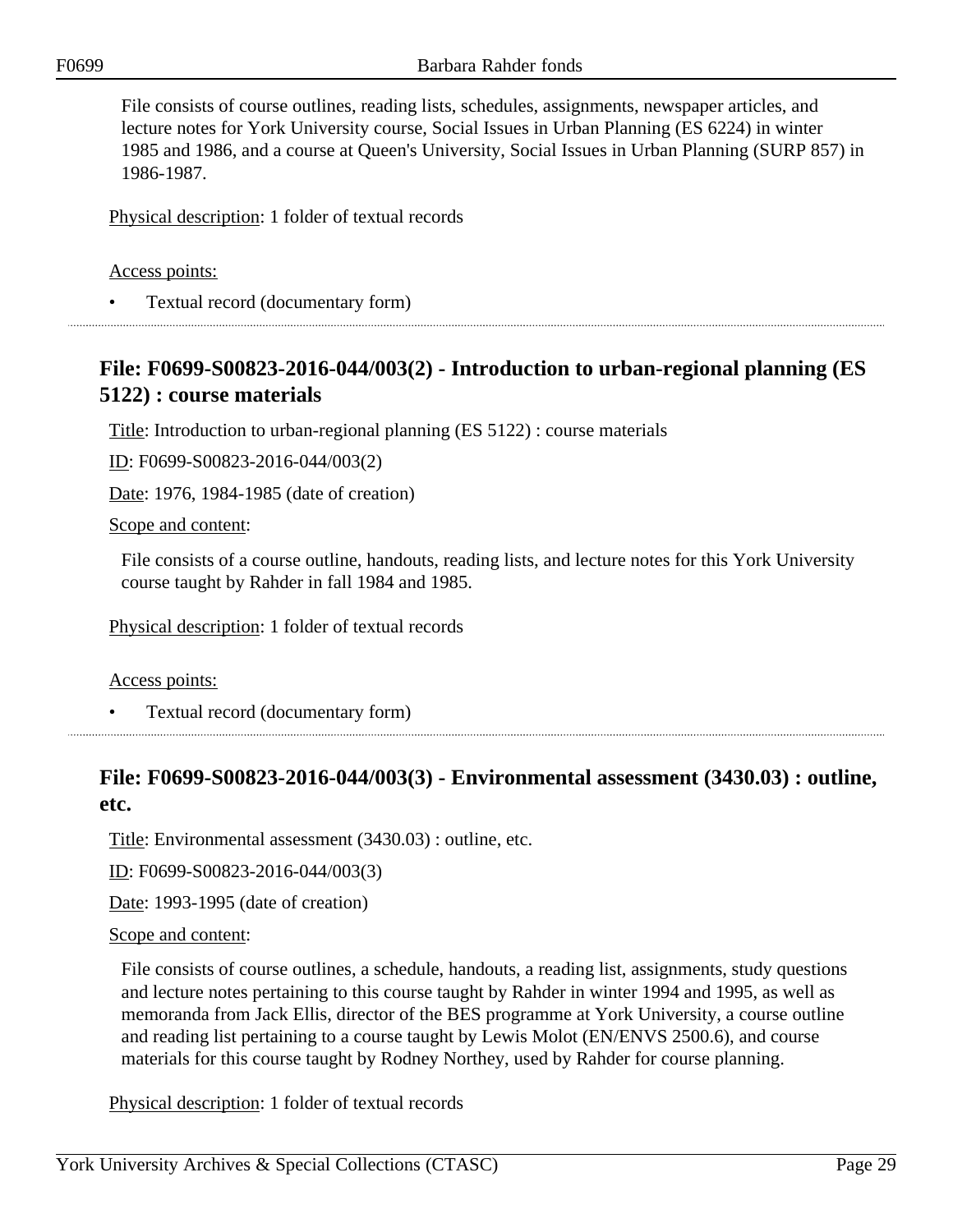#### Access points:

• Textual record (documentary form)

### <span id="page-29-0"></span>**File: F0699-S00823-2016-044/003(4) - ENVS. 3430 : readings and handouts**

Title: ENVS. 3430 : readings and handouts

ID: F0699-S00823-2016-044/003(4)

Date: 1996 (date of creation)

Scope and content:

File consists of a course outline/syllabus, study questions, and reading materials pertaining to this York University course, Environmental Assessment, taught by Rahder in winter 1996.

Physical description: 1 folder of textual records

#### Access points:

• Textual record (documentary form)

### <span id="page-29-1"></span>**File: F0699-S00823-2016-044/003(5) - Environmental assessment (3430.03) : lecture notes**

Title: Environmental assessment (3430.03) : lecture notes

ID: F0699-S00823-2016-044/003(5)

Date: 1994, 1996 (date of creation)

Scope and content:

File pertains to this course taught by Rahder in winter 1996. Included in the file is a course outline for the winter 1994 session of this course.

Physical description: 1 folder of textual records

#### Access points:

• Textual record (documentary form)

### <span id="page-29-2"></span>**File: F0699-S00823-2016-044/003(6) - 6321 Planning workshop**

Title: 6321 Planning workshop ID: F0699-S00823-2016-044/003(6) Date: 1987-1993 (date of creation) Scope and content: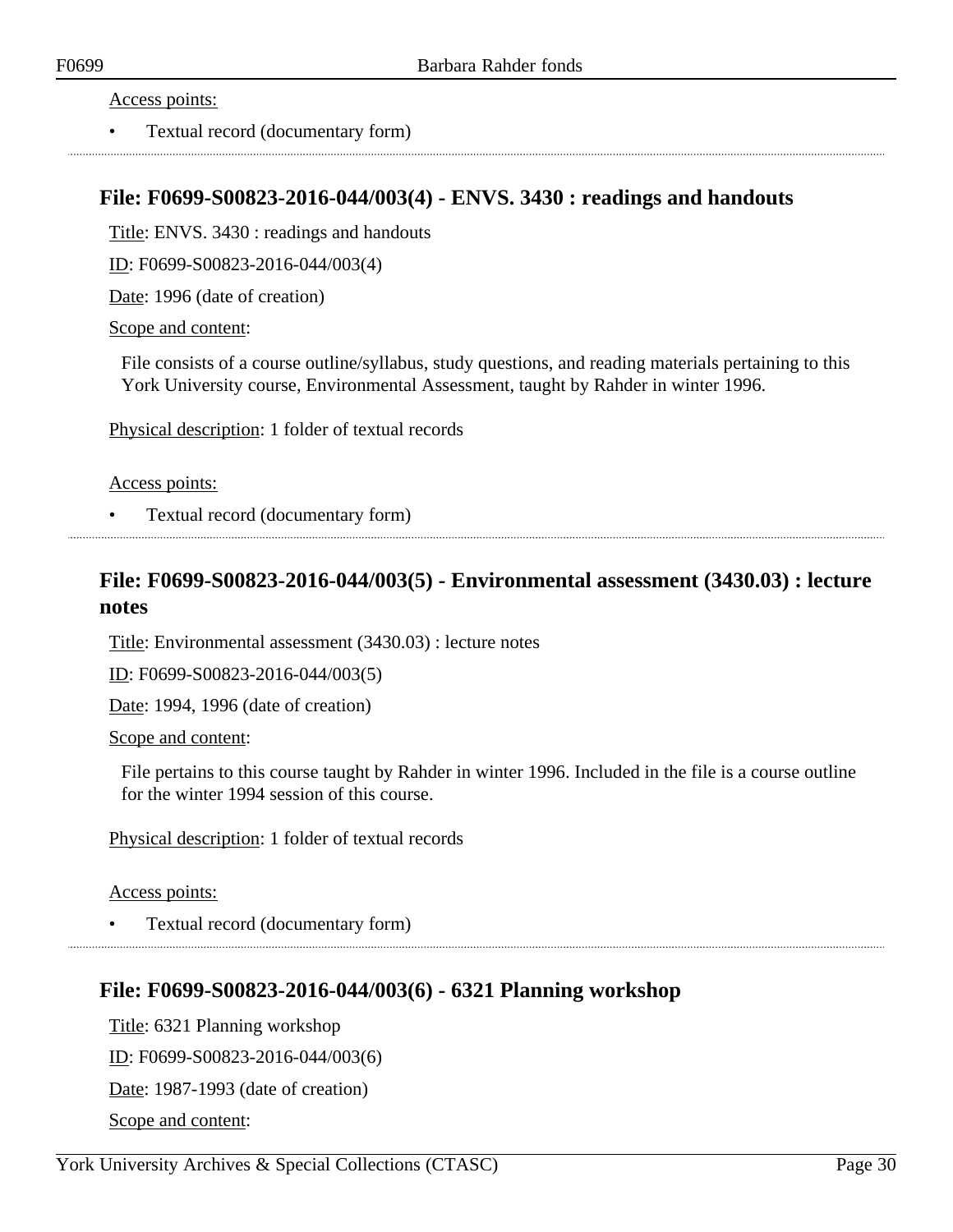File pertains to a planning workshop (ENVS 6321) taught by Rahder in fall 1993. Included in the file is a course schedule, outlines, assignments and notes, as well as correspondence and memoranda pertaining to the course project/concept plan to redevelop the St. Lawrence Starch Co. in Port Credit. Included in the file are course materials for the winter 1987-1989 sessions of this workshop, taught by other instructors.

Physical description: 1 folder of textual records

Access points:

• Textual record (documentary form)

## <span id="page-30-0"></span>**File: F0699-S00823-2016-044/003(7) - Planning and design workshop**

Title: Planning and design workshop

ID: F0699-S00823-2016-044/003(7)

Date: 1994-1995 (date of creation)

Scope and content:

File consists of records pertaining to this course, Planning and Design Workshop (ENVS 6420) taught by Rahder in winter 1995. Included in the file are course assignments, a bibliography, a course outline and schedule, memoranda, handouts, notes, correspondence, and lecture notes.

Physical description: 1 folder of textual records

#### Access points:

• Textual record (documentary form)

## <span id="page-30-1"></span>**File: F0699-S00823-2016-044/003(8) - 6420 Greenwood**

Title: 6420 Greenwood

ID: F0699-S00823-2016-044/003(8)

Date: 1995 (date of creation)

Scope and content:

File consists of records pertaining to the student planning project for Rahder's winter 1995 Planning and Design Workshop (ENVS 6420) to redesign Greenwood Racetrack. Included in the file are photographic slides of planning documents, a plan concept, speaking notes, an agenda for the class's project presentations, a course schedule, a site description and planning principles for project proposals, minutes from a student planning meeting, and resource materials for the project.

Physical description: 1 folder of textual records 43 photographs : col. slides ; 35 mm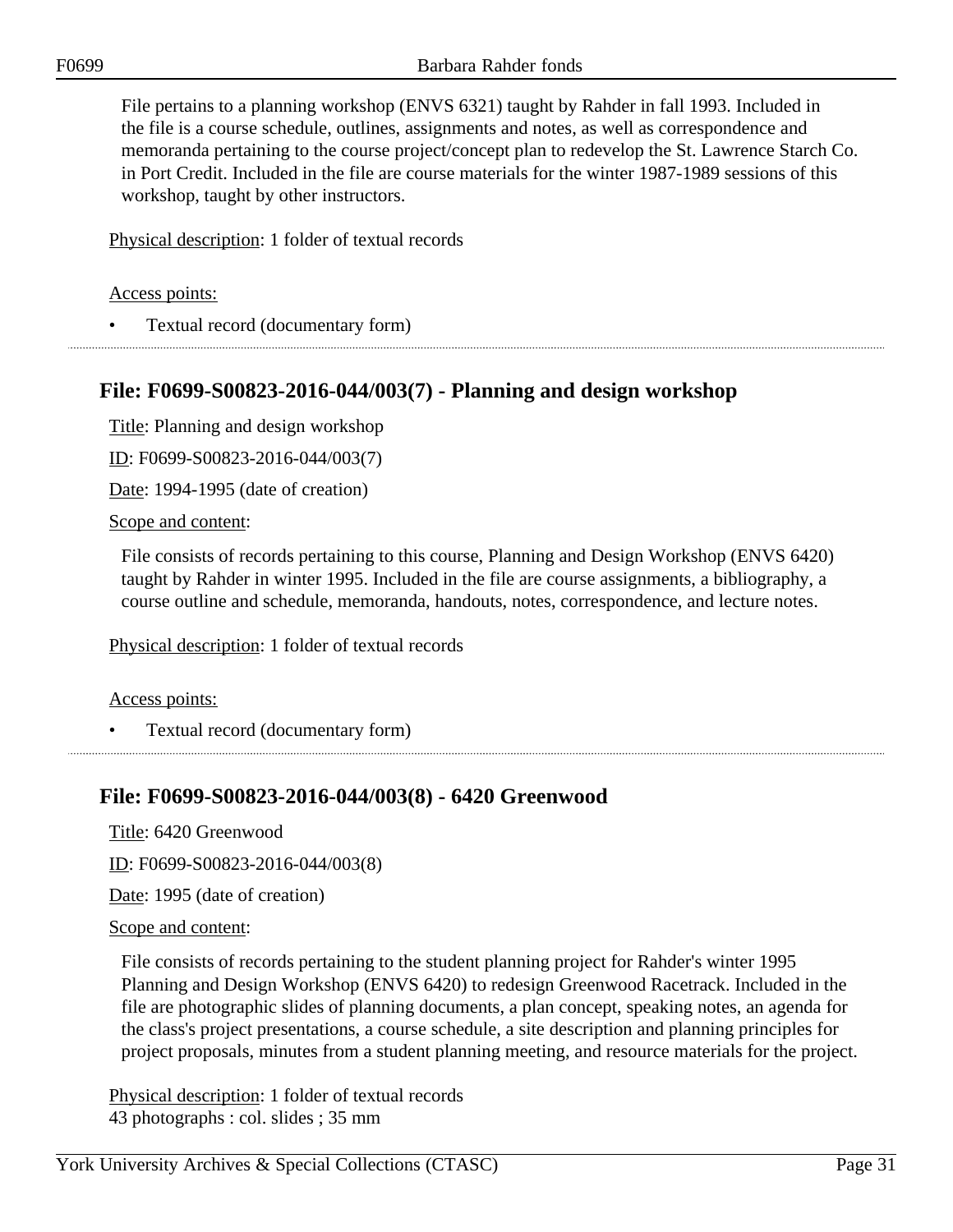#### Access points:

- Textual record (documentary form)
- Graphic material (documentary form)

### <span id="page-31-0"></span>**File: F0699-S00823-2016-044/003(9) - GTA workshop**

Title: GTA workshop

ID: F0699-S00823-2016-044/003(9)

Date: 1995-1996 (date of creation)

Scope and content:

File consists of records pertaining to the winter 1996 Bioregional Planning Workshop (ENVS 6330) focused on the Greater Toronto Area, taught by Rahder, including a schedule of speakers, a bibliography, a schedule of group presentations, assignments, notes, memoranda, correspondence, and curriculum planning meeting minutes.

Physical description: 1 folder of textual records

#### Access points:

• Textual record (documentary form)

### <span id="page-31-1"></span>**File: F0699-S00823-2016-044/003(10) - Bioregional planning workshop : 6330, W97**

Title: Bioregional planning workshop : 6330, W97

ID: F0699-S00823-2016-044/003(10)

Date: 1997 (date of creation)

Scope and content:

File consists of records pertaining to the winter 1997 Bioregional Planning Workshop (ENVS 6330) taught by Rahder, including a schedule of small group sessions, a reading list, a class schedule, class agendas, a bibliography, Rahder's notes, and memoranda.

Physical description: 1 folder of textual records

Access points:

• Textual record (documentary form)

## <span id="page-31-2"></span>**File: F0699-S00823-2016-044/004(1) - Bioregional planning workshop (ENVS 6330) : tour information**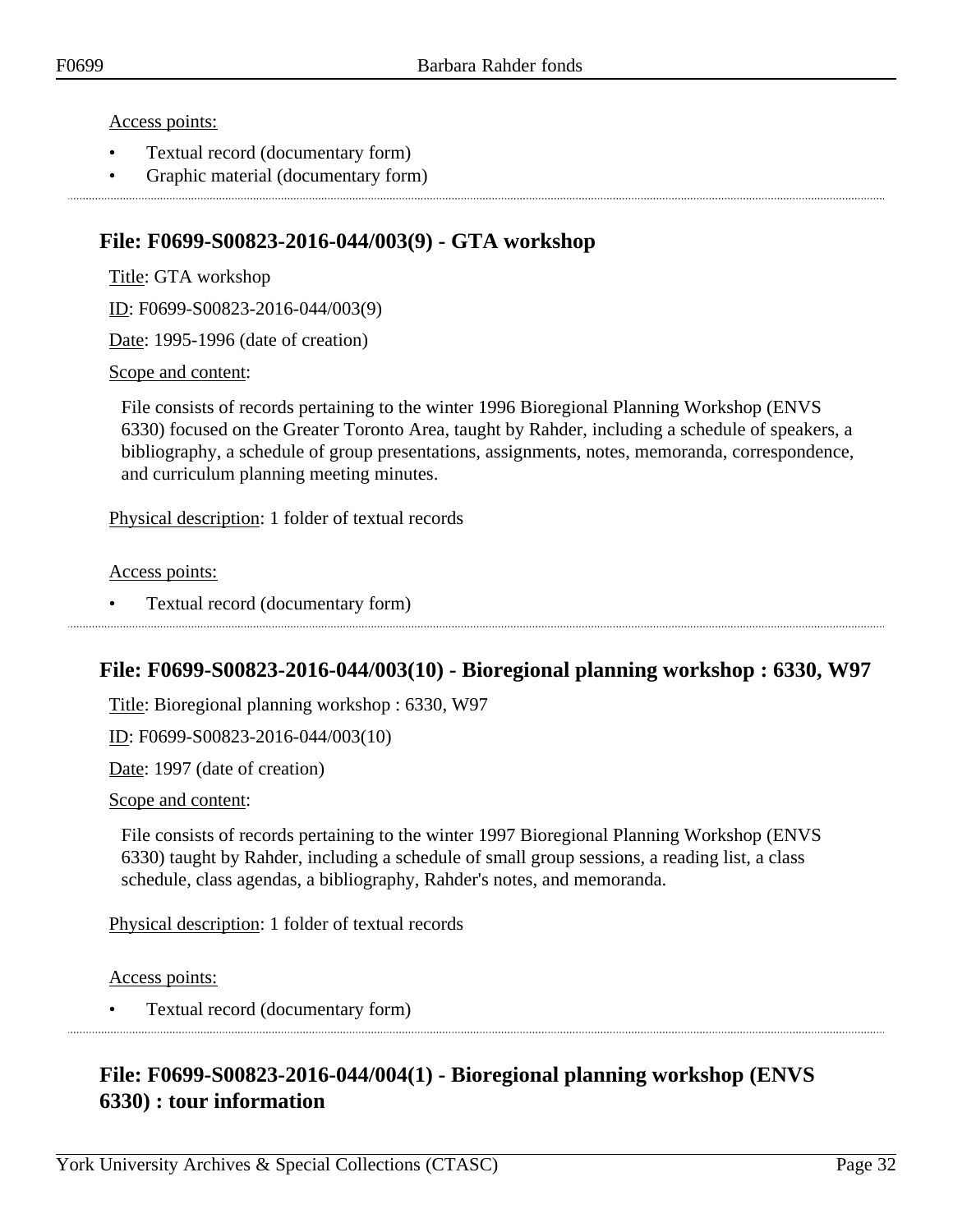Title: Bioregional planning workshop (ENVS 6330) : tour information

ID: F0699-S00823-2016-044/004(1)

Date: 1997 (date of creation)

Scope and content:

File consists of a letter, pamphlets and brochures, and an itinerary pertaining to a 22 Jan. 1997 bioregional tour of Toronto for students in this winter 1997 course. Locations include the Keele Valley Landfill site, Ross Lord Dam and Reservoir, Downsview Airport, Todmorden Mills and Don Valley Brickworks, Metro Archives, Toronto port lands, Leslie Street Spit and the Don Valley.

Physical description: 1 folder of textual records

Access points:

• Textual record (documentary form)

### <span id="page-32-0"></span>**File: F0699-S00823-2016-044/004(2) - Workshop '97 student work**

Title: Workshop '97 student work

ID: F0699-S00823-2016-044/004(2)

Date: 1997 (date of creation)

Scope and content:

File consists of a student final report on Regent Park produced for Rahder's winter 1997 course, Bioregional Planning Workshop (ENVS 6330).

Physical description: 1 folder of textual records

Access points:

• Textual record (documentary form)

### <span id="page-32-1"></span>**File: F0699-S00823-2016-044/004(3) - Bioregional planning workshop**

Title: Bioregional planning workshop

ID: F0699-S00823-2016-044/004(3)

Date: 1998 (date of creation)

Scope and content:

File consists of records pertaining to the winter 1998 session of Bioregional Planning Workshop taught by Rahder and Greg Allen, including guest speaker notes, a bibliography, a class schedule, Rahder's notes, reading lists, a course outline, session agendas, a schedule of guest speakers, and memoranda sent to guest speakers. Also included in the file are e-mail, correspondence, a notice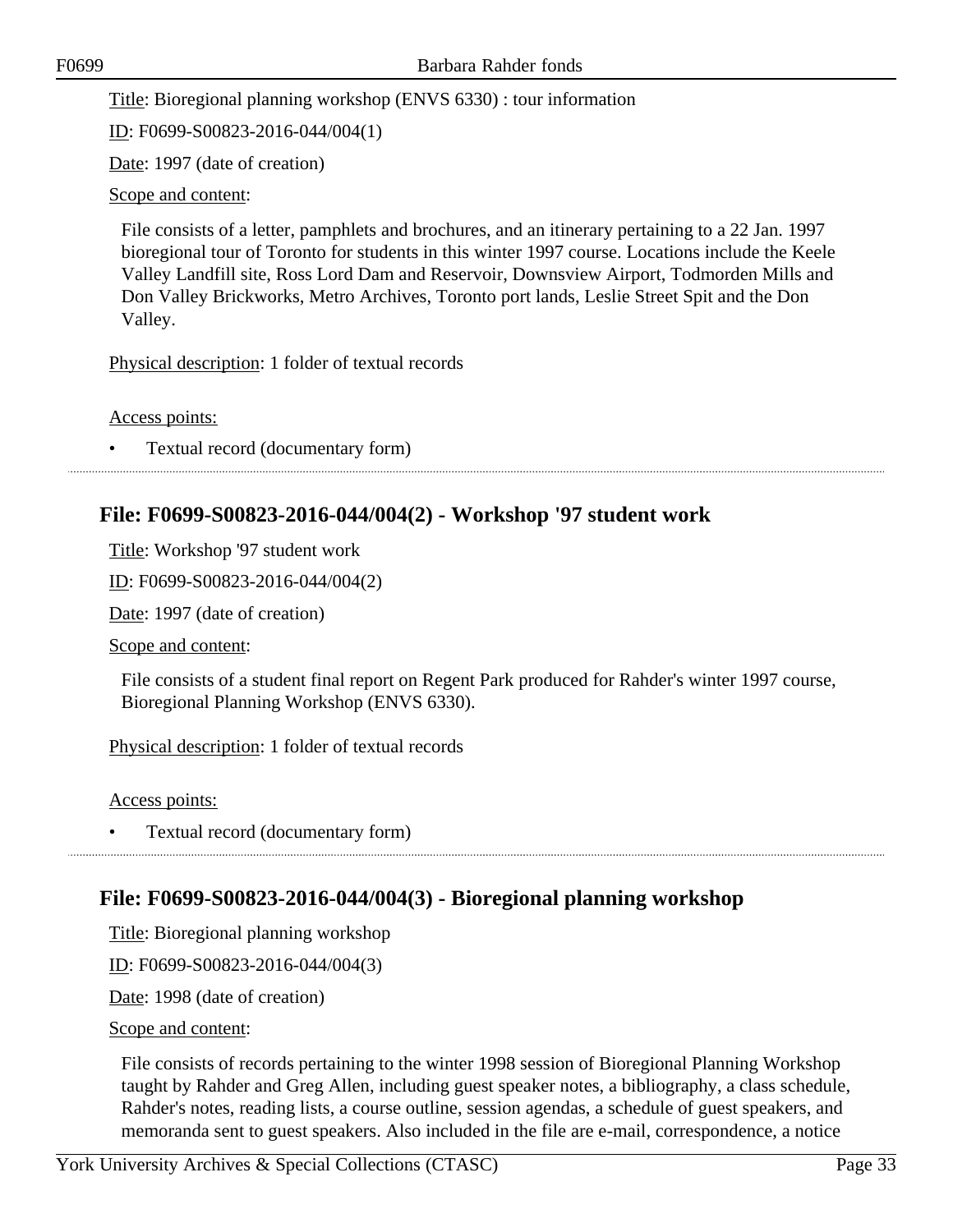and notes about proposed improvements to the York University Pond Road woodlot and a public forum on this topic facilitated by Rahder.

Physical description: 1 folder of textual records

Access points:

• Textual record (documentary form)

## <span id="page-33-0"></span>**File: F0699-S00823-2016-044/004(4) - Bioregional planning workshop 2004**

Title: Bioregional planning workshop 2004

ID: F0699-S00823-2016-044/004(4)

Date: 2004 (date of creation)

Scope and content:

File consists of records pertaining to the winter 2004 Bioregional Planning Workshop (ENVS 6330) taught by Rahder, including bioregional maps of York University's Keele Campus and area, Rahder's notes, statistics on York University in the GTA, agendas for small group meetings, a course outline, a course schedule and bibliography, assignments, handouts and a list of guest speakers.

Physical description: 1 folder of textual records

Access points:

• Textual record (documentary form)

### <span id="page-33-1"></span>**Item: F0699-S00823-2016-044/015(1) - Campus planning status : August 2002**

Title: Campus planning status : August 2002

ID: F0699-S00823-2016-044/015(1)

Date: 13 Aug. 2002 (date of creation)

Scope and content:

Item is a plan of York University's Keele Campus, produced by its Facilities Planning Draughting Office.

Physical description: 1 technical drawing ; 90 x 118 cm

Note [generalNote]:

Item is stored folded.

Access points: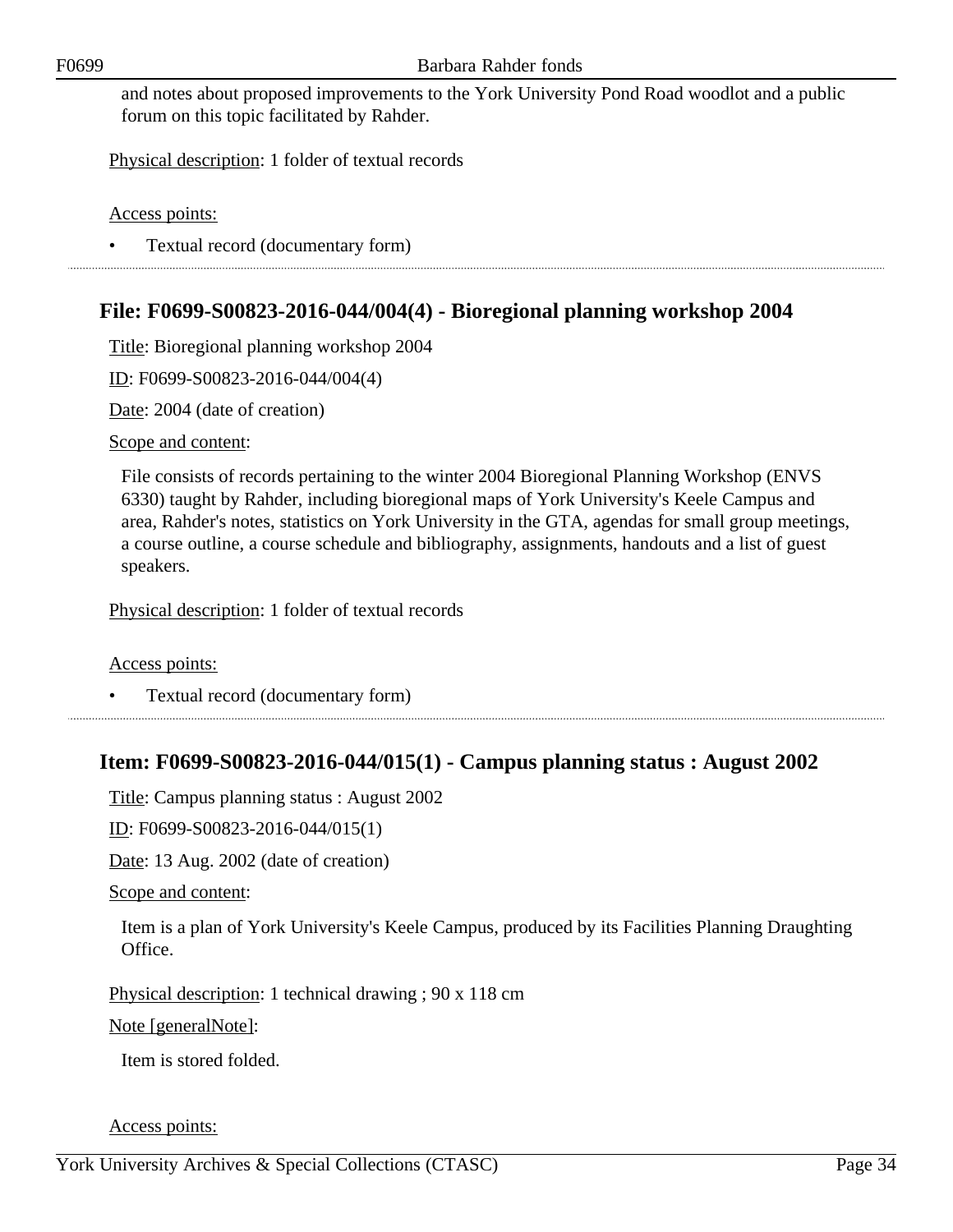#### • Technical drawing (documentary form)

## <span id="page-34-0"></span>**File: F0699-S00823-2016-044/004(5) - Planning and design workshop (ENVS 6420) : student consultant report : Greenwood redevelopment concept**

Title: Planning and design workshop (ENVS 6420) : student consultant report : Greenwood redevelopment concept

ID: F0699-S00823-2016-044/004(5)

Date: Apr. 1995 (date of creation)

Physical description: 1 folder of textual records

Access points:

• Textual record (documentary form)

## <span id="page-34-1"></span>**File: F0699-S00823-2016-044/004(6) - Feminist perspectives in environmental studies (ES 5106) : course materials**

Title: Feminist perspectives in environmental studies (ES 5106) : course materials

ID: F0699-S00823-2016-044/004(6)

Date: 1995 (date of creation)

Scope and content:

File consists of a course outline, a reading list, assignments, Rahder's lecture notes, as well as memoranda, resource material and faculty feedback involving planning for this course, taught by Rahder and Gerda Wekerle in the fall of 1995.

Physical description: 1 folder of textual records

Access points:

• Textual record (documentary form)

### <span id="page-34-2"></span>**Item: F0699-S00823-2016-044/004(7) - ENVS 8102 Fall 2013**

Title: ENVS 8102 Fall 2013

ID: F0699-S00823-2016-044/004(7)

Date: 2013 (date of creation)

Scope and content:

Item is a syllabus for this Faculty of Environmental Studies PhD research seminar taught by Rahder in the fall of 2013.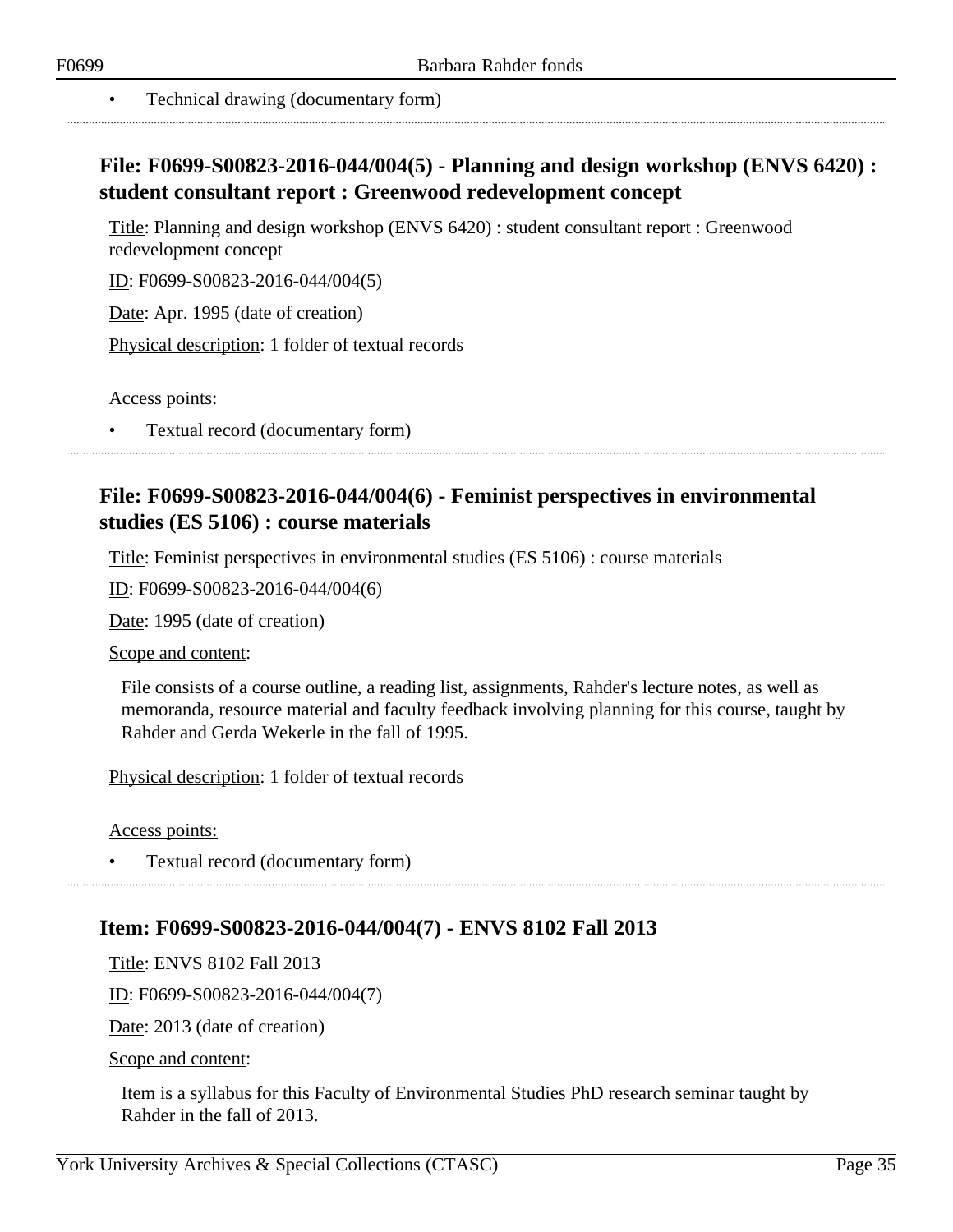Physical description: 1 folder of textual records

#### Access points:

• Textual record (documentary form)

## <span id="page-35-0"></span>**File: F0699-S00823-2016-044/004(8) - ENVS 8102 Fall 2014**

Title: ENVS 8102 Fall 2014

ID: F0699-S00823-2016-044/004(8)

Date: 2014 (date of creation)

#### Scope and content:

File consists of a course outline, notes and a handbook for this Faculty of Environmental Studies PhD research seminar taught by Rahder in the fall of 2014.

Physical description: 1 folder of textual records

#### Access points:

• Textual record (documentary form)

## <span id="page-35-1"></span>**Item: F0699-S00823-2016-044/004(9) - FESKIT : essays into environmental studies : being some interpretations and amplifications of the FES curriculum model**

Title: FESKIT : essays into environmental studies : being some interpretations and amplifications of the FES curriculum model

Title [statRep]: Gerald A.P. Carrothers

ID: F0699-S00823-2016-044/004(9)

Date: 1987-1988 (date of creation)

Physical description: 1 folder of textual records

#### Access points:

• Textual record (documentary form)

### <span id="page-35-2"></span>**File: F0699-S00823-2016-044/004(10) - Course syllabi**

Title: Course syllabi ID: F0699-S00823-2016-044/004(10) Date: 1978-1986 (date of creation) Scope and content: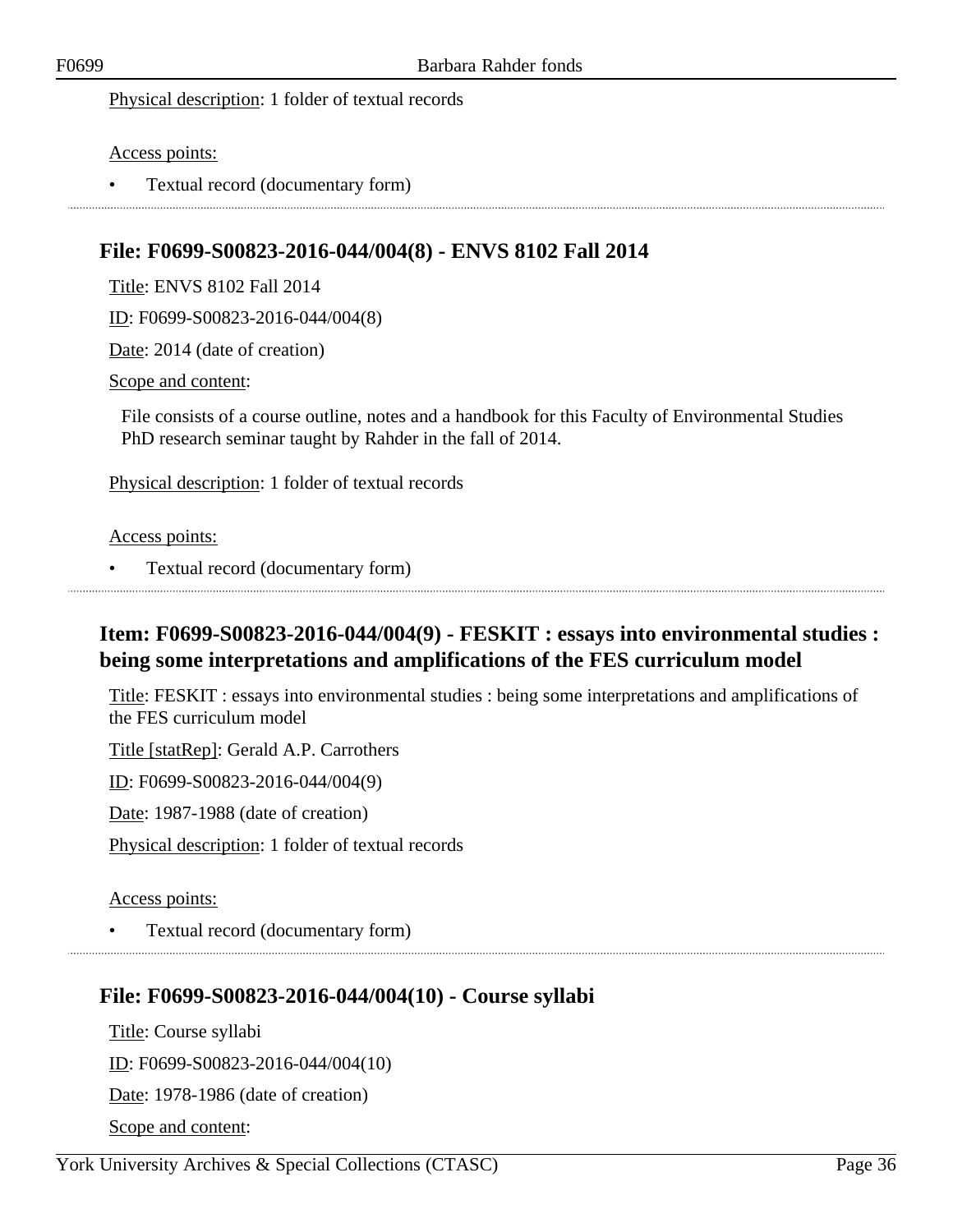File consists of syllabi for courses taught by Rahder as a sessional instructor at the University of Toronto, Queen's University and York University between 1978 and 1986. Included are syllabi for the following courses: Theories of Urbanization, Department of Urban and Regional Planning, University of Toronto (fall 1978 and 1979); Introduction to Urban Design, Urban Planning Department, Ryerson Polytechnical Institute (1979-1980); Introduction to Urban Design, Department of Urban and Regional Planning, School of Graduate Studies, University of Toronto (spring 1980); Planning Case Studies, Department of Urban and Regional Planning, School of Graduate Studies, University of Toronto (1980-1981); Urban Planning Issues and Concepts, Urban Studies Program, Innis College, University of Toronto (1981-1982), Introduction to Planning Processes, Faculty of Environmental Studies, York University (fall 1984); Applied Research Methods: field research, Faculty of Environmental Studies, York University (winter 1985); The Urban Community, Faculty of Environmental Studies, York University (winter 1986); Social Issues in Urban Planning, Faculty of Environmental Studies, York University (winter 1985 and 1986); Social Issues in Urban Planning, School of Urban and Regional Planning, Queen's University (fall 1986).

Physical description: 1 folder of textual records

Access points:

• Textual record (documentary form)

### **File: F0699-S00823-2016-044/004(11) - Teaching evaluations**

Title: Teaching evaluations ID: F0699-S00823-2016-044/004(11) Date: 1987, 1994-2005, 2014 (date of creation) Physical description: 1 folder of textual records

Access points:

• Textual record (documentary form)

# **File: F0699-S00823-2016-044/004(12) - Social sustainability, diversity and public space in three Canadian cities : SSHRC grant materials**

Title: Social sustainability, diversity and public space in three Canadian cities : SSHRC grant materials

ID: F0699-S00823-2016-044/004(12)

Date: 2006-2009, 2016 (date of creation)

Scope and content:

File consists of records pertaining to Rahder's SSHRC-funded research project, "Social sustainability, diversity and public space in three Canadian cities". Records include a table of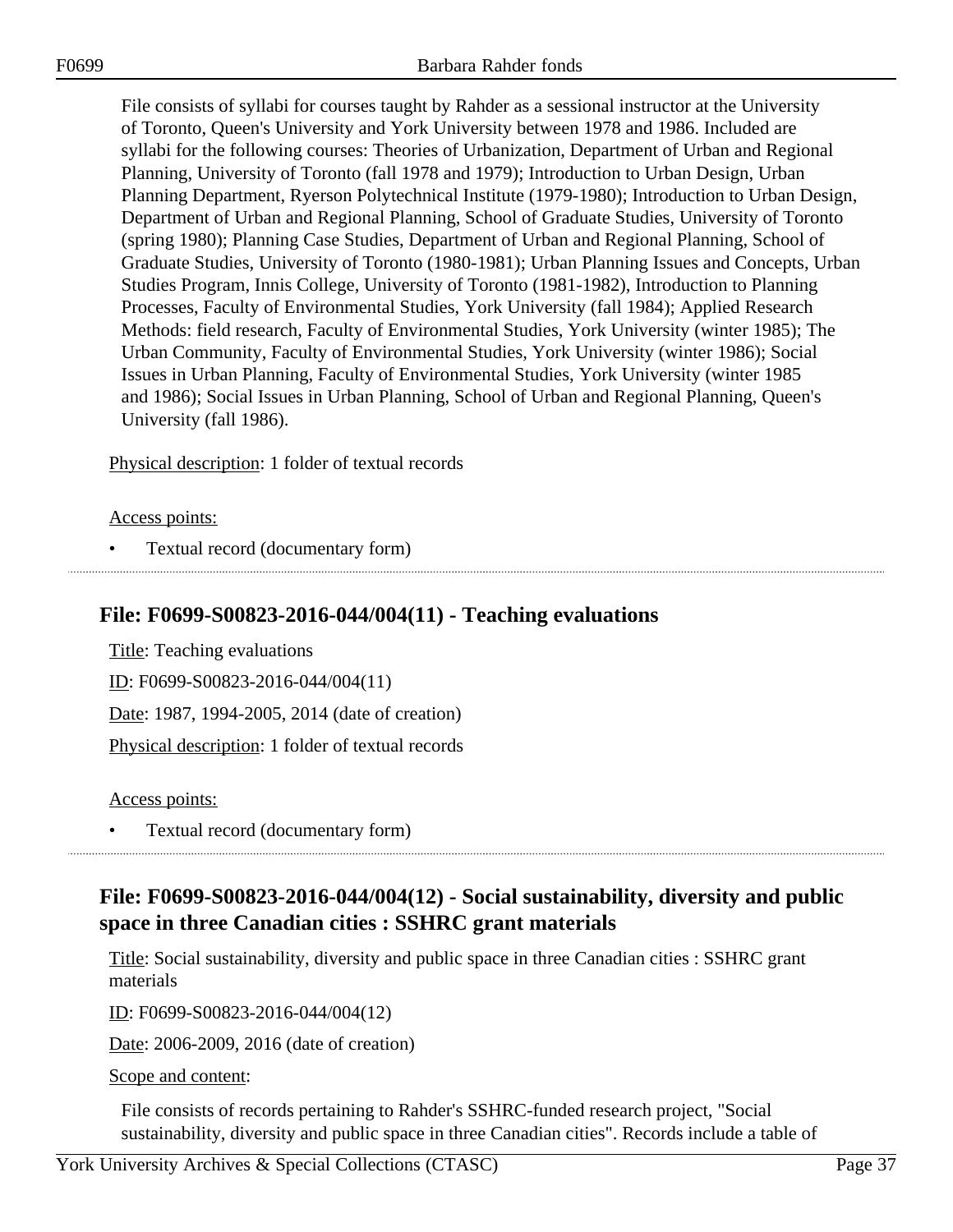F0699 Barbara Rahder fonds

contents, e-mail, the original project proposal, notice of award, minutes from meetings of the project team, agendas and minutes from focus groups, notices, programs and presentation notes for project-related events, project data, the final SSHRC research report, and a CD-R containing newspaper searches related to the project. Included is e-mail pertaining to permissions acquired by Rahder from her co-investigators on this project to donate this file to the Clara Thomas Archives and Special Collections.

Physical description: 1 folder of textual records

Note [generalNote]:

1 of 2

Access points:

• Textual record (documentary form)

# **File: F0699-S00823-2016-044/004(13) - Social sustainability, diversity and public space in three Canadian cities : SSHRC grant materials**

Title: Social sustainability, diversity and public space in three Canadian cities : SSHRC grant materials

ID: F0699-S00823-2016-044/004(13)

Date: 2005-2011, 2016 (date of creation)

Scope and content:

File consists of records pertaining to Rahder's SSHRC-funded research project, "Social sustainability, diversity and public space in three Canadian cities". Records include a table of contents, e-mail, the original project proposal, notice of award, minutes from meetings of the project team, agendas and minutes from focus groups, notices, programs and presentation notes for project-related events, project data, the final SSHRC research report, and a CD-R containing newspaper searches related to the project. Included is e-mail pertaining to permissions acquired by Rahder from her co-investigators on this project to donate this file to the Clara Thomas Archives and Special Collections.

Physical description: 1 folder of textual records

Note [generalNote]:

2 of 2

Access points:

• Textual record (documentary form)

# **Series: F0699-S00824 - Faculty of Environmental Studies and York University files**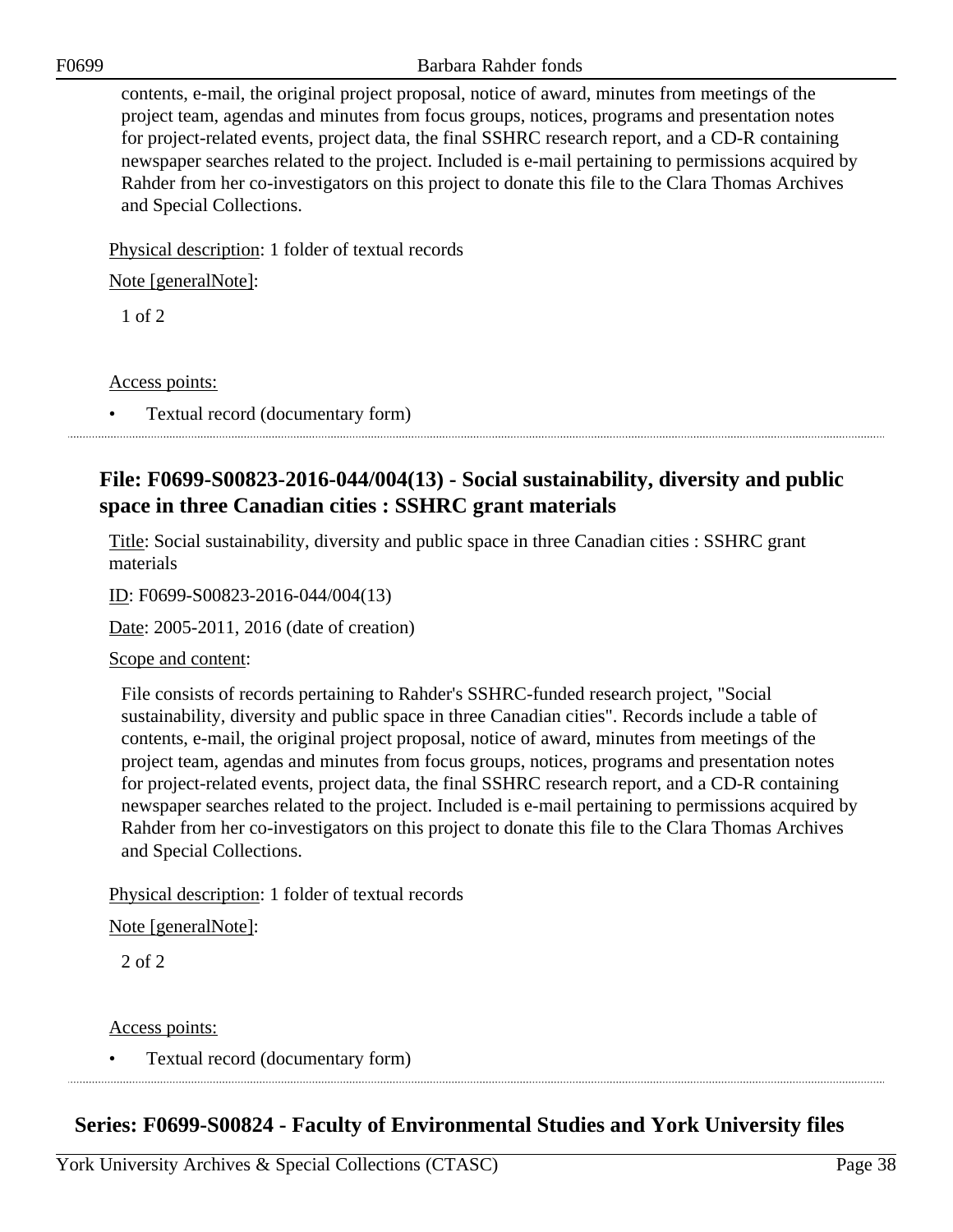Title: Faculty of Environmental Studies and York University files

ID: F0699-S00824

Date: 1985-2011 (date of creation)

Scope and content:

Series pertains to Rahder's role as a faculty member in the Faculty of Environmental Studies at York University, specifically her work on strategic planning, curriculum development and faculty interest clusters. Also included are records documenting her involvement with York University sustainability initiatives. Files in this series consist of correspondence, memoranda, e-mail, research materials, notes, reports, strategic plans, meeting agendas and minutes, workshop materials, newsletters, papers, and presentation slides (printouts).

Physical description: 0.32 m of textual records

Restrictions on access:

Access to some records in this series is restricted because they may contain personal or confidential information. Please contact the University Archivist for more information on accessing the records in this series.

Access points:

• Textual record (documentary form)

### **File: F0699-S00824-2016-044/005(1) - GA [graduate assistant] Career Connections**

Title: GA [graduate assistant] Career Connections

ID: F0699-S00824-2016-044/005(1)

Date: 1996-1998 (date of creation)

Scope and content:

File consists of records pertaining to Rahder's involvement with the development of a mentoring program for graduate students in planning, Career Connections, an initiative by the Graduate Planning Programs of York University's Faculty of Environmental Studies and the Ontario Professional Planners Institute. These records include student and mentor kits, a memorandum, email, correspondence, application forms and notes.

Physical description: 1 folder of textual records

Access points:

• Textual record (documentary form) 

### **File: F0699-S00824-2016-044/005(2) - Gender cluster**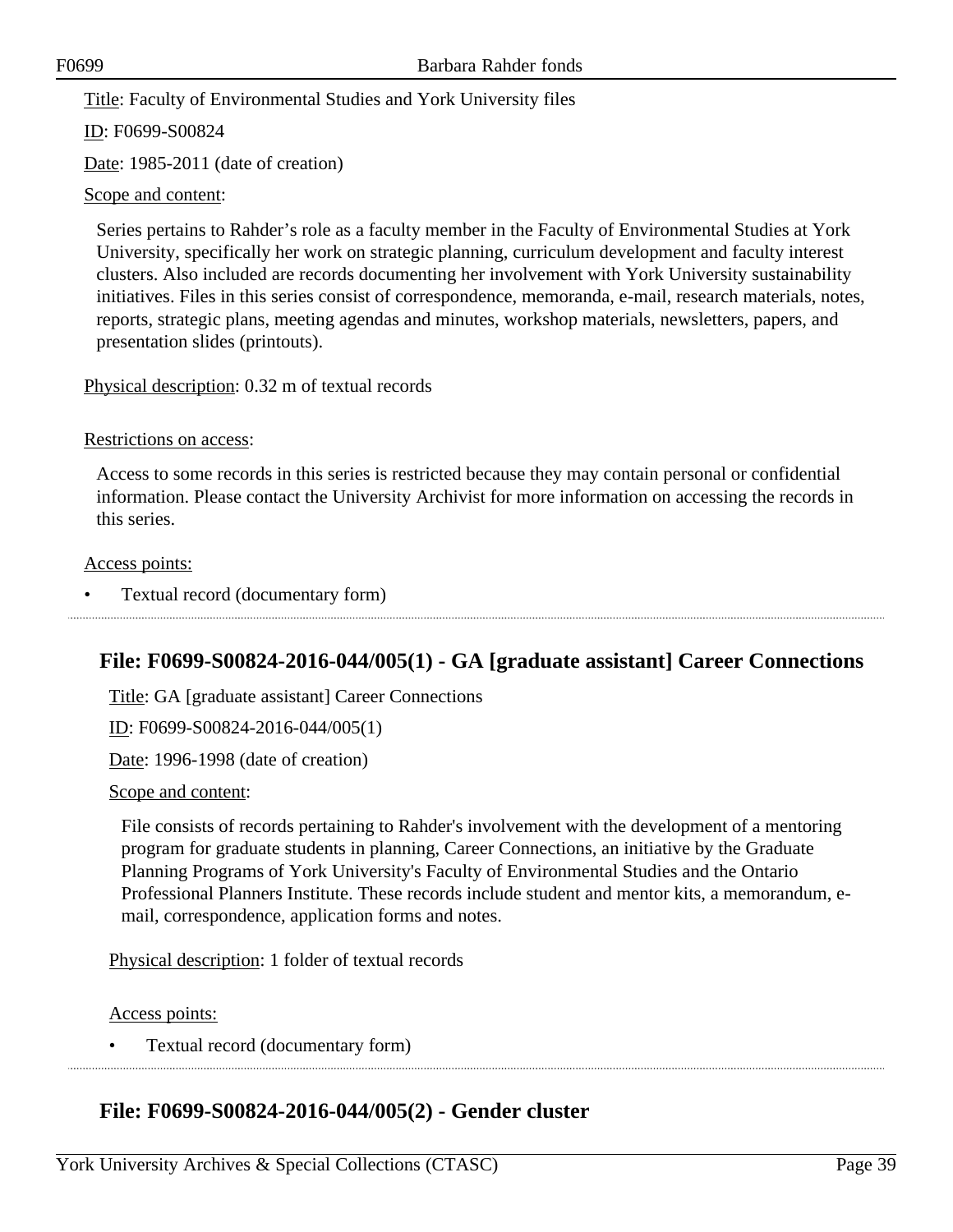Title: Gender cluster

ID: F0699-S00824-2016-044/005(2)

Date: 1996-1998 (date of creation)

Scope and content:

File consists of records pertaining to Rahder's participation in a Faculty of Environmental Studies (FES) gender interest group. Records include resource material, memoranda, correspondence, course outlines and lists, e-mail, meeting minutes, drafts of a letter to FES dean Peter Victor, and a progress report.

Physical description: 1 folder of textual records

Access points:

• Textual record (documentary form)

### **File: F0699-S00824-2016-044/005(3) - Anti-oppression/anti-racism**

Title: Anti-oppression/anti-racism

ID: F0699-S00824-2016-044/005(3)

Date: 1994-2001 (date of creation)

Scope and content:

File consists of records pertaining to Rahder's participation in a Faculty of Environmental Studies (FES) anti-oppression/anti-racism committee and planning for a lunchtime seminar series on the subject in 1994-1995. Records include e-mail, notes, reports, memoranda, news articles, resource material and correspondence.

Physical description: 1 folder of textual records

Access points:

• Textual record (documentary form)

### **File: F0699-S00824-2016-044/005(4) - Strategic plan**

Title: Strategic plan

ID: F0699-S00824-2016-044/005(4)

Date: 2000-2001 (date of creation)

Scope and content:

File pertains to strategic planning in the Faculty of Environmental Studies (FES) in 2001-2001. These records include a 2001 Faculty of Environmental Studies (FES) strategic plan (21 Jan. 2002), a copy of "The FES Strategic Plan - December 2001 - responses to presidential questions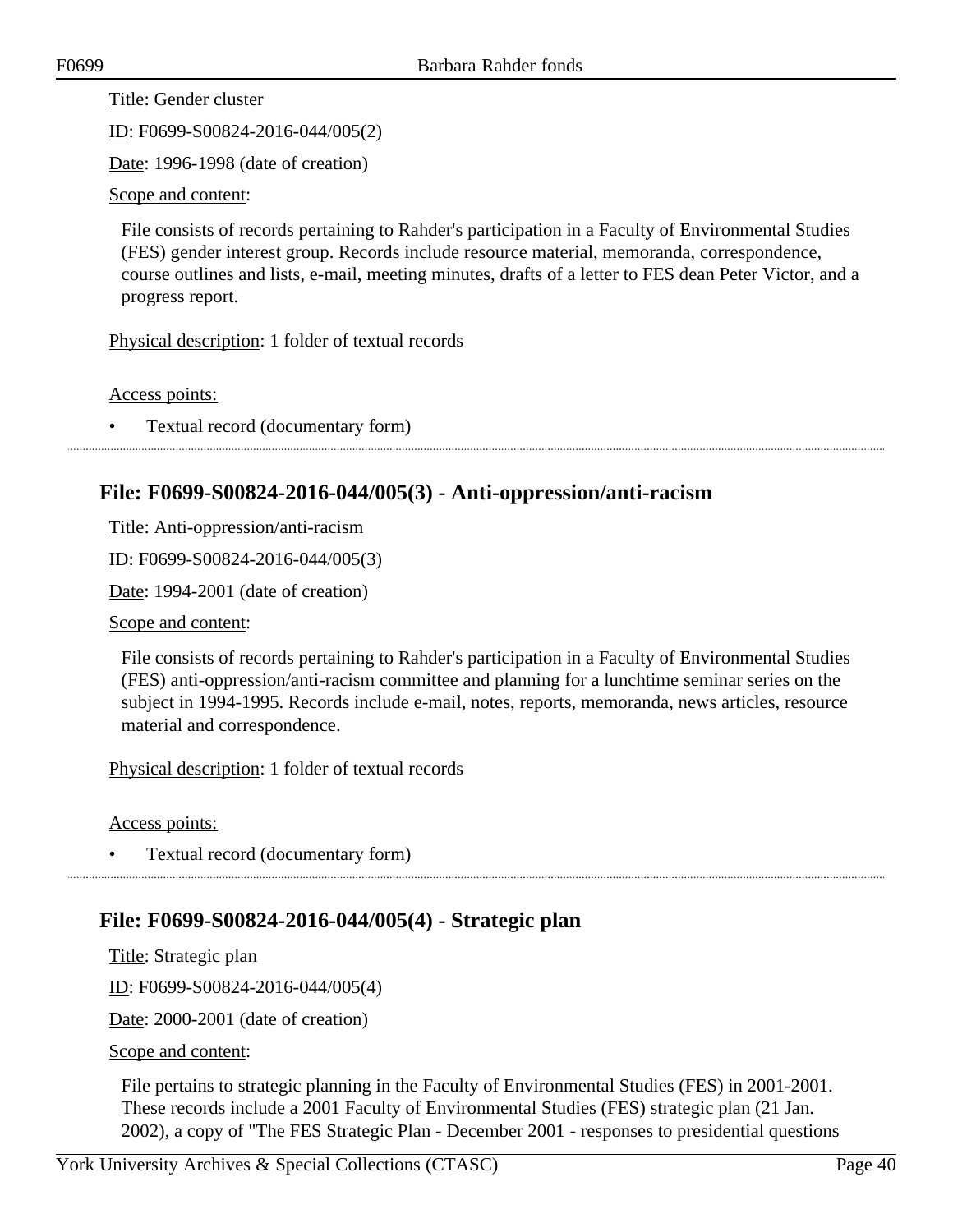regarding the strategic plan" (13 Jan. 2002), related memoranda, strategic plan summaries, a list of FES enrolment targets and actuals from 1999-2001, and a strategic plan preliminary outline.

Physical description: 1 folder of textual records

Access points:

• Textual record (documentary form)

## **File: F0699-S00824-2016-044/005(5) - FES open meetings**

Title: FES open meetings

ID: F0699-S00824-2016-044/005(5)

Date: 2001-2002 (date of creation)

Scope and content:

File pertains to open meetings for Faculty of Environmental Studies (FES) faculty members. These records include correspondence, an executive response to the FES strategic plan, meeting minutes and discussion notes, and documents evaluating the importance of FES as an independent administrative structure.

Physical description: 1 folder of textual records

Access points:

• Textual record (documentary form)

# **File: F0699-S00824-2016-044/015(2) - FES [Faculty of Environmental Studies] strategic plan**

Title: FES [Faculty of Environmental Studies] strategic plan

ID: F0699-S00824-2016-044/015(2)

Date: 2002-2009 (date of creation)

### Scope and content:

File consists of the following documents: "Executive response to the FES strategic plan - February 28, 2002","FES planning & development process: Jan/2002-Jul/2004", "Faculty of Environmental Studies academic plan 2001-2002: revised version of document submitted to APC and Senate" (Feb. 2002), "FES five year plan: 2003-2008: a response to the Senate APPC call for plans" (Mar. 2003), "Vision & Missions: past, present and future" (5 Mar. 2009), "APPC 5-year plan: 2003-2008", and "APPC 5-year plan: 2003-2009" by Barbara Rahder (24 Feb. 2003).

Physical description: 1 folder of textual records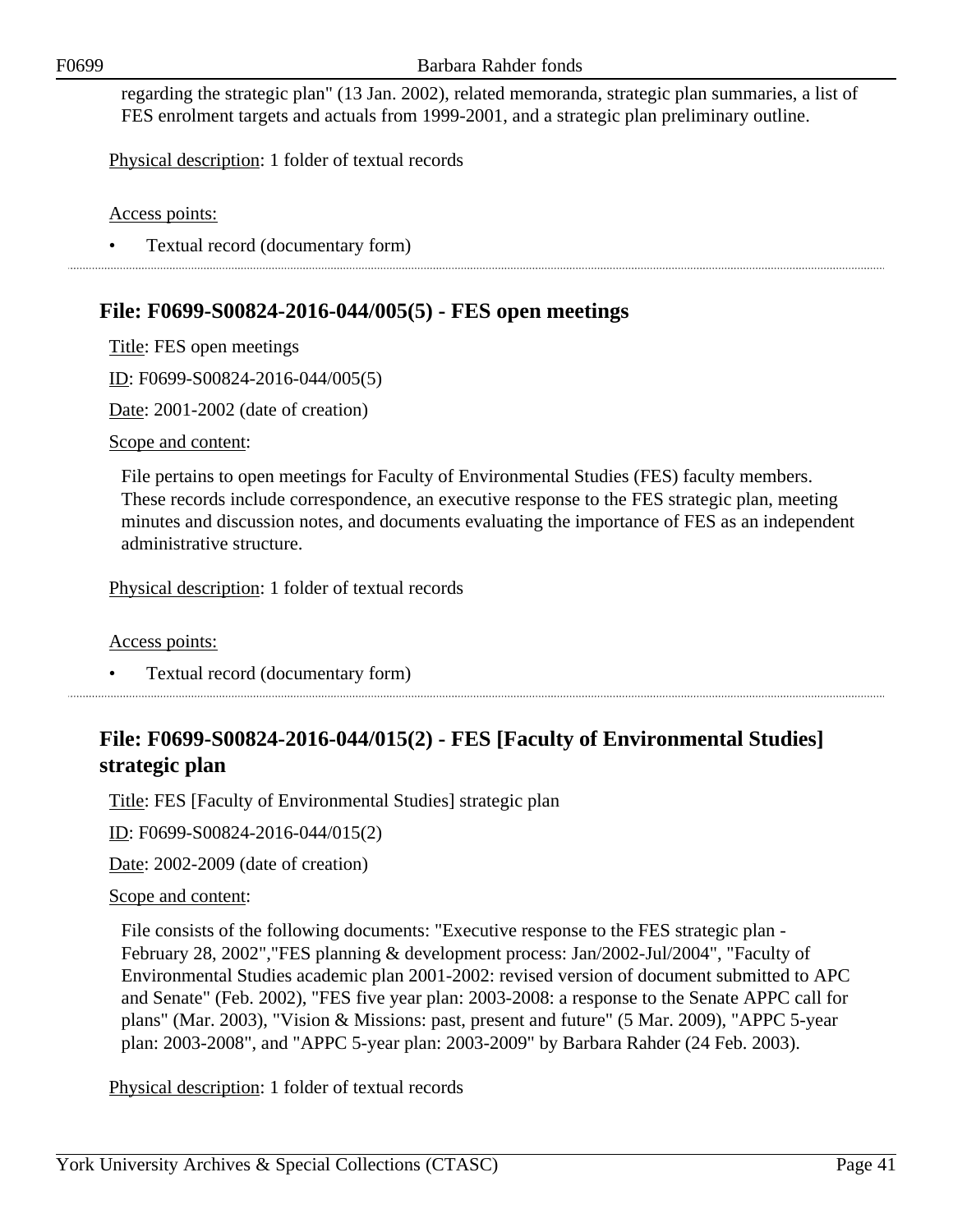### Access points:

• Textual record (documentary form)

### **File: F0699-S00824-2016-044/005(6) - Grad curric. diversity**

Title: Grad curric. diversity

ID: F0699-S00824-2016-044/005(6)

Date: 2001-2004 (date of creation)

### Scope and content:

File consists of notes, agendas, handouts, evaluation forms and reports pertaining to Faculty of Environmental Studies (FES) diversity workshops, bibliographies on curriculum diversity, articles and papers on curriculum diversity and planning, FES curriculum diversity/equity guidelines, course outlines and reading lists for ENV6130.

Physical description: 1 folder of textual records

### Access points:

• Textual record (documentary form)

### **File: F0699-S00824-2016-044/005(7) - Women : diversity/equity workshop**

Title: Women : diversity/equity workshop

ID: F0699-S00824-2016-044/005(7)

Date: 2003 (date of creation)

### Scope and content:

File consists of notes, memoranda, an agenda, project proposals and resource material pertaining to the Faculty of Environmental Studies' curriculum diversity/equity initiatives, including its workshop on focusing on women, and materials pertaining to the Senate of York University's annual academic planning forum, "Equity and planning: transforming objectives into action" (2003).

Physical description: 1 folder of textual records

Access points:

• Textual record (documentary form)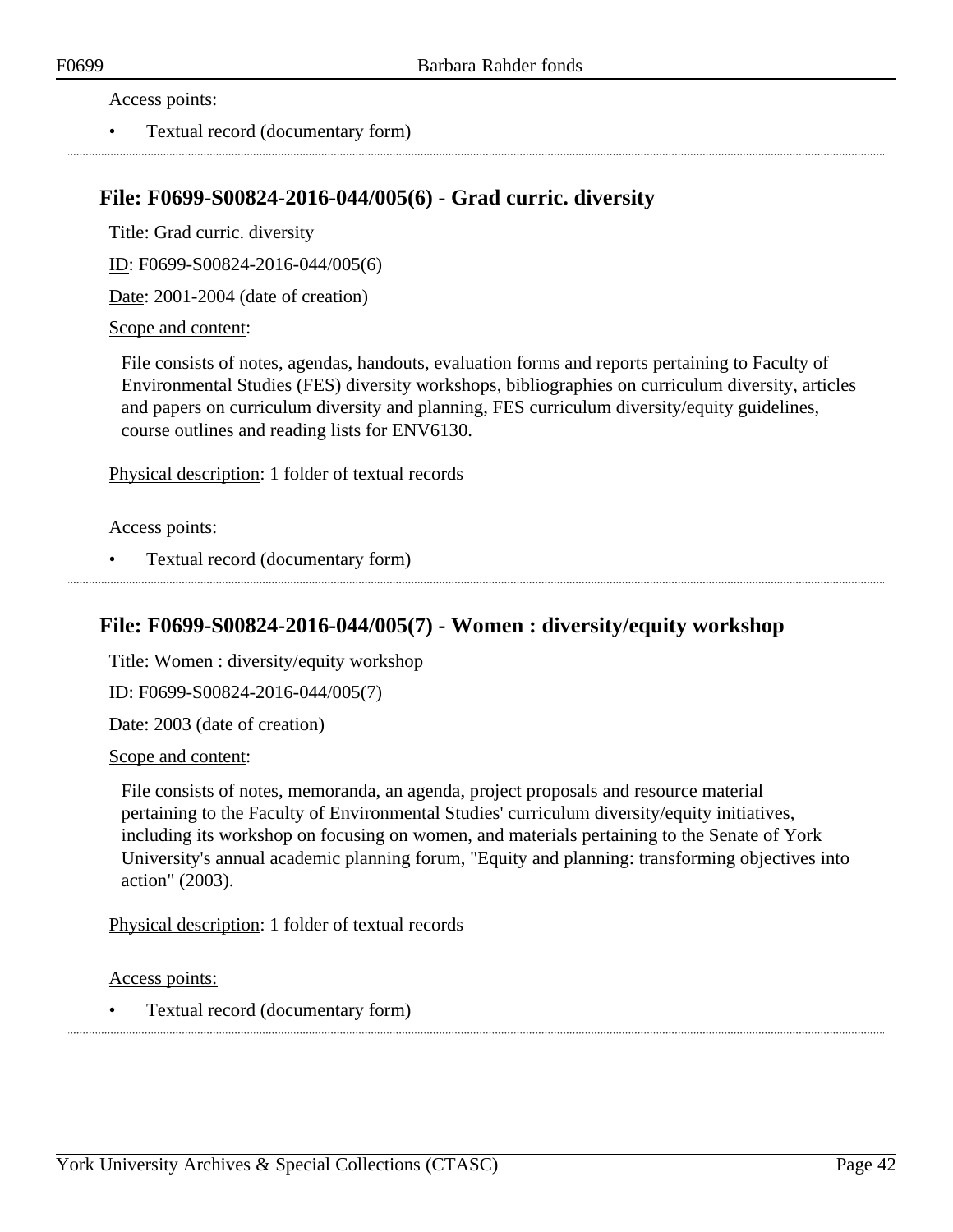# **Item: F0699-S00824-2016-044/005(8) - From "perfect strangers" to "creating a new imaginary" : memoria for the curriculum diversity/equity workshops / Erika del Carmen Fuchs**

Title: From "perfect strangers" to "creating a new imaginary" : memoria for the curriculum diversity/ equity workshops / Erika del Carmen Fuchs

ID: F0699-S00824-2016-044/005(8)

Date: June 2003 (date of creation)

### Scope and content:

Item pertains to the workshops coordinated for the Faculty of Environmental Studies (FES) at York University by Deborah Barndt in fall/winter 2002-2003.

Physical description: 1 folder of textual records

### Access points:

• Textual record (documentary form)

# **File: F0699-S00824-2016-044/005(9) - York University sexual and gender diversity resource materials**

Title: York University sexual and gender diversity resource materials

ID: F0699-S00824-2016-044/005(9)

Date: [ca. 2002] (date of creation)

Scope and content:

File includes contact/referral lists, guidelines, fact sheets, reports, policies, a questionnaire, a glossary and articles.

Physical description: 1 folder of textual records

Access points:

• Textual record (documentary form)

## **File: F0699-S00824-2016-044/005(10) - Indigenous languages : our proposal, media reports**

Title: Indigenous languages : our proposal, media reports

ID: F0699-S00824-2016-044/005(10)

Date: 2005-2008 (date of creation)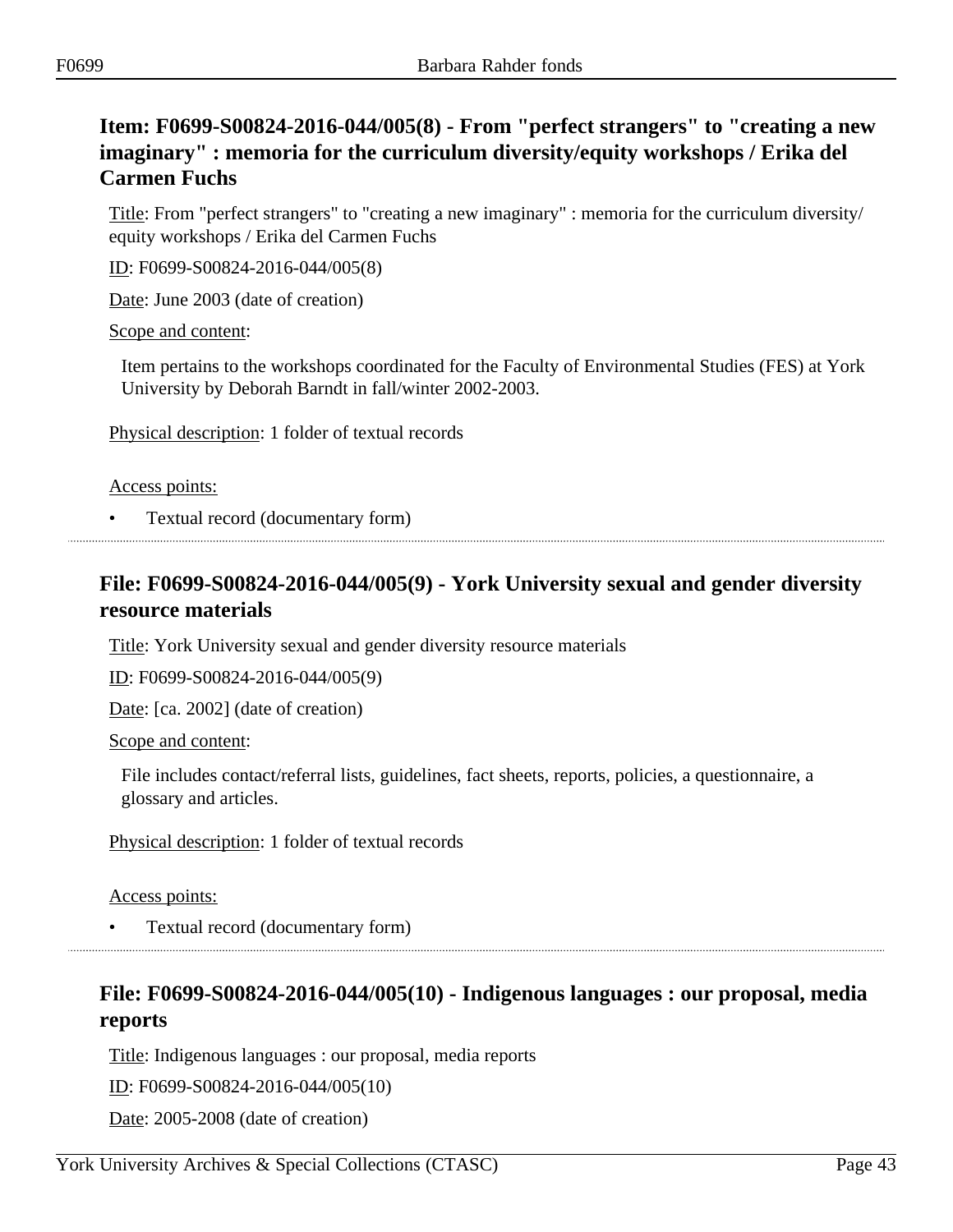### Scope and content:

File pertains to a Faculty of Environmental Studies (FES) motion on the use of First Nations languages in writing MES theses, major papers/projects and doctoral dissertations, an initiative spearheaded by Rahder, and media response to the proposal. Records include a memoranda, e-mail and copies of FES policies and procedures.

Physical description: 1 folder of textual records

### Access points:

• Textual record (documentary form)

## **File: F0699-S00824-2016-044/005(11) - MES [Master of Environmental Studies] working group**

Title: MES [Master of Environmental Studies] working group

ID: F0699-S00824-2016-044/005(11)

Date: 2001-2002 (date of creation)

Scope and content:

File consists of records pertaining to proposed revisions to the Master of Environmental Studies program and Rahder's role as graduate program director. Records include memoranda, e-mail, draft proposals, and discussion summaries from MES Working Group Open Meetings.

Physical description: 1 folder of textual records

### Access points:

• Textual record (documentary form)

### **File: F0699-S00824-2016-044/005(12) - PhD working group**

Title: PhD working group

ID: F0699-S00824-2016-044/005(12)

Date: 2001 (date of creation)

### Scope and content:

File consists of draft proposals to improve the Faculty of Environmental Studies' PhD program, as well as related e-mail, an agenda and notes from PhD Program and Admissions Committee meetings, and lists of faculty involvement in the PhD program.

Physical description: 1 folder of textual records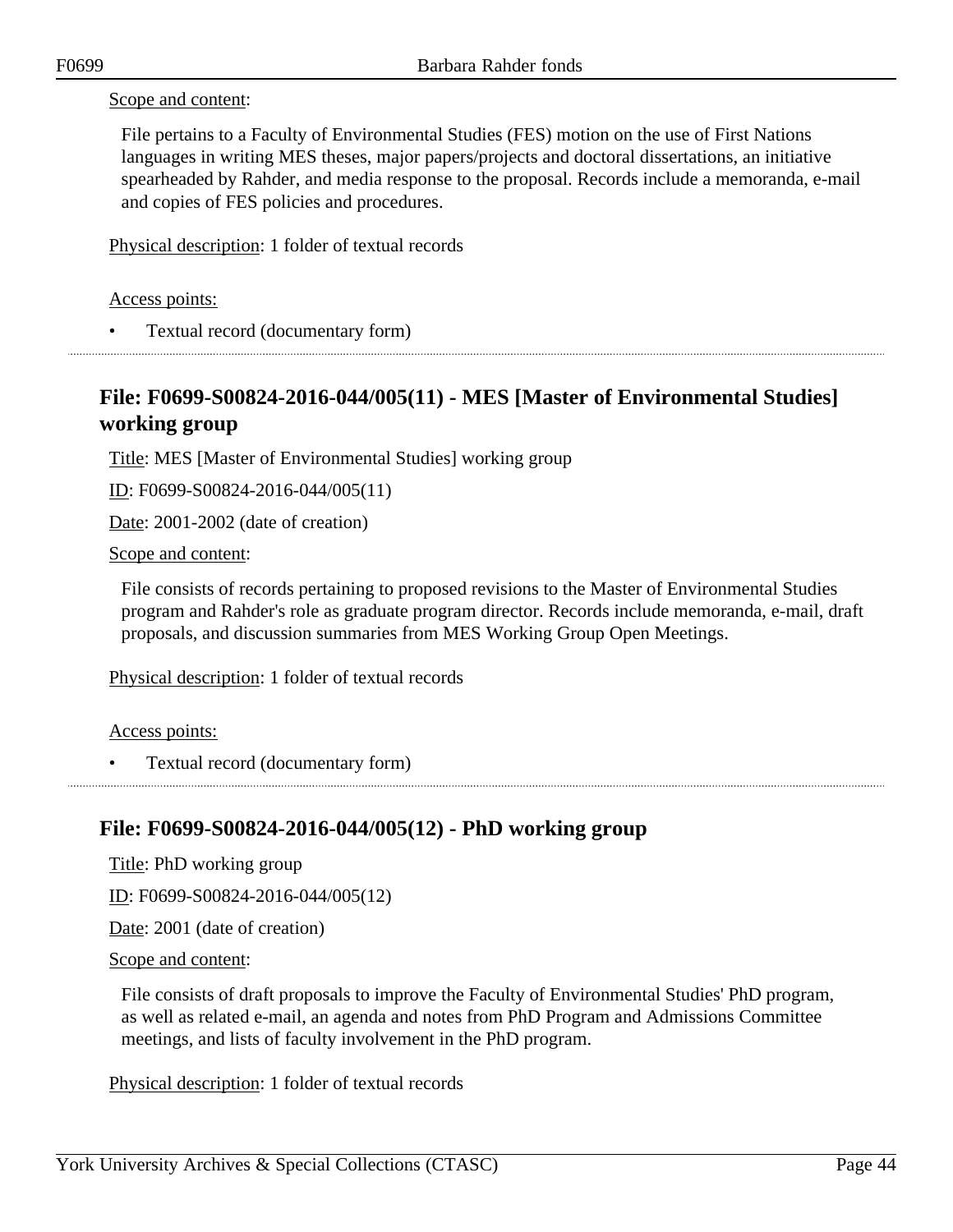#### Access points:

• Textual record (documentary form)

### **File: F0699-S00824-2016-044/005(13) - FES @ 41**

Title: FES @ 41

ID: F0699-S00824-2016-044/005(13)

Date: 2008-2009 (date of creation)

#### Scope and content:

File consists of records pertaining to Rahder's participation, as dean, in the organization of the Faculty of Environmental Studies' 41st anniversary event symposium, held on 6 Nov. 2009. Records include an itinerary/agenda, speaking notes, e-mail, notes, an event notice, a spreadsheet, and quotes from potential venues.

Physical description: 1 folder of textual records

#### Access points:

• Textual record (documentary form)

### **File: F0699-S00824-2016-044/005(14) - FES Tidings**

Title: FES Tidings

ID: F0699-S00824-2016-044/005(14)

Date: 2000-2001 (date of creation)

Scope and content:

File consists of three issues (vol. 1-3, 2000-2001) of the Faculty of Environmental Studies newsletter, FES Tidings

Physical description: 1 folder of textual records

### Access points:

• Textual record (documentary form)

## **Item: F0699-S00824-2016-044/005(15) - The Faculty of Environmental Studies : biennial review**

Title: The Faculty of Environmental Studies : biennial review

ID: F0699-S00824-2016-044/005(15)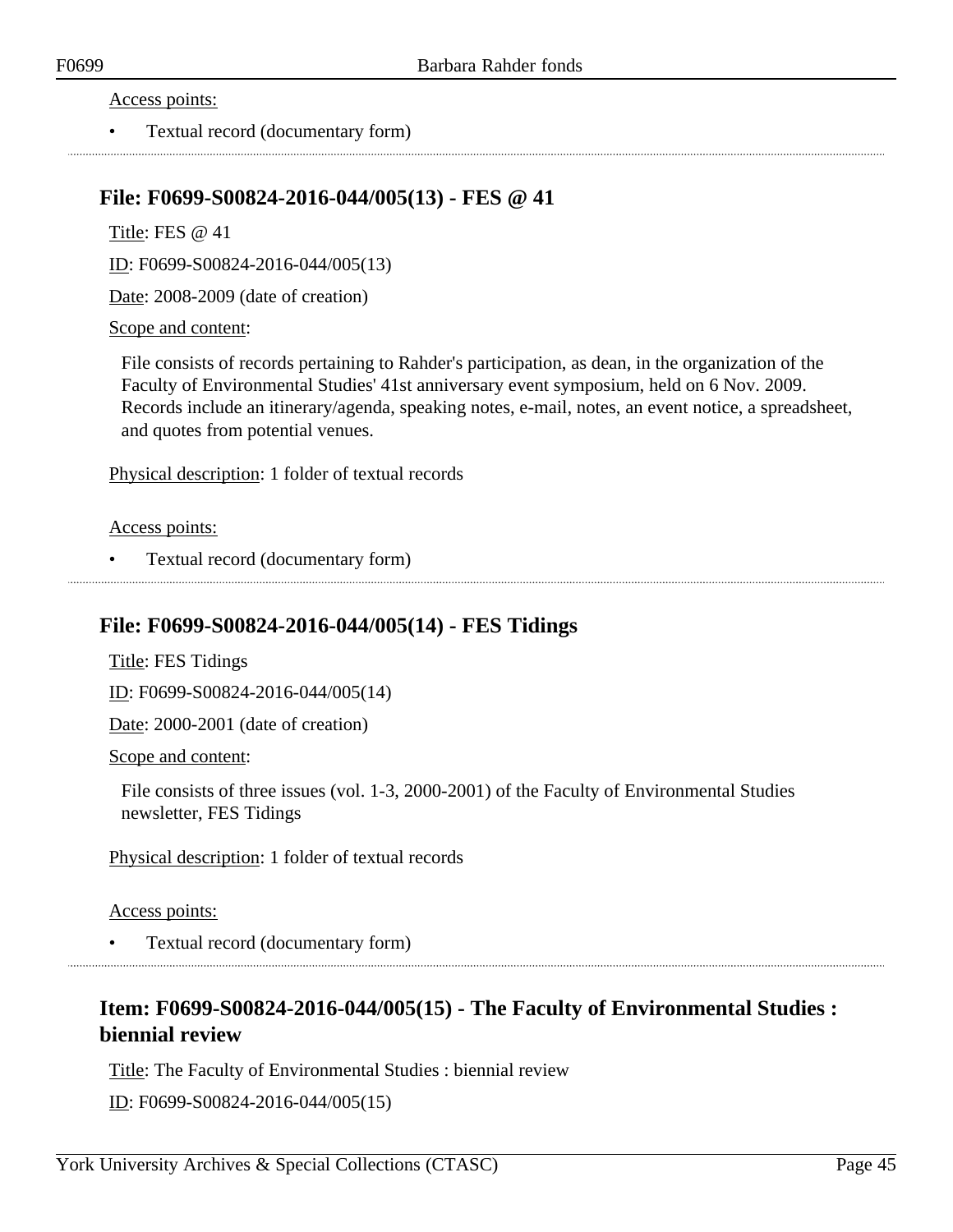Date: 1985 (date of creation)

Physical description: 1 folder of textual records

Access points:

• Textual record (documentary form)

# **Item: F0699-S00824-2016-044/005(16) - Publications and research 1996-1999 : Faculty of Environmental Studies : York University**

Title: Publications and research 1996-1999 : Faculty of Environmental Studies : York University

ID: F0699-S00824-2016-044/005(16)

Date: Nov. 1999 (date of creation)

Physical description: 1 folder of textual records

### Access points:

• Textual record (documentary form)

# **Item: F0699-S00824-2016-044/006(1) - York educational arboretum : design guidelines and feasibility report**

Title: York educational arboretum : design guidelines and feasibility report

Title [statRep]: Jean-Marc Daigle, Donna Havinga

ID: F0699-S00824-2016-044/006(1)

Date: Mar. 1990 (date of creation)

Physical description: 1 folder of textual records

Access points:

• Textual record (documentary form)

# **Item: F0699-S00824-2016-044/006(2) - Sustainability on the campus : exploring the possibilities : April 29, 30, 1999 : proceedings**

Title: Sustainability on the campus : exploring the possibilities : April 29, 30, 1999 : proceedings

Title [statRep]: York Centre for Applied Sustainability, Faculty of Environmental Studies, York University

ID: F0699-S00824-2016-044/006(2)

Date: 1999 (date of creation)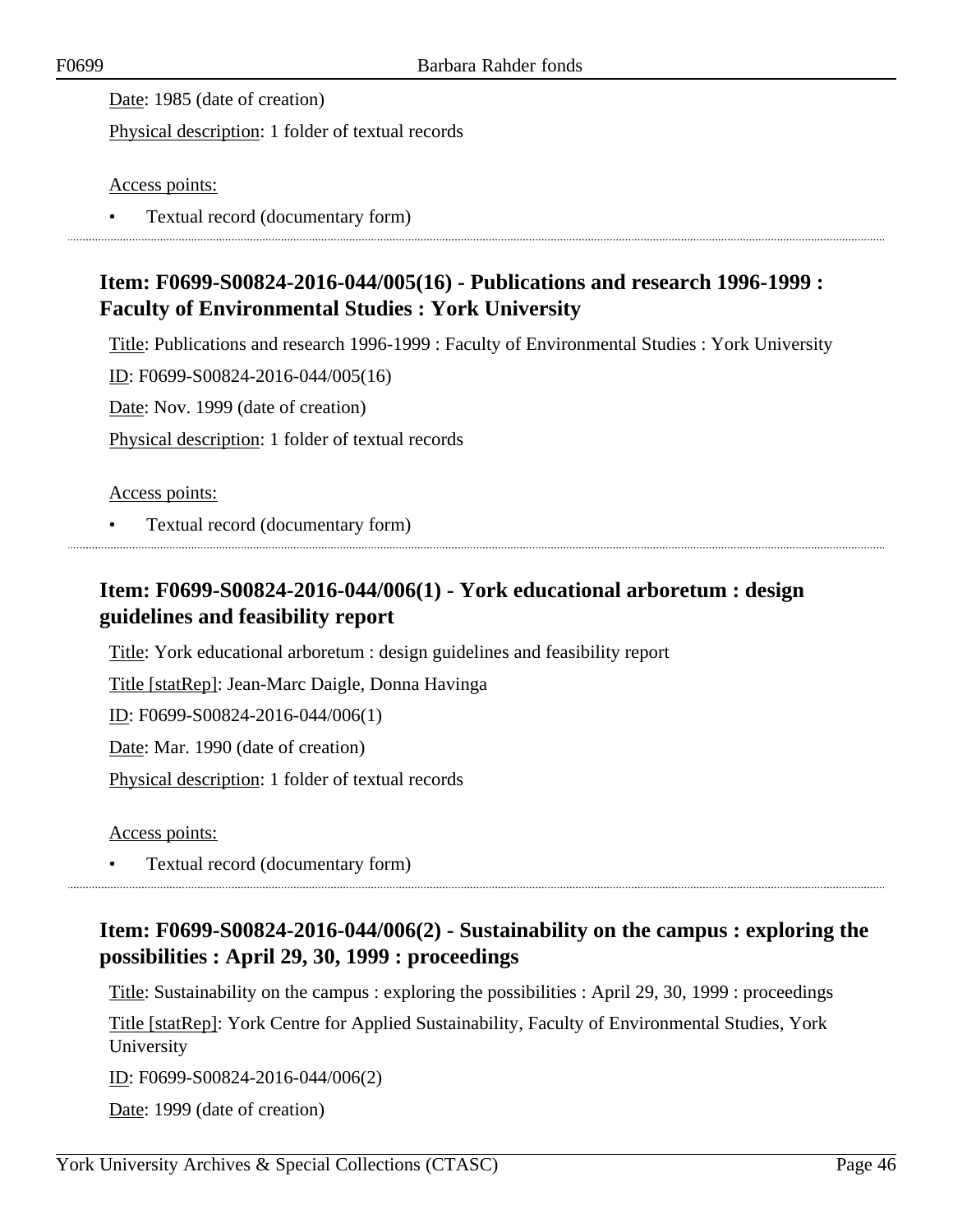### Scope and content:

Item pertains to this two-day workshop held at York University, sponsored by the Rose Technology Group (VESTAR), the York Centre for Applied Sustainability, Environment Canada and the Office of the Vice President (Administration).

Physical description: 1 folder of textual records

### Access points:

• Textual record (documentary form)

# **Item: F0699-S00824-2016-044/006(3) - Sustaining ourselves : community economic development at York University : discussion paper**

Title: Sustaining ourselves : community economic development at York University : discussion paper

Title [statRep]: Sean Markey, Matt Price

ID: F0699-S00824-2016-044/006(3)

Date: Apr. 1995 (date of creation)

Physical description: 1 folder of textual records

Access points:

• Textual record (documentary form)

## **Item: F0699-S00824-2016-044/006(4) - York University landscape master plan : Facilities Services**

Title: York University landscape master plan : Facilities Services

ID: F0699-S00824-2016-044/006(4)

Date: 11 Mar. 2005 (date of creation)

Scope and content:

Item is a draft one of a report pertaining to landscaping on York University's Keele and Glendon campuses.

Physical description: 1 folder of textual records

Access points:

• Textual record (documentary form)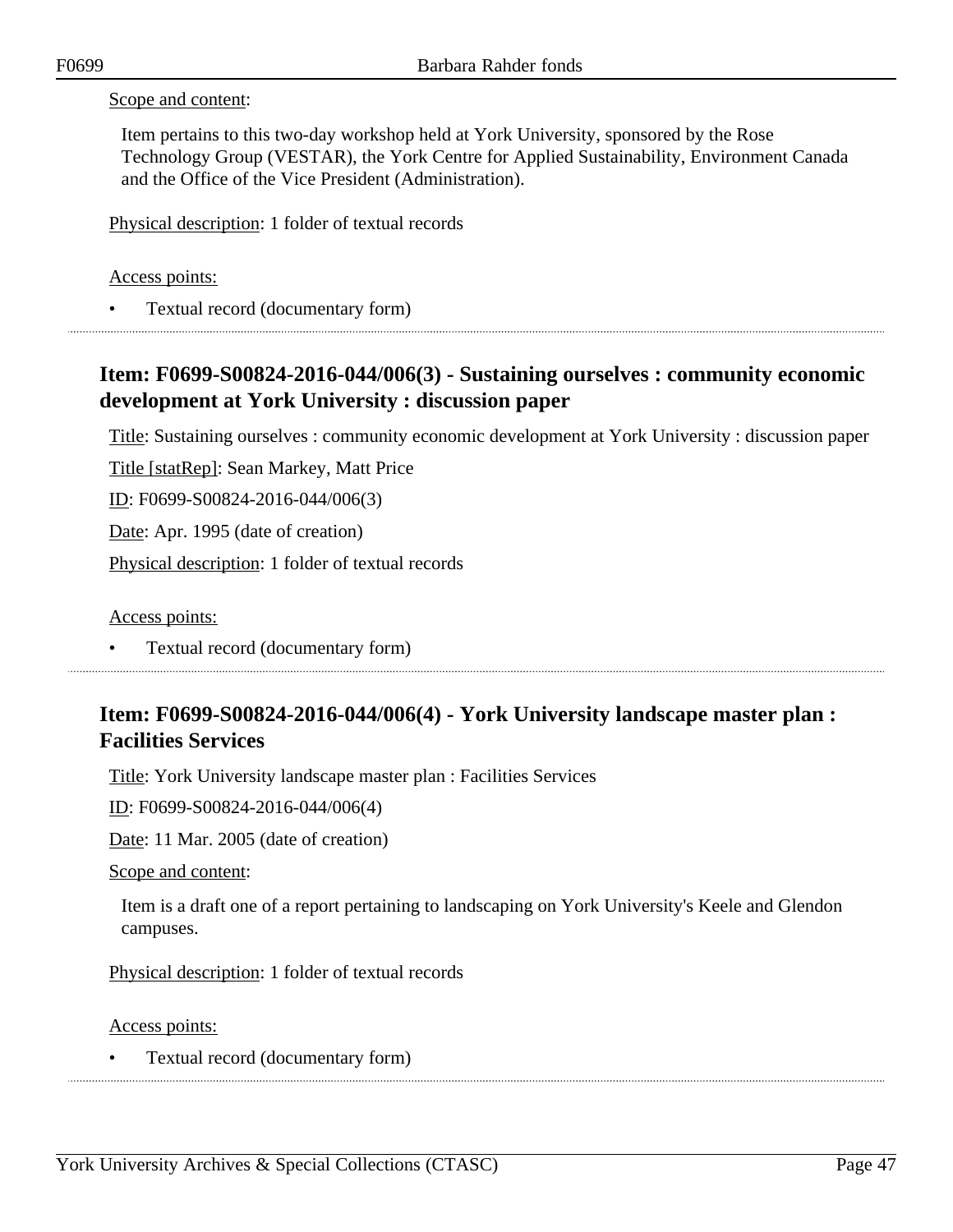# **Item: F0699-S00824-2016-044/006(5) - Making space : for community in the bioregion : a summary report of the findings of the Bioregional Planning Workshop**

Title: Making space : for community in the bioregion : a summary report of the findings of the Bioregional Planning Workshop

Title [statRep]: Faculty of Environmental Studies, York University

ID: F0699-S00824-2016-044/006(5)

Date: Apr. 1998 (date of creation)

Physical description: 1 folder of textual records

Access points:

• Textual record (documentary form)

## **Item: F0699-S00824-2016-044/006(6) - York Campus Sustainability Forum : envisioning a green and sustainable York - what would it take? : Eco-Art and Media Festival 2000**

Title: York Campus Sustainability Forum : envisioning a green and sustainable York - what would it take? : Eco-Art and Media Festival 2000

ID: F0699-S00824-2016-044/006(6)

Date: 2000 (date of creation)

Scope and content:

Item is a report on the York Campus Sustainability Forum held as an event of the 6th annual Eco-Art and Media Festival, co-sponsored by the Faculty of Environmental Studies, the Faculty of Education and the Faculty of Fine Arts at York University.

Physical description: 1 folder of textual records

Access points:

• Textual record (documentary form)

# **File: F0699-S00824-2016-044/006(7) - The President's Task Force on Sustainability : reports, notes and correspondence**

Title: The President's Task Force on Sustainability : reports, notes and correspondence

Title [statRep]: Title based on contents of the file.

ID: F0699-S00824-2016-044/006(7)

Date: 2000-2001 (date of creation)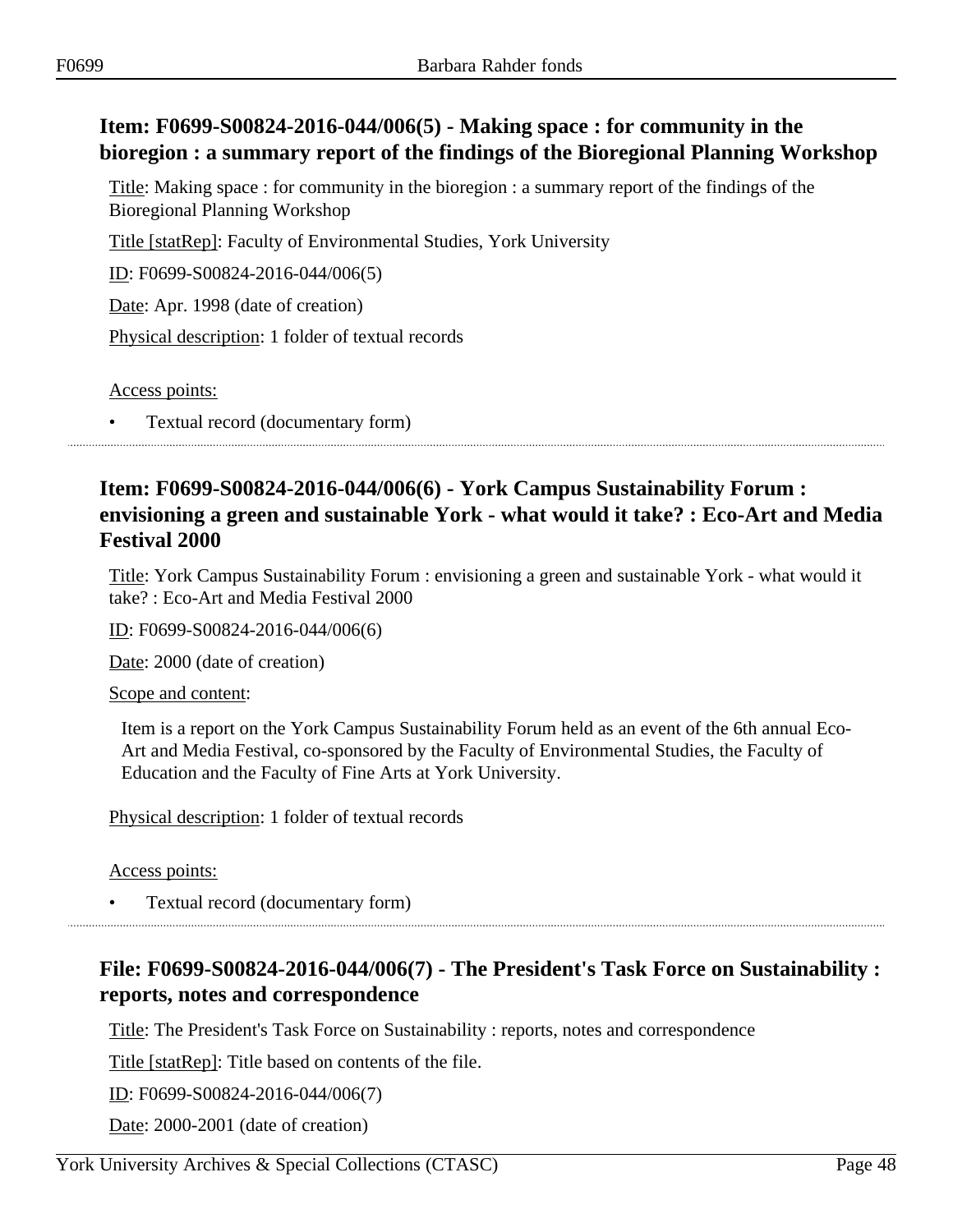### Scope and content:

File consists of records pertaining to Rahder's participation on this York University task force, including her handwritten notes from Task Force meetings and her draft report, "Campus planning for sustainability" (9 May 2001), as well as general discussion notes from Task Force meetings and a Task Force progress report (30 May 2000).

Physical description: 1 folder of textual records

### Access points:

• Textual record (documentary form)

## **File: F0699-S00824-2016-044/006(8) - Newspaper articles about York University planning projects**

Title: Newspaper articles about York University planning projects

Title [statRep]: Title based on contents of the file.

ID: F0699-S00824-2016-044/006(8)

Date: 1998-2005 (date of creation)

Physical description: 1 folder of textual records

Access points:

• Textual record (documentary form)

## **File: F0699-S00824-2016-044/006(9) - York University sustainable planning documents**

Title: York University sustainable planning documents

Title [statRep]: Title based on contents of the file.

ID: F0699-S00824-2016-044/006(9)

Date: [ca. 1999], 2005 (date of creation)

### Scope and content:

File consists of DSSPS presentation slides entitled "From parking

Physical description: 1 folder of textual records

### Access points:

• Textual record (documentary form)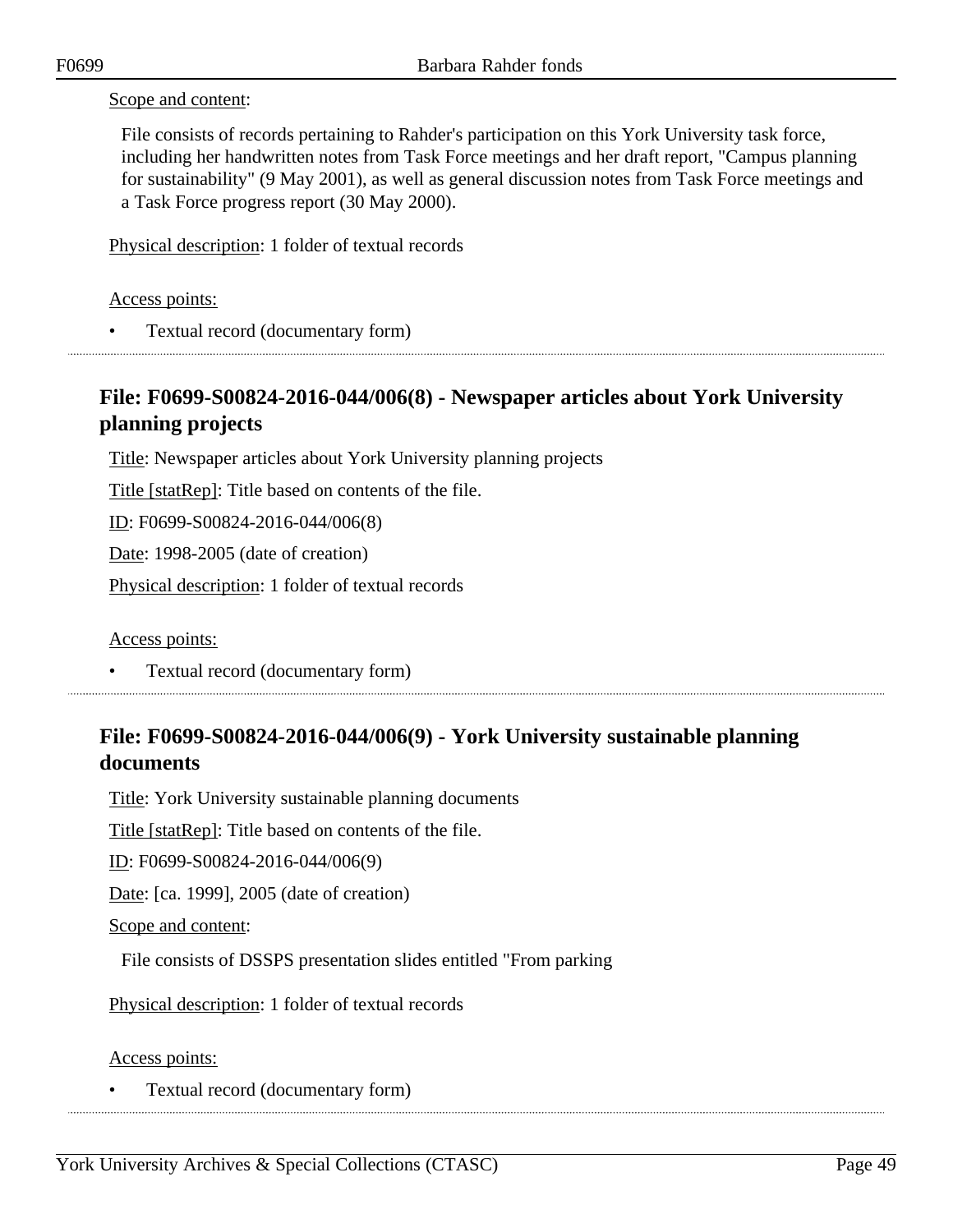# **File: F0699-S00824-2016-044/006(10) - Faculty of Environmental Studies student papers**

Title: Faculty of Environmental Studies student papers

Title [statRep]: Title based on contents of the file.

ID: F0699-S00824-2016-044/006(10)

Date: 1995-2011 (date of creation)

### Scope and content:

File consists of a selection of reports and papers produced by students in Faculty of Environmental Studies classes (ENVS 4442, ENVS 6108, ENVS 6324, ENV 6330).

Physical description: 1 folder of textual records

Note [generalNote]:

1 of 2

Restrictions on access:

Access to this file is only permitted through a research agreement.

Access points:

• Textual record (documentary form)

## **File: F0699-S00824-2016-044/006(11) - Faculty of Environmental Studies student papers**

Title: Faculty of Environmental Studies student papers

Title [statRep]: Title based on contents of the file.

ID: F0699-S00824-2016-044/006(11)

Date: 1995-2011 (date of creation)

Scope and content:

File consists of a selection of reports and papers produced by students in Faculty of Environmental Studies classes (ENVS 4442, ENVS 6108, ENVS 6324, ENV 6330).

Physical description: 1 folder of textual records

Note [generalNote]:

2 of 2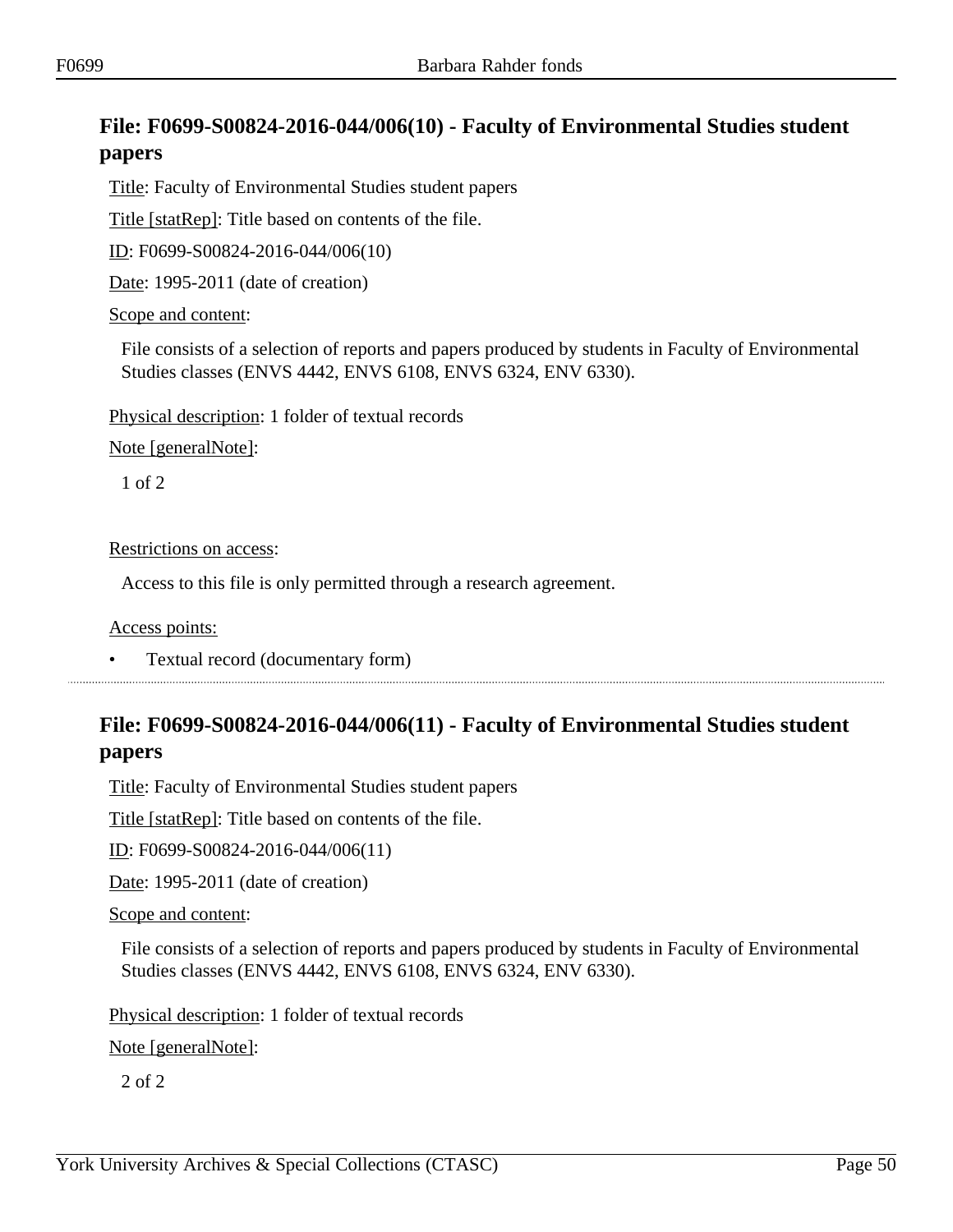#### Restrictions on access:

Access to this file is only permitted through a research agreement.

Access points:

• Textual record (documentary form)

### **Series: F0699-S00825 - Planners Network files**

Title: Planners Network files

ID: F0699-S00825

Date: 1980-2013 (date of creation)

### Scope and content:

Series consists of records pertaining to Rahder's membership in and involvement with the Planners Network and its Toronto chapter, her participation and presentations at Planners Network and related conferences, and her work to coordinate Planners Network events and conferences. These records include conference materials, conference papers and abstracts, notes, memoranda, newsletters, correspondence and e-mail. Also included in the series are conference materials, papers and publications pertaining to the International Network for Urban Research and Action (INURA).

Physical description: 0.16 m of textual records

### Restrictions on access:

Access to some records in this series is restricted because they may contain personal or confidential information. Please contact the University Archivist for more information on accessing the records in this series.

### Access points:

• Textual record (documentary form)

# **Item: F0699-S00825-2016-044/007(1) - How (not) to get ahead in academia (a guide for women planners)**

Title: How (not) to get ahead in academia (a guide for women planners)

Title [statRep]: Prepared by the Irrepressible Women Planners

ID: F0699-S00825-2016-044/007(1)

Date: Dec. 1989 (date of creation)

Physical description: 1 folder of textual records

### Access points: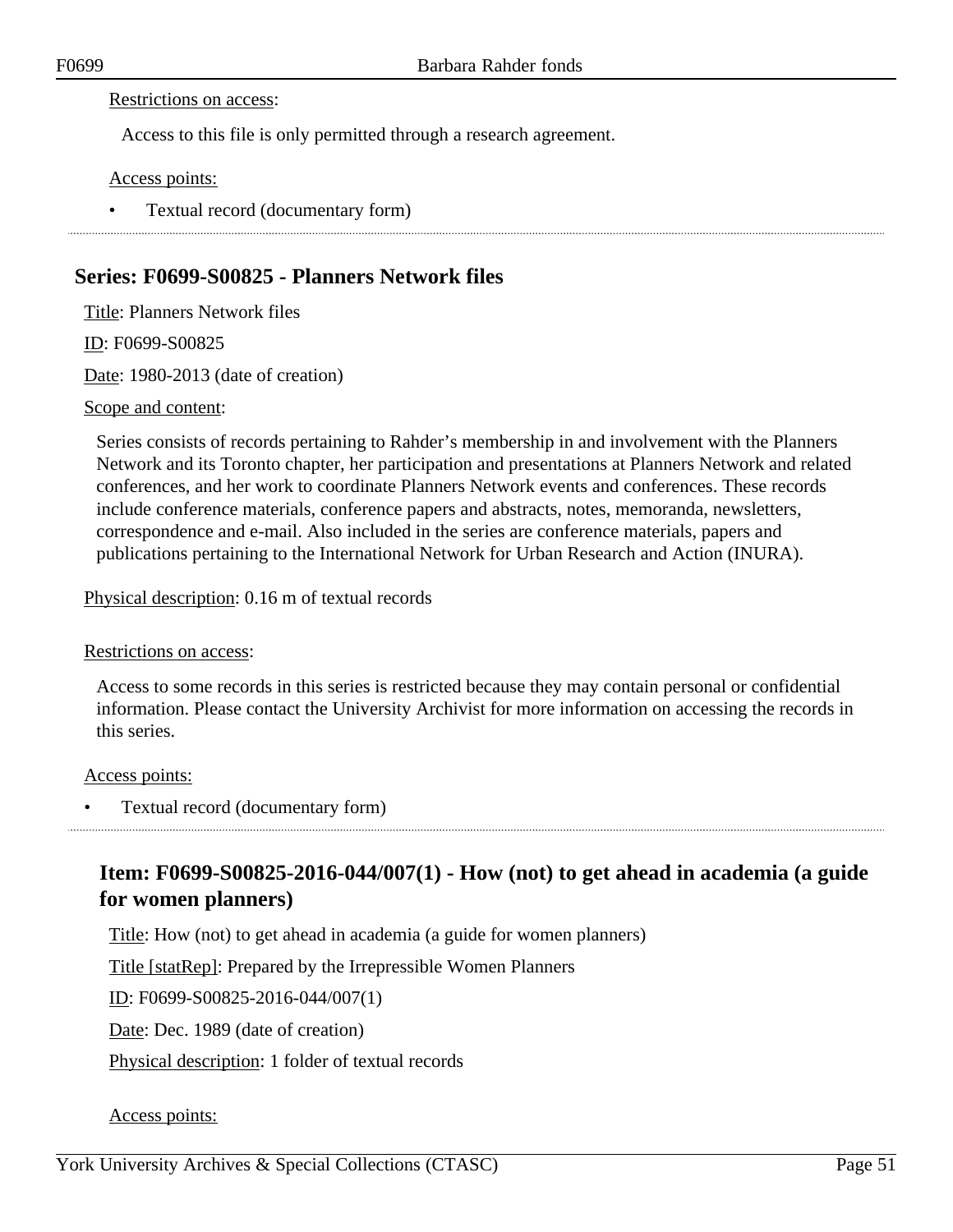• Textual record (documentary form)

### **Item: F0699-S00825-2016-044/007(2) - PN conference : DC**

Title: PN conference : DC

ID: F0699-S00825-2016-044/007(2)

Date: 1994 (date of creation)

### Scope and content:

Item is a pre-conference program for "For an America that works: a Planners Network conference on economic, social and environmental justice" held on 20-22 May 1994 in Washington, DC.

Physical description: 1 folder of textual records

Access points:

• Textual record (documentary form) 

## **File: F0699-S00825-2016-044/007(3) - PN conference : Brooklyn**

Title: PN conference : Brooklyn

ID: F0699-S00825-2016-044/007(3)

Date: 1995-1996 (date of creation)

Scope and content:

File pertains to the Planners Network conference, "Renewing hope, restoring vision: progressive planning in our communities", held on 14-16 June 1996 and the participation of Rahder and her students at this event. Records in this file include a program, working papers and abstracts, correspondence, e-mail, and memoranda.

Physical description: 1 folder of textual records

Access points:

• Textual record (documentary form)

# **File: F0699-S00825-2016-044/007(4) - Planners Network conference materials : University of Massachusetts, Lowell**

Title: Planners Network conference materials : University of Massachusetts, Lowell

ID: F0699-S00825-2016-044/007(4)

Date: 1999 (date of creation)

Scope and content: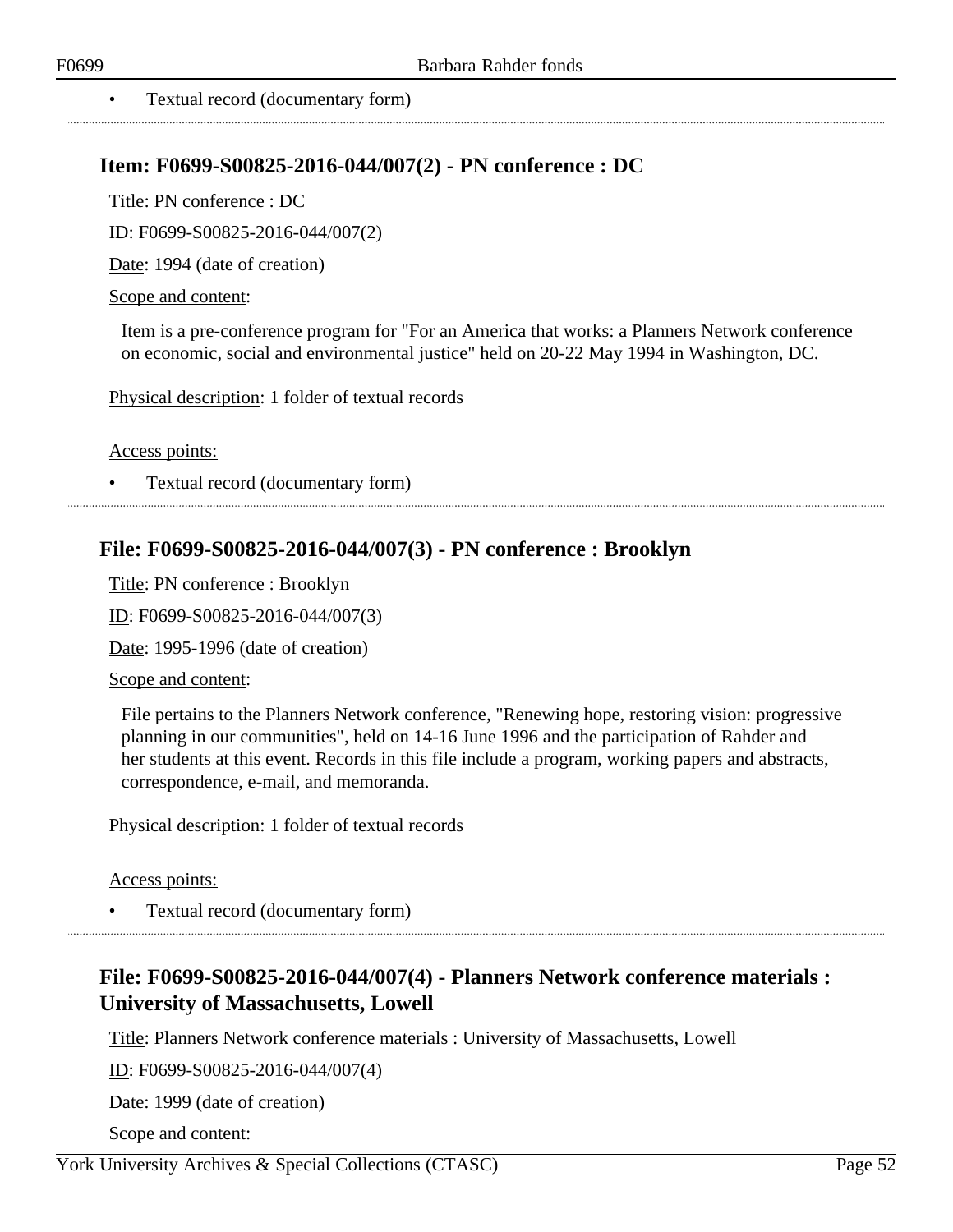File pertains to the Planners Network conference, "Working for a decent living: bridging the gap between labor and community", held on 17-20 June 1999 in Lowell, Massachusetts. Records in this file include a history of Planners for Equal Opportunity, a preliminary program, and guidelines for participation/presenters.

Physical description: 1 folder of textual records

### Access points:

• Textual record (documentary form)

### **File: F0699-S00825-2016-044/007(5) - PN conference : Toronto**

Title: PN conference : Toronto

ID: F0699-S00825-2016-044/007(5)

Date: 2000-2001 (date of creation)

### Scope and content:

File pertains to the Planners Network conference, "Insurgent planning, globalization and local democracy", held on 22-25 June 2000 in Toronto. Rahder served as co-chair for this conference. Records in this file include a program, notes, a paper entitled "Planning and civil society" by Gerda Wekerle, correspondence by Rahder, a budget, a statement of expenditures, and minutes from an organizing committee meeting.

Physical description: 1 folder of textual records

#### Access points:

• Textual record (documentary form)

### **File: F0699-S00825-2016-044/007(6) - PN : Voices of Change**

Title: PN : Voices of Change

ID: F0699-S00825-2016-044/007(6)

Date: 2001 (date of creation)

Scope and content:

File pertains to the Planners Network conference, "Voices of change: lessons from citizen planners", held on 21-24 June 2001 in Rochester, New York. Records in this file include a program, flyer, Rahder's notes, an e-mail and maps of the University of Rochester.

Physical description: 1 folder of textual records

Access points: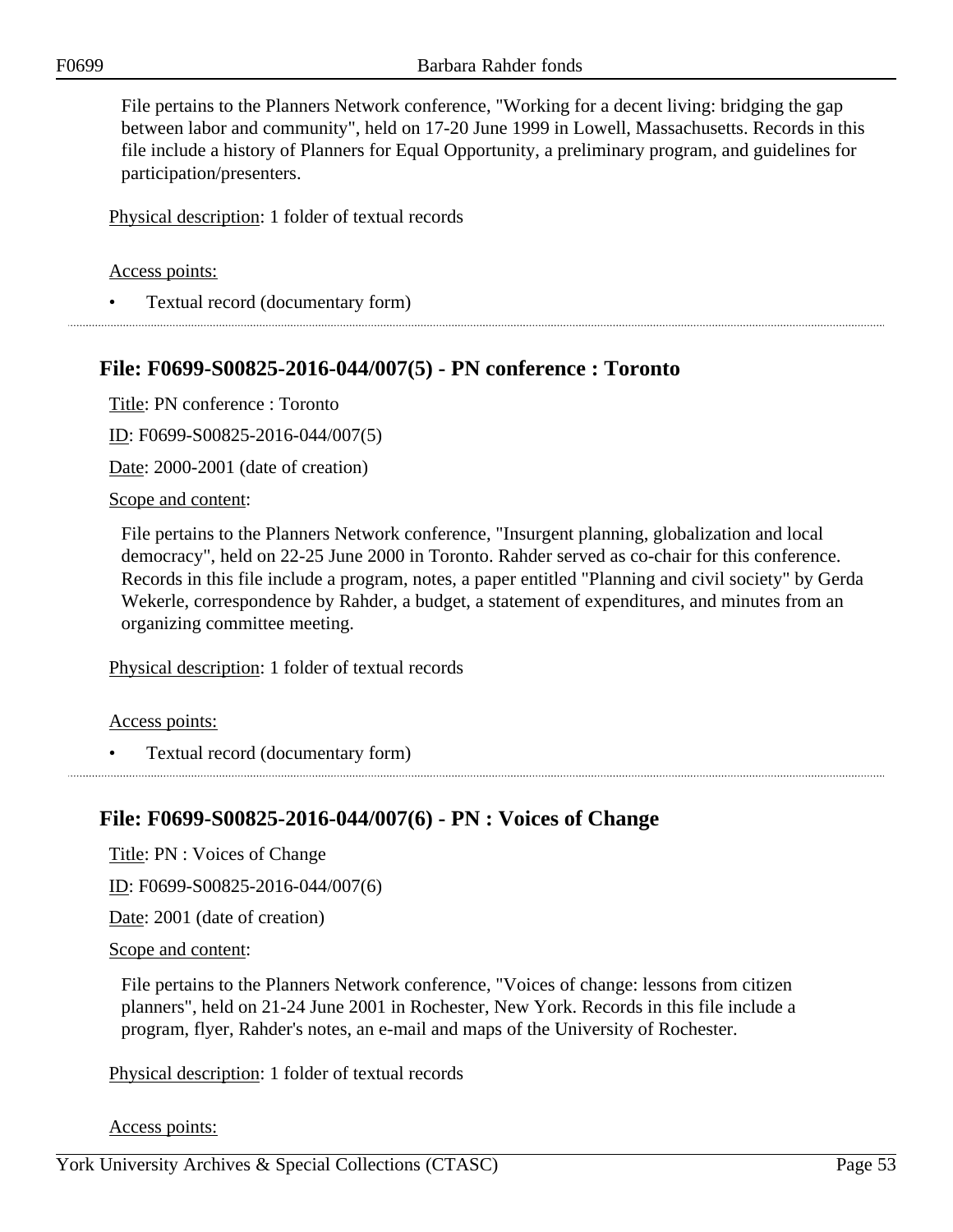. . . . . . . . . . . . . . . . . . . .

• Textual record (documentary form)

### **Item: F0699-S00825-2016-044/007(7) - PN conference : Holyoke**

Title: PN conference : Holyoke

ID: F0699-S00825-2016-044/007(7)

Date: 2002 (date of creation)

### Scope and content:

Item is a basic schedule of events for this Planners Network conference held in June 2002 at Hampshire College in Holyoke, Massachusetts.

Physical description: 1 folder of textual records

Access points:

• Textual record (documentary form)

## **File: F0699-S00825-2016-044/007(8) - Planners Network conference materials : New York City**

Title: Planners Network conference materials : New York City

ID: F0699-S00825-2016-044/007(8)

Date: 2004 (date of creation)

Scope and content:

File consists of a program and other materials pertaining to the conference, "Walls or bridges strategies for rebuilding communities" held in New York City in June 2004.

Physical description: 1 folder of textual records

Access points:

• Textual record (documentary form)

## **File: F0699-S00825-2016-044/007(9) - Planners Network conference materials : Twin Cities, Minnesota**

Title: Planners Network conference materials : Twin Cities, Minnesota

ID: F0699-S00825-2016-044/007(9)

Date: 2005 (date of creation)

Scope and content: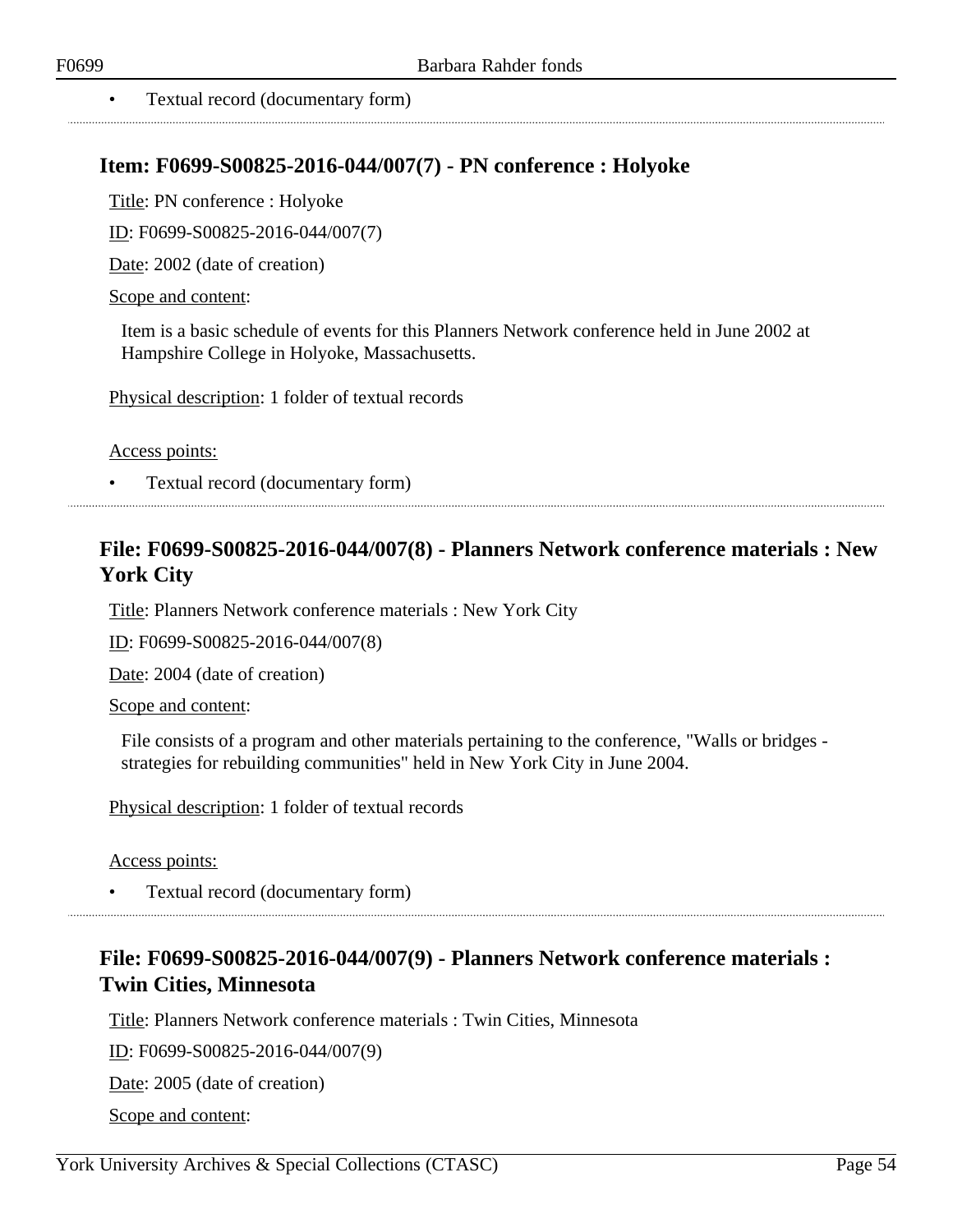File consists of a program and other materials pertaining to this conference, "Justice by design?", held in June 2005.

Physical description: 1 folder of textual records

Access points:

• Textual record (documentary form)

## **File: F0699-S00825-2016-044/007(10) - PN conference : Chicago**

Title: PN conference : Chicago

ID: F0699-S00825-2016-044/007(10)

Date: 2006 (date of creation)

Scope and content:

File pertains to the Planners Network conference, "Tending the garden: from grass roots to green roofs", held in June 2006 at the University of Illinois at Chicago. Records include a conference program, a workshops schedule, a report, a budget and e-mail.

Physical description: 1 folder of textual records

Access points:

• Textual record (documentary form)

# **File: F0699-S00825-2016-044/007(11) - Planners Network conference materials : New Orleans**

Title: Planners Network conference materials : New Orleans

ID: F0699-S00825-2016-044/007(11)

Date: 2007 (date of creation)

Scope and content:

File pertains to the Planners Network conference, "Race, class and community recovery: from the neighborhood to the nation and beyond" held on 30 May-2 June 2007 at the University of New Orleans. Records include a program, pamphlets, e-mail and Rahder's notes.

Physical description: 1 folder of textual records

Access points:

• Textual record (documentary form)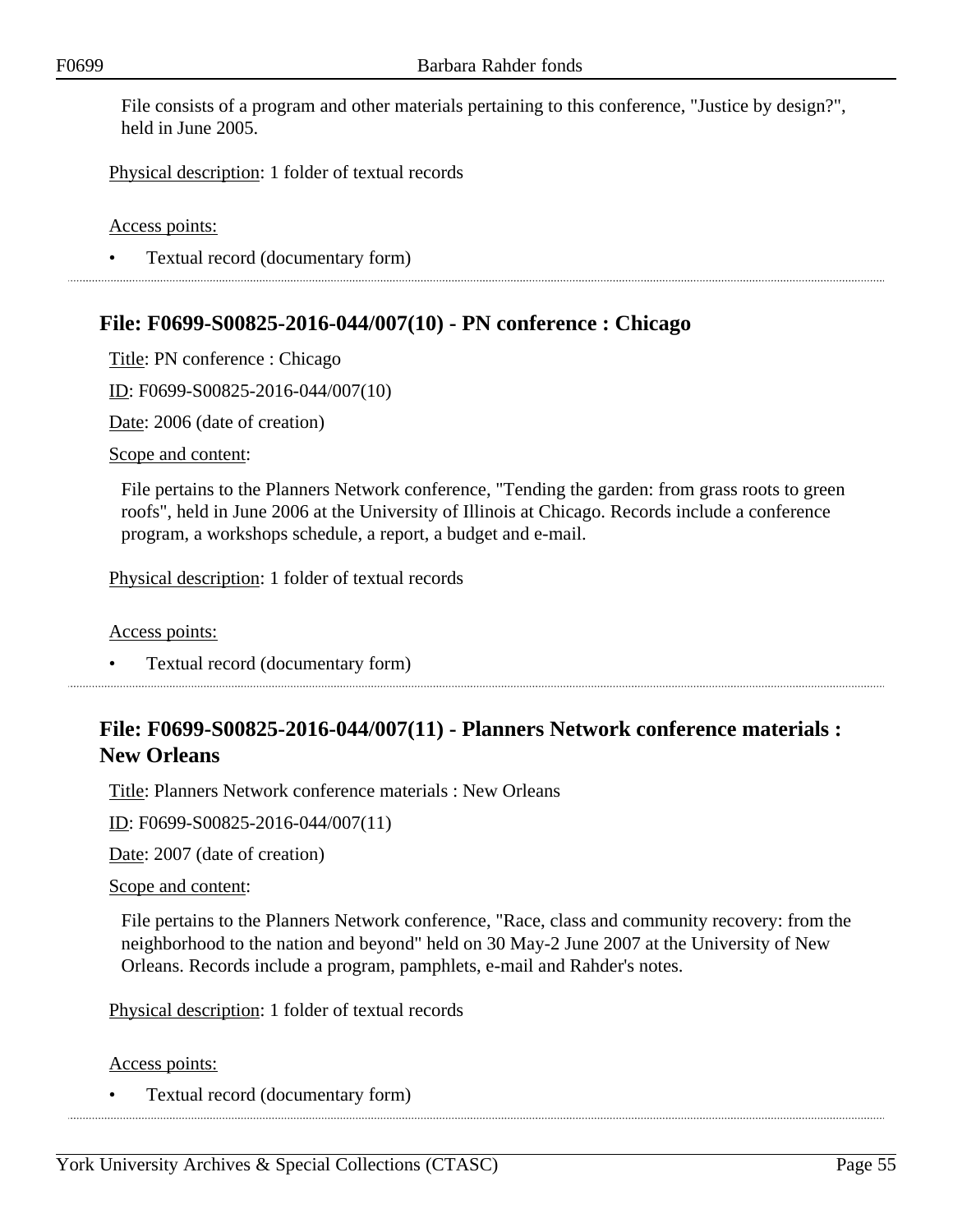# **Item: F0699-S00825-2016-044/007(12) - PN @ Winnipeg**

Title: PN @ Winnipeg ID: F0699-S00825-2016-044/007(12) Date: 2008 (date of creation) Scope and content:

Item is a program for the Planners Network conference, "Planning in challenging climates", held in July 2008 in Winnipeg, Manitoba.

Physical description: 1 folder of textual records

Access points:

• Textual record (documentary form)

## **File: F0699-S00825-2016-044/007(13) - Planners Network conference materials : UC Berkeley**

Title: Planners Network conference materials : UC Berkeley

ID: F0699-S00825-2016-044/007(13)

Date: 2010 (date of creation)

Scope and content:

File pertains to the Planners Network conference, "Toward the just metropolis: from crises to possibilities", held in June 2010 at the University of California at Berkeley. Records include conference agendas, schedules, program abstracts, and Rahder's nametag.

Physical description: 1 folder of textual records

Access points:

• Textual record (documentary form)

# **File: F0699-S00825-2016-044/007(14) - PN : APA/CIP '95**

Title: PN : APA/CIP '95

ID: F0699-S00825-2016-044/007(14)

Date: 1995 (date of creation)

Scope and content:

File pertains to the 1995 annual conference of the American Planning Association/Canadian Institute of Planners/Ontario Professional Planners Institute, held in April 1995 in Toronto.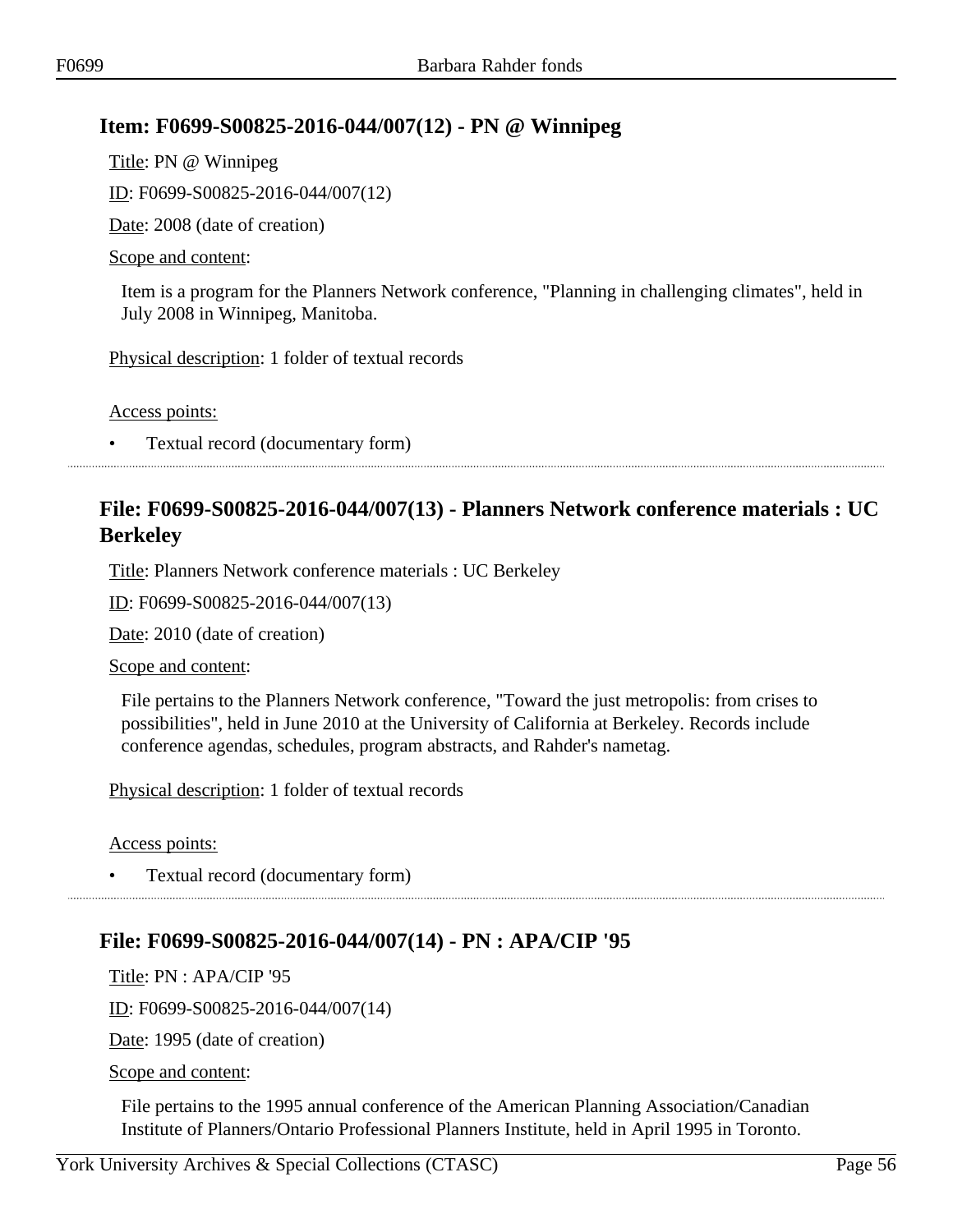Records include a program, Rahder's speaking notes on progressive planning in Canada, memoranda and correspondence.

Physical description: 1 folder of textual records

Access points:

• Textual record (documentary form)

## **File: F0699-S00825-2016-044/007(15) - Planners Network**

Title: Planners Network

ID: F0699-S00825-2016-044/007(15)

Date: 1985-2001 (date of creation)

Scope and content:

File consists of records pertaining to Rahder's involvement with the Planner Network, including minutes from a 18 Jan. 1997 Planners Network steering committee held in Brooklyn, attended by Rahder, as well statements of principle, a request for proposals, pamphlets, and a letter.

Physical description: 1 folder of textual records

Access points:

• Textual record (documentary form)

# **File: F0699-S00825-2016-044/007(16) - PN Brazil**

Title: PN Brazil ID: F0699-S00825-2016-044/007(16)

Date: 2001 (date of creation)

Scope and content:

File pertains to Rahder's attendance, on behalf of the Planners Network, at the IX Encontro Nacional da ANPUR held in Rio de Janeiro in 2001. Records include a conference program, a proposal for a free session, notes pertaining to Rahder's presentation at the conference, e-mail, and Rahder's account of her experience at the conference.

Physical description: 1 folder of textual records

### Note [generalNote]:

Some items in this file are written in Portuguese.

Access points: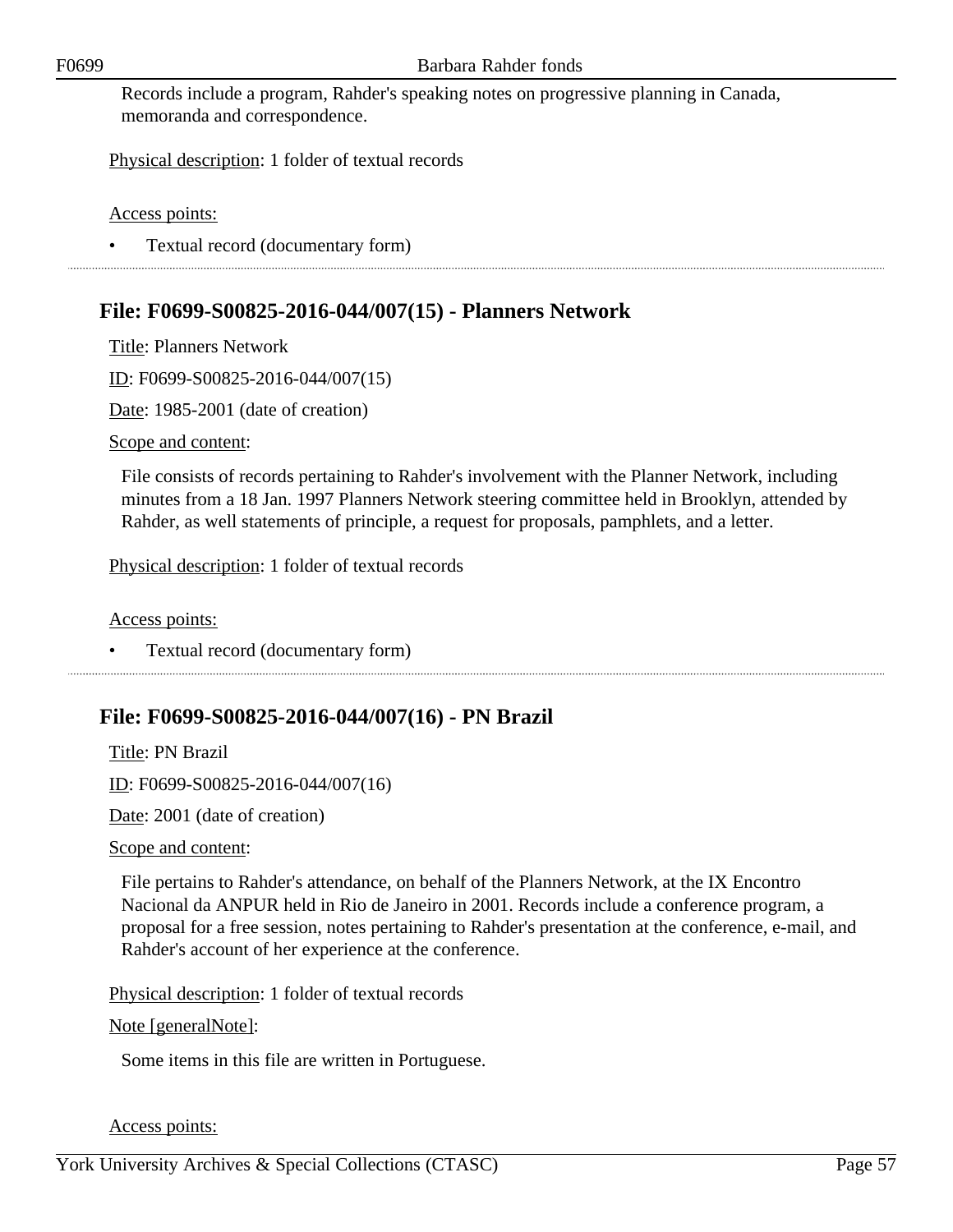### • Textual record (documentary form)

### **File: F0699-S00825-2016-044/007(17) - PN @ CIP**

Title: PN @ CIP

ID: F0699-S00825-2016-044/007(17)

Date: 2001 (date of creation)

#### Scope and content:

File consists of records pertaining to a Planners Network Toronto panel at the July 2001 annual conference of the Canadian Association of Planners (CIP) in Ottawa. Records include Rahder's account of her participation in the session, her handwritten notes, a conference proposal, e-mail, and a short paper written by Rahder and others about the Planners Network.

Physical description: 1 folder of textual records

#### Access points:

• Textual record (documentary form)

### **Item: F0699-S00825-2016-044/007(18) - PN - UK**

Title: PN - UK

ID: F0699-S00825-2016-044/007(18)

Date: 7 Apr. 2002 (date of creation)

Scope and content:

Item is a letter written by Rahder as co-chair of the Planners Network in support of the newly formed Planners Network UK.

Physical description: 1 folder of textual records

Access points:

• Textual record (documentary form)

### **File: F0699-S00825-2016-044/007(19) - PN & PA @ CIP/OPPI**

Title: PN & PA @ CIP/OPPI ID: F0699-S00825-2016-044/007(19) Date: 2004 (date of creation) Scope and content: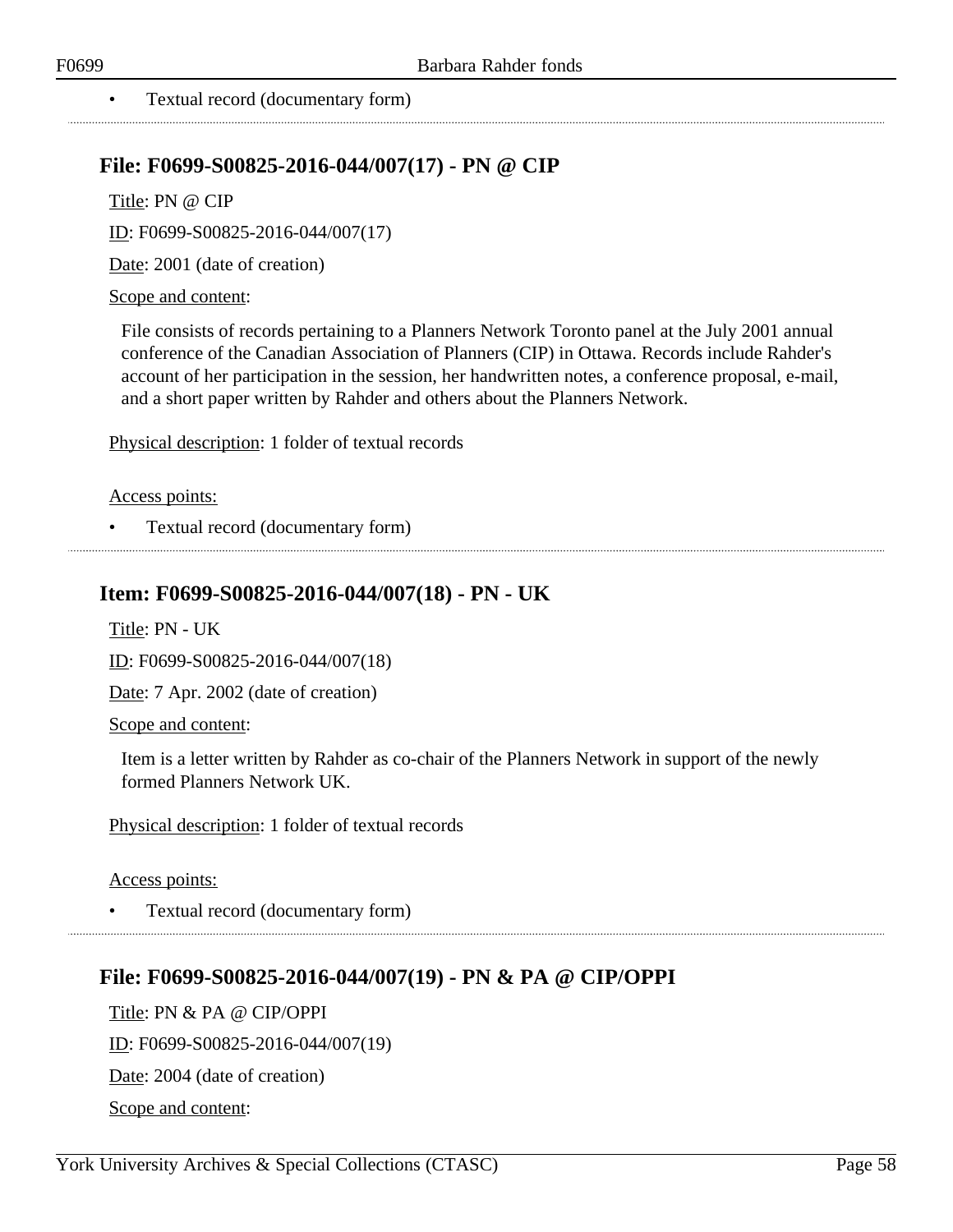File consists of records pertaining to Rahder's presentation on behalf of Planners Network at the Canadian Institute of Planners/Ontario Professional Planners Institute joint conference held in Toronto in July 2004. Records include a conference program, a call for proposals, and an overview of Rahder's presentation, entitled "Changing minds, changing directions: roles for activist planners".

Physical description: 1 folder of textual records

Access points:

• Textual record (documentary form)

### **File: F0699-S00825-2016-044/007(20) - PN in Halifax**

Title: PN in Halifax

ID: F0699-S00825-2016-044/007(20)

Date: 2004 (date of creation)

Scope and content:

File consists of a notice, e-mail, and Rahder's handwritten notes pertaining to a Planners Network event on urban planning and social justice at Dalhousie Law School in Halifax in March 2004, where Rahder spoke on the topic, "Sex and city planning: what has gender got to do with it?".

Physical description: 1 folder of textual records

Access points:

• Textual record (documentary form)

### **File: F0699-S00825-2016-044/007(21) - ACSP 2002 : Baltimore**

Title: ACSP 2002 : Baltimore

ID: F0699-S00825-2016-044/007(21)

Date: 2002 (date of creation)

Scope and content:

File pertains to Rahder's presentation of a paper, "Four decades of radical urban planning", at the Association of Collegiate Schools of Planning 44th annual conference held in Baltimore in Nov. 2002. Included in the file is a conference program, a letter and e-mail.

Physical description: 1 folder of textual records

Access points: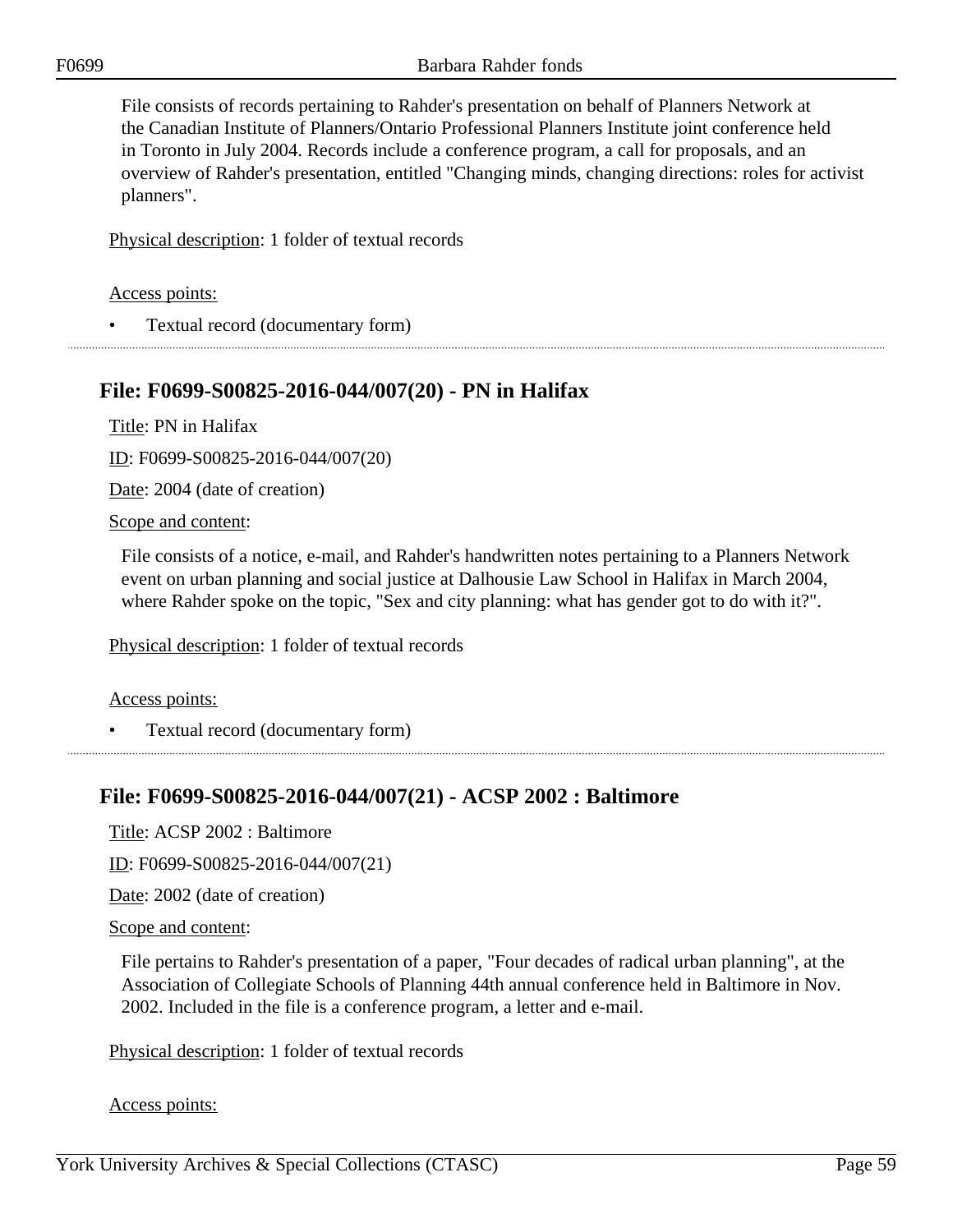• Textual record (documentary form)

# **File: F0699-S00825-2016-044/007(22) - ACSP/AESOP : PN [Planners Network] & INURA [International Network for Urban Research and Action] : Belgium**

Title: ACSP/AESOP : PN [Planners Network] & INURA [International Network for Urban Research and Action] : Belgium

ID: F0699-S00825-2016-044/007(22)

Date: 2003 (date of creation)

Scope and content:

File consists of a program and Rahder's handwritten notes pertaining to the 3rd Joint Congress of the Association of Collegiate Schools of Planning (ACSP) and Association of European Schools of Planning (AESOP) held in July 2003 in Leuven, Belgium.

Physical description: 1 folder of textual records

Access points:

• Textual record (documentary form)

### **File: F0699-S00825-2016-044/007(23) - PN @ APA in SF**

Title: PN @ APA in SF

ID: F0699-S00825-2016-044/007(23)

Date: 2005 (date of creation)

Scope and content:

File consists of a program for the American Planning Association's national planning conference held in San Francisco in March 2005, as well as a brochure for a public bus tour of San Francisco, an e-mail, and handouts from a Planners Network session at the conference.

Physical description: 1 folder of textual records

Access points:

• Textual record (documentary form)

### **File: F0699-S00825-2016-044/007(24) - Communique, mailing lists**

Title: Communique, mailing lists

ID: F0699-S00825-2016-044/007(24)

Date: 1980-1981 (date of creation)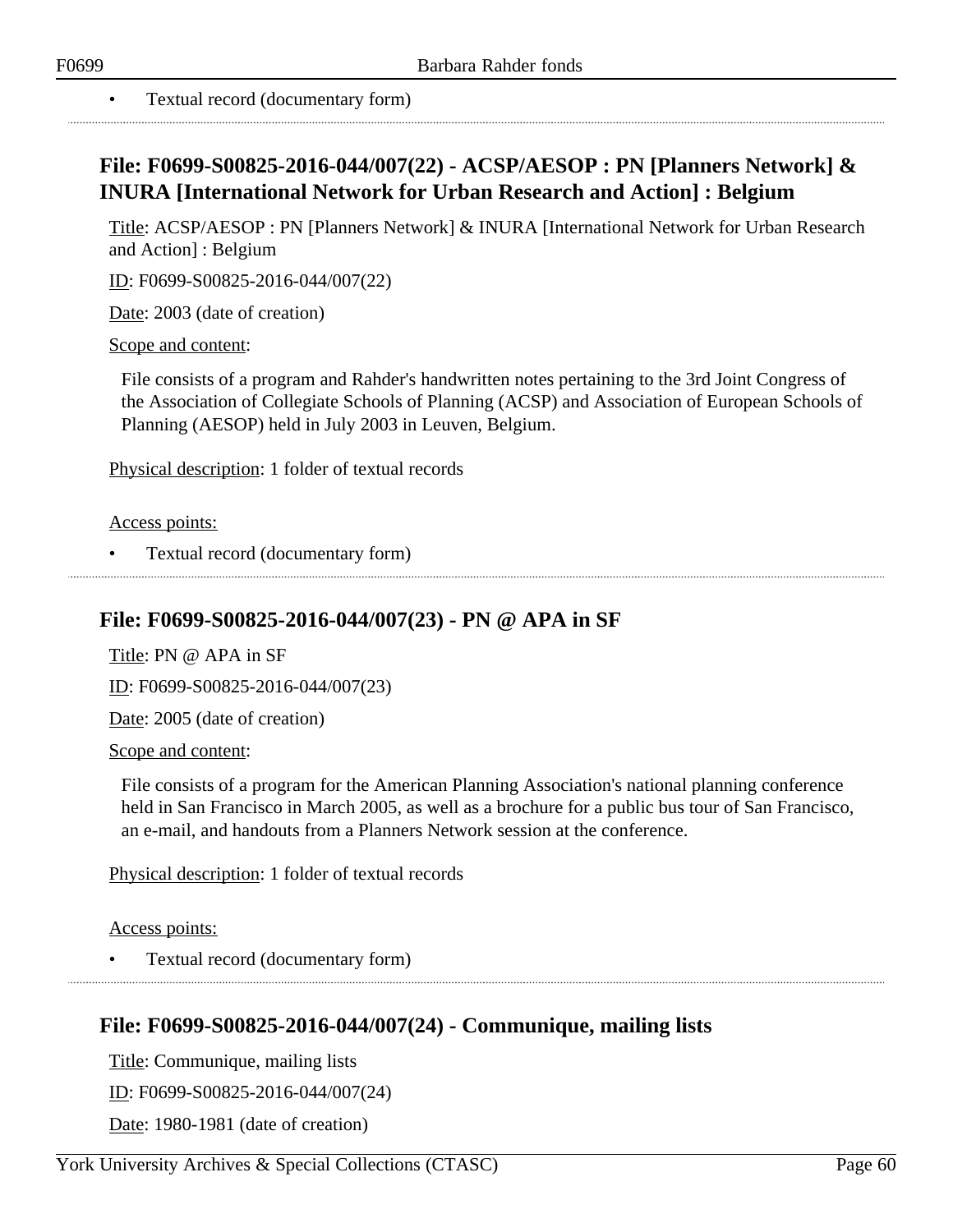Scope and content:

File consists of a notice, correspondence and schedule for a conference organized by Rahder, "Planners in search of politics: a conference on regional underdevelopment, environmental politics and urban neighbourhood organizations", held in Jan. 1980 at the University of Toronto. Also included are issues of "Communique: a progressive planning network", a document with an introduction and proposed policies for the "Communique", and a photocopy of an article by Rahder entitled "Planners and politics: the progressives organize".

Physical description: 1 folder of textual records

Access points:

• Textual record (documentary form)

## **File: F0699-S00825-2016-044/007(25) - Planners Network Toronto**

Title: Planners Network Toronto

ID: F0699-S00825-2016-044/007(25)

Date: Feb.-Mar. 1999 (date of creation)

Scope and content:

File consists of an agenda for a Planners Network Toronto networking event, minutes from Planners Network Toronto meetings, a list of members, and notes on the history of the Planners Network.

Physical description: 1 folder of textual records

Access points:

• Textual record (documentary form)

### **File: F0699-S00825-2016-044/007(26) - PN and Planning Action**

Title: PN and Planning Action

ID: F0699-S00825-2016-044/007(26)

Date: 20 Sept. 2003 (date of creation)

Scope and content:

File consists of a flyer for a Planning Action/Planners Network event entitled "Toronto planning disorientation: an interactive introduction to progressive urban planning", featuring a presentation by Rahder, as well as Rahder's handwritten notes.

Physical description: 1 folder of textual records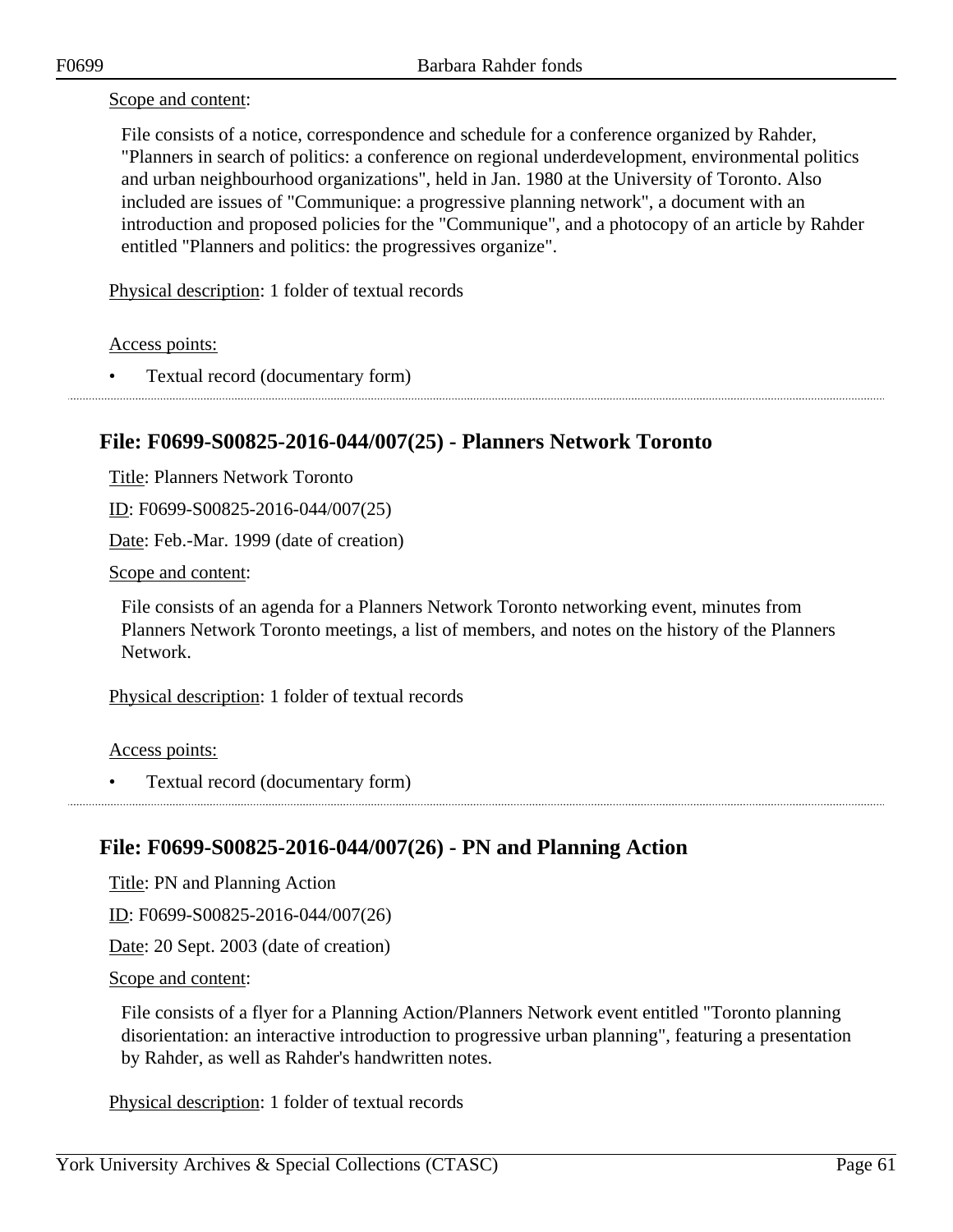Access points:

• Textual record (documentary form)

## **Item: F0699-S00825-2016-044/007(27) - INURA [International Network for Urban Research and Action] 7 conference manual**

Title: INURA [International Network for Urban Research and Action] 7 conference manual

ID: F0699-S00825-2016-044/007(27)

Date: 16-18 June 1997 (date of creation)

Physical description: 1 folder of textual records

Access points:

• Textual record (documentary form)

# **File: F0699-S00825-2016-044/007(28) - INURA [International Network for Urban Research and Action] 7 : proceedings @ "Women plan Toronto"**

Title: INURA [International Network for Urban Research and Action] 7 : proceedings @ "Women plan Toronto"

ID: F0699-S00825-2016-044/007(28)

Date: 1997 (date of creation)

Scope and content:

File consists of a paper written by Rahder for the 1997 INURA 7 conference entitled "Women Plan Toronto: grassroots participation in re-shaping the city", a paper written about the conference by Rahder entitled "Possible urban worlds & dilemmas of discourse: a conference report: International Network for Urban Research and Action (INURA)", an e-mail from Philipp Klaus regarding these papers, and a copy of the INURA Bulletin 13 (Dec. 1997) featuring Rahder's article about the conference.

Physical description: 1 folder of textual records

Access points:

• Textual record (documentary form)

# **Item: F0699-S00825-2016-044/007(29) - WPT in INURA's [International Network for Urban Research and Action] "Possible urban worlds"**

Title: WPT in INURA's [International Network for Urban Research and Action] "Possible urban worlds"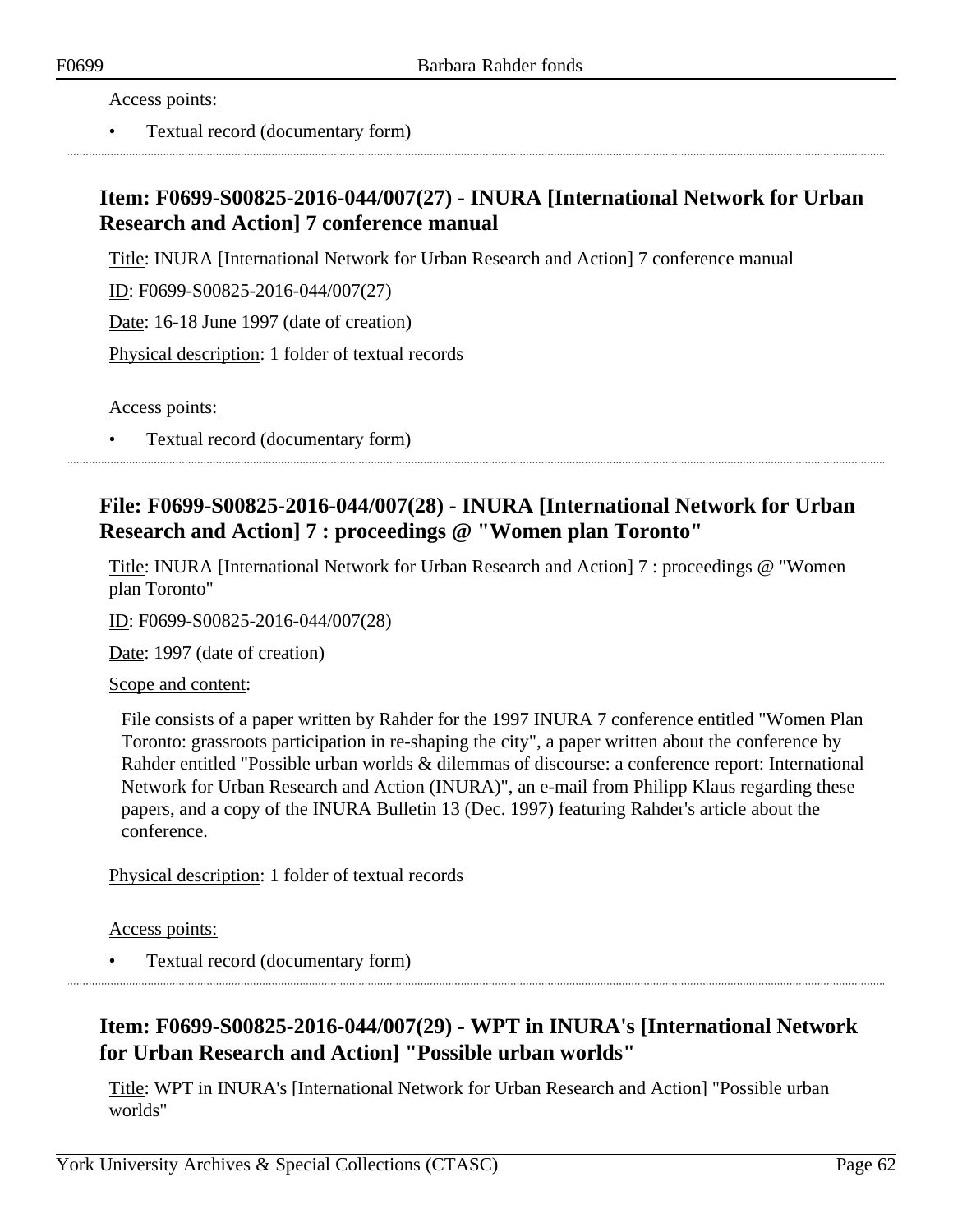ID: F0699-S00825-2016-044/007(29)

Date: 1998 (date of creation)

Scope and content:

Item is a photocopy of Rahder's article, "Women plan Toronto: grassroots participation in reshaping the city", published in the book Possible Urban Worlds (1998).

Physical description: 1 folder of textual records

Access points:

• Textual record (documentary form)

### **File: F0699-S00825-2016-044/007(30) - Planning Action**

Title: Planning Action

ID: F0699-S00825-2016-044/007(30)

Date: 2001-2002 (date of creation)

Scope and content:

File consists of records pertaining to the organization Planning Action, including a pamphlet, draft bylaws, an annual general meeting agenda (2002), open meeting minutes, and e-mail.

Physical description: 1 folder of textual records

#### Access points:

• Textual record (documentary form)

## **Item: F0699-S00825-2016-044/007(31) - INURA [International Network for Urban Research and Action] Diverse City bulletin 14**

Title: INURA [International Network for Urban Research and Action] Diverse City bulletin 14

ID: F0699-S00825-2016-044/007(31)

Date: June 1998 (date of creation)

#### Scope and content:

Item is a pre-conference booklet promoting the Sept. 1998 INURA Toronto conference entitled "Diverse City: sustaining and governing the multicultural city".

Physical description: 1 folder of textual records

### Access points: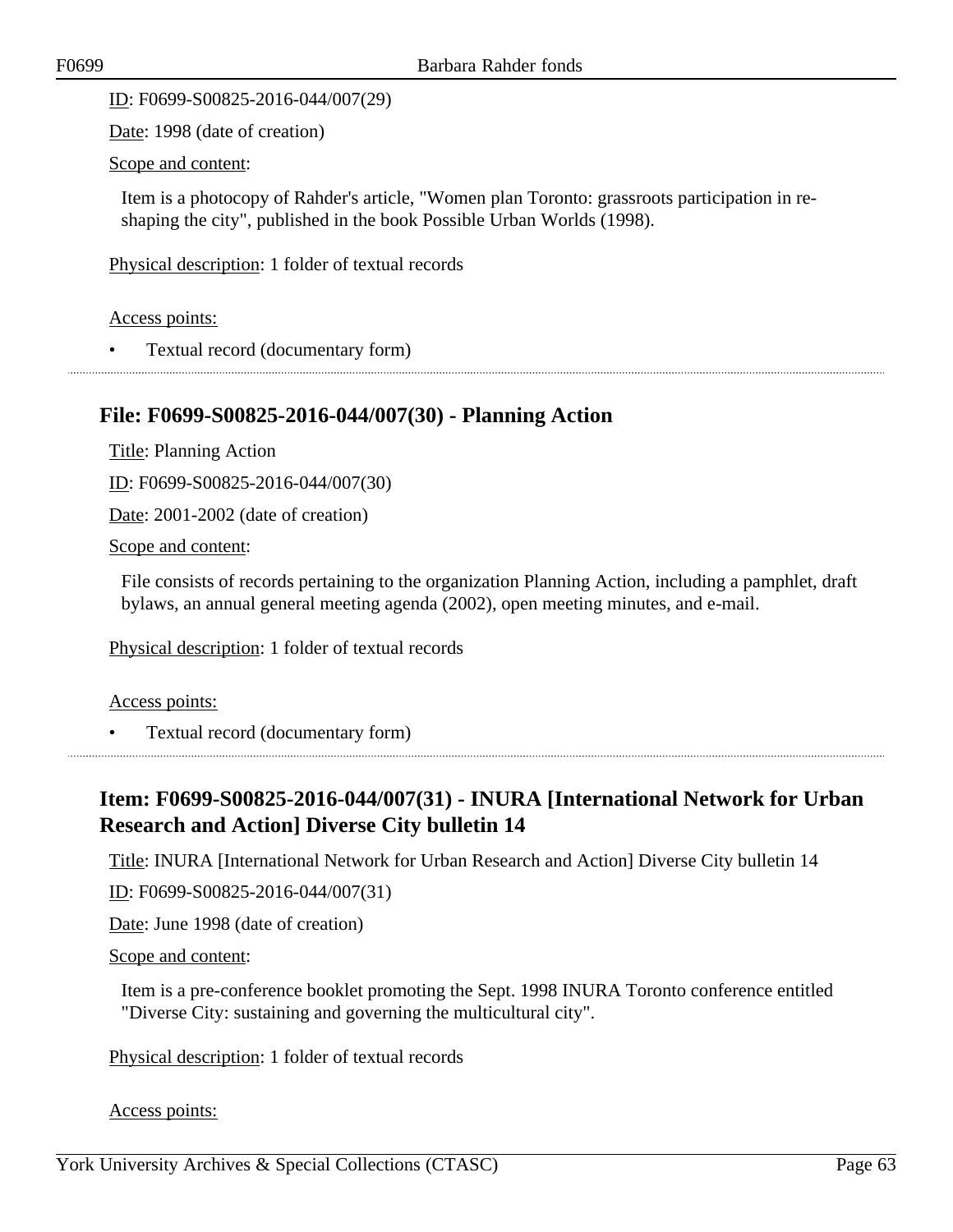• Textual record (documentary form)

# **Item: F0699-S00825-2016-044/007(32) - Diverse City : reports from INURA's [International Network for Urban Research and Action] 8th annual meeting, Toronto, Canada**

Title: Diverse City : reports from INURA's [International Network for Urban Research and Action] 8th annual meeting, Toronto, Canada

ID: F0699-S00825-2016-044/007(32)

Date: Dec. 1998 (date of creation)

Physical description: 1 folder of textual records

Note [generalNote]:

Bulletin 15 2 copies

### Access points:

• Textual record (documentary form)

# **Item: F0699-S00825-2016-044/007(33) - Diverse City : sustaining and governing the multicultural city : the 8th annual International Network for Urban Research and Action conference : program**

Title: Diverse City : sustaining and governing the multicultural city : the 8th annual International Network for Urban Research and Action conference : program

ID: F0699-S00825-2016-044/007(33)

Date: 14-16 Sept. 1998 (date of creation)

Physical description: 1 folder of textual records

Note [generalNote]:

2 copies

### Access points:

• Textual record (documentary form)

# **File: F0699-S00825-2016-044/007(34) - INURA [International Network for Urban Research and Action] 2002**

Title: INURA [International Network for Urban Research and Action] 2002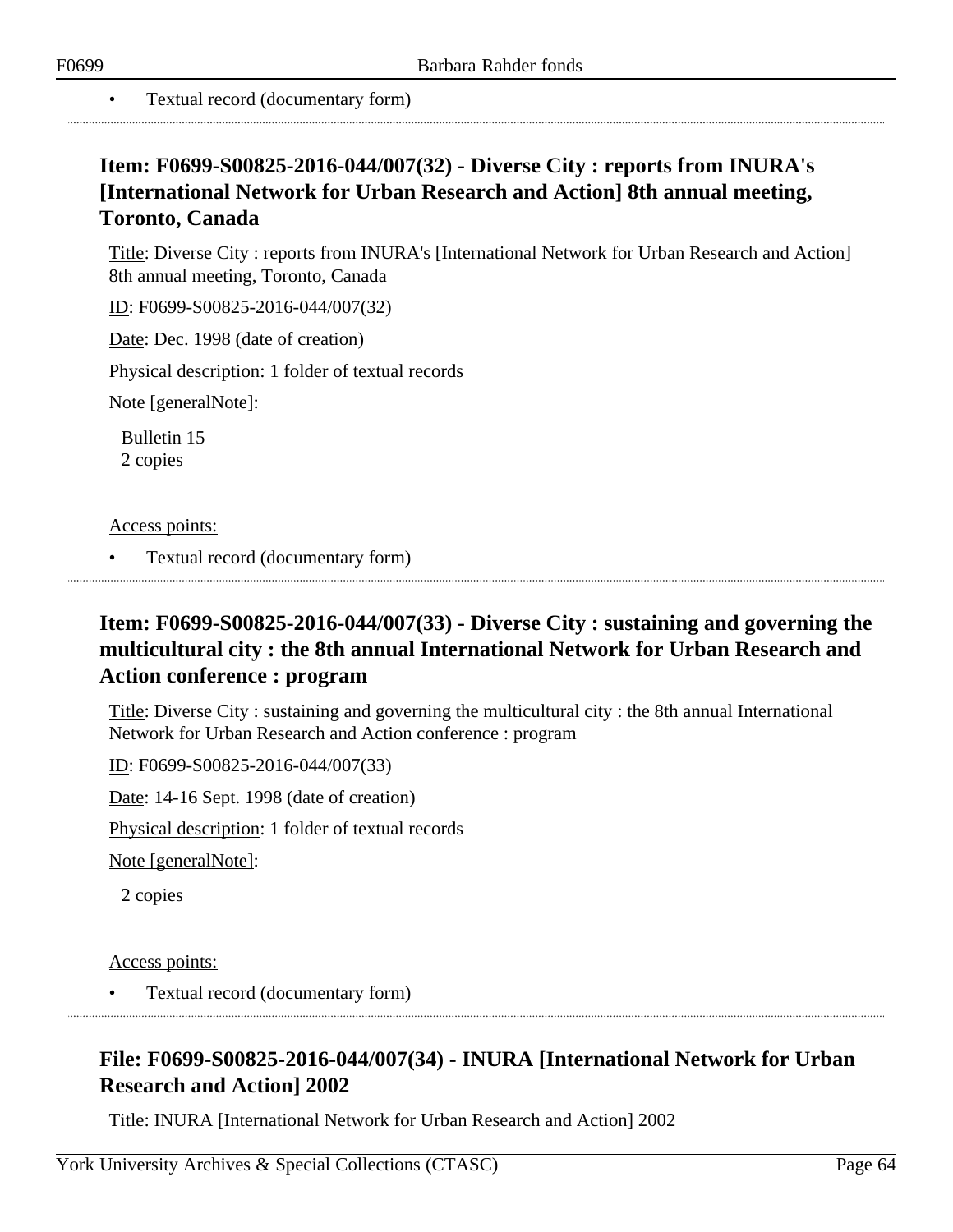ID: F0699-S00825-2016-044/007(34)

Date: 2002-2003 (date of creation)

### Scope and content:

File consists of records pertaining to a 2002 INURA workshop held in Caen, France, including a workshop report written by Rahder, a 2002 INURA membership list, a retreat program, a financial statement for the year 2001, the annual report of the INURA Zurich Institute, maps of the Caen area, notes from INURA Florence, the INURA France 2002 workshops in the countryside provisional program, and a paper entitled "An alternative urban world is possible: a declaration for urban research and action" (Jan. 2003).

Physical description: 1 folder of textual records

Access points:

• Textual record (documentary form)

# **File: F0699-S00825-2016-044/007(35) - Pre-INURA [International Network for Urban Research and Action] meeting : Toronto : March 2004**

Title: Pre-INURA [International Network for Urban Research and Action] meeting : Toronto : March 2004

ID: F0699-S00825-2016-044/007(35)

Date: 2004 (date of creation)

Scope and content:

File consists of records pertaining to planning for a 2004 INURA workshop, "Urbanization and privatization: a transnational research project workshop of the International Network for Urban Research and Action", held in Toronto, including a document entitled "INURA retreat 2004 what people are telling about themselves", a workshop draft proposal, Rahder's notes for a INURA research meeting, and a proposal by Roger Keil for funding for this workshop.

Physical description: 1 folder of textual records

Access points:

• Textual record (documentary form)

# **Item: F0699-S00825-2016-044/007(36) - Broedplaatsen : INURA [International Network for Urban Research and Action] bulletin 27**

Title: Broedplaatsen : INURA [International Network for Urban Research and Action] bulletin 27 ID: F0699-S00825-2016-044/007(36)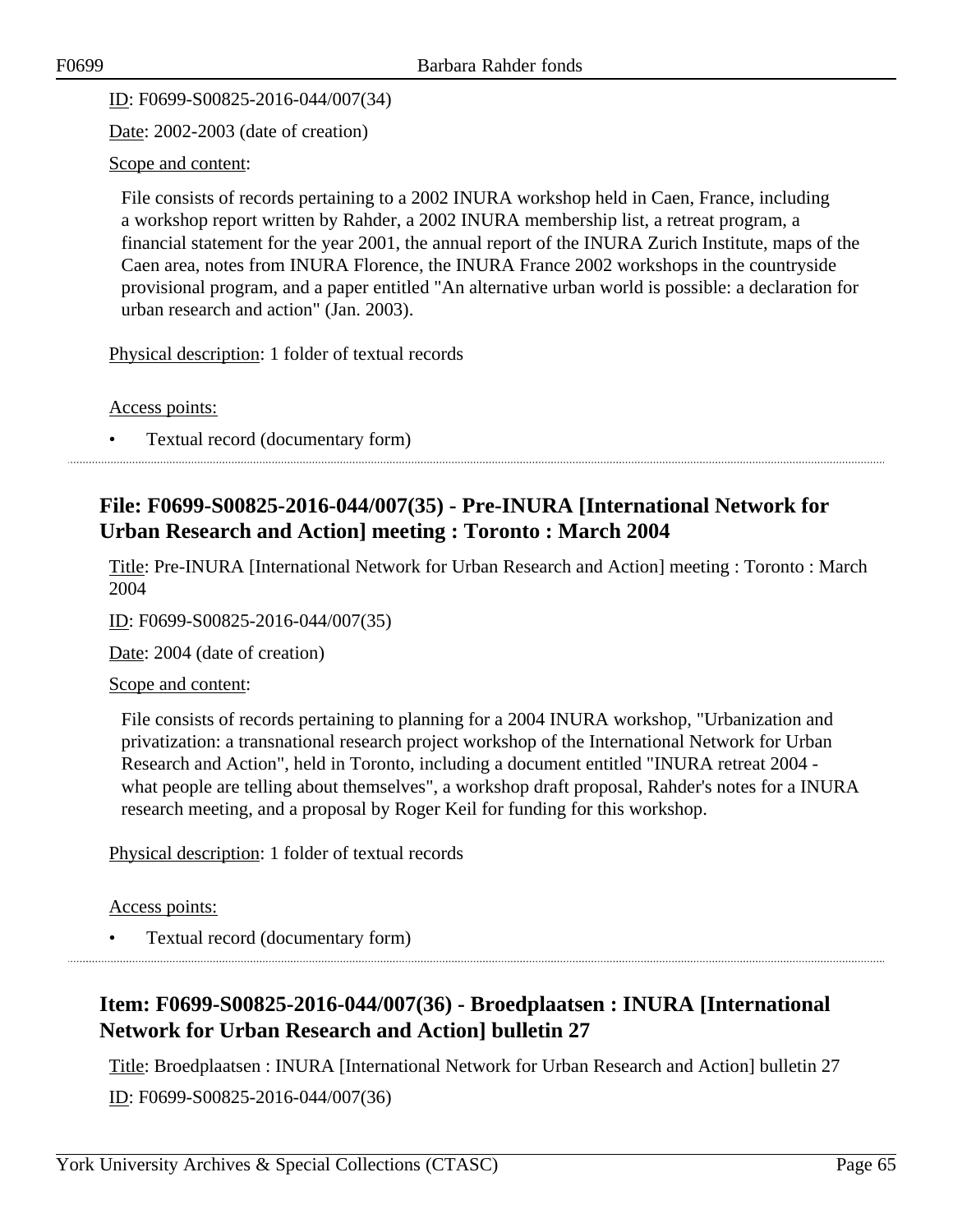Date: 2004 (date of creation)

Physical description: 1 folder of textual records

Access points:

• Textual record (documentary form)

### **Item: F0699-S00825-2016-044/007(37) - Planners Network membership roster**

Title: Planners Network membership roster

ID: F0699-S00825-2016-044/007(37)

Date: July 2013 (date of creation)

Physical description: 1 folder of textual records

#### Restrictions on access:

Access to this item is closed and may only be permitted through a research agreement.

### Access points:

• Textual record (documentary form)

### **Series: F0699-S00826 - Publications, consulting and conference materials**

Title: Publications, consulting and conference materials

ID: F0699-S00826

Date: 1982-2016 (date of creation)

Scope and content:

Series consists of records documenting the scope of Rahder's work as a planning consultant and academic and her involvement with professional organizations and groups. These records include conference materials, papers and reports written by Rahder, project proposals, technical drawings, photographic slides and reports relating to her consultancy work, research materials, drawings, correspondence and notes.

Physical description: 0.8 m of textual records 79 photographs : col. slides : 35 mm 9 drawings 13 technical drawings

Restrictions on access: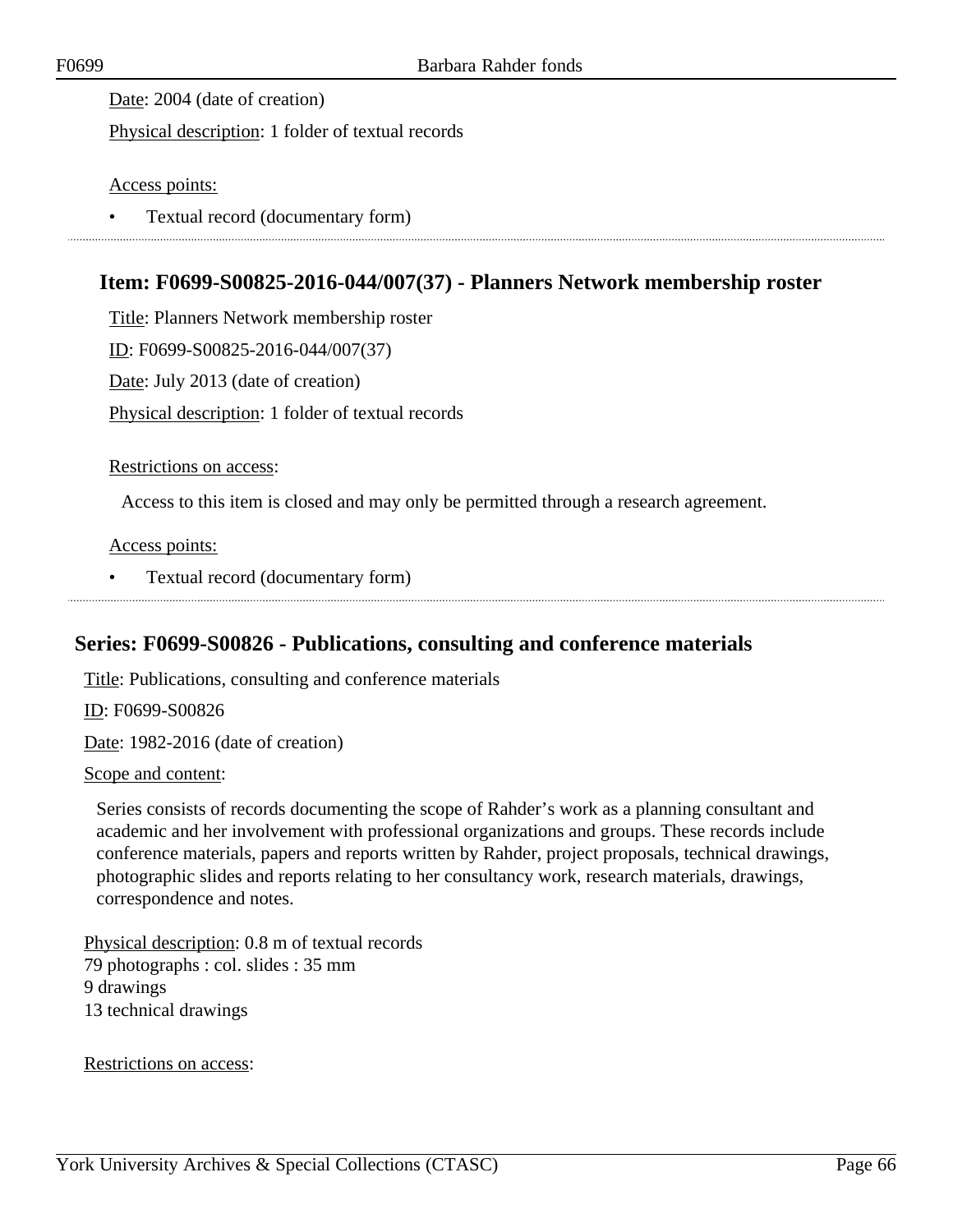Access to some records in this series is restricted because they may contain personal or confidential information. Please contact the University Archivist for more information on accessing the records in this series.

Access points:

- Textual record (documentary form)
- Graphic material (documentary form)
- Technical drawing (documentary form)

## **Item: F0699-S00826-2016-044/008(1) - Curriculum vitae**

Title: Curriculum vitae

ID: F0699-S00826-2016-044/008(1)

Date: June 2016 (date of creation)

Scope and content:

Item was included with the donation of Rahder's archival records to York University's Archives and Special Collections and is annotated by Rahder to indicate activities that relate to these records.

Physical description: 1 folder of textual records

Access points:

• Textual record (documentary form)

# **File: F0699-S00826-2016-044/008(2) - Ontario Professional Planners Institute (OPPI) and Canadian Institute of Planners (CPI)**

Title: Ontario Professional Planners Institute (OPPI) and Canadian Institute of Planners (CPI)

ID: F0699-S00826-2016-044/008(2)

Date: 1993-1994, 2004 (date of creation)

### Scope and content:

File consists of a Canadian Institute of Planners booklet featuring its 2004 fellows, including Barbara Rahder, as well as correspondence and a memorandum pertaining to Rahder's examinations qualifying her as a full member of the Ontario Professional Planners Institute in 1994.

Physical description: 1 folder of textual records

Access points: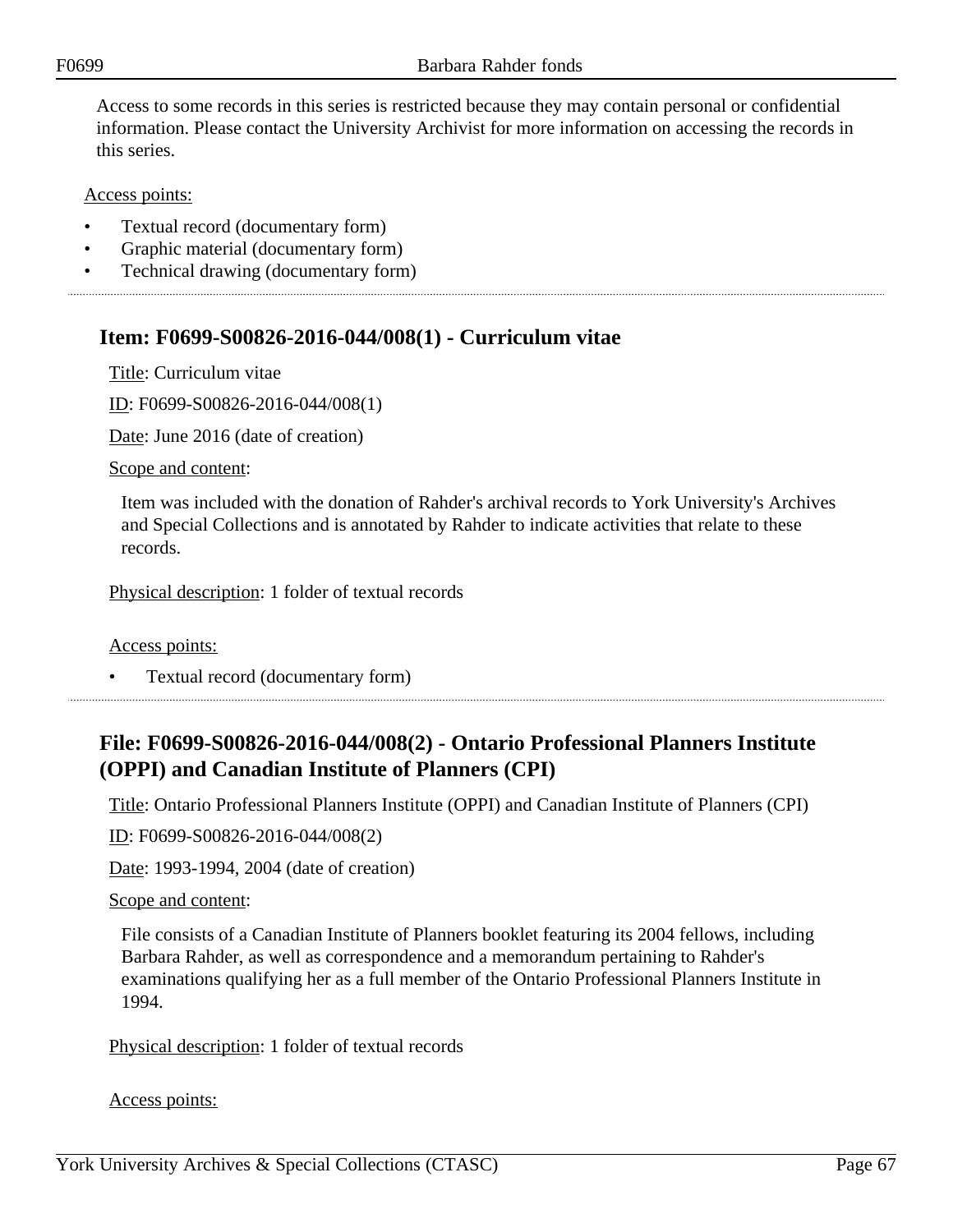### • Textual record (documentary form)

### **Item: F0699-S00826-2016-044/008(3) - CRSP vs. COOP**

Title: CRSP vs. COOP

ID: F0699-S00826-2016-044/008(3)

Date: [ca. 1982] (date of creation)

#### Scope and content:

Item is a report comparing the costs of the Non-Profit Co-operative Housing Program and the Canada Rental Supply Plan.

Physical description: 1 folder of textual records

#### Access points:

• Textual record (documentary form)

## **File: F0699-S00826-2016-044/008(4) - Urban History Review 1987 (based on dissertation research)**

Title: Urban History Review 1987 (based on dissertation research)

ID: F0699-S00826-2016-044/008(4)

Date: 1985-1987 (date of creation)

#### Scope and content:

File consists of a copy of Rahder's paper published in Urban History Review, "The political economy of land development in nineteenth century Toronto", as well as correspondence from Urban History Review editor-in-chief Alan F.J. Artibise, a reader report on the article and an article abstract.

Physical description: 1 folder of textual records

### Access points:

• Textual record (documentary form)

# **Item: F0699-S00826-2016-044/008(5) - The social and recreational needs of Metropolitan Toronto Housing Authority family residents : recommendations to fill gaps in service : executive summary : Simon Associates**

Title: The social and recreational needs of Metropolitan Toronto Housing Authority family residents : recommendations to fill gaps in service : executive summary : Simon Associates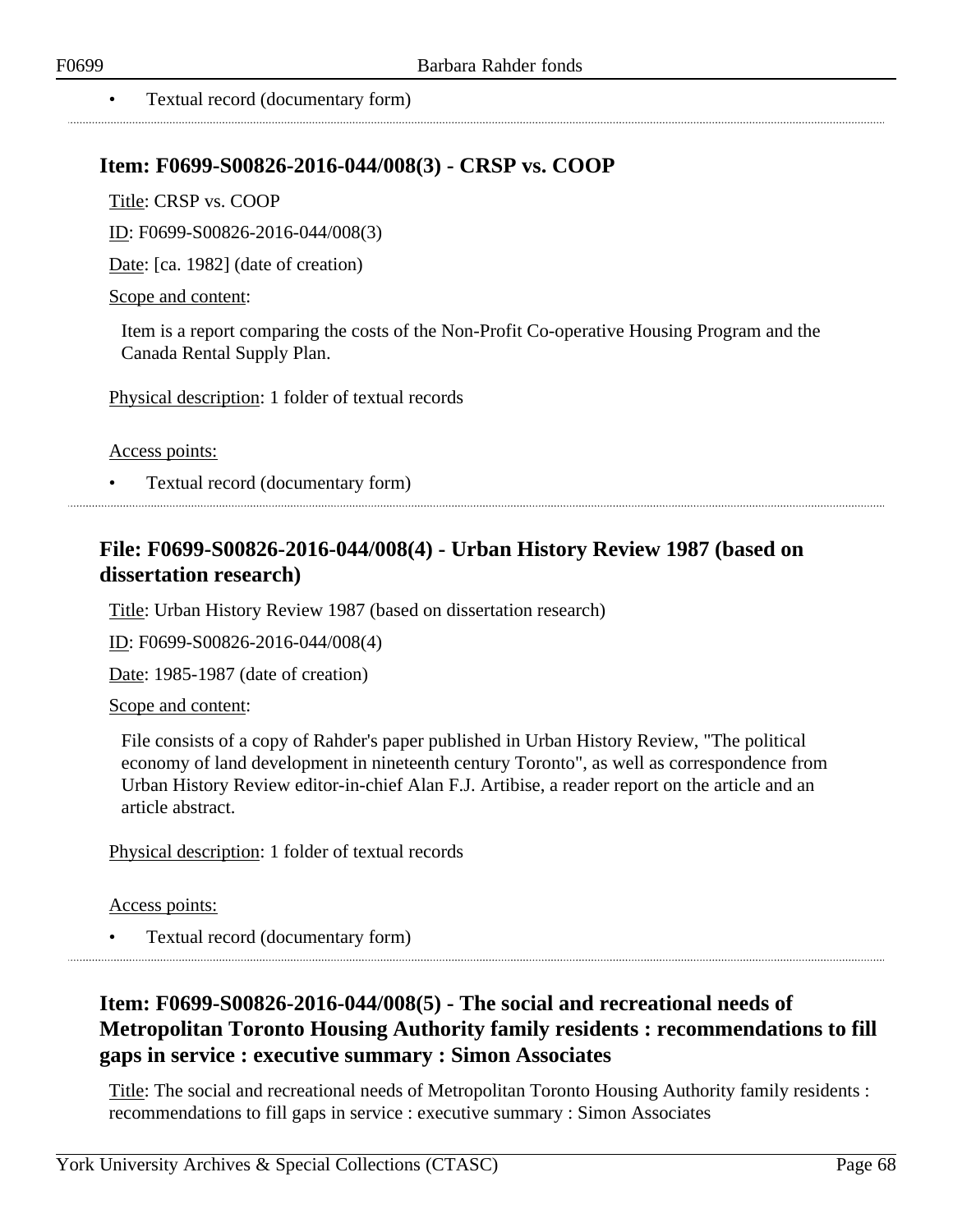Title [statRep]: Barbara Sanford

ID: F0699-S00826-2016-044/008(5)

Date: Jan. 1987 (date of creation)

Physical description: 1 folder of textual records

Access points:

• Textual record (documentary form)

# **File: F0699-S00826-2016-044/008(6) - WEED [The Women and Environments Education and Development Foundation]**

Title: WEED [The Women and Environments Education and Development Foundation]

ID: F0699-S00826-2016-044/008(6)

Date: 1987, 1990 (date of creation)

### Scope and content:

File consists of records pertaining to the Women and Environments Education and Development (WEED) Foundation and Rahder's role as founding president and logo designer. Records include a pamphlet, WEED by-law number 1, Rahder's proposal for restructuring the WEED Foundation, an application for WEED's incorporation, a copy of WEED's letter patent, and a letter from Iler, Campbell & Associates re: WEED's incorporation.

Physical description: 1 folder of textual records

Access points:

• Textual record (documentary form)

# **File: F0699-S00826-2016-044/008(7) - Strategies for Maintaining Professional Competence : conference proceedings reports**

Title: Strategies for Maintaining Professional Competence : conference proceedings reports

ID: F0699-S00826-2016-044/008(7)

Date: [ca. 1988] (date of creation)

Scope and content:

File consists of working group reports pertaining to this interdisciplinary conference held at the University of Toronto on 20-22 Oct. 1988.

Physical description: 1 folder of textual records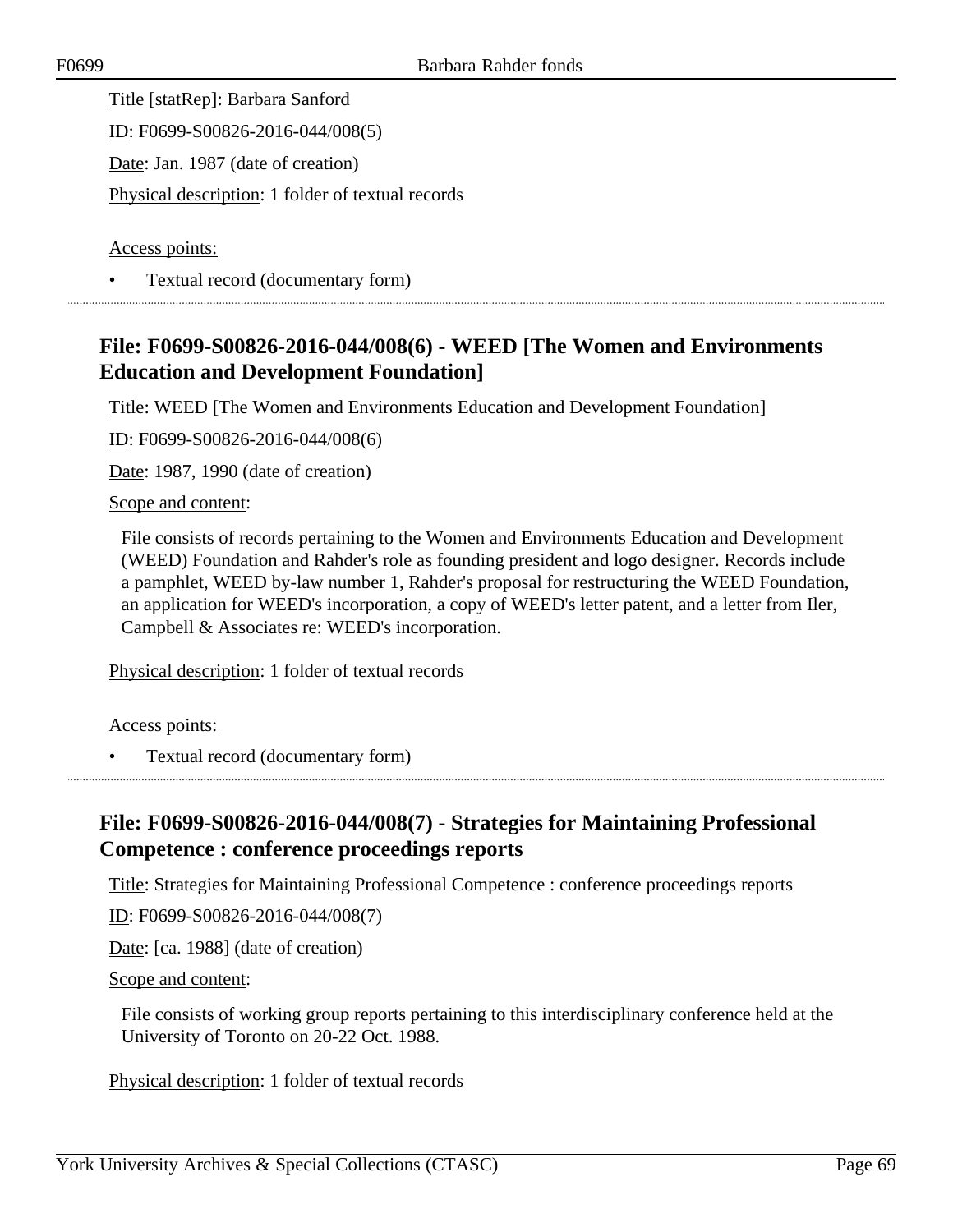### Access points:

• Textual record (documentary form)

### **File: F0699-S00826-2016-044/008(8) - Women and Environments editorial board**

Title: Women and Environments editorial board

ID: F0699-S00826-2016-044/008(8)

Date: 1987-1988, 1991 (date of creation)

### Scope and content:

File pertains to the Women and Environments Education and Development (WEED) Foundation's magazine, Women and Environments, including a contact list for its 1991 editorial board (including Rahder), magazine editorial guidelines, standards for typesetting, and its Summer 1987 issue featuring a network directory.

Physical description: 1 folder of textual records

### Access points:

• Textual record (documentary form)

# **Item: F0699-S00826-2016-044/008(9) - University of Toronto Institute for Environmental Studies : research prospectus**

Title: University of Toronto Institute for Environmental Studies : research prospectus

ID: F0699-S00826-2016-044/008(9)

Date: 1988 (date of creation)

Scope and content:

Item is a publication designed by Rahder in 1988.

Physical description: 1 folder of textual records

### Access points:

• Textual record (documentary form) 

## **File: F0699-S00826-2016-044/ 008(10) - Women in Toronto Creating Housing (WITCH)**

Title: Women in Toronto Creating Housing (WITCH) ID: F0699-S00826-2016-044/ 008(10)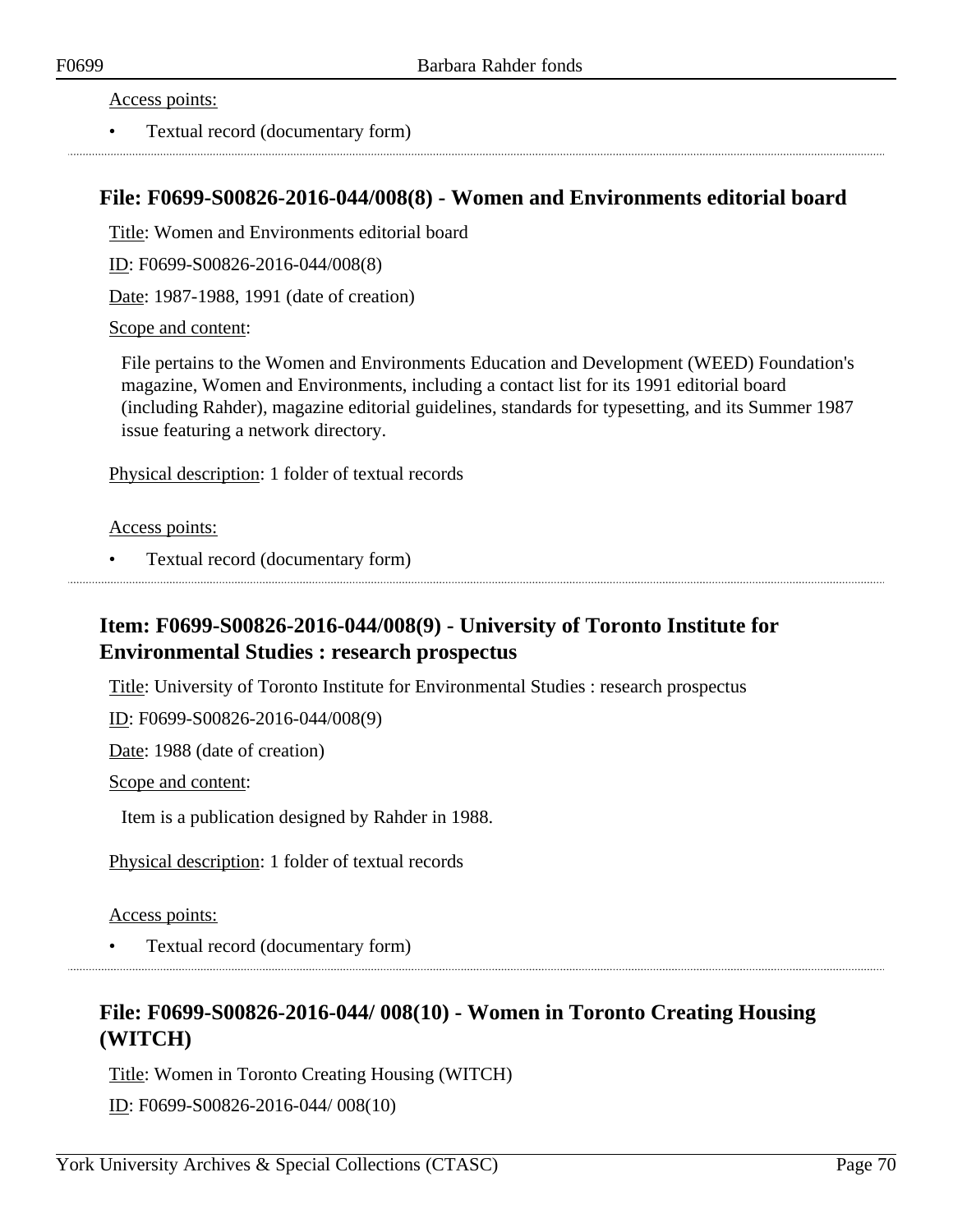Date: [ca. 1988] (date of creation)

Scope and content:

File consists of a document detailing WITCH's unifying principle and organizational objectives, a list of WITCH sponsored events and programs, and a photocopy of an article by Jo Freeman entitled "The tyranny of structurelessness".

Physical description: 1 folder of textual records

Access points:

• Textual record (documentary form)

### **Item: F0699-S00826-2016-044/008(11) - Ourselves growing older : a conference on women's aging : pamphlet**

Title: Ourselves growing older : a conference on women's aging : pamphlet

<u>ID</u>: F0699-S00826-2016-044/008(11)

Date: 4 Nov. 1989 (date of creation)

Scope and content:

Item pertains to this York University conference held on 4 Nov. 1989. Rahder participated in a workshop entitled "Housing alternatives: co-ops, seniors non-profits, and retirement communities".

Physical description: 1 folder of textual records

Access points:

• Textual record (documentary form)

# **Item: F0699-S00826-2016-044/008(12) - Coordinated housing and child care development : a review of the literature and the state of the art**

Title: Coordinated housing and child care development : a review of the literature and the state of the art

Title [statRep]: Barbara Sanford with the assistance of Rosemary Foulds for DIRECTION 2000

ID: F0699-S00826-2016-044/008(12)

Date: 1988 (date of creation)

Physical description: 1 folder of textual records

### Access points:

• Textual record (documentary form)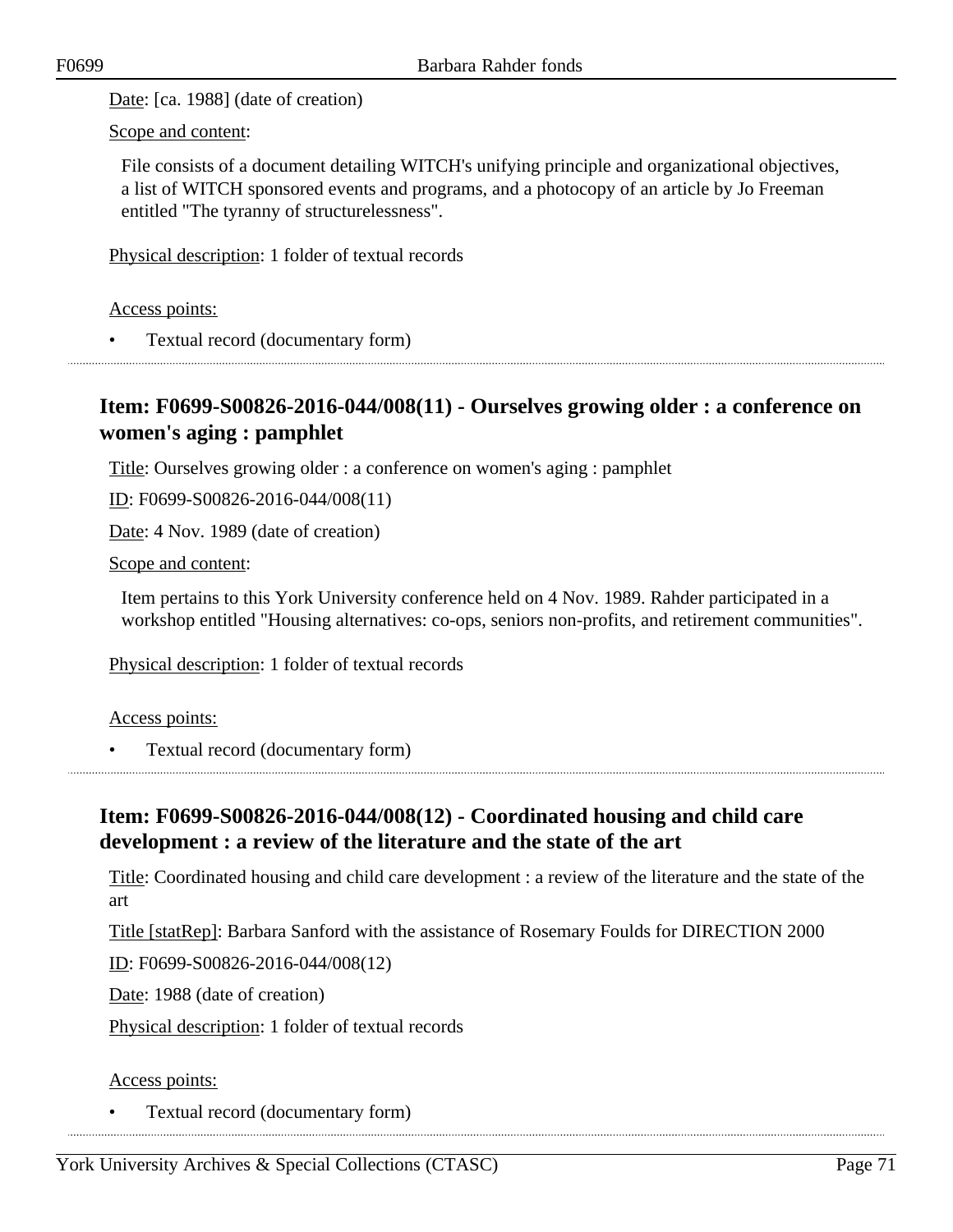# **File: F0699-S00826-2016-044/008(13) - St. James Town reports**

Title: St. James Town reports

ID: F0699-S00826-2016-044/008(13)

Date: 1987-1988 (date of creation)

### Scope and content:

File consists of two papers written by Rahder for Simon Associates, "St. James Town revitalization: social analysis: interim report on the tenant survey pretest" (Sept. 1987) and "St. James Town revitalization: social analysis: interim report on the tenant survey" (Jan. 1988).

Physical description: 1 folder of textual records

Access points:

• Textual record (documentary form)

## **File: F0699-S00826-2016-044/008(14) - St. James Town revitalization : social analysis**

Title: St. James Town revitalization : social analysis

Title [statRep]: Barbara Sanford, Simon Associates

ID: F0699-S00826-2016-044/008(14)

Date: May 1988 (date of creation)

Scope and content:

File consists of a draft and a published version of this report by Rahder while working for Simon Associates, produced for the City of Toronto's Planning and Development Department.

Physical description: 1 folder of textual records

Access points:

• Textual record (documentary form)

# **File: F0699-S00826-2016-044/008(15) - CMHC [Canada Mortgage and Housing Corporation] : proposal, contract, correspondence, admin**

Title: CMHC [Canada Mortgage and Housing Corporation] : proposal, contract, correspondence, admin

ID: F0699-S00826-2016-044/008(15)

Date: 1987-1988 (date of creation)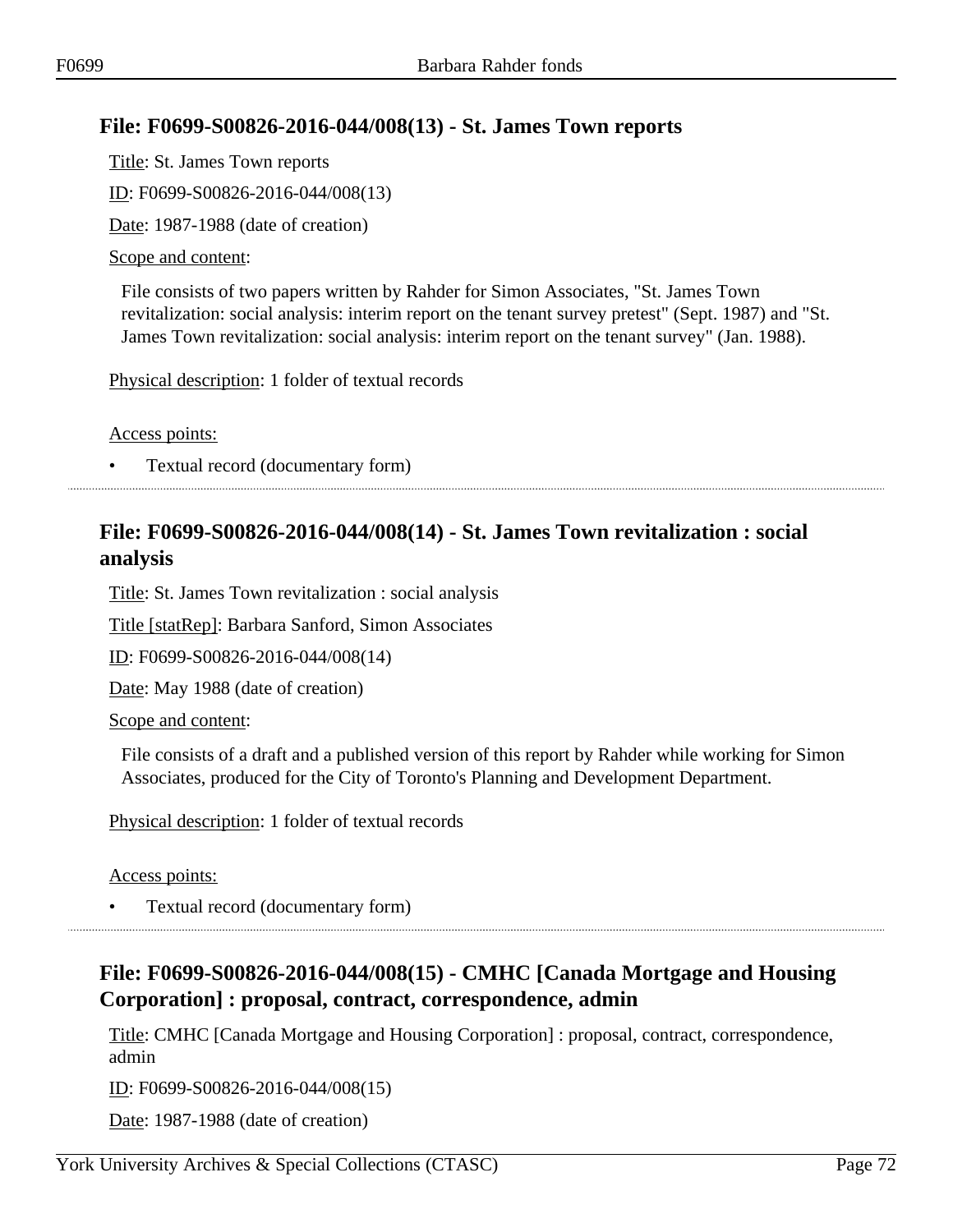### Scope and content:

File consists of records pertaining to a project of Sanford Associates to study "co-operative housing as a new life style option for seniors", including a questionnaire, an observation schedule, a list of spaces and behaviours to observe, a code book, a letter sent to housing co-operatives by Rahder (as Barbara Sanford) about the project, a letter from Stewart McInnes of the Canada Mortgage and Housing Corporation about its grant for the project, background information on Parkview House, and floor, site and unit plans of the senior housing co-operatives being studied.

Physical description: 1 folder of textual records 12 technical drawings

Access points:

- Textual record (documentary form)
- Technical drawing (documentary form)

# **File: F0699-S00826-2016-044/008(16) - CMHC [Canada Mortgage and Housing Corporation] project coordination : comparison of private non-profits and co-ops**

Title: CMHC [Canada Mortgage and Housing Corporation] project coordination : comparison of private non-profits and co-ops

ID: F0699-S00826-2016-044/008(16)

Date: 1989-1990 (date of creation)

#### Scope and content:

File consists of records pertaining to a project of Sanford Associates to study "co-operative housing as a new life style option for seniors" and grant received for the project from the Canadian Mortgage and Housing Corporation. Records include St. Joseph's Place and St. Matthew's Bracondale House pamphlets, a questionnaire, a list of information wanted from the study, correspondence, a code book, observation instructions, a project progress report submitted to the CMHC's External Grant Research Program, and a draft paper entitled "Comparison of seniors' coops and private non-profits in Metro".

Physical description: 1 folder of textual records

Access points:

• Textual record (documentary form)

# **Item: F0699-S00826-2016-044/008(17) - A comparison of co-operative and private non-profit housing options for older Canadians**

Title: A comparison of co-operative and private non-profit housing options for older Canadians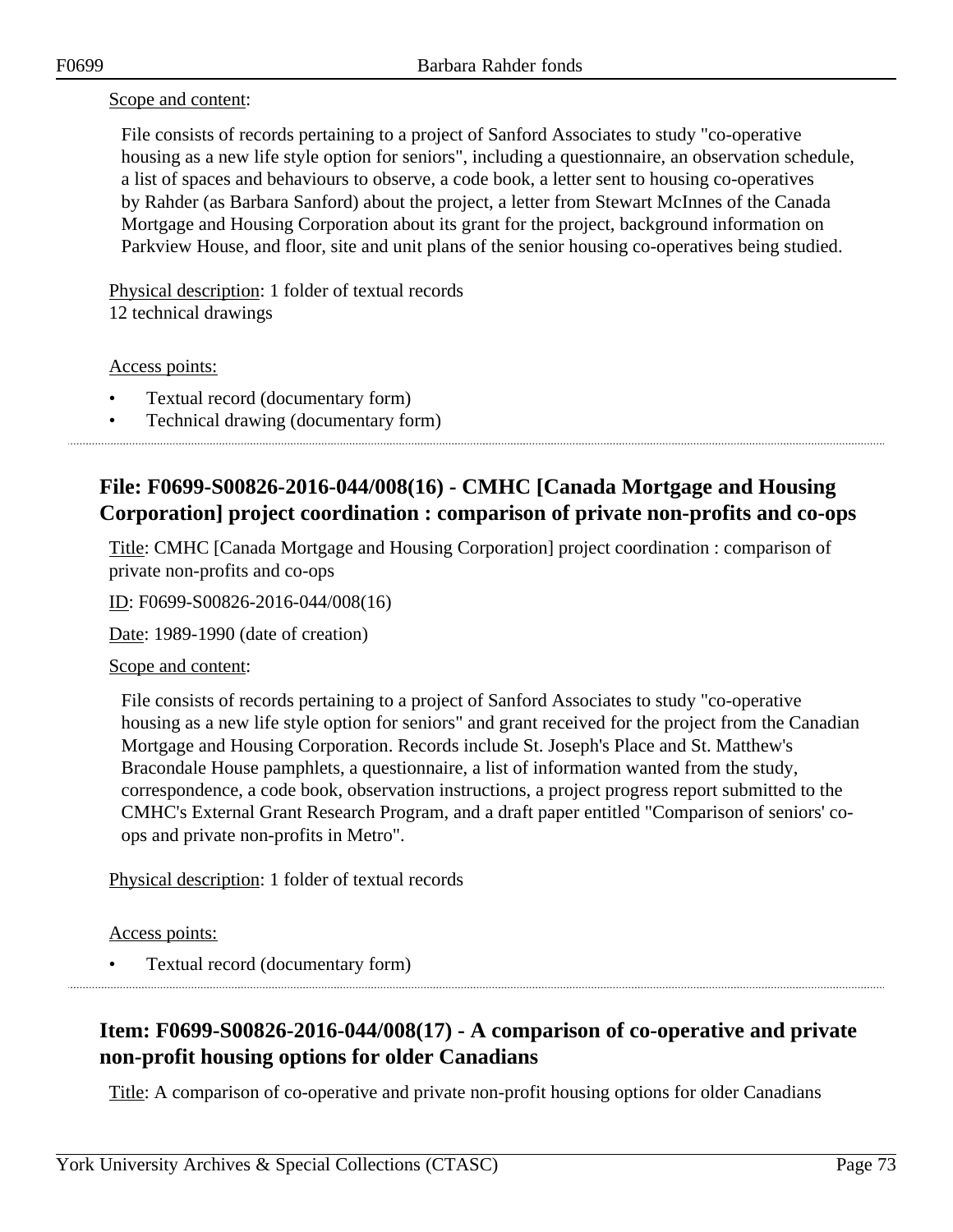Title [otherInfo]: Prepared for the Research Division, Policy, Research and Programs Sector, Canada Mortgage and Housing Corporation

Title [statRep]: Barbara Sanford, Sanford Associates ID: F0699-S00826-2016-044/008(17)

Date: 1990 (date of creation)

Physical description: 1 folder of textual records

Access points:

• Textual record (documentary form)

## **File: F0699-S00826-2016-044/008(18) - Women Plan Toronto : Olympic intervenor project**

Title: Women Plan Toronto : Olympic intervenor project

ID: F0699-S00826-2016-044/008(18)

Date: 1987-1990 (date of creation)

Scope and content:

File pertains to Rahder's role as Social Issues Coordinator for Women Plan Toronto and the group's role as intervenors in opposition to the City of Toronto's plan to bid for the 1996 Summer Olympics. Records in the file include a report written by Rahder with Brenda Farge entitled "How women lose at the Games: an Olympic intervenor report for Women Plan Toronto" (Jan. 1990), a summary of this report, and newspaper, magazine and journal articles about the impact of the Olympic Games.

Physical description: 1 folder of textual records

Access points:

• Textual record (documentary form)

## **File: F0699-S00826-2016-044/008(19) - Transitions : a conference on the changing face of Toronto**

Title: Transitions : a conference on the changing face of Toronto

ID: F0699-S00826-2016-044/008(19)

Date: 1990 (date of creation)

Scope and content: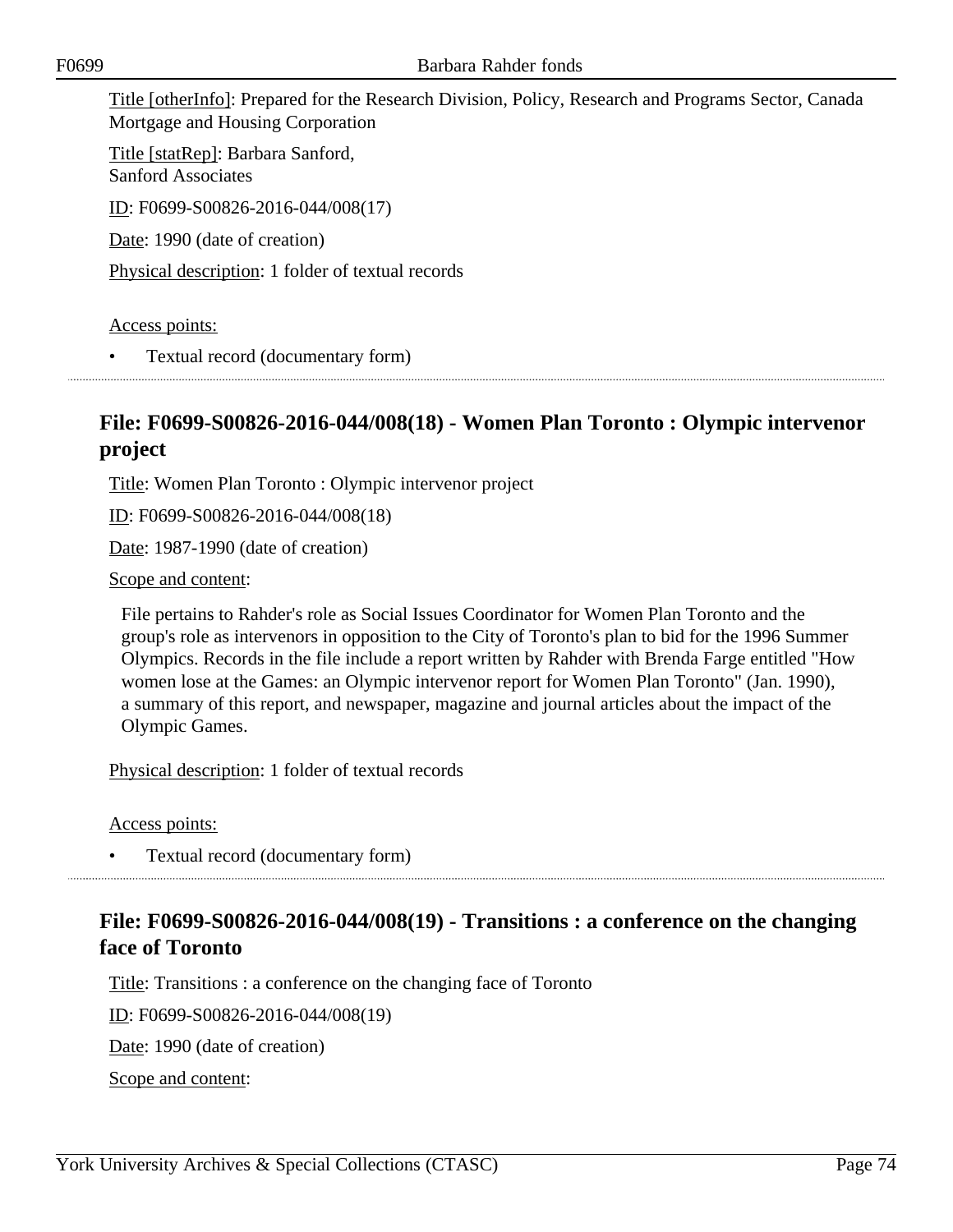File pertains to Rahder's participation in this University of Toronto Students' Administrative Council conference. Records include a speakers list, a letter of thanks from the organizers, speaker biographies and Rahder's comments for a panel discussion, "Toronto tomorrow".

Physical description: 1 folder of textual records

Access points:

• Textual record (documentary form)

### **File: F0699-S00826-2016-044/008(20) - Women and Environments conference**

Title: Women and Environments conference

ID: F0699-S00826-2016-044/008(20)

Date: 1990 (date of creation)

Scope and content:

File consists of records pertaining to this WEED Foundation conference, "Women and the environment: charting a new environmental course", held at the University of Toronto on 24-26 May 1990. Records include a program and draft program, participant biographies, Rahder's handwritten closing remarks, a background paper, and a volunteer information package.

Physical description: 1 folder of textual records

Access points:

• Textual record (documentary form)

### **File: F0699-S00826-2016-044/008(21) - Volunteer Centre program evaluation**

Title: Volunteer Centre program evaluation

ID: F0699-S00826-2016-044/008(21)

Date: 1990 (date of creation)

#### Scope and content:

File consists of a letter and project evaluation by Rahder and Melissa Spore about the Volunteer Centre of Metro Toronto's Seniors Independence Program and its community seminars on leisure planning for disadvantaged seniors.

Physical description: 1 folder of textual records

Access points:

• Textual record (documentary form)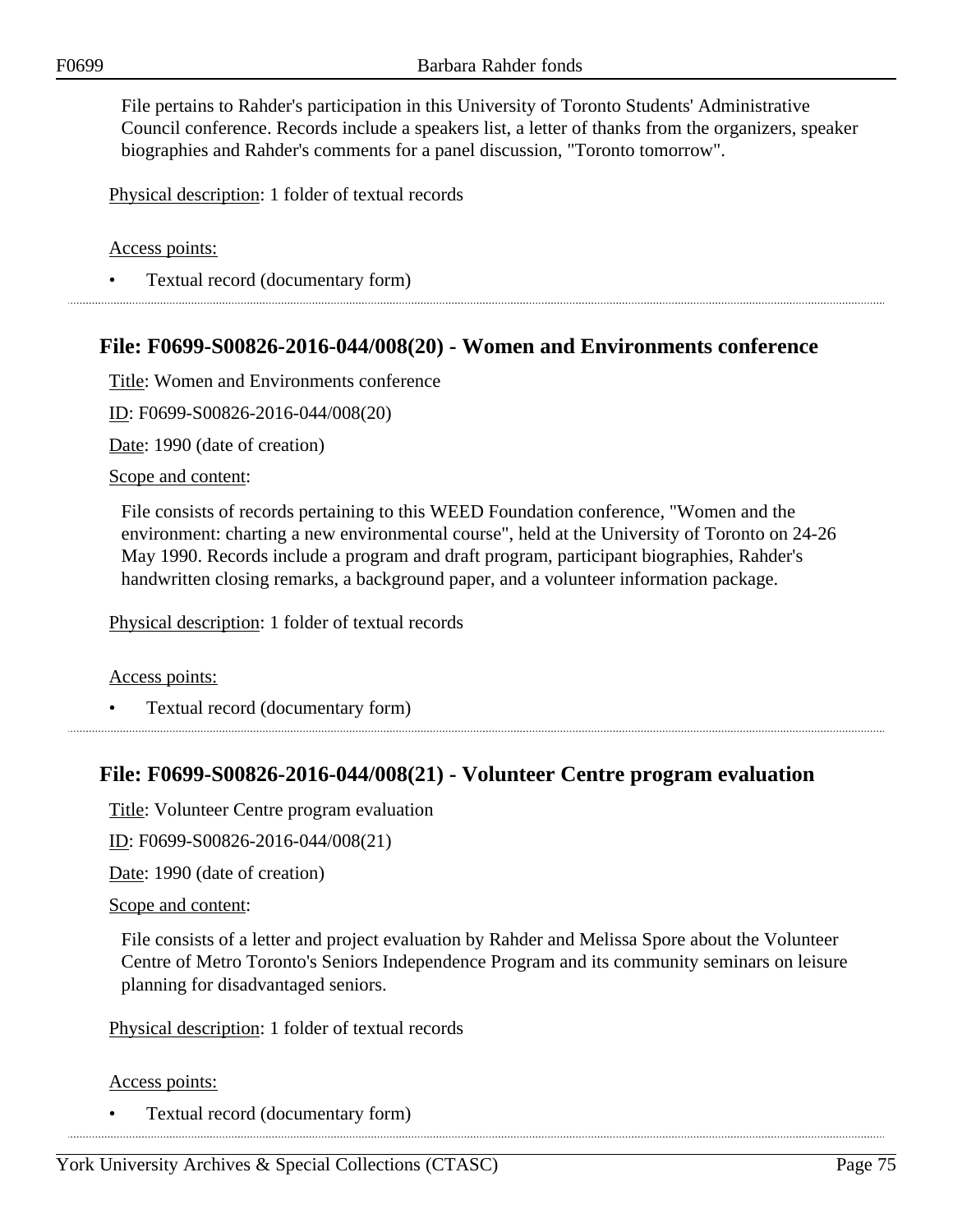# **File: F0699-S00826-2016-044/009(1) - Healthy City : environmental scan : project coordination and admin**

Title: Healthy City : environmental scan : project coordination and admin

ID: F0699-S00826-2016-044/009(1)

Date: 1990-1991 (date of creation)

### Scope and content:

File consists of a proposal to undertake an environmental scan for the Healthy City office of the City of Toronto's Department of Public Health, produced by Balkwill & Associates, Rahder, Forge and Associates and Polis Research and Information Services (Sept. 1990), as well as a facilitators guide for a Healthy Cities consultation, a letter and briefing book for a Healthy City environmental scan session on 9 Nov. 1990, and a list of actions for session facilitators for the environmental scan session.

Physical description: 1 folder of textual records

#### Access points:

• Textual record (documentary form)

## **File: F0699-S00826-2016-044/009(2) - Final Healthy City workshop reports**

Title: Final Healthy City workshop reports

ID: F0699-S00826-2016-044/009(2)

Date: 1990-1991 (date of creation)

Scope and content:

File consists of reports from 14 Healthy City (City of Toronto) workshop sessions held between November 1990 and March 1991 on a variety of subjects.

Physical description: 1 folder of textual records

#### Access points:

• Textual record (documentary form)

## **File: F0699-S00826-2016-044/009(3) - West Central Community Health Centres : project coordination**

Title: West Central Community Health Centres : project coordination

ID: F0699-S00826-2016-044/009(3)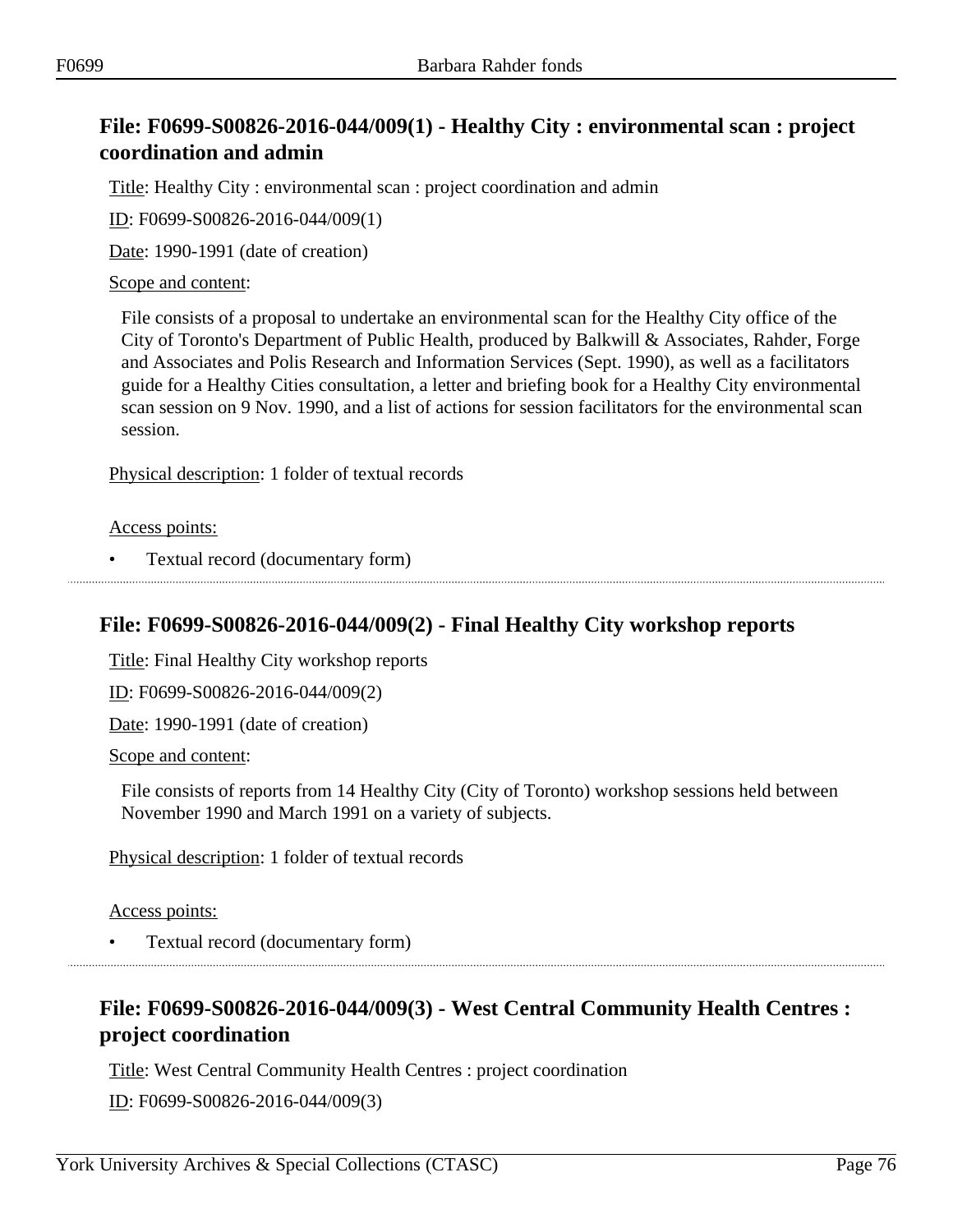Date: 1991 (date of creation)

Scope and content:

File consists of records pertaining to a project undertaken by Rahder, Doyle and Associates for West Central Community Health Centres to conduct a needs assessment for community health in its catchment area. Records include a project summary, a detailed work plan, a summary of relevant notes from interviews with service providers, focus group data, a questionnaire, a summary of discussion with contact people, a question form for staff interviews, and a brief history of West Central Community Health Centres.

Physical description: 1 folder of textual records

Access points:

• Textual record (documentary form)

# **Item: F0699-S00826-2016-044/009(4) - Needs assessment for West Central Community Health Centres**

Title: Needs assessment for West Central Community Health Centres

Title [statRep]: Rahder, Doyle and Associates

ID: F0699-S00826-2016-044/009(4)

Date: Sept. 1991 (date of creation)

Physical description: 1 folder of textual records

### Access points:

• Textual record (documentary form)

## **Item: F0699-S00826-2016-044/009(5) - West Central Community Health Centres needs assessment appendices**

Title: West Central Community Health Centres needs assessment appendices

Title [statRep]: Rahder, Doyle and Associates

ID: F0699-S00826-2016-044/009(5)

Date: Sept. 1991 (date of creation)

Physical description: 1 folder of textual records

### Access points: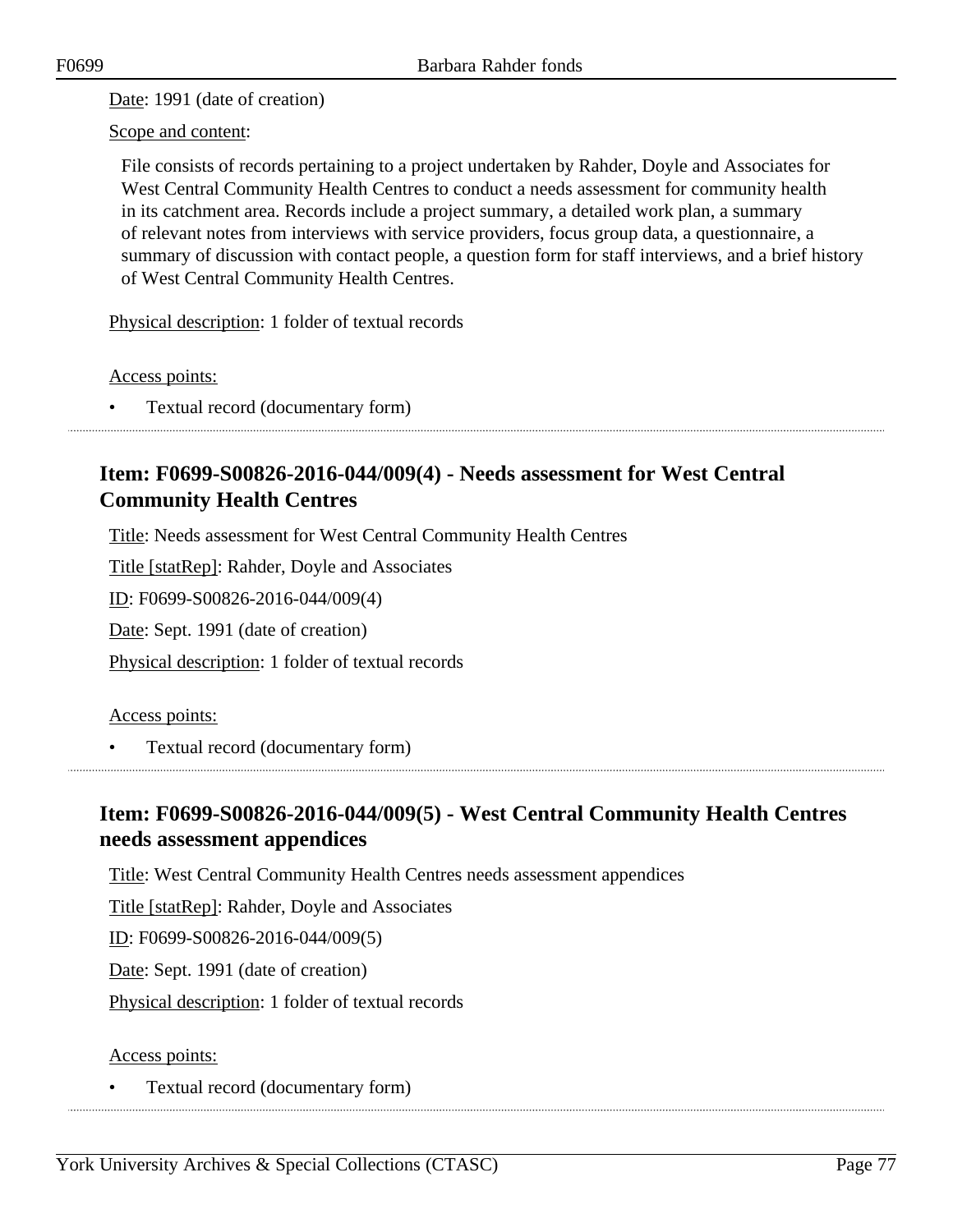# **File: F0699-S00826-2016-044/009(6) - Access Alliance report**

Title: Access Alliance report ID: F0699-S00826-2016-044/009(6) Date: 1990-1991 (date of creation)

### Scope and content:

File consists of a call for proposals for an organizational review and strategic planning process for Access Alliance - Multicultural Community Health Centre; a proposal prepared for this project by Rahder, Farge and Associates, Balkwill Associates and Myra Schiff Consultants Ltd.; and "Organizational review and strategic plan for Access Alliance - Multicultural Community Health Centre" (Mar. 1991) by Rahder, Farge and Associates and Balkwill and Associates.

Physical description: 1 folder of textual records

### Access points:

• Textual record (documentary form)

## **File: F0699-S00826-2016-044/009(7) - Access Alliance mission day**

Title: Access Alliance mission day

ID: F0699-S00826-2016-044/009(7)

Date: 1991 (date of creation)

### Scope and content:

File consists of records pertaining to Rahder's work (for Rahder, Forge and Associates) to draft a mission statement for Access Alliance, including correspondence, memoranda, an Access Alliance pamphlet, a report on the proceedings of the Access Alliance - Multicultural Community Health Centre mission day workshop, an outline for the mission day workshop, and a draft mission statement.

Physical description: 1 folder of textual records

Access points:

• Textual record (documentary form)

## **File: F0699-S00826-2016-044/009(8) - Access Alliance interpreting program : quality control**

Title: Access Alliance interpreting program : quality control

ID: F0699-S00826-2016-044/009(8)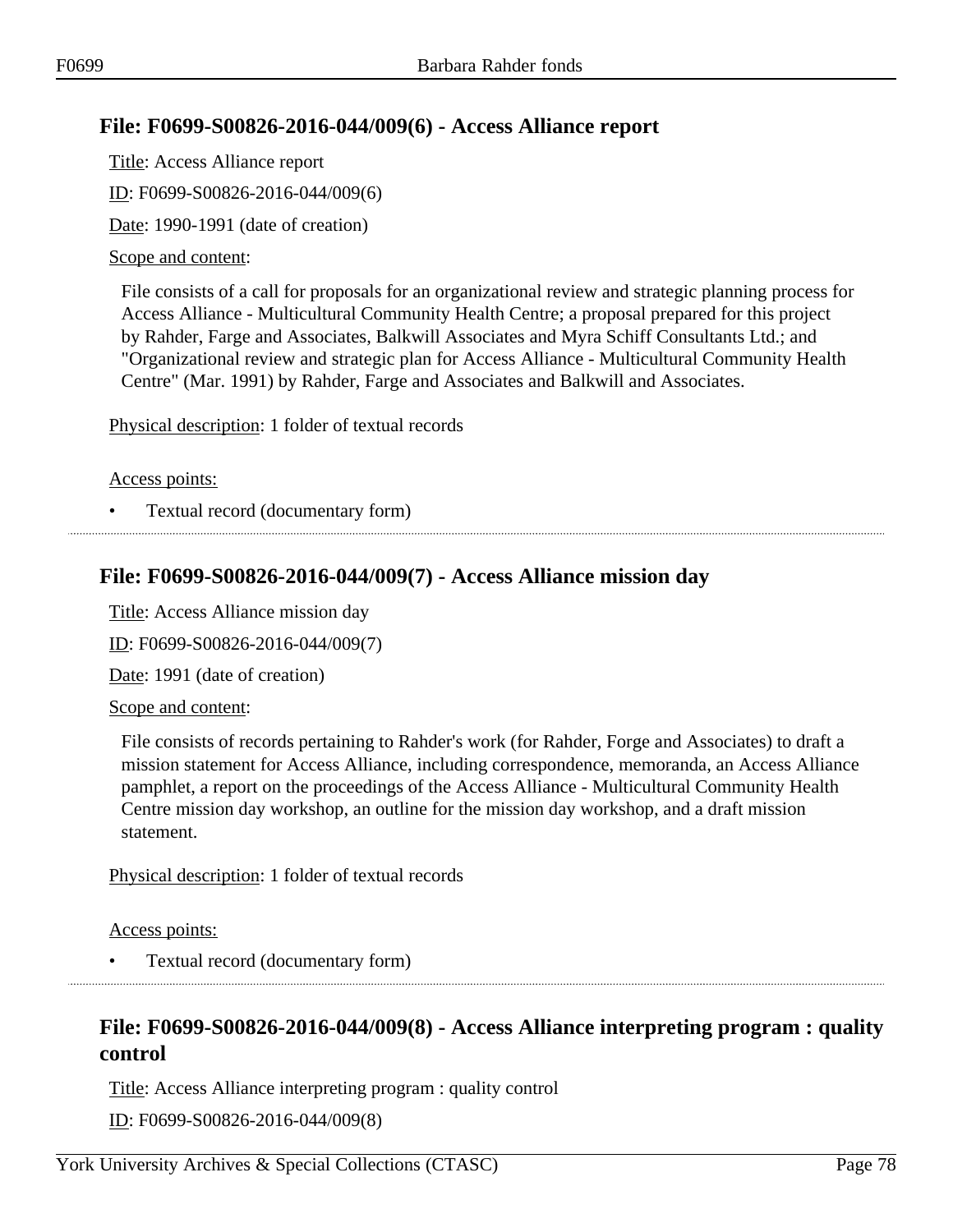Date: 1992 (date of creation)

Scope and content:

File consists of a letter and a report by Rahder and Anna Menozzi entitled "Access Alliance: quality assurance for the Interpreting Program" (Apr. 1992), with accompanying appendices.

Physical description: 1 folder of textual records

### Access points:

• Textual record (documentary form)

## **File: F0699-S00826-2016-044/009(9) - Housing options for seniors**

Title: Housing options for seniors

ID: F0699-S00826-2016-044/009(9)

Date: 1991 (date of creation)

Scope and content:

File pertains to Rahder's participation in York University's "Looking forward" retirement planning program with her talk on housing issues and options on 14 Mar. 1991. Records in the file include correspondence, a pamphlet, evaluation forms, Rahder's speaking notes, and a handout on seniors' continuum of independence.

Physical description: 1 folder of textual records

Access points:

• Textual record (documentary form) 

### **File: F0699-S00826-2016-044/009(10) - Wife assault helpline report**

Title: Wife assault helpline report

ID: F0699-S00826-2016-044/009(10)

Date: 1990-1992 (date of creation)

### Scope and content:

File pertains to a research project about police response to domestic violence undertaken by Rahder and Brenda Doyle Farge for the Assaulted Women's Helpline and the Metro Toronto Committee Against Wife Assault. Records in the file include a project proposal, the project final report entitled "Police response to incidents of wife assault" (Feb. 1991), written by Rahder and Farge, a newspaper clipping, a letter from Janet MacEachen, a copy of a memorandum from the Ontario Police Commission re: police involvement in the Family Law Act, a letter from Brenda Doyle Farge to Chief William McCormack about project research, notes from an interview with PC Lisa Hodgins, a handwritten letter from Michele Landsberg regarding the report, and a pamphlet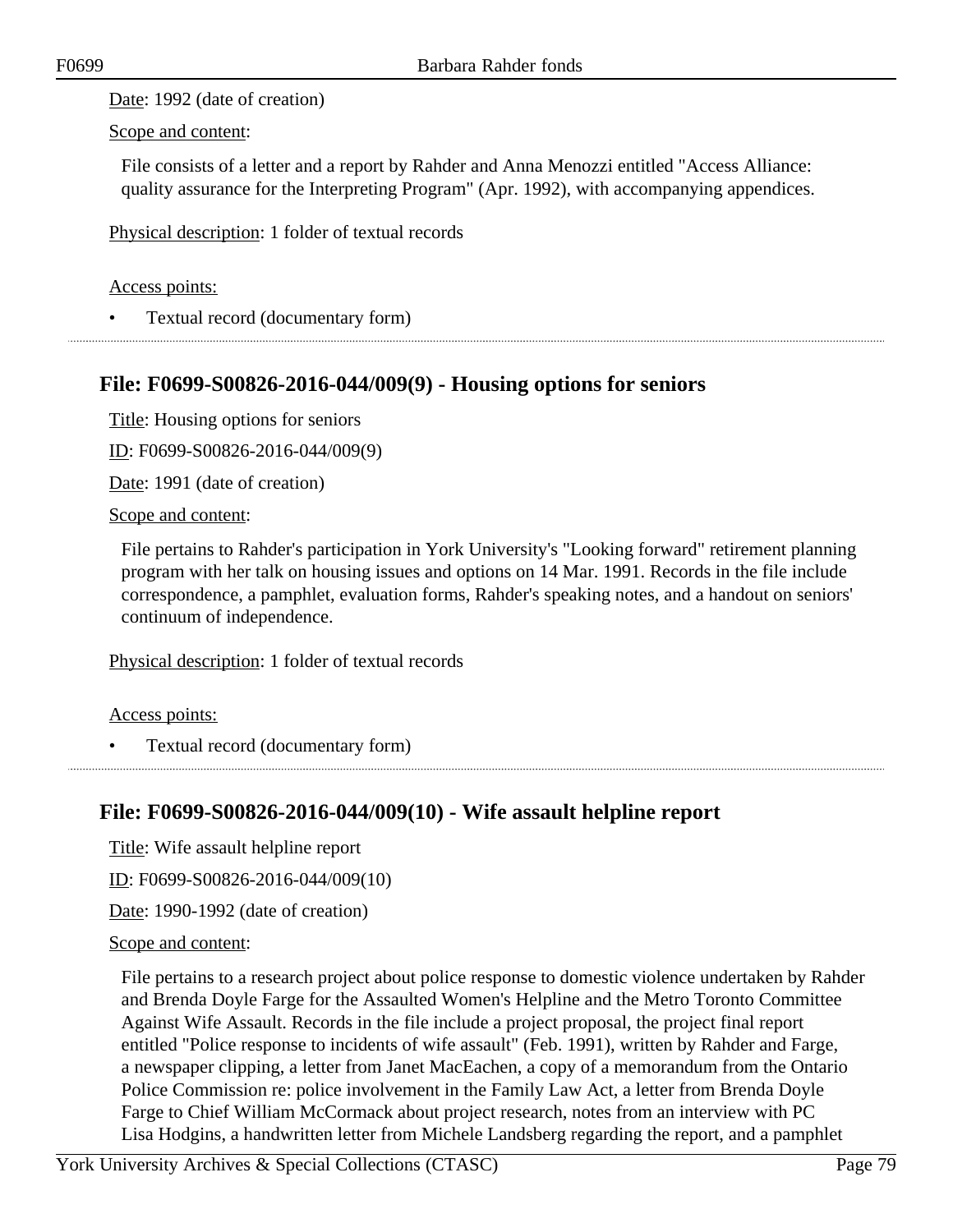entitled "Why put up with it? Women talking about sexual harassment of tenants", edited and illustrated by Rahder.

Physical description: 1 folder of textual records

Access points:

• Textual record (documentary form)

# **Item: F0699-S00826-2016-044/009(11) - Police response to incidents of wife assault : a report for the Assaulted Women's Helpline and the Metro Toronto Committee Against Wife Assault**

Title: Police response to incidents of wife assault : a report for the Assaulted Women's Helpline and the Metro Toronto Committee Against Wife Assault

Title [statRep]: Brenda Farge and Barbara Rahder

ID: F0699-S00826-2016-044/009(11)

Date: Feb. 1991 (date of creation)

Physical description: 1 folder of textual records

Access points:

• Textual record (documentary form)

## **Item: F0699-S00826-2016-044/009(12) - Non-profit housing : issues for young families : a report for Young Mothers' Resource Group**

Title: Non-profit housing : issues for young families : a report for Young Mothers' Resource Group

Title [otherInfo]: Funded by Ontario Ministry of Housing

Title [statRep]: Rahder, Doyle and Associates with Myra Schiff Consultants Ltd.

ID: F0699-S00826-2016-044/009(12)

Date: Dec. 1991 (date of creation)

Physical description: 1 folder of textual records

### Access points:

• Textual record (documentary form)

# **File: F0699-S00826-2016-044/009(13) - YCASP [York Community and Agency Social Planning] : needs assessment**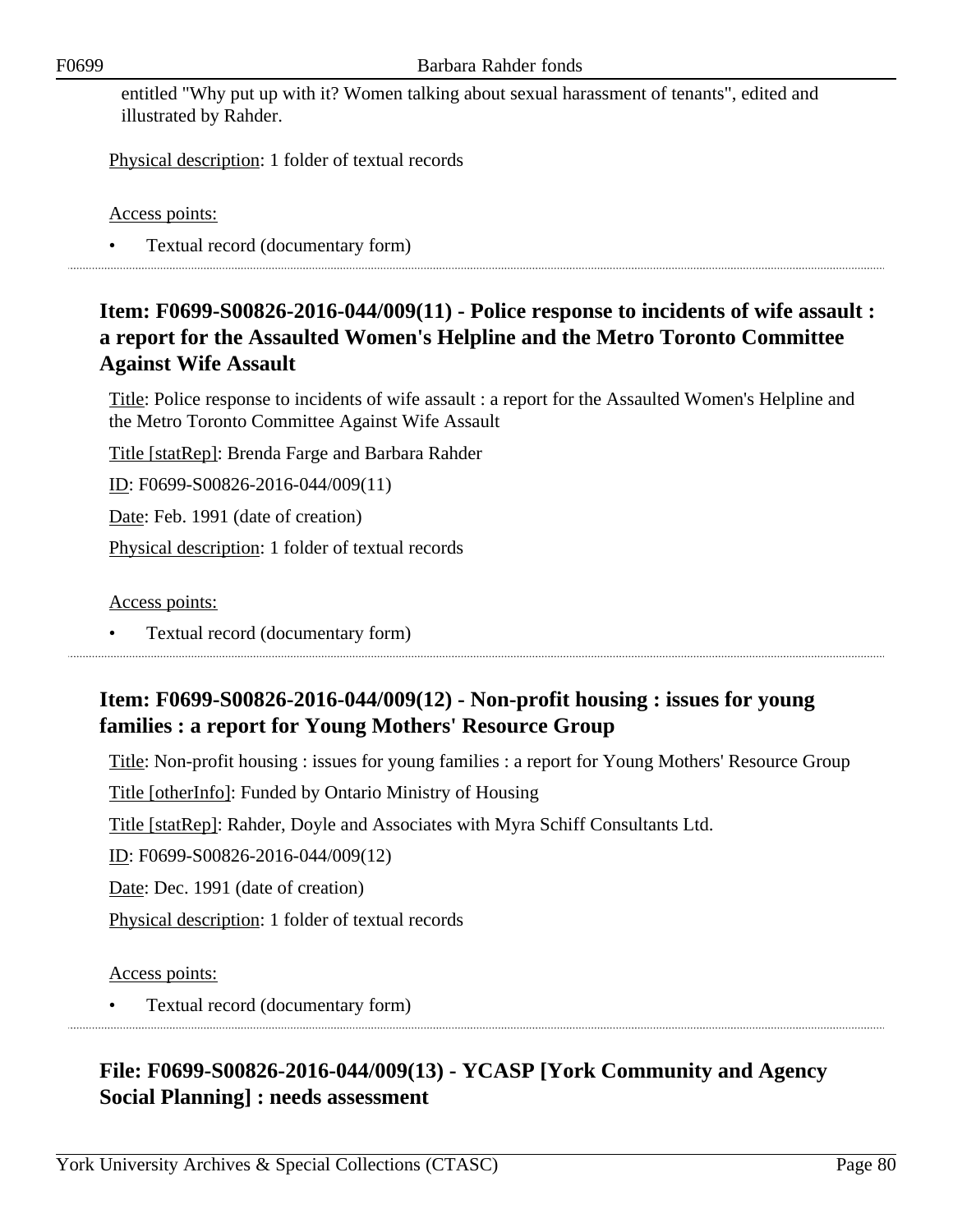Title: YCASP [York Community and Agency Social Planning] : needs assessment

ID: F0699-S00826-2016-044/009(13)

Date: 1992 (date of creation)

Scope and content:

File pertains to a project undertaken by Rahder to prepare a YCASP's City of York social profile for inclusion as a chapter in a Metro Toronto report. Records in this file include correspondence, questions for interview subjects in immigrant-serving agencies, a list of suggested changes to "A social report for Metro", the preface for "A social report for Metro, 1992", and a draft copy of Rahder's report.

Physical description: 1 folder of textual records

Access points:

• Textual record (documentary form)

# **File: F0699-S00826-2016-044/009(14) - Children's Assessment and Treatment Centre (CATC)**

Title: Children's Assessment and Treatment Centre (CATC)

ID: F0699-S00826-2016-044/009(14)

Date: 1991-1992 (date of creation)

Scope and content:

File pertains to a research project undertaken by Balkwill and Associates and a report written by Rahder entitled "Children's Assessment and Treatment Centre: preschool assessment and training in Halton (PATH) : evaluation of services". Records include a copy of the report, correspondence, focus group questions, and a project proposal request from CATC and a project proposal from Mike Balkwill.

Physical description: 1 folder of textual records

Access points:

• Textual record (documentary form)

# **Item: F0699-S00826-2016-044/009(15) - Children's Assessment and Treatment Centre: preschool assessment and training in Halton (PATH) : evaluation of services**

Title: Children's Assessment and Treatment Centre: preschool assessment and training in Halton (PATH) : evaluation of services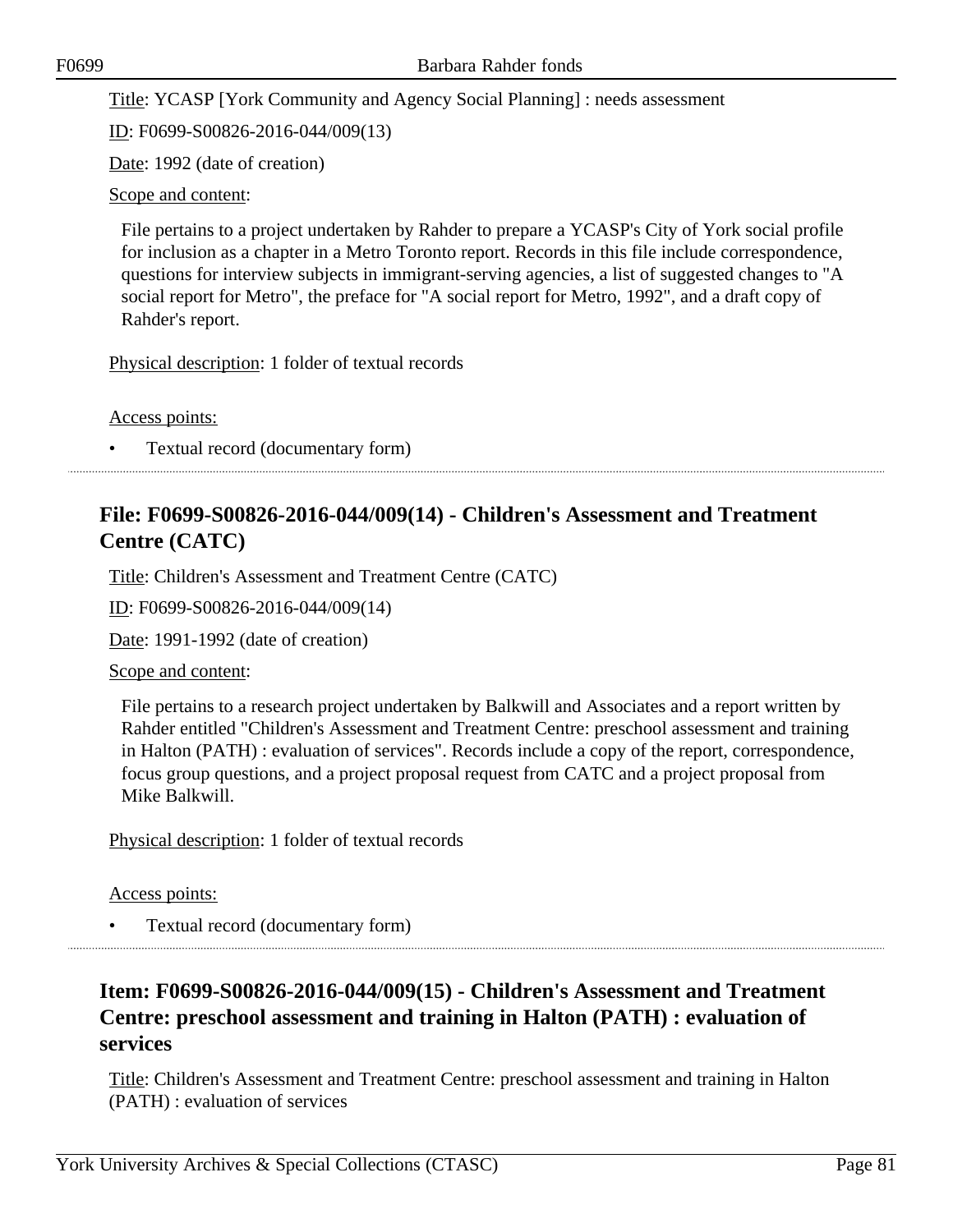Title [statRep]: Balkwill and Associates Ltd.

ID: F0699-S00826-2016-044/009(15)

Date: Mar. 1992 (date of creation)

Physical description: 1 folder of textual records

Access points:

• Textual record (documentary form)

### **File: F0699-S00826-2016-044/009(16) - Houselink report**

Title: Houselink report

ID: F0699-S00826-2016-044/009(16)

Date: 1992 (date of creation)

#### Scope and content:

File pertains to a project undertaken by Balkwill and Associates to conduct a mandate and management review of Houselink Community Homes. Records in the file include correspondence, a pamphlet, an outline for a mission day workshop, an interim report, and a copy of the mandate review final report written by Rahder.

Physical description: 1 folder of textual records

#### Access points:

• Textual record (documentary form)

## **Item: F0699-S00826-2016-044/009(17) - Houselink Community Homes : mandate review : final report**

Title: Houselink Community Homes : mandate review : final report

Title [statRep]: Balkwill and Associates

ID: F0699-S00826-2016-044/009(17)

Date: May 1992 (date of creation)

Physical description: 1 folder of textual records

#### Access points:

• Textual record (documentary form)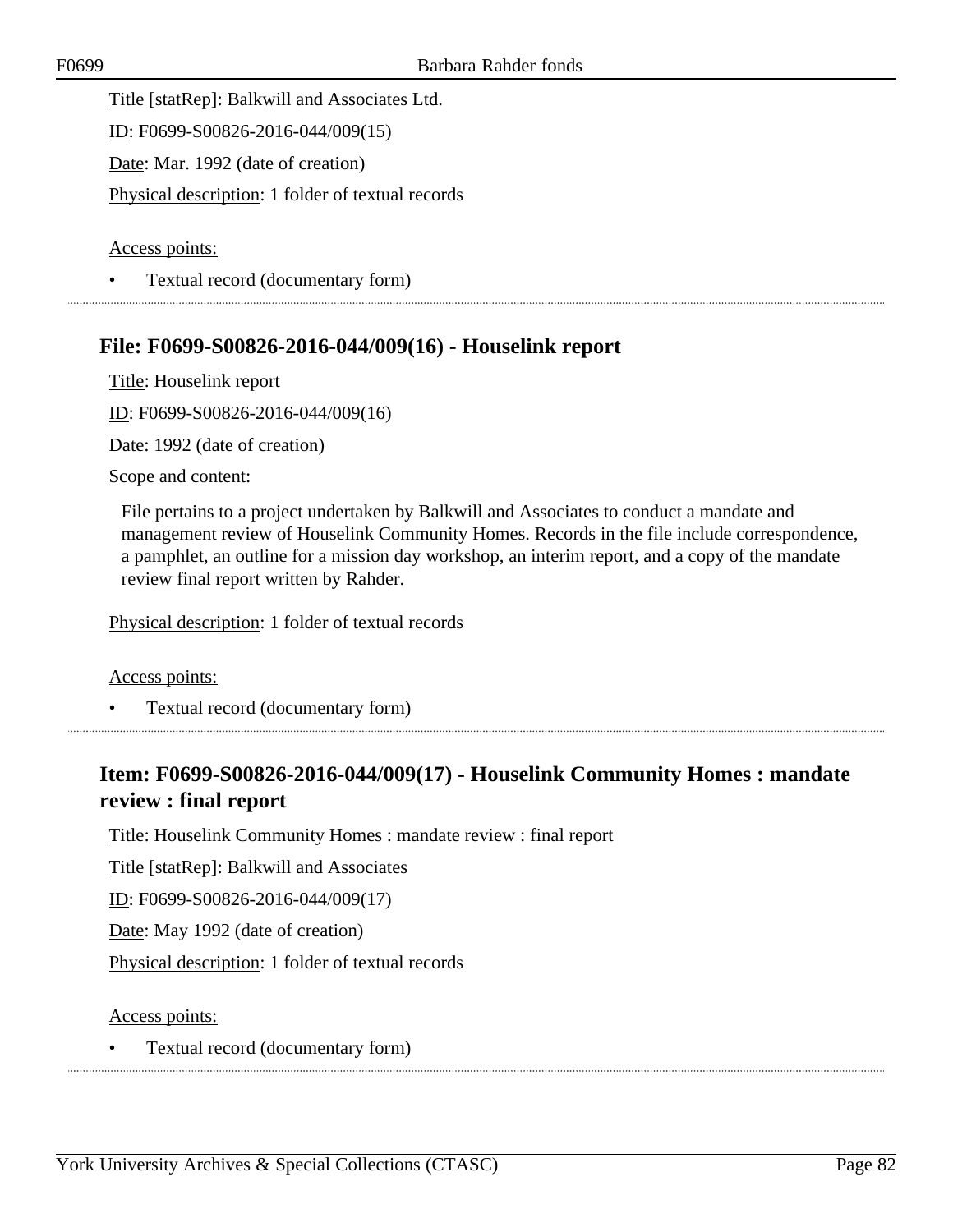# **File: F0699-S00826-2016-044/009(18) - Cityhome security policy/strategy : final report**

Title: Cityhome security policy/strategy : final report

ID: F0699-S00826-2016-044/009(18)

Date: 1992 (date of creation)

### Scope and content:

File pertains to a report prepared for the City of Toronto Non-Profit Housing Corporation (Cityhome) by Rahder, Doyle and Associates and Jim Ward Associates about Cityhome security and safety issues and the development of a security policy. Records in this file include an open letter from the Drug Abuse and Security Committee of Cityhome, a framework for the development of a security policy, a Jan. 1992 draft "Summary of safety/security issue: final report for phase one", and a copy of "Cityhome security policy/strategy study final report" (July 1992).

Physical description: 1 folder of textual records

Access points:

• Textual record (documentary form)

## **File: F0699-S00826-2016-044/009(19) - Cityhome report : phases two/three : pilot project**

Title: Cityhome report : phases two/three : pilot project

ID: F0699-S00826-2016-044/009(19)

Date: 1992 (date of creation)

#### Scope and content:

File consists of an overview of phase 3 (tenant/staff/community consultation process) of the Cityhome security policy/strategy study, an open letter from Cityhome to tenants at Dufferin/ Gwynne, a status report on the phase 2 pilot project at Dufferin/Gwynne (Apr. 1992), and a phase 2 report (May 1992).

Physical description: 1 folder of textual records

Access points:

• Textual record (documentary form)

# **Item: F0699-S00826-2016-044/010(1) - Cityhome security policy/strategy : final report**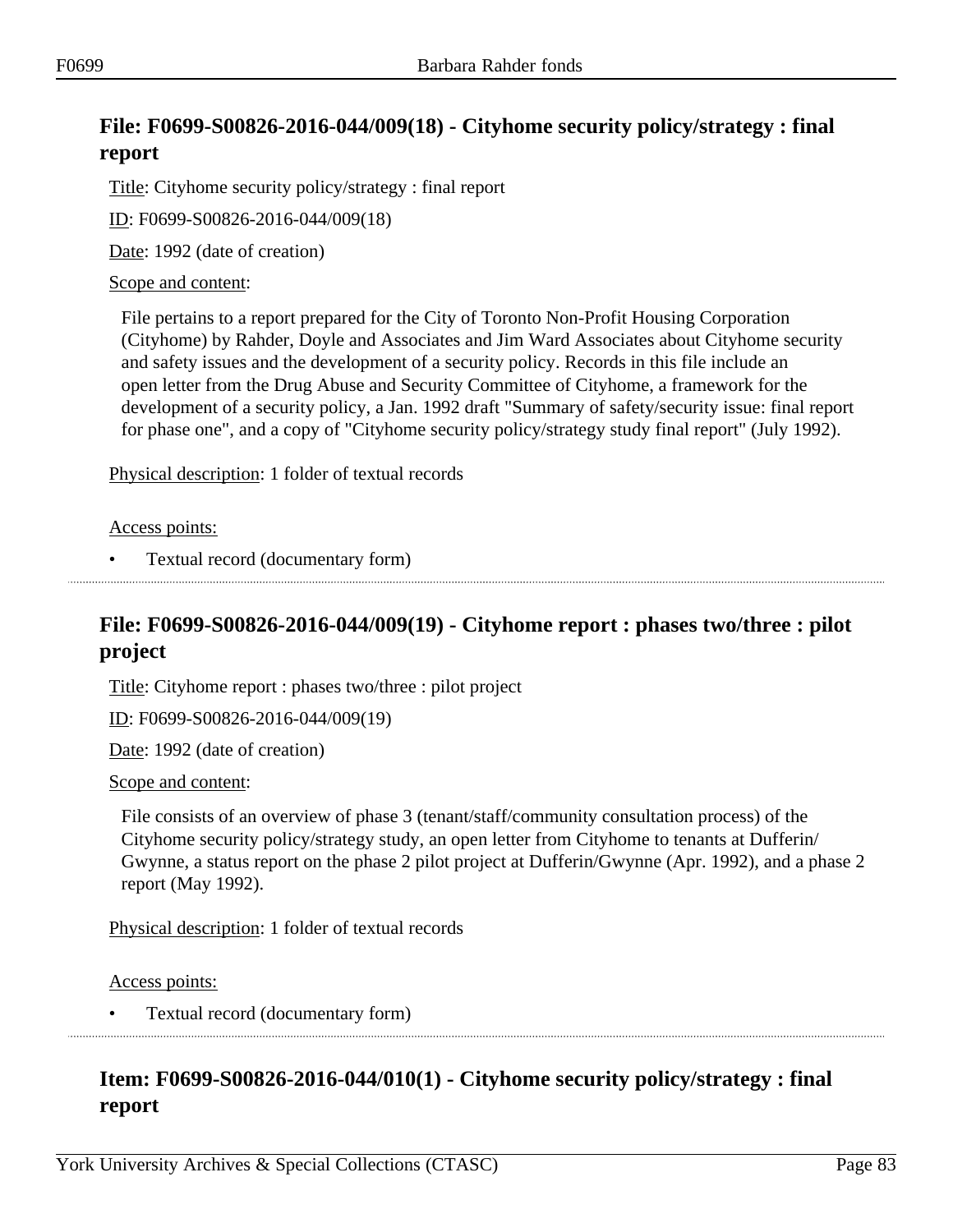Title: Cityhome security policy/strategy : final report Title [statRep]: Rahder, Doyle and Associates Jim Ward Associates ID: F0699-S00826-2016-044/010(1) Date: Aug. 1992 (date of creation) Physical description: 1 folder of textual records

### Access points:

• Textual record (documentary form)

### **File: F0699-S00826-2016-044/010(2) - Cityhome safety and security revisited**

Title: Cityhome safety and security revisited

ID: F0699-S00826-2016-044/010(2)

Date: 1997 (date of creation)

Scope and content:

File consists of photographic slides of buildings and houses managed by Cityhome.

Physical description: 79 photographs : col. slides : 35 mm

Access points:

• Graphic material (documentary form)

## **File: F0699-S00826-2016-044/010(3) - PN [Planners Network] : community-based research : ACSP, Cityhome**

Title: PN [Planners Network] : community-based research : ACSP, Cityhome

ID: F0699-S00826-2016-044/010(3)

Date: 1992, 1997 (date of creation)

#### Scope and content:

File pertains to a presentation by Rahder, "Gender in community-based planning: a Toronto pilot project" for a 1997 Association of Collegiate Schools of Planning (ASCP) conference session on case studies in community-based planning. Records in this file include materials pertaining to the conference, including session information, an e-mail, and Rahder's notes from an interview with Karen Weeden, as well as records pertaining to the 1992 Dufferin/Gwynne pilot project, including meeting minutes and a site plan.

Physical description: 1 folder of textual records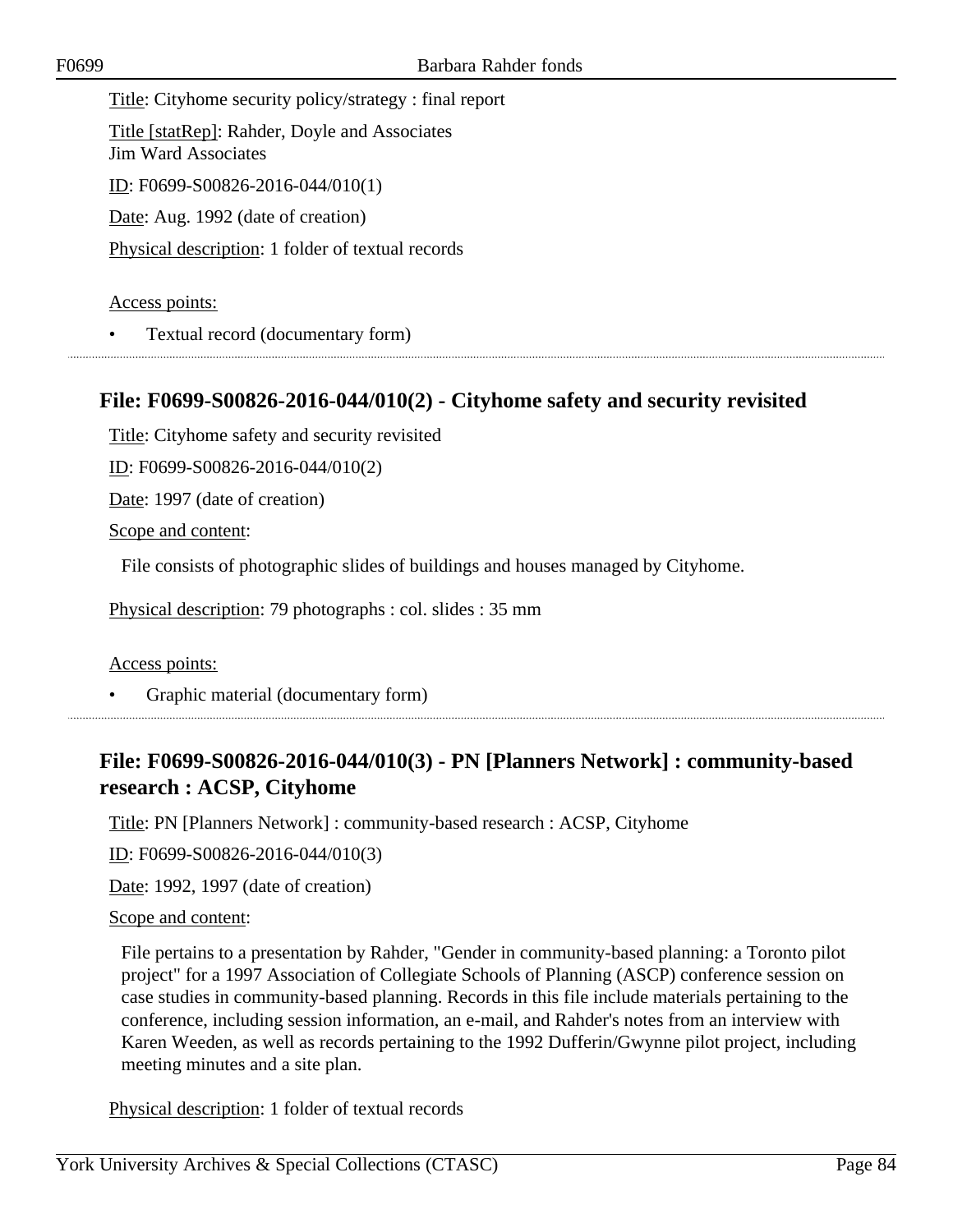1 technical drawing

### Access points:

- Textual record (documentary form)
- Technical drawing (documentary form)

### **File: F0699-S00826-2016-044/010(4) - Harassment in housing : illustrations/OWD**

Title: Harassment in housing : illustrations/OWD

ID: F0699-S00826-2016-044/010(4)

Date: 1992 (date of creation)

#### Scope and content:

File consists of photocopied drawings by Rahder and a mock-up for a pamphlet entitled "Why put up with it? Women talking about sexual harassment in housing".

Physical description: 1 folder of textual records 9 drawings

Access points:

- Textual record (documentary form)
- Graphic material (documentary form)

### **File: F0699-S00826-2016-044/010(5) - Supportive Housing Coalition**

Title: Supportive Housing Coalition

ID: F0699-S00826-2016-044/010(5)

Date: 1992 (date of creation)

Scope and content:

File pertains to a research project by Rahder and J. David Hulchanski for the Supportive Housing Coalition to survey the neighbourhood impact of a 34-unit supportive housing apartment building in Metropolitan Toronto. Records in this file include correspondence, a Supportive Housing Coalition project team list, a survey/questionnaire, a report of findings and the project's technical appendix.

Physical description: 1 folder of textual records

Access points: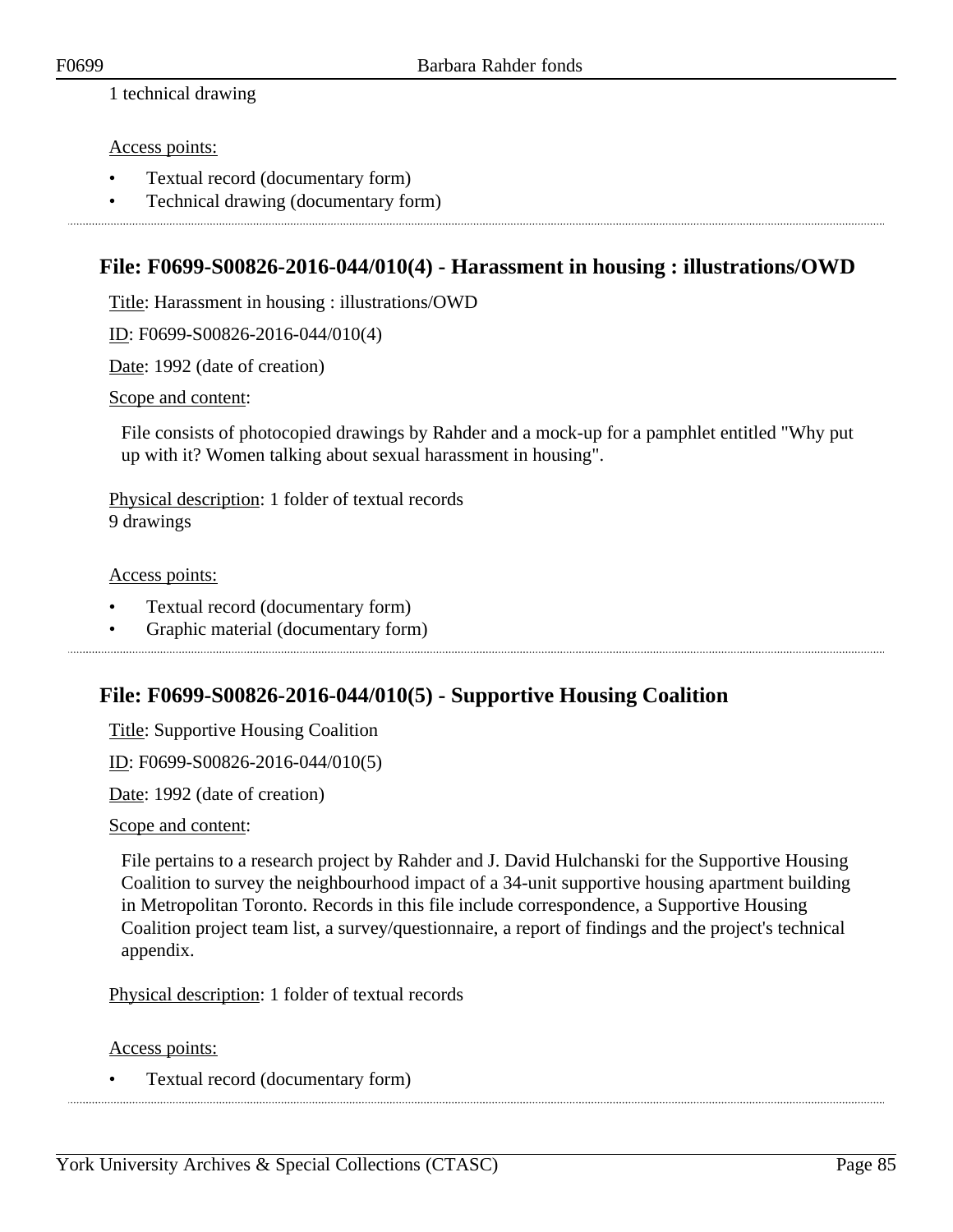# **File: F0699-S00826-2016-044/010(6) - KICS [Kids in Creative Stuff] : project coordination**

Title: KICS [Kids in Creative Stuff] : project coordination

ID: F0699-S00826-2016-044/010(6)

Date: 1992-1993 (date of creation)

Scope and content:

File pertains to an evaluation of the Kids in Creative Stuff (Not Drugs) (KICS) program conducted by Rahder. Records in this file include Rahder's project proposal (Oct. 1992), her interim report (Apr. 1993), a KICS pamphlet, a guide for classroom observations, revised timeline and budget, instructions for interviewers, and a pre-program questionnaire for children in the KICS program.

Physical description: 1 folder of textual records

Access points:

• Textual record (documentary form)

### **File: F0699-S00826-2016-044/010(7) - KICS [Kids in Creative Stuff] 1993-94**

Title: KICS [Kids in Creative Stuff] 1993-94

ID: F0699-S00826-2016-044/010(7)

Date: July 1994 (date of creation)

Scope and content:

File consists of a letter to Jocelyn Segree from Rahder and a report entitled "Kids in Creative Stuff, Not Drugs: an evaluation report for 1993-94" by Rose Catallo and Rahder (July 1994).

Physical description: 1 folder of textual records

Access points:

• Textual record (documentary form)

## **Item: F0699-S00826-2016-044/010(8) - Kids in Creative Stuff, Not Drugs : an evaluation report for 1992-93**

Title: Kids in Creative Stuff, Not Drugs : an evaluation report for 1992-93

Title [statRep]: Barbara Rahder

ID: F0699-S00826-2016-044/010(8)

Date: Sept. 1993 (date of creation)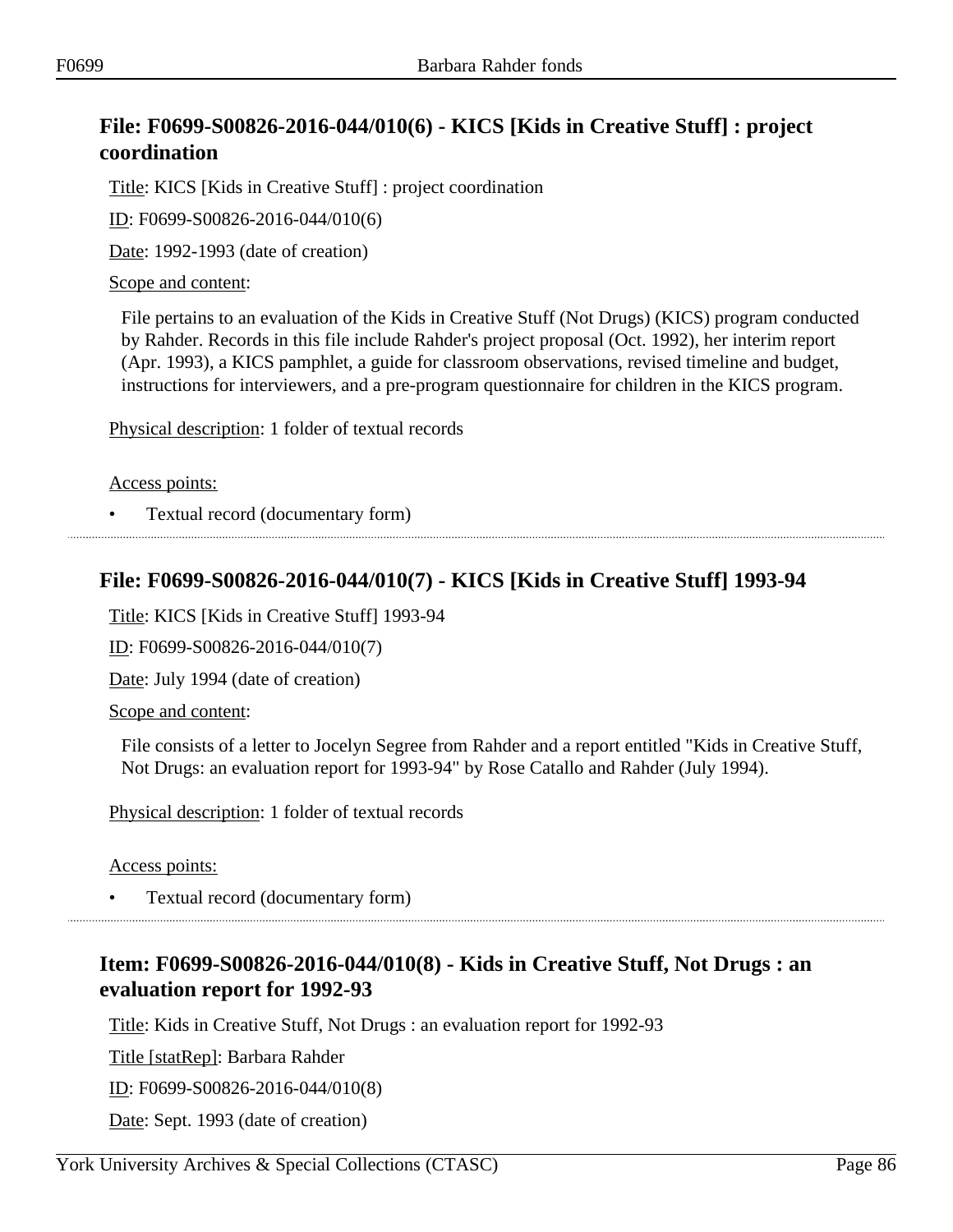### Physical description: 1 folder of textual records

### Access points:

• Textual record (documentary form)

## **File: F0699-S00826-2016-044/010(9) - Association of Collegiate Schools of Planning (ACSP) 1993 conference materials**

Title: Association of Collegiate Schools of Planning (ACSP) 1993 conference materials

ID: F0699-S00826-2016-044/010(9)

Date: 1993 (date of creation)

#### Scope and content:

File consists of records pertaining to this October 1993 conference held in Philadelphia and attended by Rahder. Records include a presentation overhead transparency, a conference program, correspondence, memoranda, and Rahder's handwritten notes.

Physical description: 1 folder of textual records

#### Access points:

• Textual record (documentary form) 

### **File: F0699-S00826-2016-044/010(10) - Seaton slide presentation**

Title: Seaton slide presentation

ID: F0699-S00826-2016-044/010(10)

Date: 1994 (date of creation)

#### Scope and content:

File pertains to a planning and design competition to develop the Seaton community in Pickering and Rahder's participation with the CEED Group presentation. Records in this file include a newspaper article, a CEED Group Seaton study, reports, a list of competitors for the project (including Rahder and Associates), Rahder's summary report for the project and a memorandum for the proposal, site drawings, and a human development strategy for this project.

Physical description: 1 folder of textual records

Access points: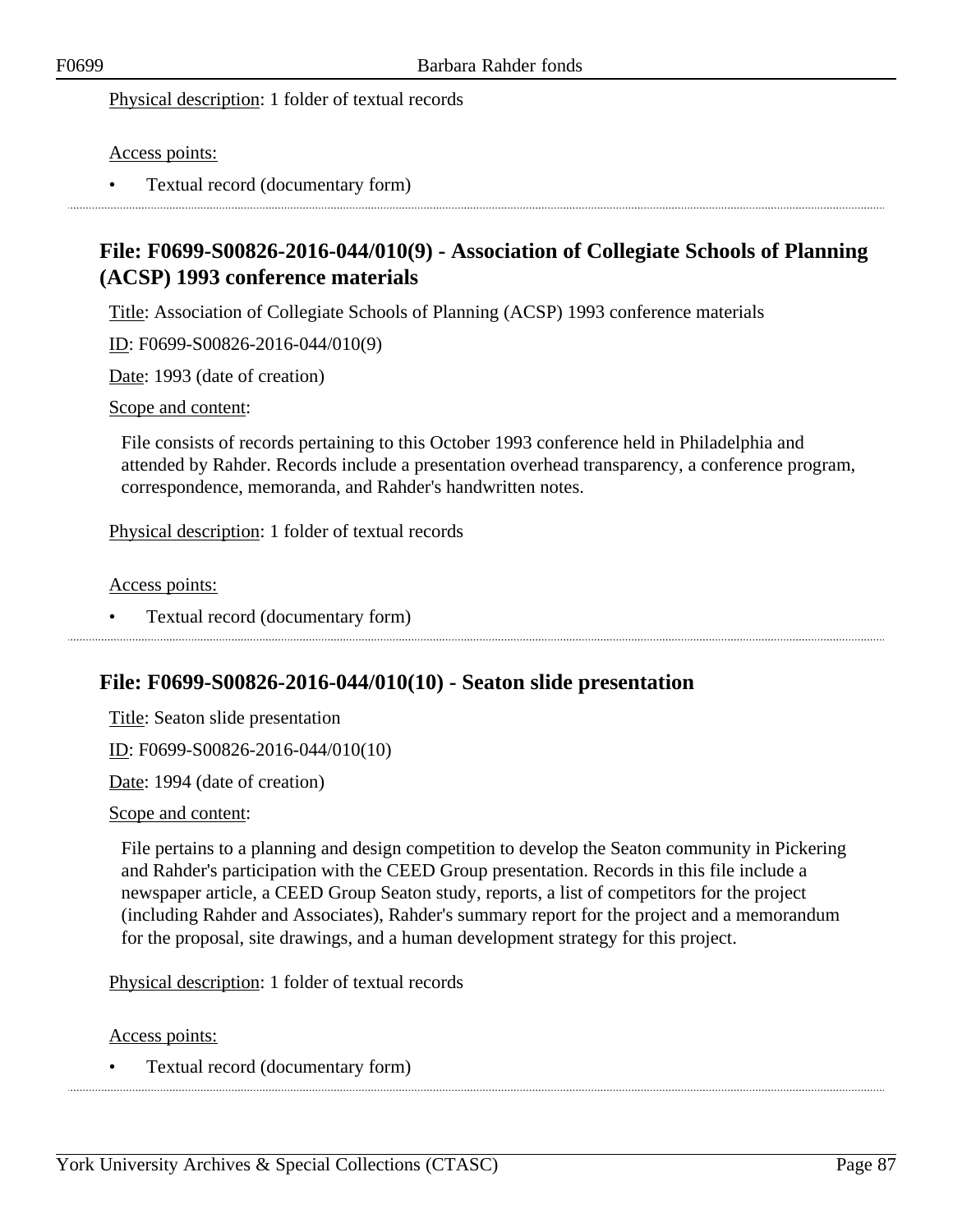## **File: F0699-S00826-2016-044/010(11) - CEED : Seaton competition**

Title: CEED : Seaton competition

ID: F0699-S00826-2016-044/010(11)

Date: [1994?] (date of creation)

### Scope and content:

File consists of photographic slides of maps and plans used for the CEED Group presentation in the Seaton planning and design competition.

Physical description: 28 photographs : col. slides ; 35 mm

Access points:

• Graphic material (documentary form)

## **File: F0699-S00826-2016-044/010(12) - Global cities, local places : urban sustainability : collective consumption**

Title: Global cities, local places : urban sustainability : collective consumption

ID: F0699-S00826-2016-044/010(12)

Date: 1994 (date of creation)

Scope and content:

File pertains to Rahder's participation as a presenter in the Faculty of Environmental Studies seminar series, "Global cities, local places: issues in urban sustainability". Records in this file include correspondence, Rahder's notes, Rahder's paper, "Issues of social equity and access: the case of services for abused women", an abstract for this paper, and papers and abstracts by others.

Physical description: 1 folder of textual records

Access points:

• Textual record (documentary form)

# **File: F0699-S00826-2016-044/010(13) - ACSP [Association of Collegiate Schools of Planning] 1994 : Phoenix**

Title: ACSP [Association of Collegiate Schools of Planning] 1994 : Phoenix

ID: F0699-S00826-2016-044/010(13)

Date: 1994 (date of creation)

Scope and content: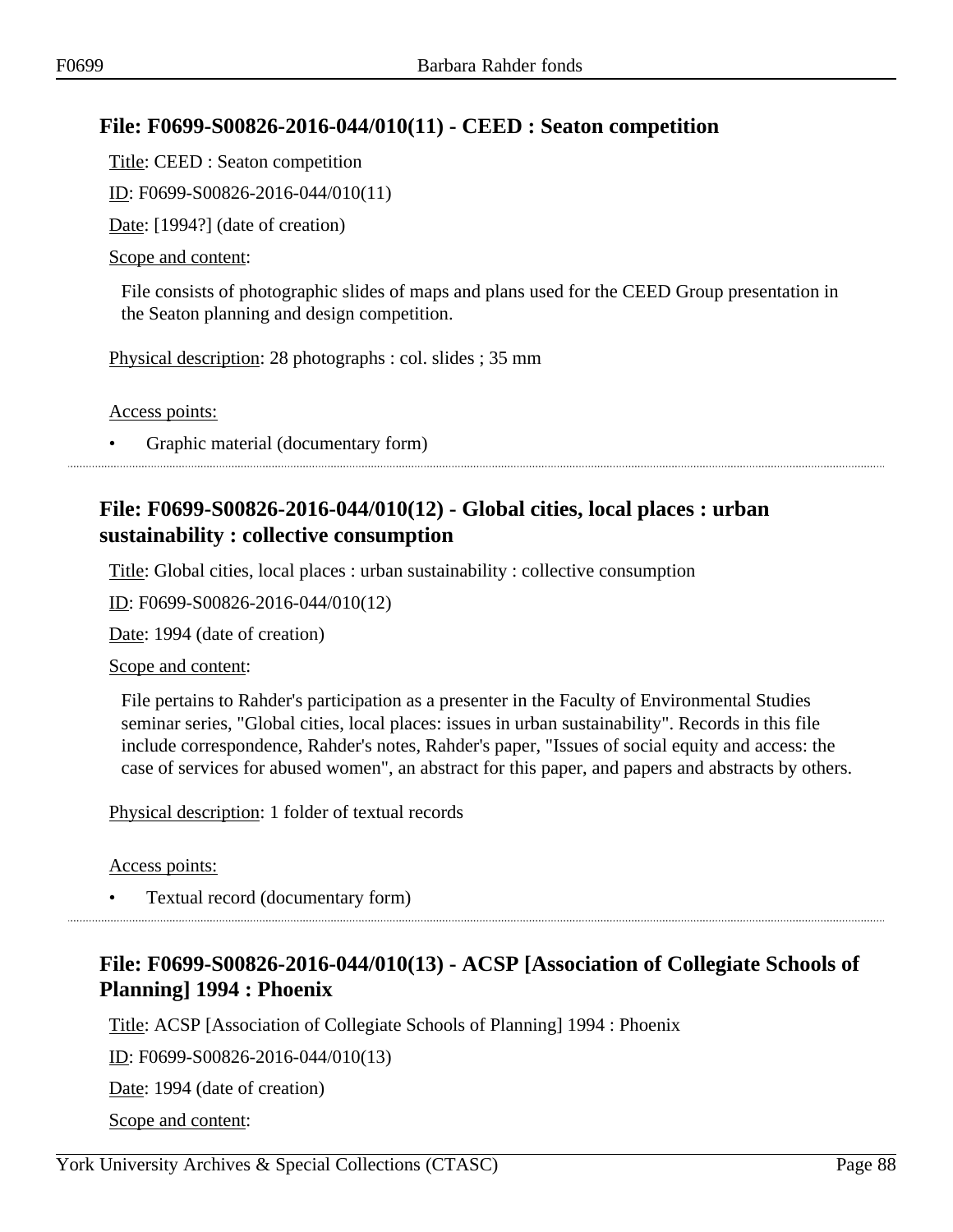File pertains to Rahder's presentation of a paper, "Participatory planning with a diversity of women at risk of abuse" for the "Participatory planning across cultures" session of the 36th annual conference of the Association of Collegiate Schools of Planning in Phoenix, Arizona, in Nov. 1994. Records include drafts of this paper, a conference program, and presentation overheads.

Physical description: 1 folder of textual records

### Access points:

• Textual record (documentary form)

### **File: F0699-S00826-2016-044/010(14) - Toronto-Ryerson-York (TRY) health rap**

Title: Toronto-Ryerson-York (TRY) health rap

ID: F0699-S00826-2016-044/010(14)

Date: 10 Mar. 1995 (date of creation)

#### Scope and content:

File consists of Rahder's handwritten notes from this participatory research session held on 10 Mar. 1995.

Physical description: 1 folder of textual records

Access points:

• Textual record (documentary form)

## **File: F0699-S00826-2016-044/010(15) - ACSP [Association of Collegiate Schools of Planning] : fem. methods**

Title: ACSP [Association of Collegiate Schools of Planning] : fem. methods

ID: F0699-S00826-2016-044/010(15)

Date: 1995 (date of creation)

#### Scope and content:

File consists of Rahder's paper, "How to start a revolution: feminist participatory research methods in planning", presented at the 37th annual conference of the ACSP held in Detroit in Oct. 1995, as well as the conference final program.

Physical description: 1 folder of textual records

Access points: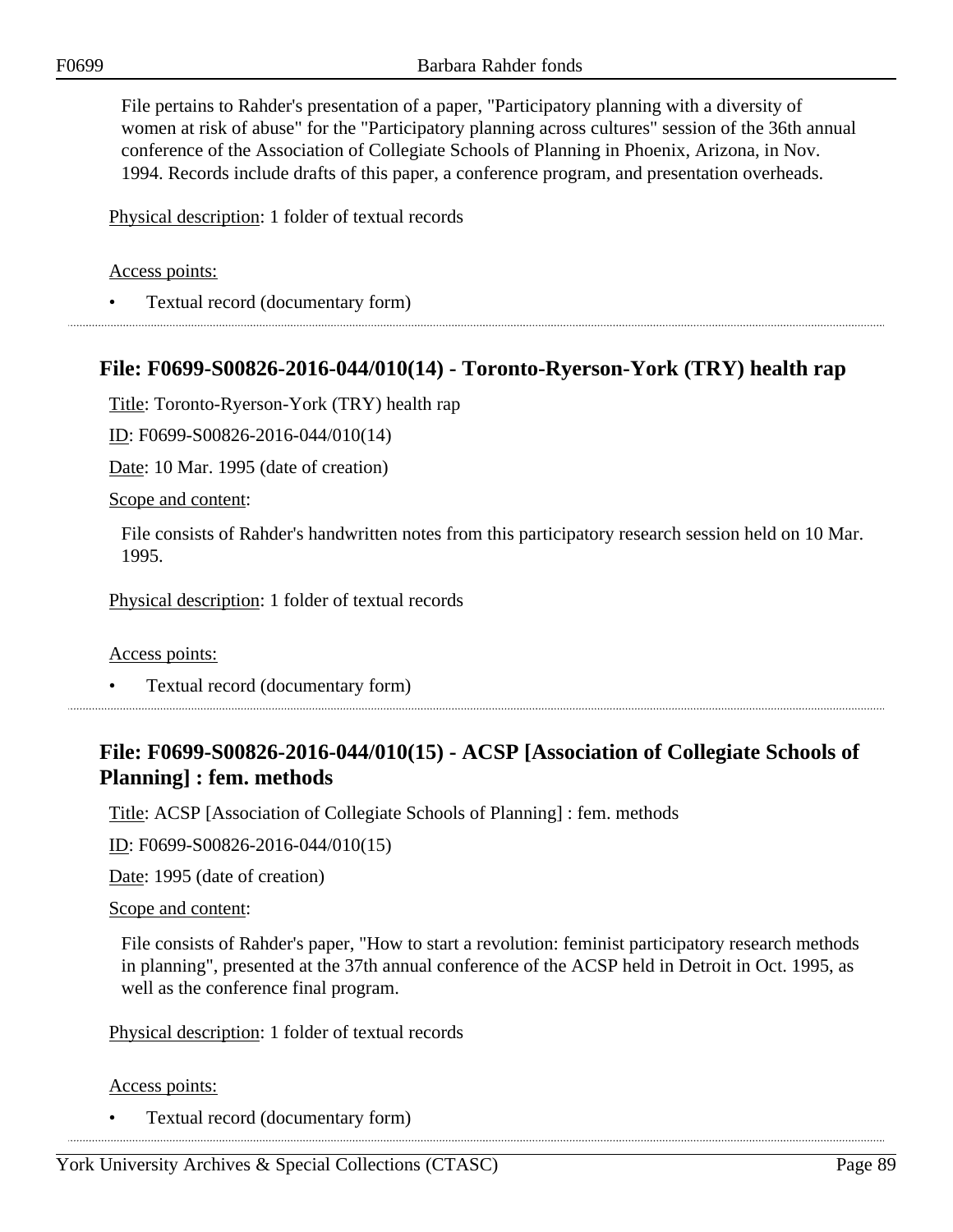# **Item: F0699-S00826-2016-044/010(16) - CAPS [Canadian Association of Planning Students] 1995**

Title: CAPS [Canadian Association of Planning Students] 1995

ID: F0699-S00826-2016-044/010(16)

Date: 17 Mar. 1995 (date of creation)

Scope and content:

Item is a letter of thanks from Allison Meistrich to Rahder pertaining to her participation at this seminar held at the University of Toronto in Apr. 1995.

Physical description: 1 folder of textual records

Access points:

• Textual record (documentary form)

### **File: F0699-S00826-2016-044/010(17) - Democratic admin group**

Title: Democratic admin group

ID: F0699-S00826-2016-044/010(17)

Date: 1995 (date of creation)

Scope and content:

File consists of Rahder's handwritten notes and a memorandum from Bob MacDermid summarizing a presentation by Rahder at a meeting of the York University Democratic Administration Group on her experiences as a consultant to women's shelters.

Physical description: 1 folder of textual records

Access points:

• Textual record (documentary form)

### **File: F0699-S00826-2016-044/010(18) - Centre for community health**

Title: Centre for community health ID: F0699-S00826-2016-044/010(18) Date: 1995 (date of creation) Scope and content: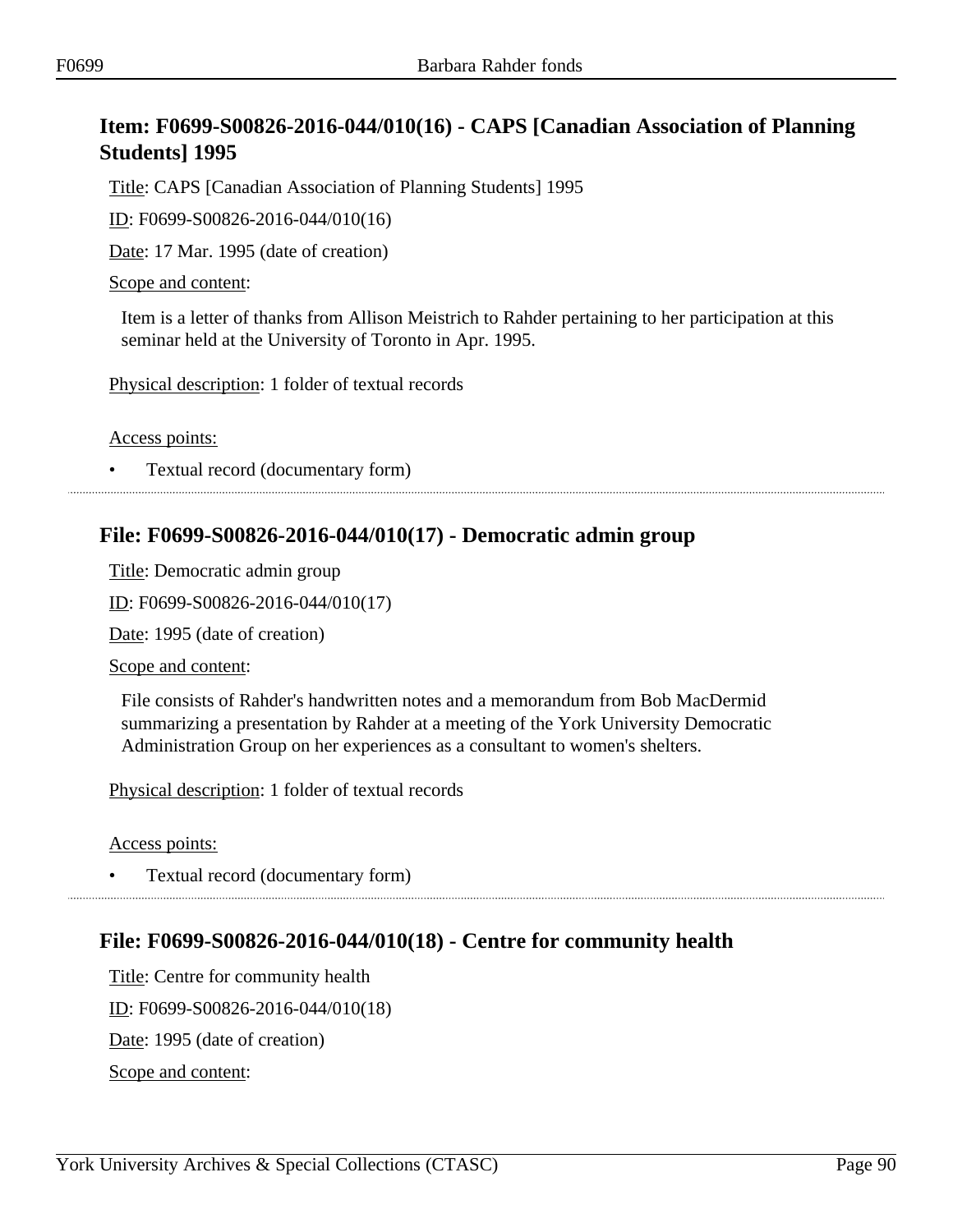File consists of correspondence and memoranda pertaining to Rahder's position on the York Centre for Health Studies' advisory committee and the Centre's initiatives.

Physical description: 1 folder of textual records

Access points:

• Textual record (documentary form)

## **File: F0699-S00826-2016-044/010(19) - Women and planning**

Title: Women and planning

ID: F0699-S00826-2016-044/010(19)

Date: 1996 (date of creation)

Scope and content:

File consists of Rahder's "Report on women and planning survey", an article by Sue Hendler entitled "Feminist planners: do they want to join the OPPI? Does the OPPI want them?", "Women and planning: a research report" by Rahder, her handwritten notes, and a memorandum from Ann Joyner to Ron Shishido of the OPPI Policy Committee about her comments on Rahder's "Report on women and planning survey".

Physical description: 1 folder of textual records

Access points:

• Textual record (documentary form)

## **File: F0699-S00826-2016-044/010(20) - Women and Environments : covers and graphics by B. Rahder**

Title: Women and Environments : covers and graphics by B. Rahder

ID: F0699-S00826-2016-044/010(20)

Date: 1985-1988, 1990 (date of creation)

Scope and content:

File consists of five issues of the journal Women and Environments featuring cover illustration/ design by Rahder.

Physical description: 1 folder of textual records

Note [generalNote]:

2 copies of each issue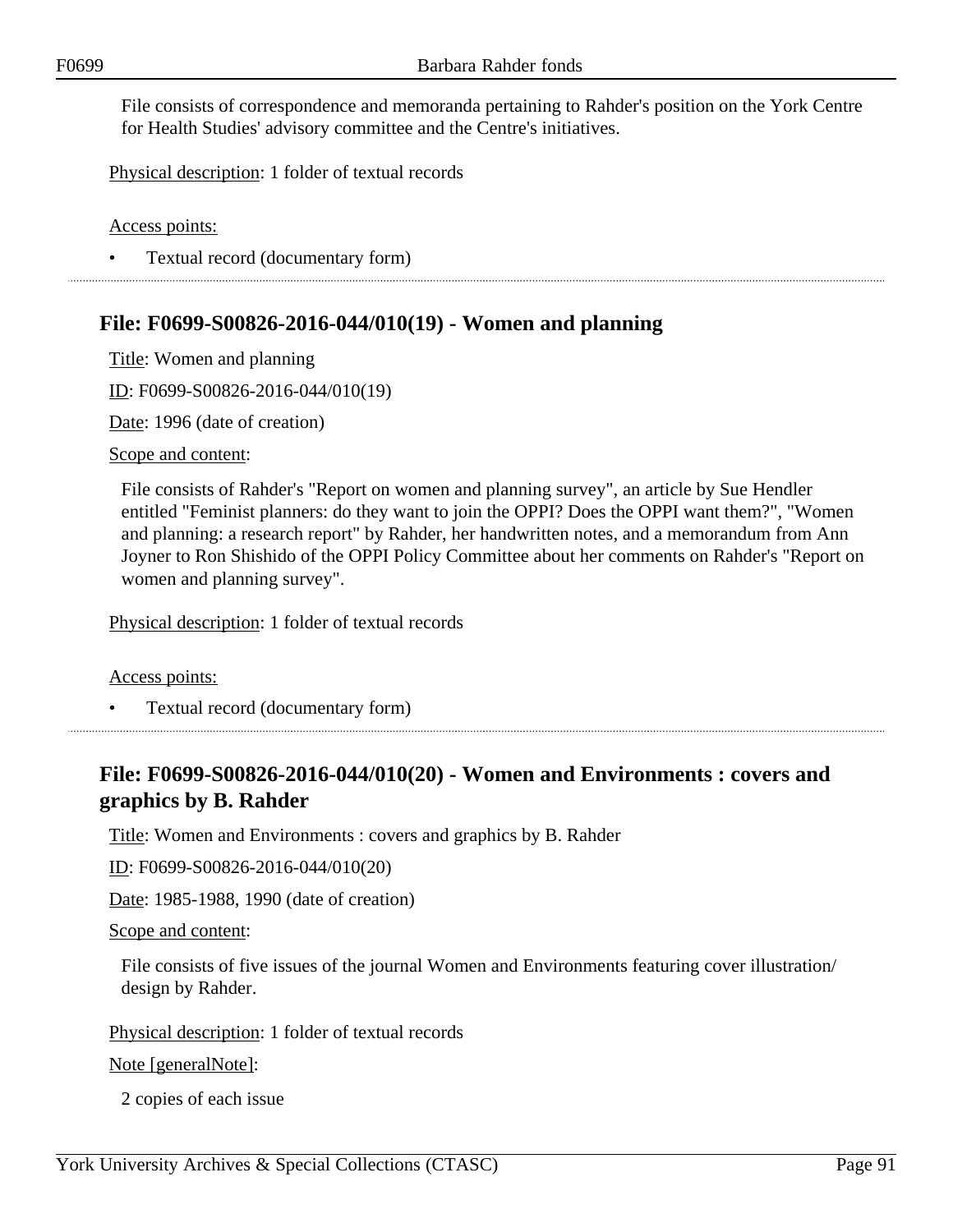Access points:

• Textual record (documentary form)

## **File: F0699-S00826-2016-044/010(21) - Methodology : feminist methods**

Title: Methodology : feminist methods

ID: F0699-S00826-2016-044/010(21)

Date: 1996 (date of creation)

Scope and content:

File pertains to a discussion led by Rahder in ENVS 5108 about feminist perspectives on methodology in environmental studies. Items in this file are a memorandum and journal articles.

Physical description: 1 folder of textual records

Access points:

• Textual record (documentary form)

### **Item: F0699-S00826-2016-044/010(22) - Review of Castells**

Title: Review of Castells

ID: F0699-S00826-2016-044/010(22)

Date: 1996 (date of creation)

Scope and content:

Item is a copy of Rahder's review of Manuel Castells' monograph "The informational City: information technology, economic restructuring, and the urban-regional process" for Plan Canada.

Physical description: 1 folder of textual records

Access points:

• Textual record (documentary form)

### **File: F0699-S00826-2016-044/010(23) - ACSP Toronto '96**

Title: ACSP Toronto '96 ID: F0699-S00826-2016-044/010(23) Date: 1996 (date of creation) Scope and content: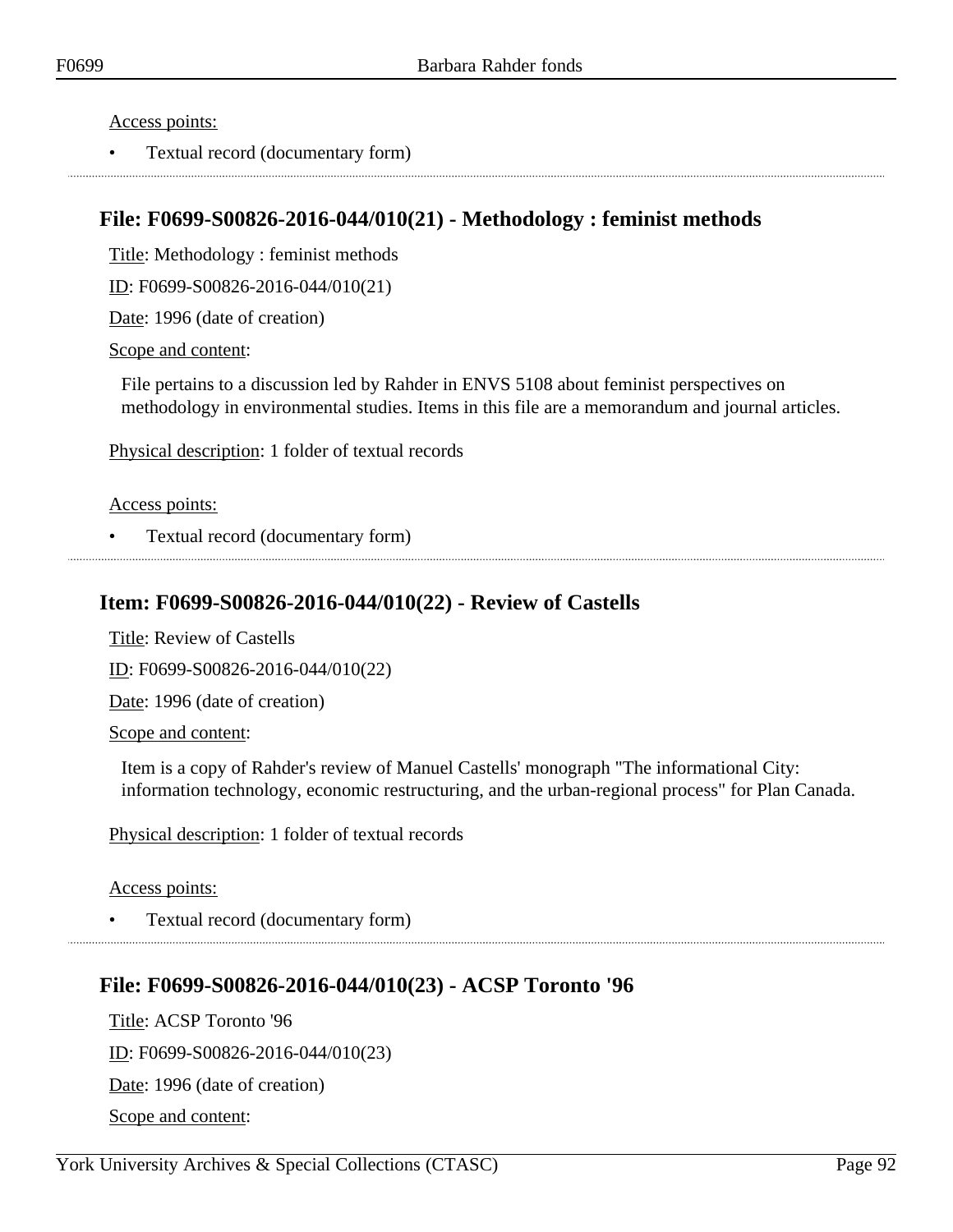File pertains to Rahder's involvement with the Association of Collegiate Schools of Planning (ACSP) annual conference held in July 1996 in Toronto, including her role as a moderator and contributor to a round-table discussion on community-based planning and design education. Items in the file include correspondence, a panel description and the conference final program.

Physical description: 1 folder of textual records

### Access points:

• Textual record (documentary form)

## **File: F0699-S00826-2016-044/010(24) - NNEWH [National Network on Environmental and Women's Health]**

Title: NNEWH [National Network on Environmental and Women's Health]

ID: F0699-S00826-2016-044/010(24)

Date: 1996-1997 (date of creation)

Scope and content:

File consists of records pertaining to Rahder's involvement with NNEWH, including her NNEWH work plan for 1998-2002, a review of literature by Penelope Ironstone-Catterall, documents pertaining to NNEWH's research agenda, newsletters, notes, and other NNEWH publications.

Physical description: 1 folder of textual records

#### Access points:

• Textual record (documentary form)

## **File: F0699-S00826-2016-044/011(1) - Jane Jacobs: Ideas That Matter : gender and housing**

Title: Jane Jacobs: Ideas That Matter : gender and housing

ID: F0699-S00826-2016-044/011(1)

Date: 1996-1998 (date of creation)

Scope and content:

File pertains to Rahder's presentation at the Jane Jacobs: Ideas That Matter Conference (Oct. 1997) in Toronto, entitled "Safety and security in housing: a gendered approach". Included are Rahder's speaking notes, a Women Plan Toronto newsletter (May 1998), correspondence, notes, and a program.

Physical description: 1 folder of textual records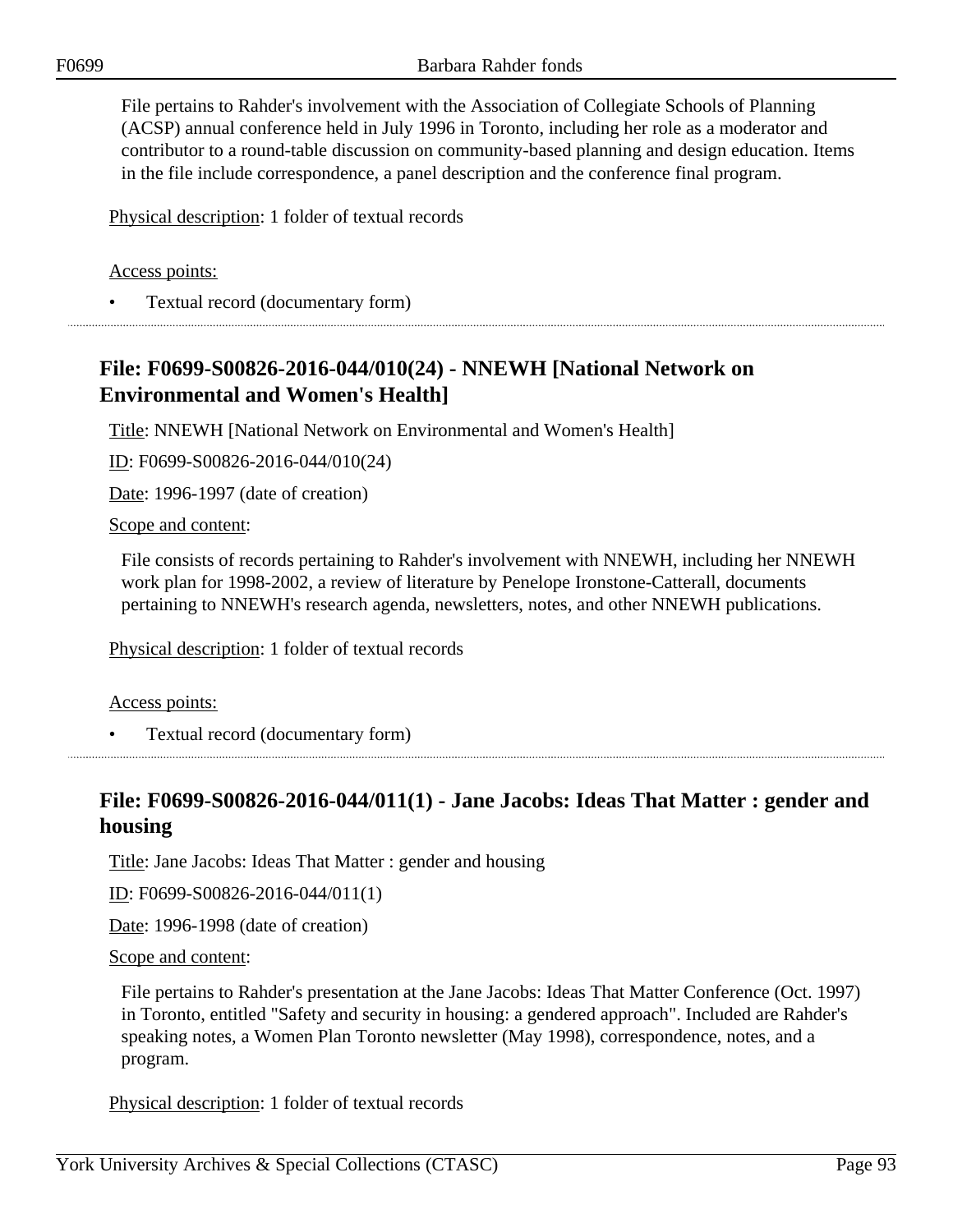#### Access points:

• Textual record (documentary form)

### **File: F0699-S00826-2016-044/011(2) - Participatory research : BES 3000/MES 5101**

Title: Participatory research : BES 3000/MES 5101

ID: F0699-S00826-2016-044/011(2)

Date: 1997 (date of creation)

Scope and content:

File consists of Rahder's notes on participatory research.

Physical description: 1 folder of textual records

Access points:

• Textual record (documentary form)

## **Item: F0699-S00826-2016-044/011(3) - International Network for Urban Research and Action conference on possible urban worlds, Zurich, June 1997**

Title: International Network for Urban Research and Action conference on possible urban worlds, Zurich, June 1997

Title [statRep]: Barbara Loevinger Rahder

ID: F0699-S00826-2016-044/011(3)

Date: 1998 (date of creation)

Scope and content:

Item is a published article by Rahder from the International Journal of Urban and Regional Research (vol. 22, no. 1).

Physical description: 1 folder of textual records

Access points:

• Textual record (documentary form)

## **Item: F0699-S00826-2016-044/011(4) - Women Plan Toronto : incorporating gender issues in urban planning**

Title: Women Plan Toronto : incorporating gender issues in urban planning

Title [statRep]: Barbara Loevinger Rahder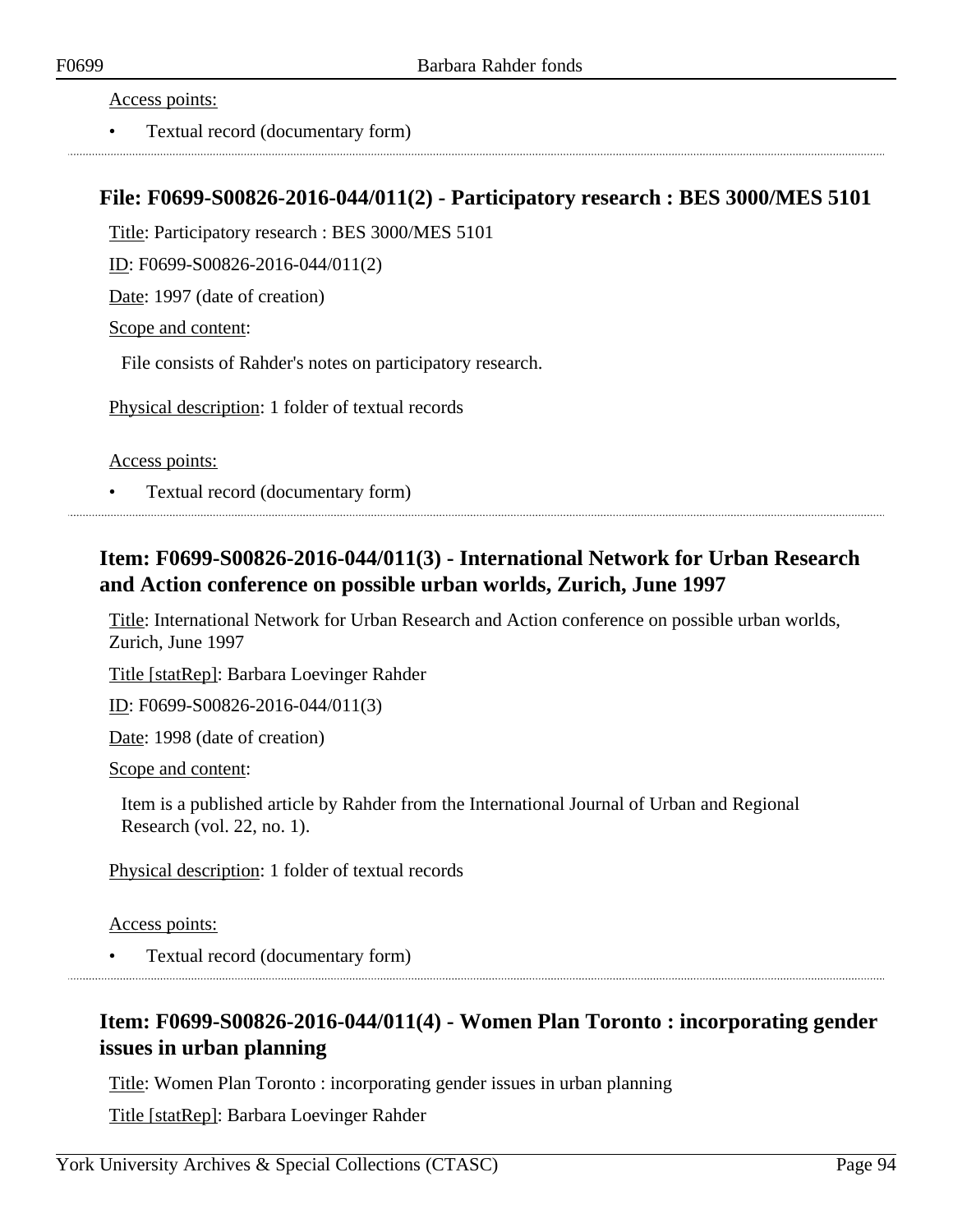ID: F0699-S00826-2016-044/011(4)

Date: [1999?] (date of creation)

Scope and content:

Item is a published article by Rahder from Planners Network Reader: A selection of articles from Planners Network, 1995-1999.

Physical description: 1 folder of textual records

Access points:

• Textual record (documentary form)

### **File: F0699-S00826-2016-044/011(5) - Consortium : CA-US-MX**

Title: Consortium : CA-US-MX

ID: F0699-S00826-2016-044/011(5)

Date: 2000 (date of creation)

Scope and content:

File consists of Rahder's presentation entitled "Canadian water woes and the limits of watershed planning", part of a panel at a Symposium on Sustainable Community Development and Planning in North America held at the Pratt Institute in Brooklyn on 11 Dec. 2000. Also included in the file is a program, Rahder's notes and overhead transparencies.

Physical description: 1 folder of textual records

Access points:

• Textual record (documentary form)

## **Item: F0699-S00826-2016-044/011(6) - ACSP [Association of Collegiate Schools of Planning] 1997**

Title: ACSP [Association of Collegiate Schools of Planning] 1997

ID: F0699-S00826-2016-044/011(6)

Date: Nov. 1997 (date of creation)

Scope and content:

Item is a paper presented by Rahder at the Association of Collegiate Schools of Planning annual conference held in Ft. Lauderdale, Florida, entitled "Gender in community-based planning: a Toronto pilot project".

Physical description: 1 folder of textual records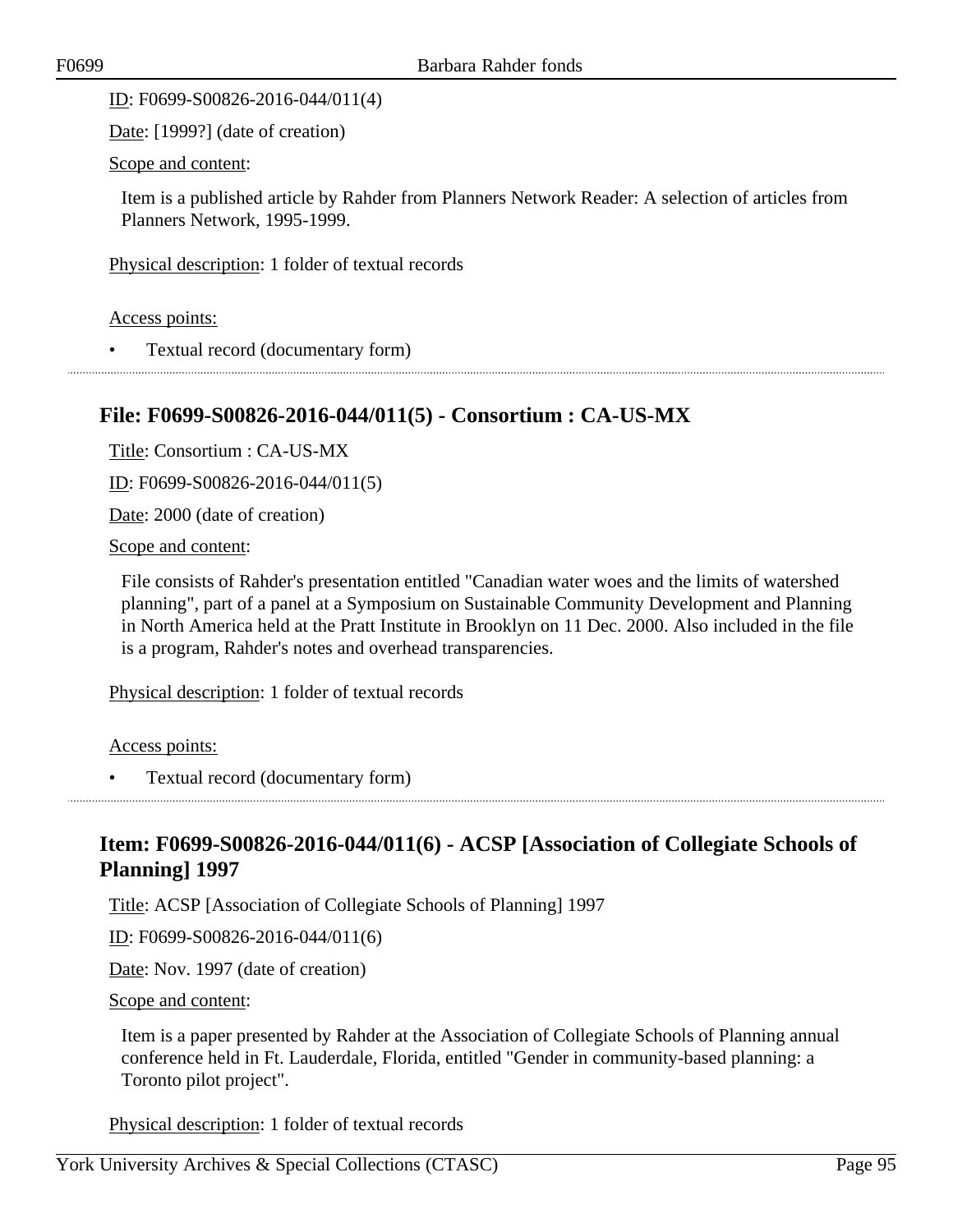Access points:

• Textual record (documentary form)

## **File: F0699-S00826-2016-044/011(7) - Planning Practice and Research 1997-1998**

Title: Planning Practice and Research 1997-1998

ID: F0699-S00826-2016-044/011(7)

Date: 1995, 1997 (date of creation)

Scope and content:

File pertains to a report co-written by Rahder and Kelly M. O'Neill entitled "Women and planning: education for social change", submitted for publication to Planning Practice and Research. Records in this file are correspondence, reader comments, an e-mail, notes, and a paper by Rahder entitled "Report on women and planning survey" (1995).

Physical description: 1 folder of textual records

Access points:

• Textual record (documentary form)

## **Item: F0699-S00826-2016-044/011(8) - Women and planning : education for social change**

Title: Women and planning : education for social change

Title [statRep]: Barbara Loevinger Rahder and Kelly O'Neill

ID: F0699-S00826-2016-044/011(8)

Date: 1998 (date of creation)

Scope and content:

Item is the published version of this journal article.

Physical description: 1 folder of textual records

Note [generalNote]:

Practice Planning and Research (vol. 13, no. 3, pp. 247-265)

Access points: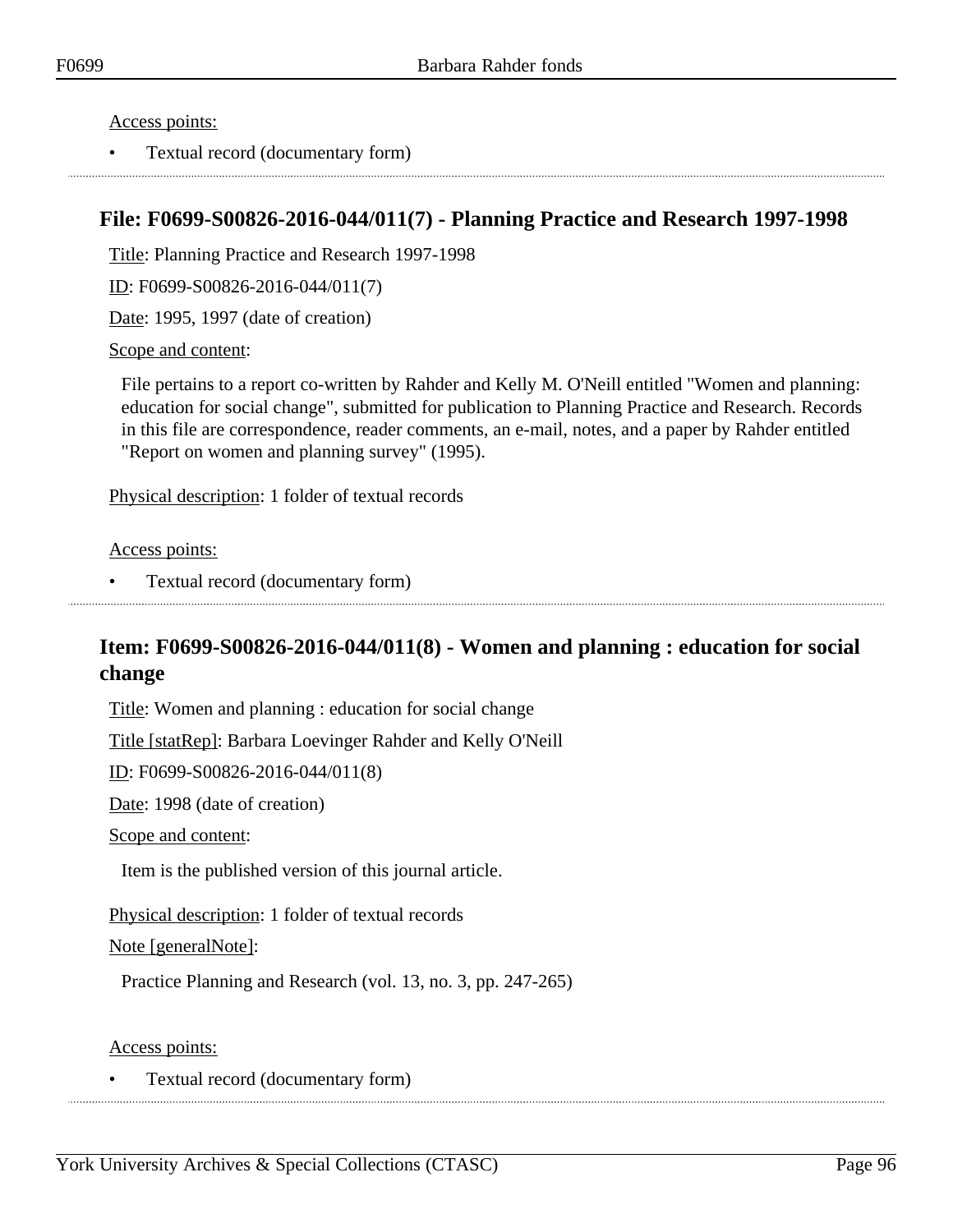## **File: F0699-S00826-2016-044/011(9) - Grant applications**

Title: Grant applications ID: F0699-S00826-2016-044/011(9) Date: 1998 (date of creation)

### Scope and content:

File consists three grant applications by Rahder: a specific research grant program leave grant application for her sabbatical research in 1999, a leave fellowship fund application for her research travel to in Australia in 1998-1999, and a SSHRC conference travel grant application for travel to Australia to attend the 8th International Planning History Conference in July 1998.

Physical description: 1 folder of textual records

Access points:

• Textual record (documentary form)

### **File: F0699-S00826-2016-044/011(10) - Planning theory as history**

Title: Planning theory as history

ID: F0699-S00826-2016-044/011(10)

Date: 1997-1998, 2000 (date of creation)

Scope and content:

File pertains to Rahder's presentation at the 8th International Planning History Conference held in Sydney, Australia, in July 1998, including e-mail, notes, an abstract, a draft of Rahder's paper entitled "Pedagogy under duress: teaching planning theory as history", a letter, a notice and a copy of the published paper in Planning History: bulletin of the International Planning History Society (vol. 22, no. 1, 2000).

Physical description: 1 folder of textual records

Access points:

• Textual record (documentary form)

# **Item: F0699-S00826-2016-044/011(11) - ACSP [Association of Collegiate Schools of Planning] 1998 Pasadena**

Title: ACSP [Association of Collegiate Schools of Planning] 1998 Pasadena

ID: F0699-S00826-2016-044/011(11)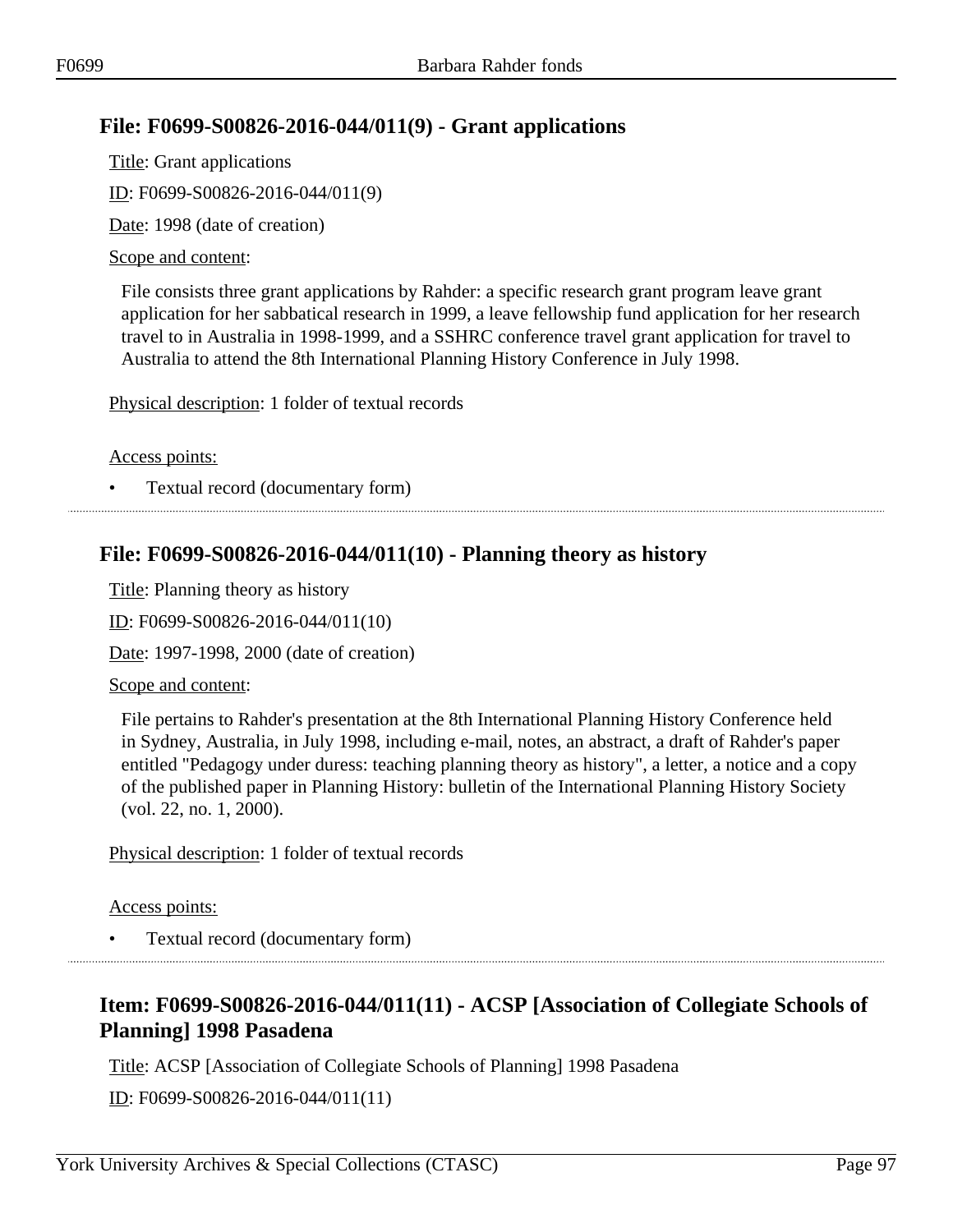Date: 6 Nov. 1998 (date of creation)

Scope and content:

Item is a paper presented by Rahder at the Association of Collegiate Schools of Planning conference held in Pasadena in Nov. 1998, entitled "Comments on Karen Umemoto's 'Code Switching: epistemological challenge in multicultural planning".

Physical description: 1 folder of textual records

Access points:

• Textual record (documentary form)

### **File: F0699-S00826-2016-044/011(12) - APA [American Planning Association] '98 Boston**

Title: APA [American Planning Association] '98 Boston

ID: F0699-S00826-2016-044/011(12)

Date: 1998 (date of creation)

Scope and content:

File pertains to Rahder's participation on a panel, "Women planning for the 21st century", at the APA's 1998 national conference held in Boston. Records in this file include correspondence, email, and Rahder's travel grant application to the York Ad Hoc Research Fund for this conference.

Physical description: 1 folder of textual records

Access points:

• Textual record (documentary form)

## **File: F0699-S00826-2016-044/011(13) - JAPA [Journal of the American Planning Association] book review**

Title: JAPA [Journal of the American Planning Association] book review

ID: F0699-S00826-2016-044/011(13)

Date: 1999 (date of creation)

Scope and content:

File consists of a letter and a book review written by Rahder about The Women, Gender and Development Reader for the Journal of the American Planning Association.

Physical description: 1 folder of textual records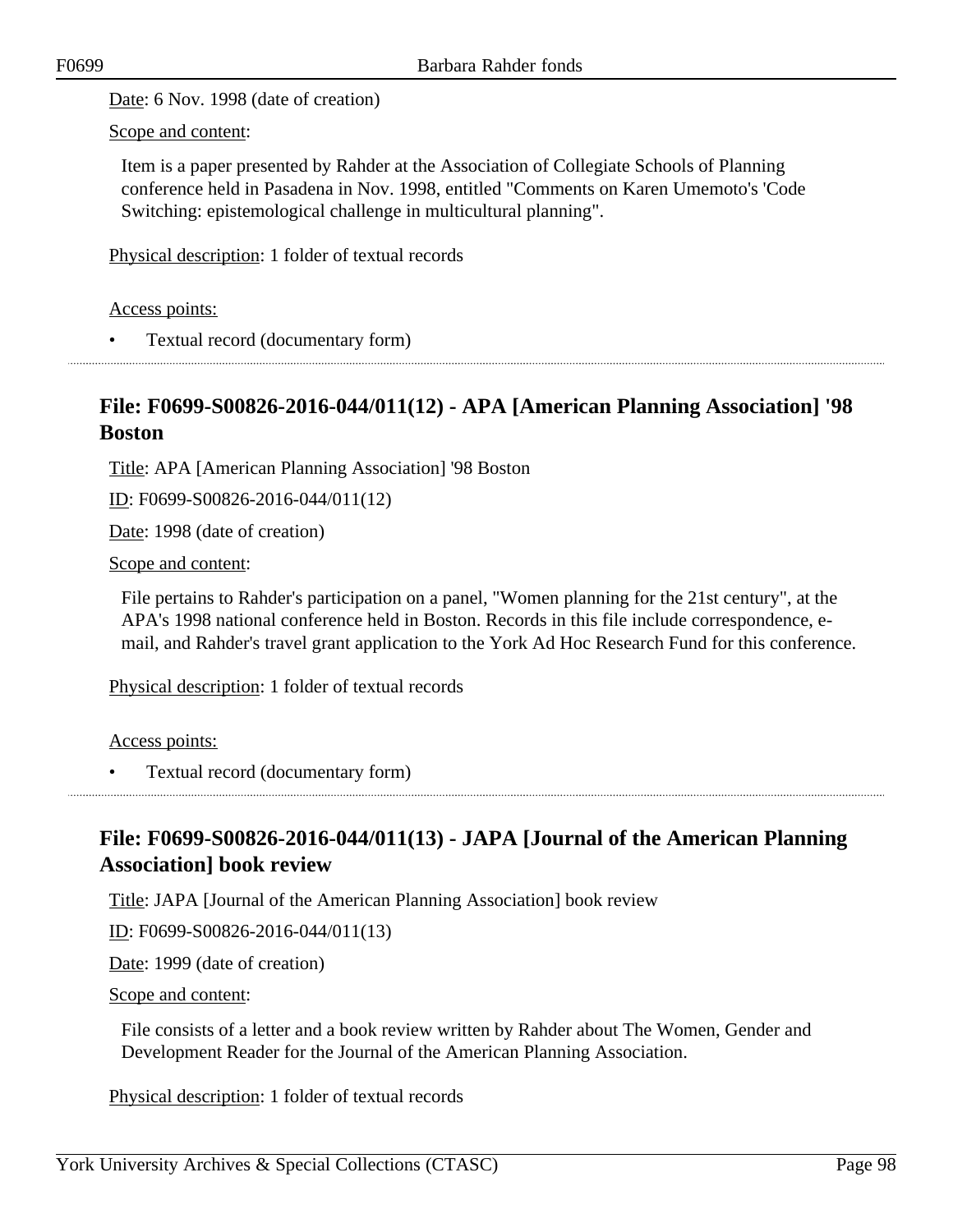### Access points:

• Textual record (documentary form)

### **File: F0699-S00826-2016-044/011(14) - Plan Canada : book review (Lee)**

Title: Plan Canada : book review (Lee)

ID: F0699-S00826-2016-044/011(14)

Date: 1999 (date of creation)

Scope and content:

File consists of a draft of Rahder's review of Pragmatics of Community Organization by Bill Lee for Plan Canada, as well as e-mail from Bryan Lynch of Plan Canada.

Physical description: 1 folder of textual records

#### Access points:

• Textual record (documentary form)

## **Item: F0699-S00826-2016-044/011(15) - IWSGS [Institute for Women's Studies and Gender Studies] conference 2000**

Title: IWSGS [Institute for Women's Studies and Gender Studies] conference 2000

ID: F0699-S00826-2016-044/011(15)

Date: 10 Nov. 2000 (date of creation)

Scope and content:

Item is a paper entitled "Creating feminist planners: education for social change", presented by Rahder at this conference on 10 Nov. 2000.

Physical description: 1 folder of textual records

#### Access points:

• Textual record (documentary form)

## **Item: F0699-S00826-2016-044/011(16) - An environmental framework for women's health : a discussion paper for the National Network on Environments and Women's Health (NNEWH)**

Title: An environmental framework for women's health : a discussion paper for the National Network on Environments and Women's Health (NNEWH)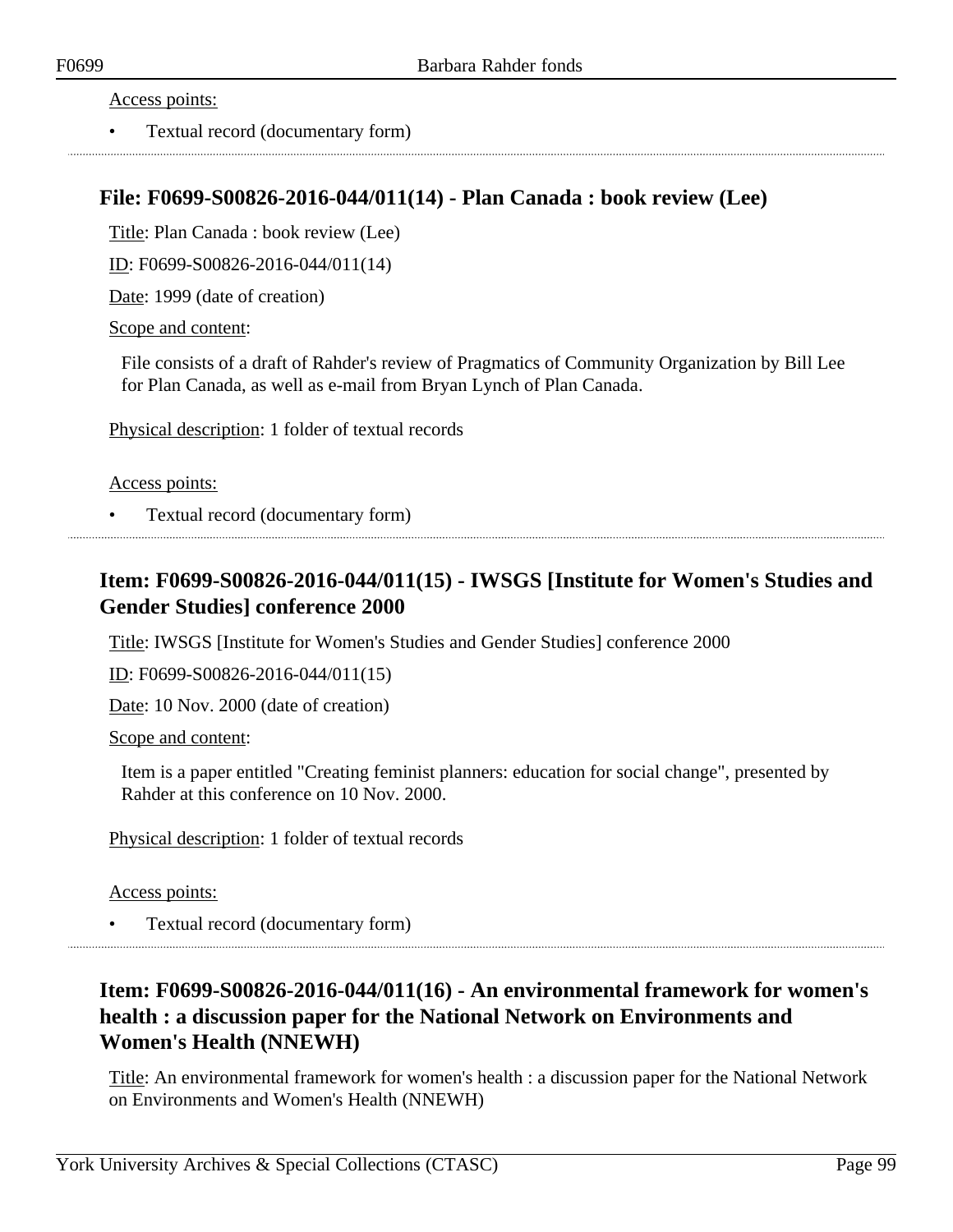Title [statRep]: Barbara Rahder, Rebecca Peterson with the assistance of Christy Doyle, Jackie Kennelly

ID: F0699-S00826-2016-044/011(16)

Date: Sept. 2000 (date of creation)

Physical description: 1 folder of textual records

### Access points:

• Textual record (documentary form)

### **File: F0699-S00826-2016-044/011(17) - Originals : final NNEWH**

Title: Originals : final NNEWH

ID: F0699-S00826-2016-044/011(17)

Date: 2000 (date of creation)

#### Scope and content:

File pertains to Rahder's co-authored report, "An environmental framework for women's health : a discussion paper for the National Network on Environments and Women's Health (NNEWH)". Records in this file include the original copy of the report, assessors' reports, presentation slides and notes, and a document entitled "Women's health and environments: a summary of the discussion groups for the 'Environmental framework for women's health' project" by Rahder, Rebecca Peterson, Christy Doyle and Jackie Kennedy (Mar. 2000).

Physical description: 1 folder of textual records

Access points:

• Textual record (documentary form)

## **File: F0699-S00826-2016-044/011(18) - Ellie's feminist ecological economics workshop**

Title: Ellie's feminist ecological economics workshop

ID: F0699-S00826-2016-044/011(18)

Date: Nov. 2000 (date of creation)

#### Scope and content:

File pertains to a feminist ecological economics workshop facilitated by Patricia E. (Ellie) Perkins, held at Toronto City Hall on 17 Nov. 2000, which Rahder attended as a participant. Records in the file include an agenda, an e-mail detailing the program of events, Rahder's handwritten notes, and papers written by Perkins and others.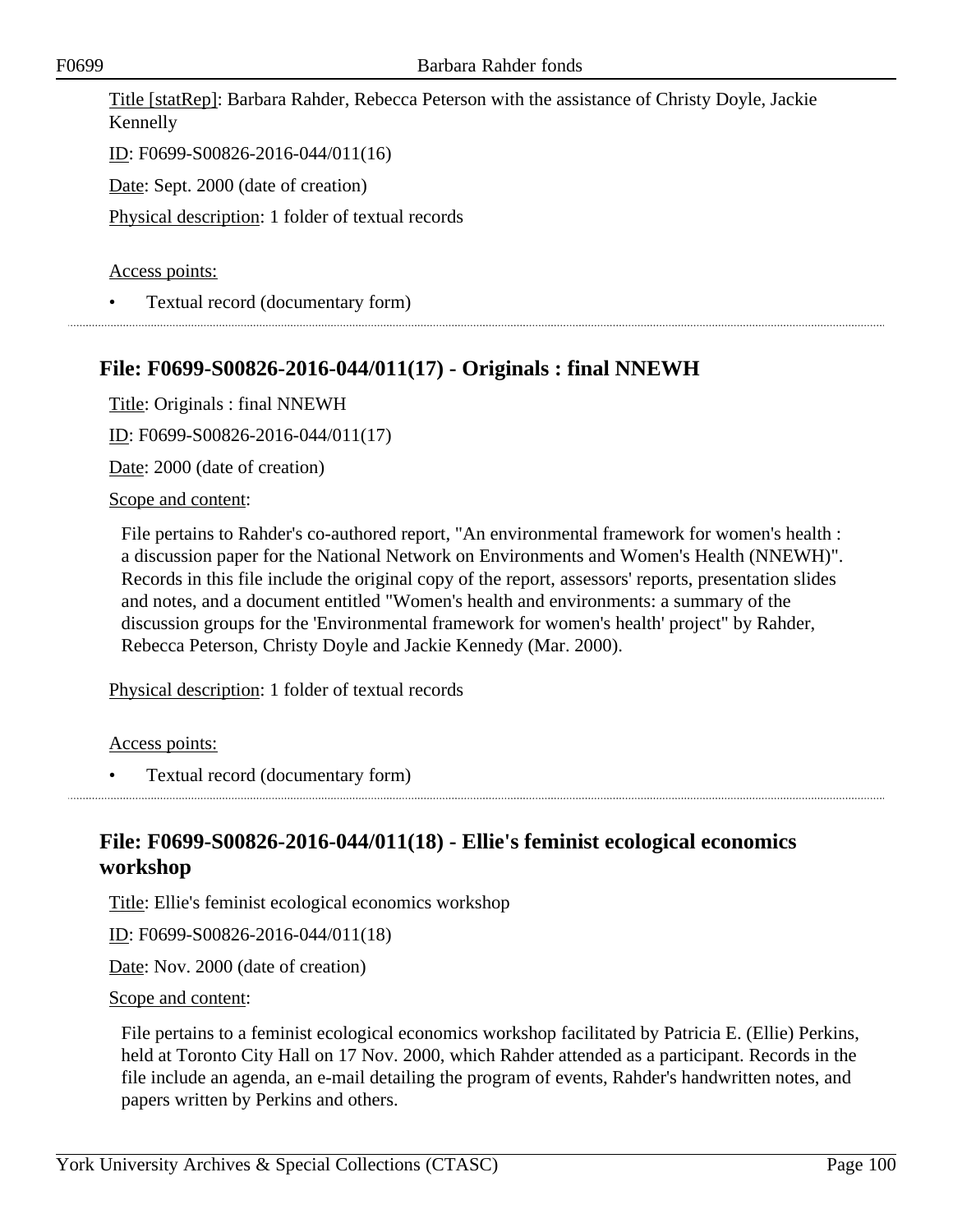### Physical description: 1 folder of textual records

### Access points:

• Textual record (documentary form)

# **File: F0699-S00826-2016-044/011(19) - ACSP [Association of Collegiate Schools of Planning] 2001 : Cleveland**

Title: ACSP [Association of Collegiate Schools of Planning] 2001 : Cleveland

ID: F0699-S00826-2016-044/011(19)

Date: 2001 (date of creation)

#### Scope and content:

File pertains to Rahder's paper presented at the 43rd annual Association of Collegiate Schools of Planning conference held in Cleveland, Ohio, in Nov. 2001. Records in the file include a copy of Rahder's paper, "Community and women's health: a diversity of experience of Toronto", and a conference program.

Physical description: 1 folder of textual records

Access points:

• Textual record (documentary form)

## **File: F0699-S00826-2016-044/011(20) - CAPS [Canadian Association of Planning Students] 2001**

Title: CAPS [Canadian Association of Planning Students] 2001

ID: F0699-S00826-2016-044/011(20)

Date: 2000-2001 (date of creation)

Scope and content:

File consists of a copy of Rahder's paper written for the 2001 Canadian Association of Planning Students conference, entitled "Will the real planners please stand up!", reader comments on the paper, as well as conference materials including a program, conference schedules, an York Ad Hoc Research Fund grant application by Rahder, and a paper by Christina Gallimore and Hon Lu entitled "Pushing the boundaries: planning's radical projects".

Physical description: 1 folder of textual records

#### Access points: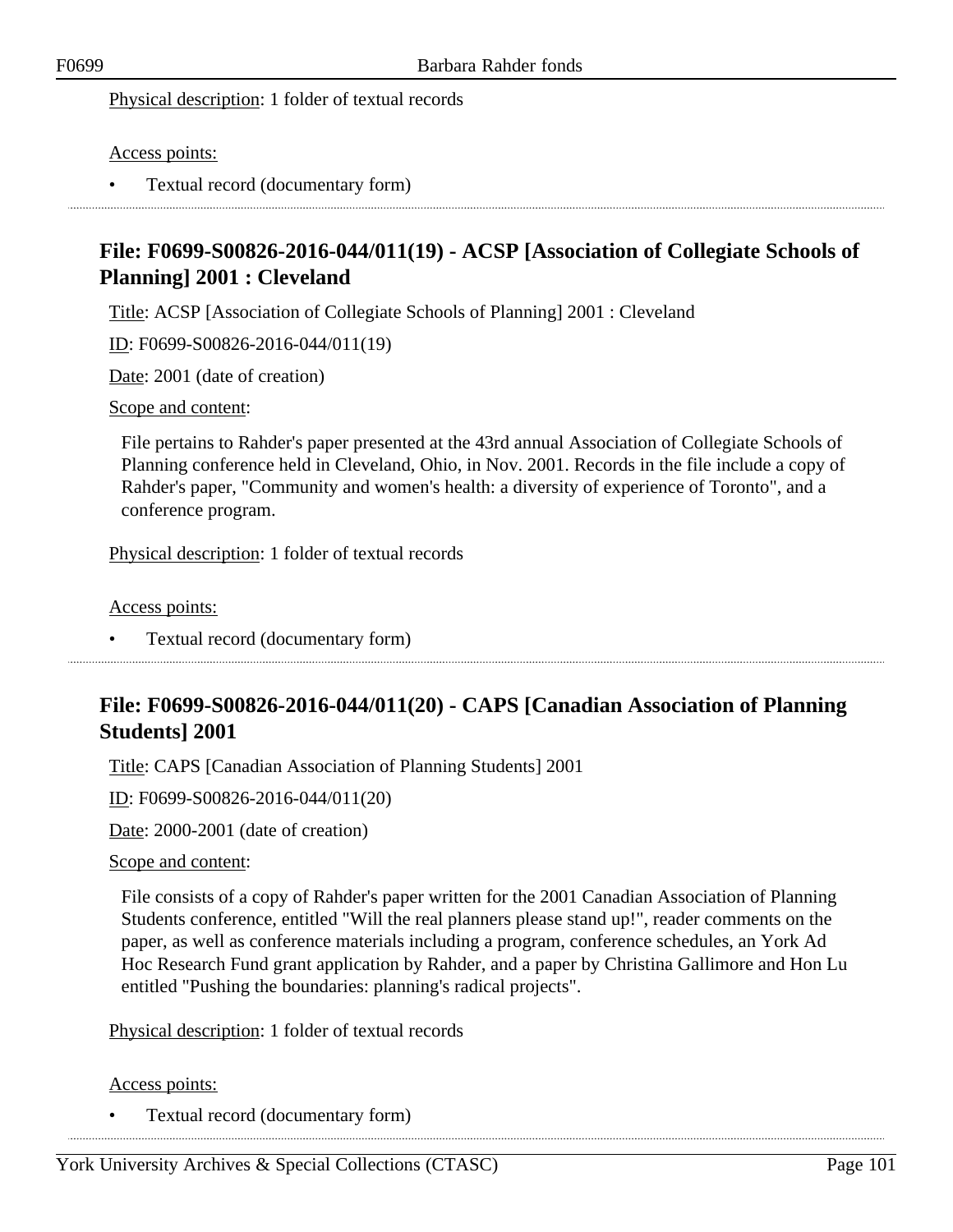## **File: F0699-S00826-2016-044/011(21) - Risk and resilience : Oct. 16, '01**

Title: Risk and resilience : Oct. 16, '01 ID: F0699-S00826-2016-044/011(21)

Date: 2001 (date of creation)

### Scope and content:

File pertains to York University's Brownbag Research Seminars 2001-2002 series and Rahder's 16 Oct. 2001 session entitled "Risk and resilience: participatory research with marginalized women in Southern Ontario". Records in the file are a seminar series schedule, an overview of Rahder's session, speaking notes, and overhead transparencies.

Physical description: 1 folder of textual records

Access points:

• Textual record (documentary form)

# **File: F0699-S00826-2016-044/011(22) - Centre of Excellence for Women's Health national conference materials**

Title: Centre of Excellence for Women's Health national conference materials

ID: F0699-S00826-2016-044/011(22)

Date: 2001 (date of creation)

Scope and content:

File consists of records pertaining to this conference held in Montreal, including e-mail, correspondence, an abstract, a program, and slides pertaining to Rahder's presentation entitled "An environmental framework for women's health".

Physical description: 1 folder of textual records

Access points:

• Textual record (documentary form)

### **File: F0699-S00826-2016-044/011(23) - Seminars and talks 2001-02**

Title: Seminars and talks 2001-02 ID: F0699-S00826-2016-044/011(23) Date: 2002 (date of creation) Scope and content: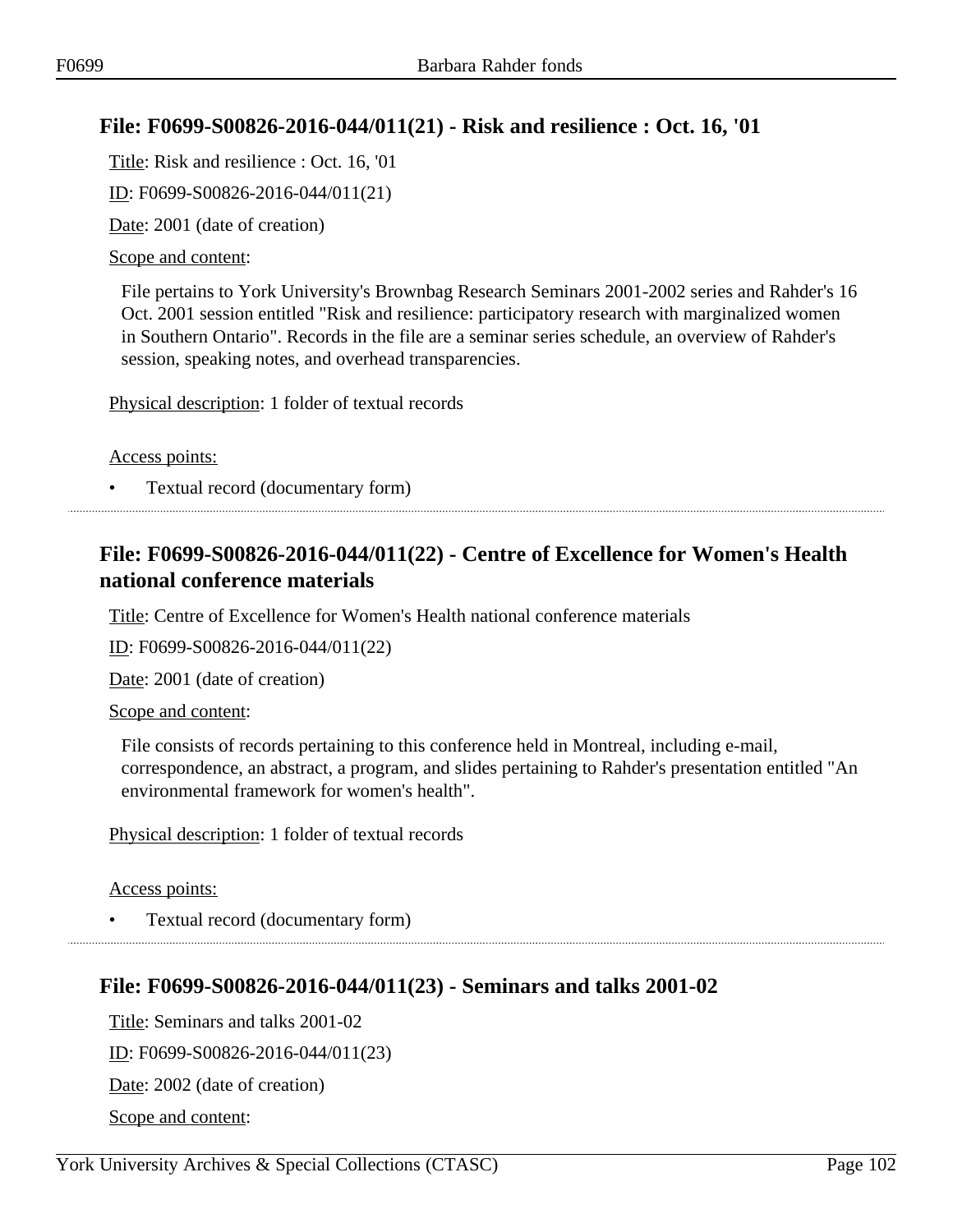File consists of a program for the Faculty of Environmental Studies' speaker series entitled "Planning Transformations" (Oct. 2001-Oct. 2002), which details Rahder's participation in a session entitled "Transforming planning education", as well as her notes and overhead transparencies for this presentation; and correspondence, e-mail and biographies pertaining to Rahder's role as moderator for "Meeting the challenges of urban health in the 21st century" (28 Feb. 2002).

Physical description: 1 folder of textual records

Access points:

• Textual record (documentary form)

# **File: F0699-S00826-2016-044/011(24) - Chester Hartman review in JAPA [Journal of the American Planning Association]**

Title: Chester Hartman review in JAPA [Journal of the American Planning Association]

ID: F0699-S00826-2016-044/011(24)

Date: 2002 (date of creation)

Scope and content:

File consists of a letter and Rahder's review of Between Eminence and Notoriety: Four Decades of Radical Urban Planning by Chester Hartman, later published in the Journal of the American Planning Association.

Physical description: 1 folder of textual records

Access points:

• Textual record (documentary form)

# **File: F0699-S00826-2016-044/011(25) - CIP/OPPI [Canadian Institute of Planners/ Ontario Professional Planners Institute] Toronto 2004**

Title: CIP/OPPI [Canadian Institute of Planners/Ontario Professional Planners Institute] Toronto 2004

ID: F0699-S00826-2016-044/011(25)

Date: 2004 (date of creation)

Scope and content:

File consists of Rahder's notes, a conference program and paper entitled "Diversity and planning education: a Canadian perspective" by Kanishka Goonewardena, Katharine N. Rankin and Sarah Weinstock.

Physical description: 1 folder of textual records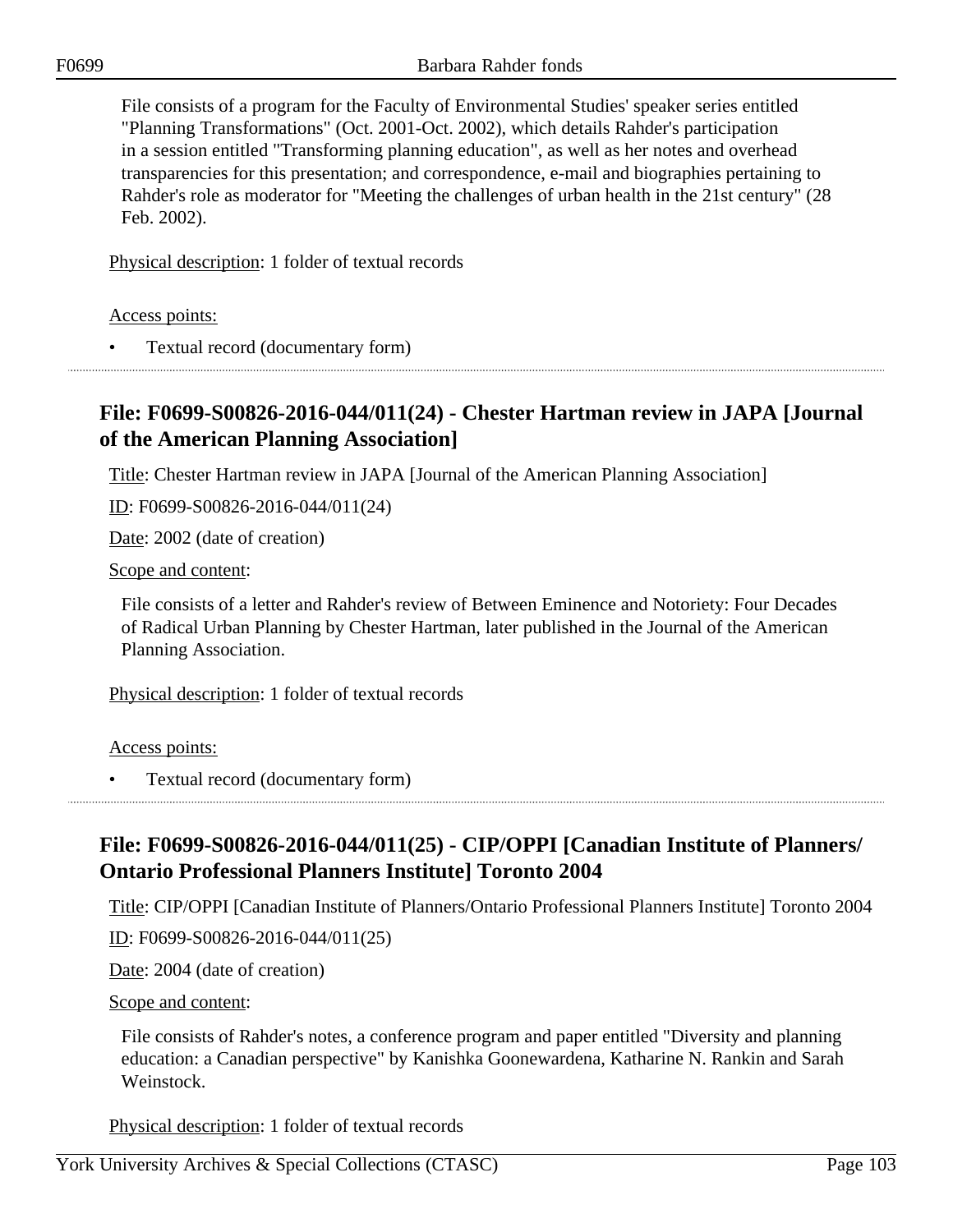Access points:

• Textual record (documentary form)

## **File: F0699-S00826-2016-044/011(26) - ACSP [Association of Collegiate Schools of Planning] 2004**

Title: ACSP [Association of Collegiate Schools of Planning] 2004

ID: F0699-S00826-2016-044/011(26)

Date: 2003-2004 (date of creation)

Scope and content:

File pertains to a paper written by Rahder and Carol Altilia entitled "Where is the feminism in planning going: transformation or appropriation?" for the 45th annual conference of the Association of Collegiate Schools of Planning held in Portland, Oregon, in Oct. 2004. Included in the file are notes, a draft of the paper, and a copy of the version of the paper published in Planning Theory.

Physical description: 1 folder of textual records

Access points:

• Textual record (documentary form)

## **File: F0699-S00826-2016-044/011(27) - Environmental Studies Today and Tomorrow**

Title: Environmental Studies Today and Tomorrow

ID: F0699-S00826-2016-044/011(27)

Date: 13 Mar. 2004 (date of creation)

Scope and content:

File consists of Rahder's speaking notes for this event held at the York University Faculty of Environmental Studies on 13 Mar. 2004.

Physical description: 1 folder of textual records

Access points: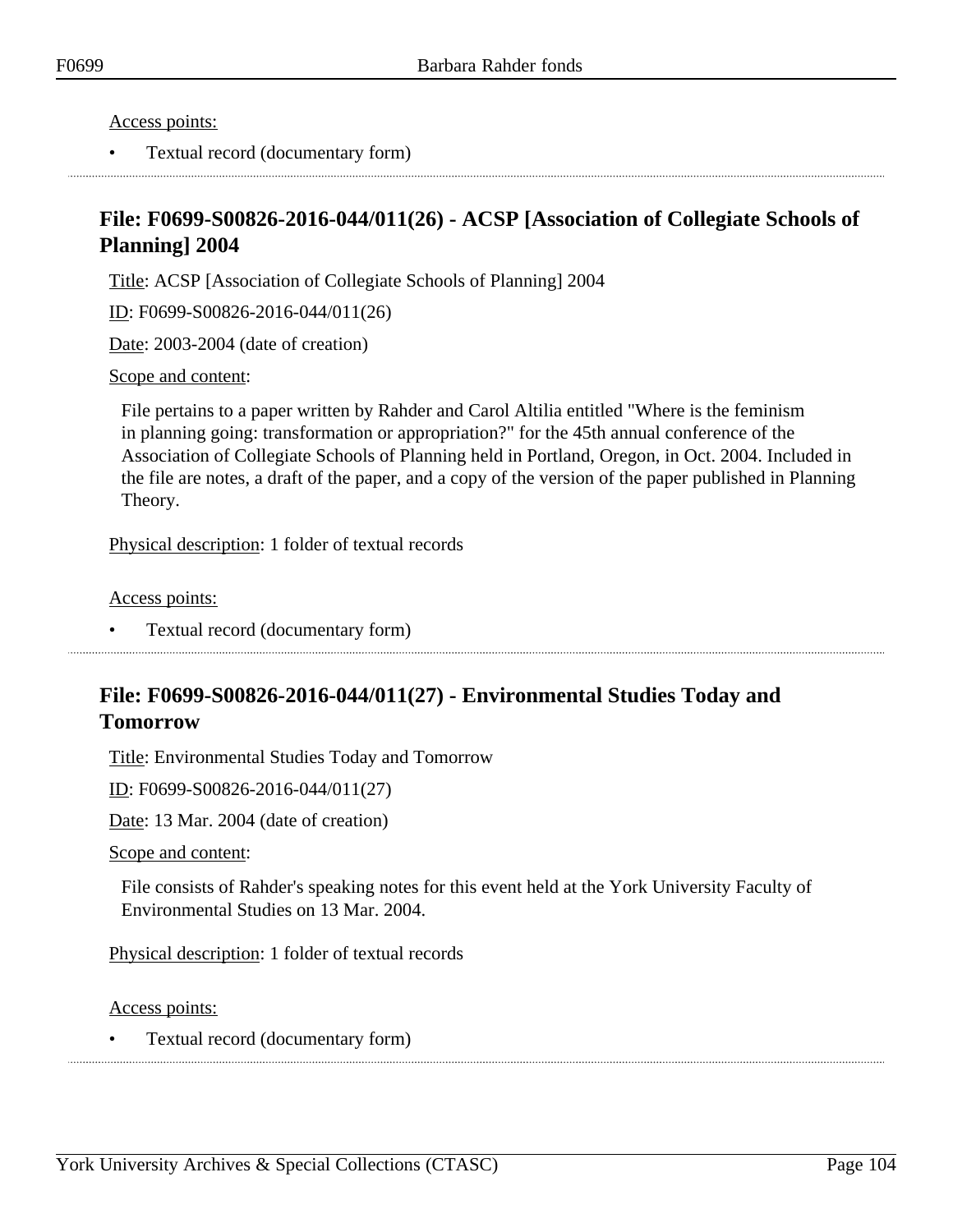# **File: F0699-S00826-2016-044/011(28) - Uncertain city @ CIP [Canadian Institute of Planners] 2004**

Title: Uncertain city @ CIP [Canadian Institute of Planners] 2004

ID: F0699-S00826-2016-044/011(28)

Date: 2004 (date of creation)

### Scope and content:

File consists of Rahder's speaking notes on diversity and planning theory and page proofs for "The uncertain city: making space(s) for difference" by Rahder and Richard Milgrom, published in the Canadian Journal of Urban Research.

Physical description: 1 folder of textual records

Access points:

• Textual record (documentary form)

### **File: F0699-S00826-2016-044/011(29) - Urban social sustainability guest lecture**

Title: Urban social sustainability guest lecture

ID: F0699-S00826-2016-044/011(29)

Date: 2005 (date of creation)

Scope and content:

File consists of Rahder's handwritten notes for a 23 Nov. 2005 guest lecture at a ENVS 6114 class, as well as typescript notes on social sustainability and diversity for an IRIS seminar presented by Rahder and Patricia Wood on 5 Apr. 2005.

Physical description: 1 folder of textual records

Access points:

• Textual record (documentary form)

### **File: F0699-S00826-2016-044/011(30) - Sustainability conference : Chennai 2007**

Title: Sustainability conference : Chennai 2007 ID: F0699-S00826-2016-044/011(30) Date: Jan. 2007 (date of creation) Scope and content: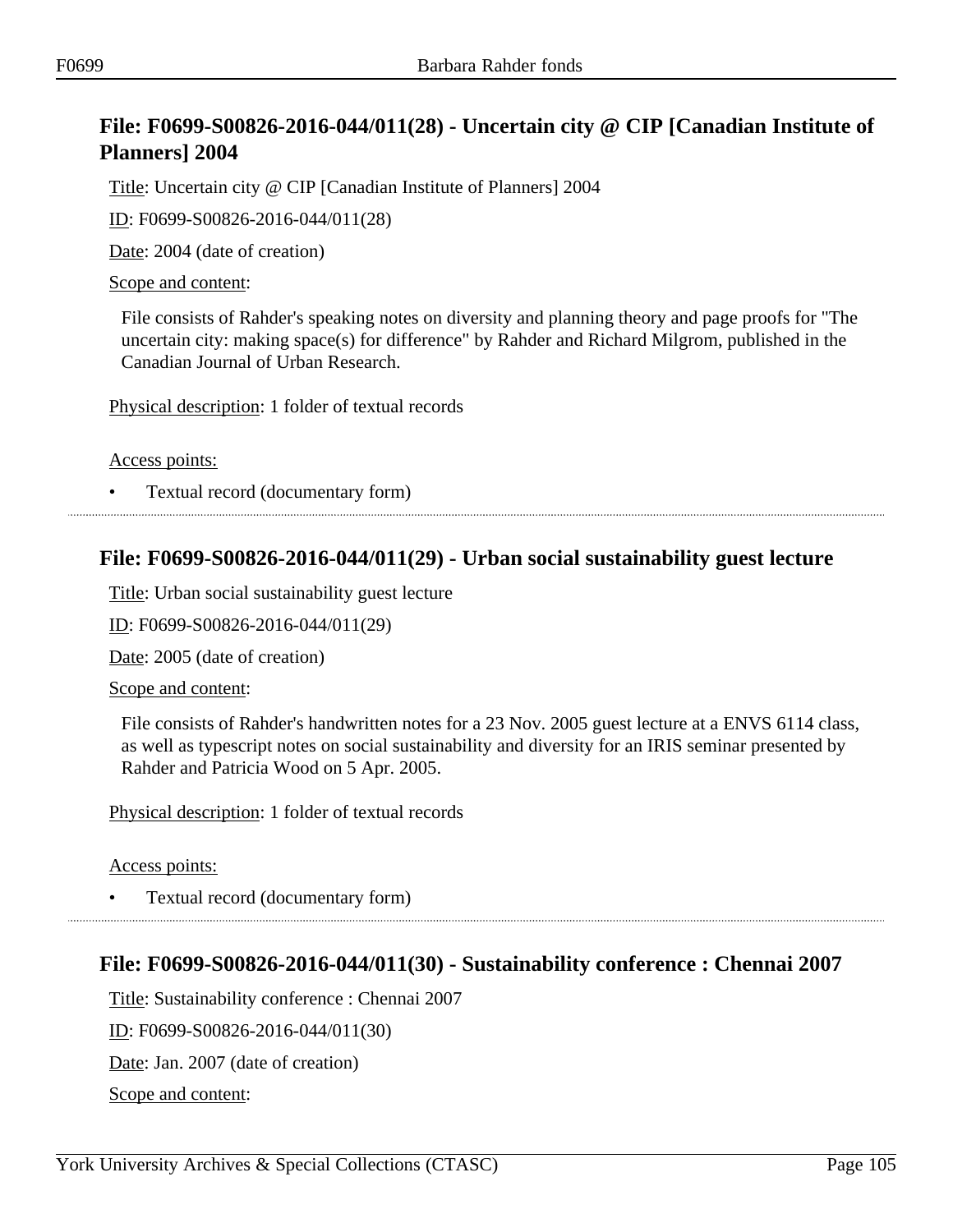File consists of a paper written by Rahder entitled "Global inequities: the stumbling block in social sustainability" for this conference, the 3rd International Conference on Environmental, Cultural, Economic and Social Sustainability, held in Chennai, India in Jan. 2007. Also included in the file is a conference program.

Physical description: 1 folder of textual records

### Access points:

• Textual record (documentary form)

### **File: F0699-S00826-2016-044/012(1) - AAG [American Association of Geographers] 2008**

Title: AAG [American Association of Geographers] 2008

ID: F0699-S00826-2016-044/012(1)

Date: 2008 (date of creation)

Scope and content:

File consists of presentation notes entitled "Towards community space?" by Rahder and Julian Agyeman for the American Association of Geographers conference in Apr. 2008, a conference participant list, as well as a syllabus for a course on topics in environmental justice (F&ES 83065) from an unidentified university.

Physical description: 1 folder of textual records

Access points:

• Textual record (documentary form)

### **File: F0699-S00826-2016-044/012(2) - EJ in Canada : invisible sisters : 2008**

Title: EJ in Canada : invisible sisters : 2008

ID: F0699-S00826-2016-044/012(2)

Date: 2008 (date of creation)

Scope and content:

File consists of a UBC Press contributor agreement between Rahder and the editors of Speaking For Ourselves: Environmental Justice in Canada pertaining to Rahder's article, "Invisible sisters: women and environmental justice in Canada", which is included in this publication. A copy of the published article is also part of this file.

Physical description: 1 folder of textual records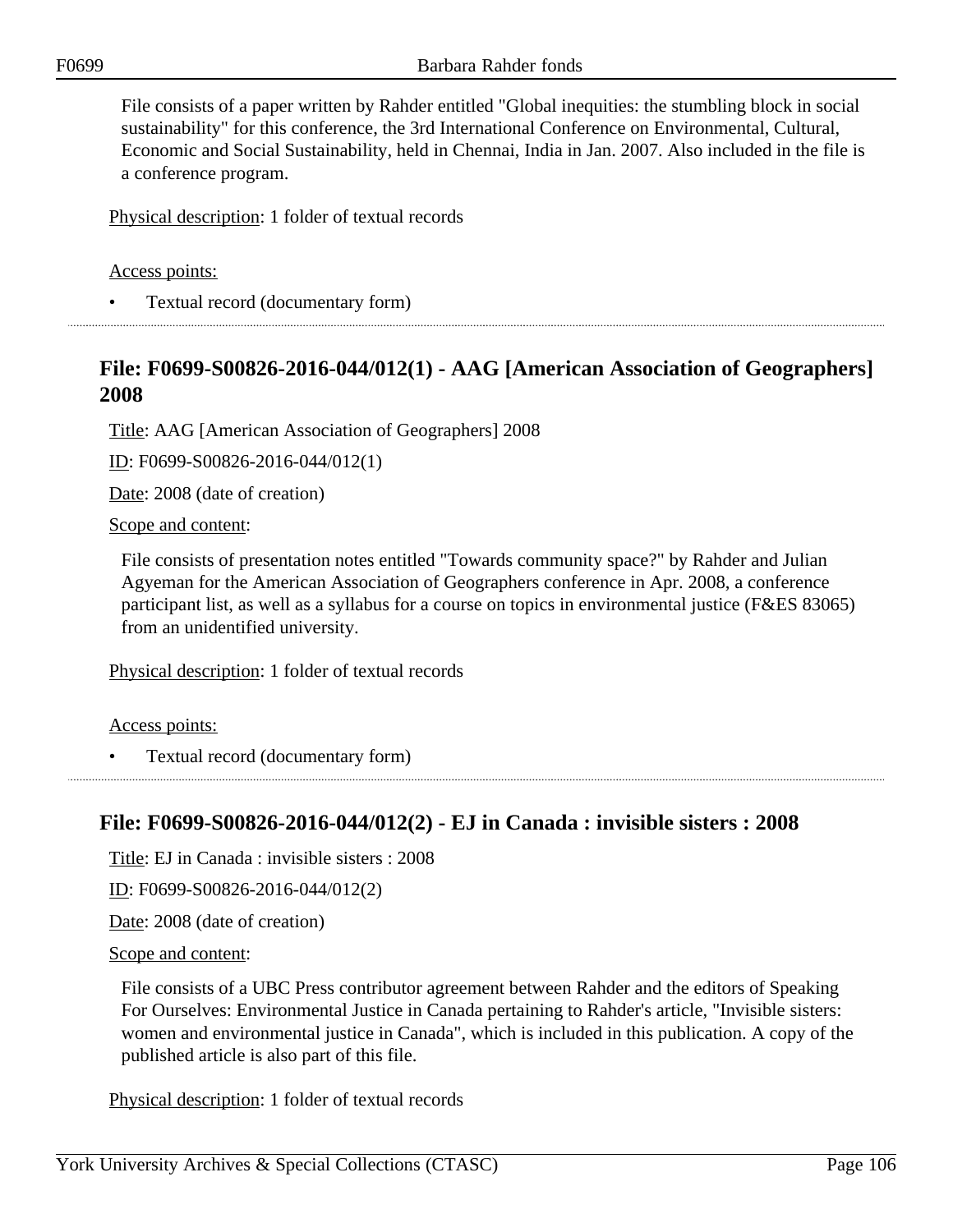Access points:

• Textual record (documentary form)

# **File: F0699-S00826-2016-044/012(3) - MYPAC [MES York Planning Alumni Committee] : planning alumni**

Title: MYPAC [MES York Planning Alumni Committee] : planning alumni

ID: F0699-S00826-2016-044/012(3)

Date: 2009 (date of creation)

Scope and content:

File consists of records pertaining to a "Planning for planning" alumni breakfast held at the Center for Social Innovation on 14 May 2009, at which Rahder spoke as Dean of the York University Faculty of Environmental Studies. Records are an event program and Rahder's handwritten speaking notes.

Physical description: 1 folder of textual records

Access points:

• Textual record (documentary form)

# **Item: F0699-S00826-2016-044/012(4) - When rationality is unreasonable : planning theory in Sri Lanka**

Title: When rationality is unreasonable : planning theory in Sri Lanka

Title [statRep]: Barbara Rahder

ID: F0699-S00826-2016-044/012(4)

Date: Dec. 2010 (date of creation)

Scope and content:

Item is a photocopy of this published article.

Physical description: 1 folder of textual records

Note [generalNote]:

Bhumi: The Planning Research Journal (vol. 02, no. 02, Dec. 2010)

Access points: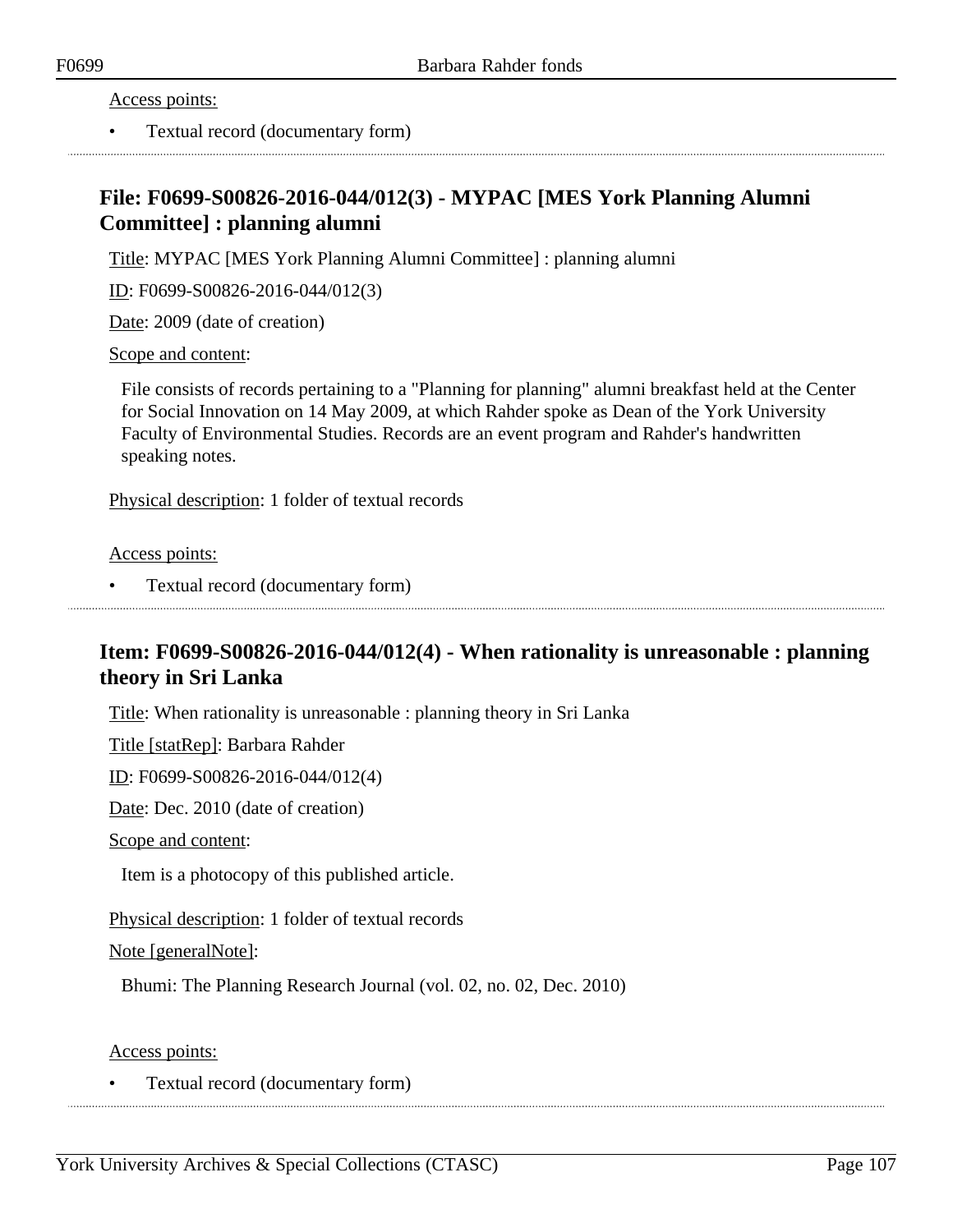## **File: F0699-S00826-2016-044/012(5) - South Africa**

Title: South Africa ID: F0699-S00826-2016-044/012(5) Date: 2010 (date of creation)

### Scope and content:

File consists of records pertaining to Rahder's participation in a delegation of Canadian planners to South Africa on 8-18 Nov. 2010. Records in this file include a program, Rahder's handwritten notes, a pamphlet, a brochure, a newsletter, a schedule of activities, a certificate of participation and a delegate list.

Physical description: 1 folder of textual records

#### Restrictions on access:

Access to this file is closed and may only be permitted through a research agreement.

#### Access points:

• Textual record (documentary form)

# **File: F0699-S00826-2016-044/012(6) - COU-GAP [Council of Ontario University Green Advisory Panel] reference group**

Title: COU-GAP [Council of Ontario University Green Advisory Panel] reference group

ID: F0699-S00826-2016-044/012(6)

Date: 2010 (date of creation)

#### Scope and content:

File pertains to Rahder's participation on the Council of Ontario Universities' Green Advisory Panel reference group. Records in this file include initial notes from a meeting of the group on 22 June 2010, e-mail, a draft agenda and statement on the COU fall 2010 forum, "Going greener on Ontario's campuses", draft terms of reference for the Green Advisory Panel, and a Green Advisory Panel pre-meeting survey filled in by Rahder.

Physical description: 1 folder of textual records

Access points:

• Textual record (documentary form)

**File: F0699-S00826-2016-044/012(7) - Congress 2012 : Waterloo : May 29-June 1**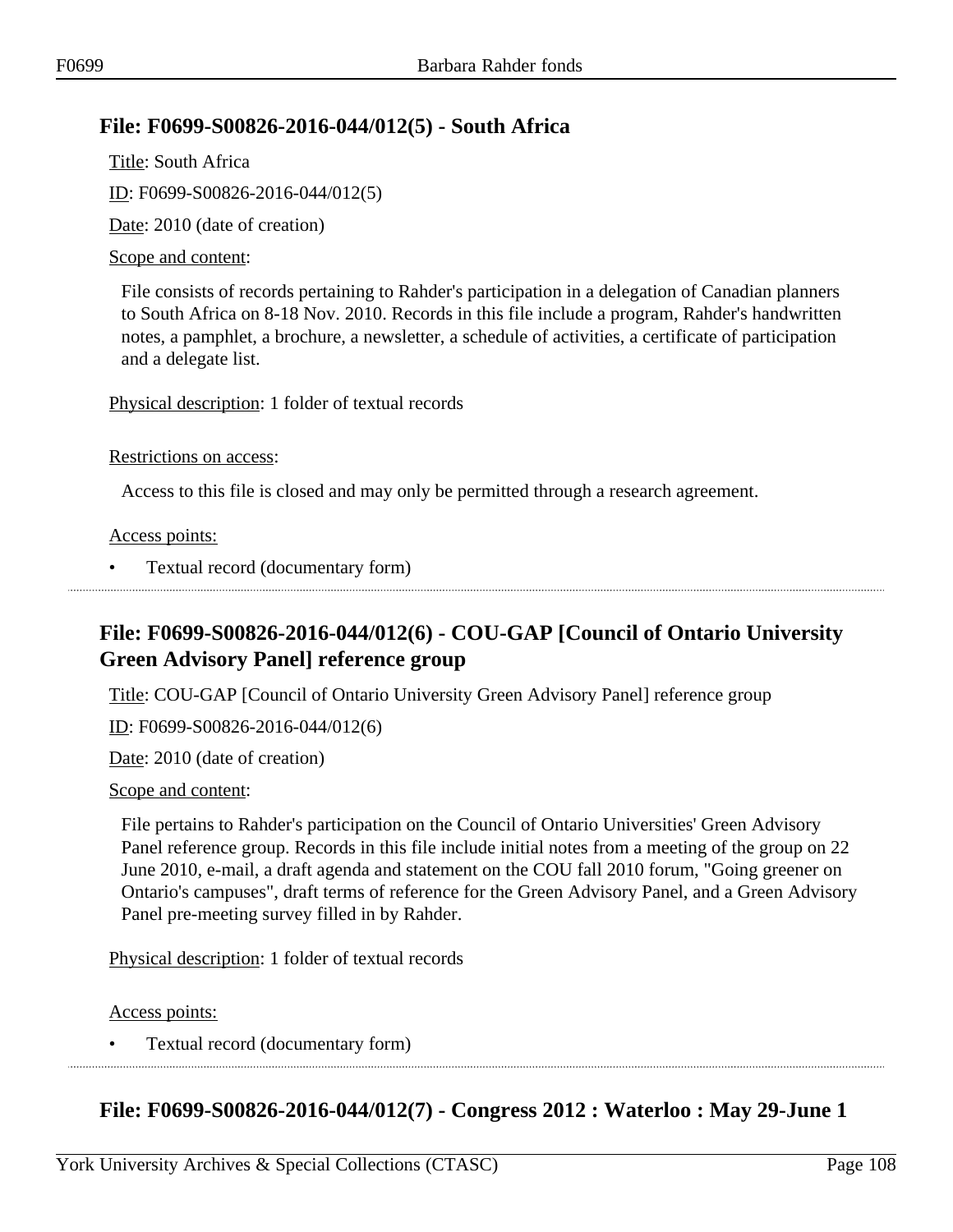Title: Congress 2012 : Waterloo : May 29-June 1

ID: F0699-S00826-2016-044/012(7)

Date: 2012 (date of creation)

#### Scope and content:

File consists of records pertaining to Rahder's attendance at the Environmental Studies Association of Canada conference/Congress of the Canadian Federation for the Humanities and Social Sciences held at the University of Waterloo in May 2012. These records are speaking notes by Rahder entitled "The changing climate for environmental studies", draft guidelines for environmental studies program accreditation, e-mail, handwritten notes by Rahder, and a copy of an article entitled "What is environmental studies?" by Michael Soule and Daniel Press.

Physical description: 1 folder of textual records

Access points:

• Textual record (documentary form)

## **Item: F0699-S00826-2016-044/012(8) - ESAC [Environmental Studies Association of Canada] conference 2012**

Title: ESAC [Environmental Studies Association of Canada] conference 2012

ID: F0699-S00826-2016-044/012(8)

Date: 2012 (date of creation)

Scope and content:

Item is a final report from the "Making Ourselves Useful: environmental scholarship in an unsustainable world" conference of the Environmental Studies Association of Canada held in May 2012 in Kitchener-Waterloo.

Physical description: 1 folder of textual records

Access points:

• Textual record (documentary form)

# **File: F0699-S00826-2016-044/012(9) - FARU [Faculty of Architecture Research Unit] symposium : Sri Lanka**

Title: FARU [Faculty of Architecture Research Unit] symposium : Sri Lanka

ID: F0699-S00826-2016-044/012(9)

Date: 2012 (date of creation)

Scope and content: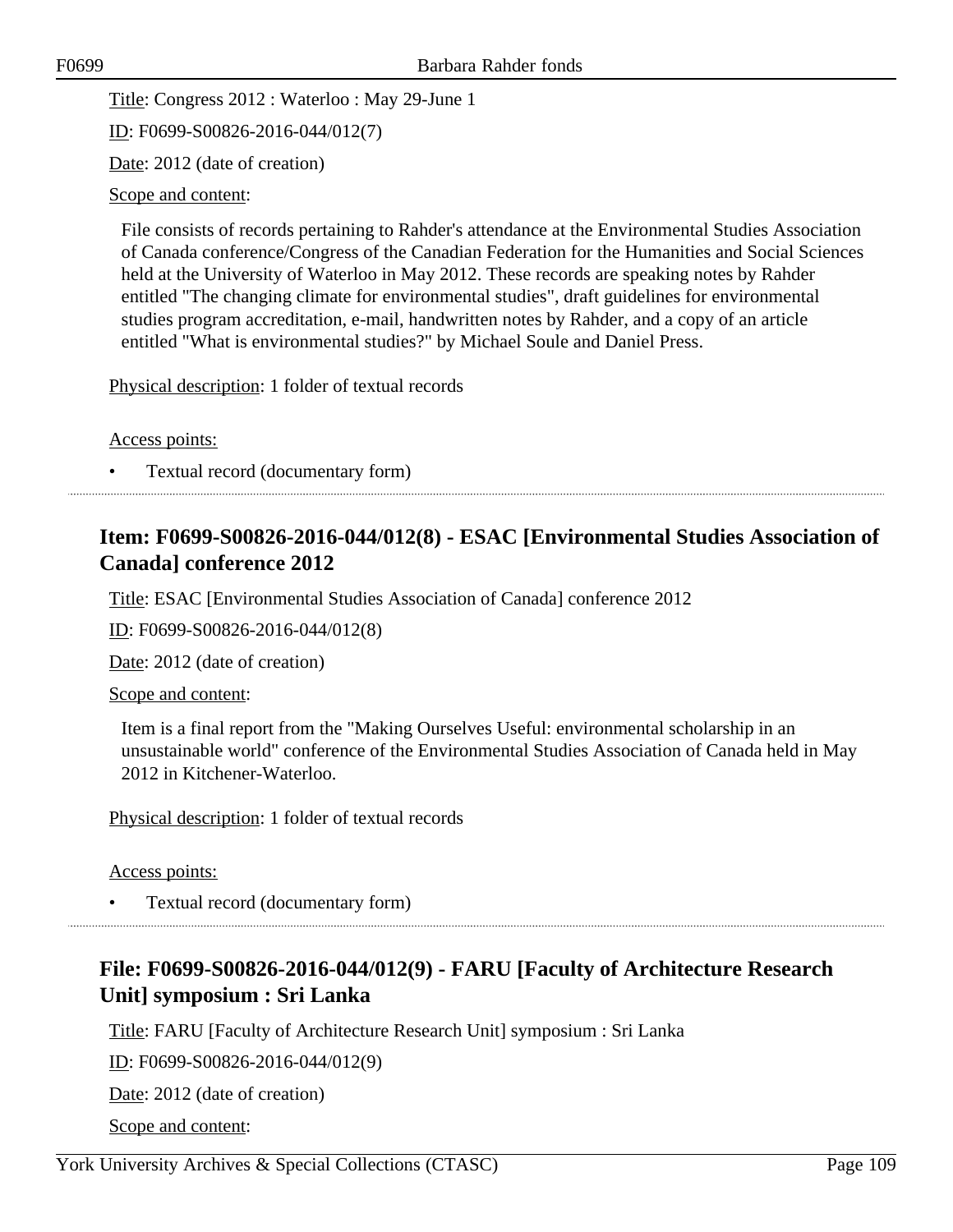File pertains to Rahder's participation as chair of a session entitled "Built environment and people" and a presentation by Rahder and Heather McLean entitled "Creative class conflict" at the FARU International Research Symposium 2012 held at the University of Moratuwa, Galle Fort, Sri Lanka in Aug. 2012. Records in this file include a session program, presentation slides, paper guidelines, Rahder's (and Heather MacLean) paper abstract for "Creative class conflict in Kensington Market, Toronto", a certificate of participation, a symposium program, and symposium abstracts.

Physical description: 1 folder of textual records

Access points:

• Textual record (documentary form)

## **File: F0699-S00826-2016-044/012(10) - Planning theory @ Moratuwa**

Title: Planning theory @ Moratuwa

ID: F0699-S00826-2016-044/012(10)

Date: Aug. 2012 (date of creation)

Scope and content:

File pertains to Rahder's role as 2012 visiting lecturer in the Faculty of Architecture at the University of Moratuwa in Sri Lanka. Records include a letter detailing her appointment, outlines for Rahder's course "Planning theory and strategic intervention", and Rahder's handwritten lecture notes.

Physical description: 1 folder of textual records

Access points:

• Textual record (documentary form)

### **File: F0699-S00826-2016-044/012(11) - Sri Lanka**

Title: Sri Lanka

ID: F0699-S00826-2016-044/012(11)

Date: 2006-2007, 2012 (date of creation)

Scope and content:

File consists of a letter appointing Rahder as visiting professor (1 month) in the Department of Town and Country Planning at the University of Moratuwa, book lists in urban planning/ architecture/urban design recommended for the library of the University of Moratuwa, notes, research materials about Sri Lanka, and a letter to Rahder about her 2012 donation of books to the University of Moratuwa's library.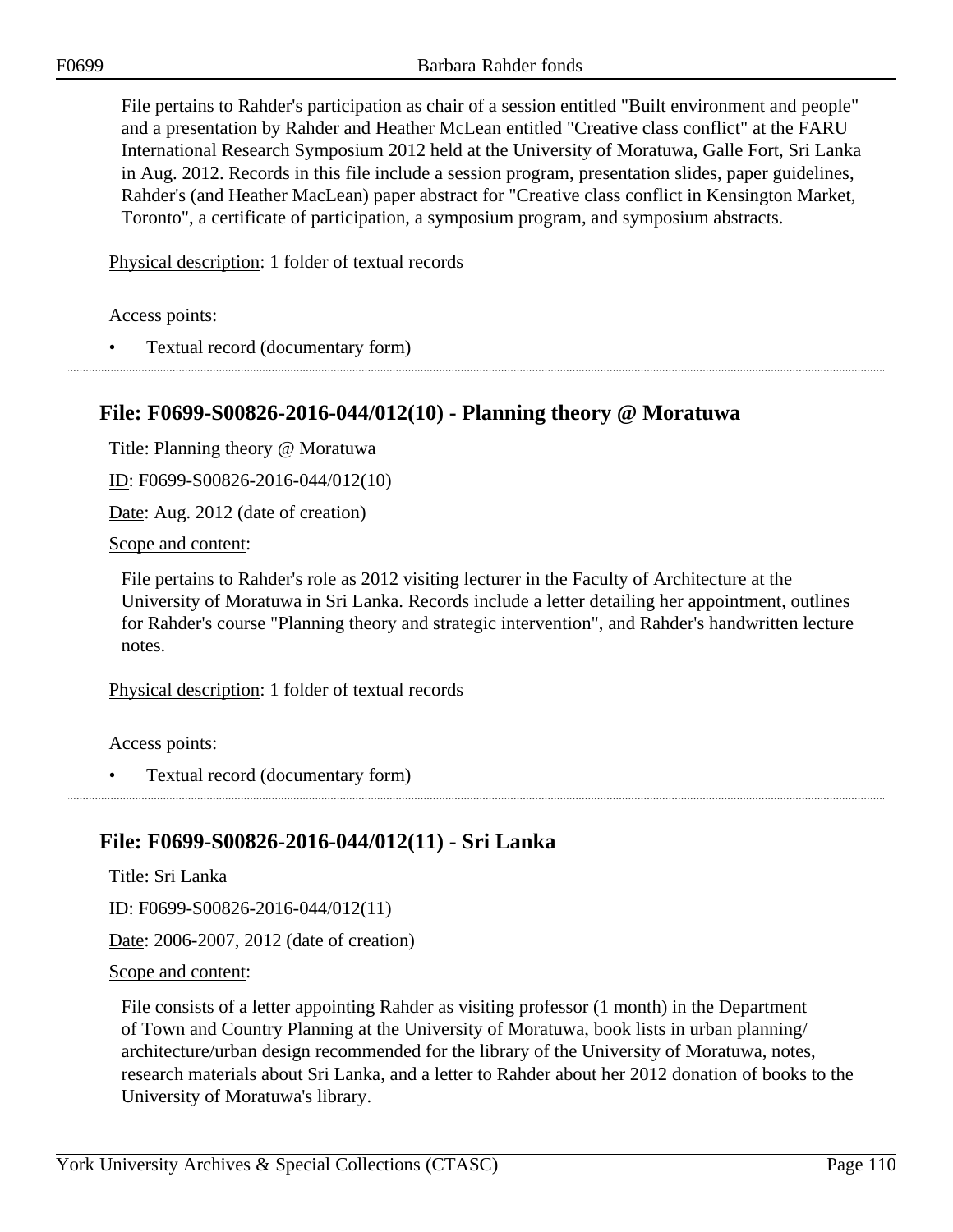Access points:

• Textual record (documentary form)

# **Item: F0699-S00826-2016-044/012(12) - Other ways of knowing your place : immigrant women's experience of public space in Toronto**

Title: Other ways of knowing your place : immigrant women's experience of public space in Toronto

Title [statRep]: Barbara Rahder and Heather McLean

ID: F0699-S00826-2016-044/012(12)

Date: 2013 (date of creation)

Scope and content:

Item is a copy of this published article.

Physical description: 1 folder of textual records

Note [generalNote]:

Canadian Journal of Urban Research (vol. 22, no. 1, pp. 145-166, Summer 2013)

Access points:

• Textual record (documentary form)

### **File: F0699-S00826-2016-044/012(13) - Changing Cities conference : Greece 2013**

Title: Changing Cities conference : Greece 2013

ID: F0699-S00826-2016-044/012(13)

Date: 2013 (date of creation)

#### Scope and content:

File consists of a conference program for the international conference "Changing Cities: spatial, morphological, formal and socio-economic dimensions" held on Skiathos Island, Greece, in June 2013, presentation slides by Rahder entitled "After the war is over: questions about planning in Sri Lanka", her speaking notes and abstract for her paper of the same name, registration materials, newspaper articles about Sri Lanka, a certificate of contribution, a SSHRC conference travel grant application and award notice.

Physical description: 1 folder of textual records

Access points: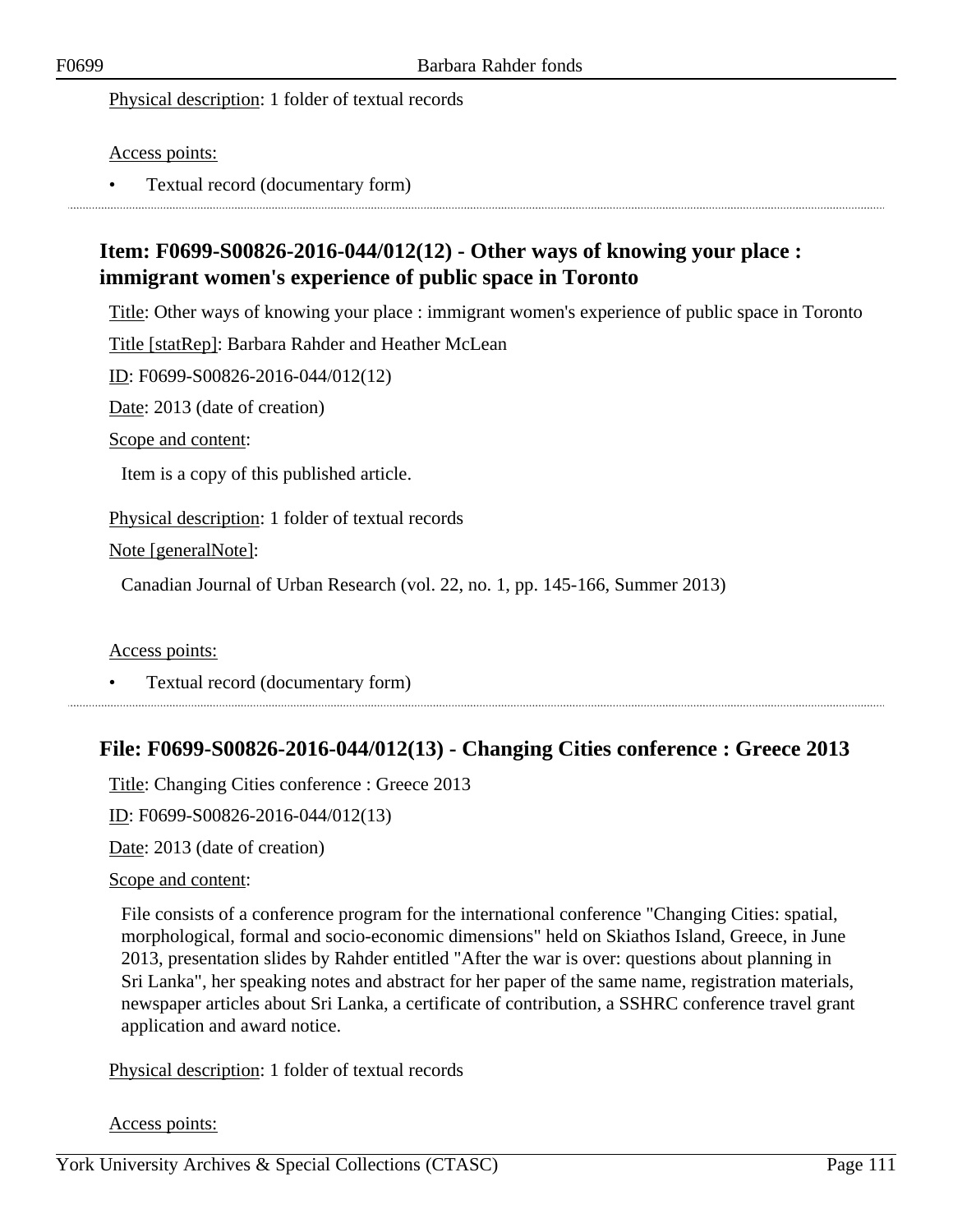• Textual record (documentary form)

### **Item: F0699-S00826-2016-044/012(14) - Gender and planning in Sri Lanka**

Title: Gender and planning in Sri Lanka

ID: F0699-S00826-2016-044/012(14)

Date: 24 Oct. 2014 (date of creation)

#### Scope and content:

Item consists of Rahder's notes for a lecture given via Skype for an undergraduate module on social equity at the Department of Town and Country Planning at the University of Moratuwa.

Physical description: 1 folder of textual records

Access points:

• Textual record (documentary form)

### **File: F0699-S00826-2016-044/012(15) - Bibliographies**

Title: Bibliographies

ID: F0699-S00826-2016-044/012(15)

Date: 1985-2003 (date of creation)

Scope and content:

File consists of a collection of bibliographies, published and unpublished, pertaining to planning and related topics.

Physical description: 1 folder of textual records

Access points:

• Textual record (documentary form)

## **Item: F0699-S00826-2016-044/012(16) - Strategies for maintaining professional competence : a manual for professional associations and faculties**

Title: Strategies for maintaining professional competence : a manual for professional associations and **faculties** 

Title [statRep]: Compiled and edited by Dr. Barbara Sanford

ID: F0699-S00826-2016-044/012(16)

Date: 1989 (date of creation)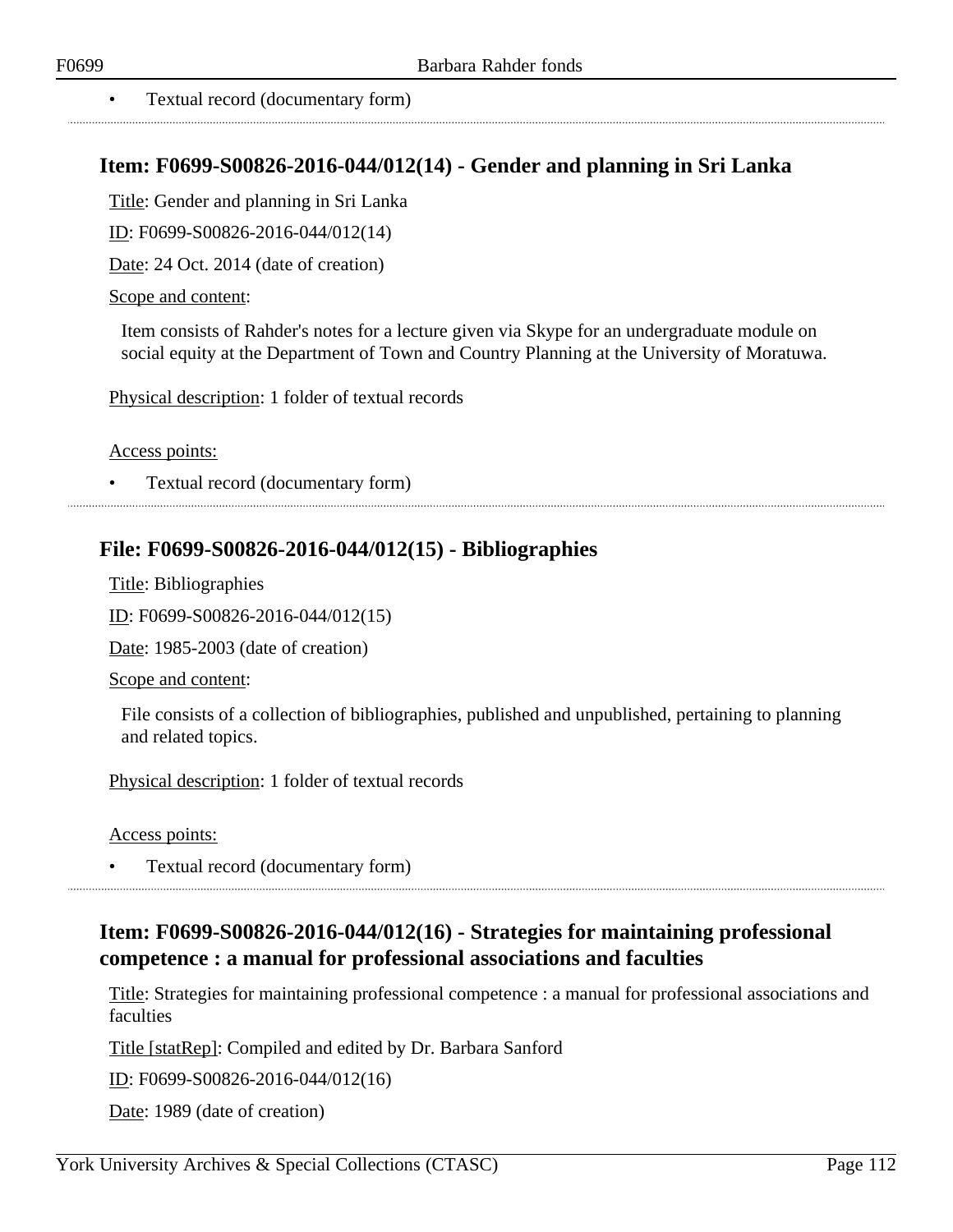Note [generalNote]:

Canadian Scholars' Press Inc.,

#### Access points:

• Textual record (documentary form) 

## **Item: F0699-S00826-2016-044/012(17) - A review of the Canadian and American literature on homesharing agencies with a service component**

Title: A review of the Canadian and American literature on homesharing agencies with a service component

Title [statRep]: Barbara Rahder, Brenda Farge, Rubin Rodres

ID: F0699-S00826-2016-044/012(17)

Date: 1992 (date of creation)

Scope and content:

Item is a published article from Home Health Care Services Quarterly (vol. 12, no. 1/2).

Physical description: 1 folder of textual records

### Access points:

• Textual record (documentary form)

### **Item: F0699-S00826-2016-044/012(18) - Cityplan '91 : proposals**

Title: Cityplan '91 : proposals

Title [statRep]: The City of Toronto Planning and Development Department

ID: F0699-S00826-2016-044/012(18)

Date: June 1991 (date of creation)

Scope and content:

Item is a publication for which Rahder was hired to write section 7.3 on social planning and community services.

Physical description: 1 folder of textual records

### Access points: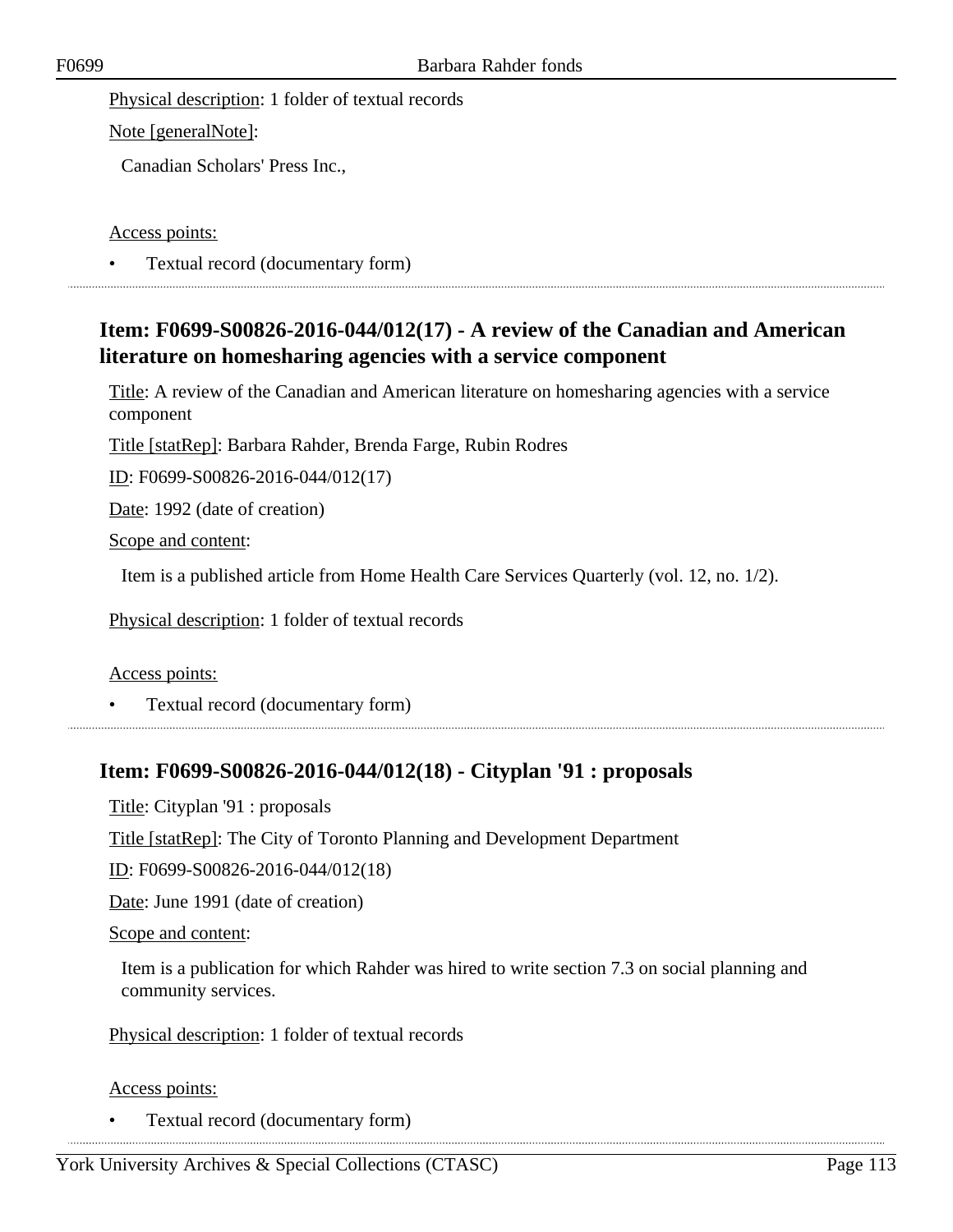## **File: F0699-S00826-2016-044/012(19) - Cityplan '91 forum materials**

Title: Cityplan '91 forum materials

ID: F0699-S00826-2016-044/012(19)

Date: 1989 (date of creation)

### Scope and content:

File pertains to the City of Toronto's launch of Cityplan '91 with a event entitled "Cityplan '91 forum on the future of the City of Toronto", held on on 27-31 May 1989. Records in this file include a program, a letter signed by Mayor Art Eggleton inviting Rahder to attend, a Cityplan '91 brochure, a summary of events, and speaker biographies.

Physical description: 1 folder of textual records

#### Access points:

• Textual record (documentary form)

## **Series: F0699-S00827 - Four Shelter project files**

Title: Four Shelter project files

ID: F0699-S00827

Date: 1990-1999 (date of creation)

#### Scope and content:

Series consists of records pertaining to the work of Rahder and Associates for this project on behalf of women's shelters in Durham Region and the Counties of Peterborough, Victoria, Haliburton, and Northumberland to identify under-served and marginalized women in their communities. Records in this series include proposals, correspondence, a contract, notes, meeting agendas, questionnaires, budgets, progress reports, research materials, training materials, executive summaries, strategic plans, and the project's final report. Also included are records pertaining to the creation of a facilitator's guide by Rahder and Associates for a YMCA anti-racist training program.

Physical description: 0.32 m of textual records 2 computer disks : 9 x 9 cm

#### Restrictions on access:

No restrictions on access.

Access points: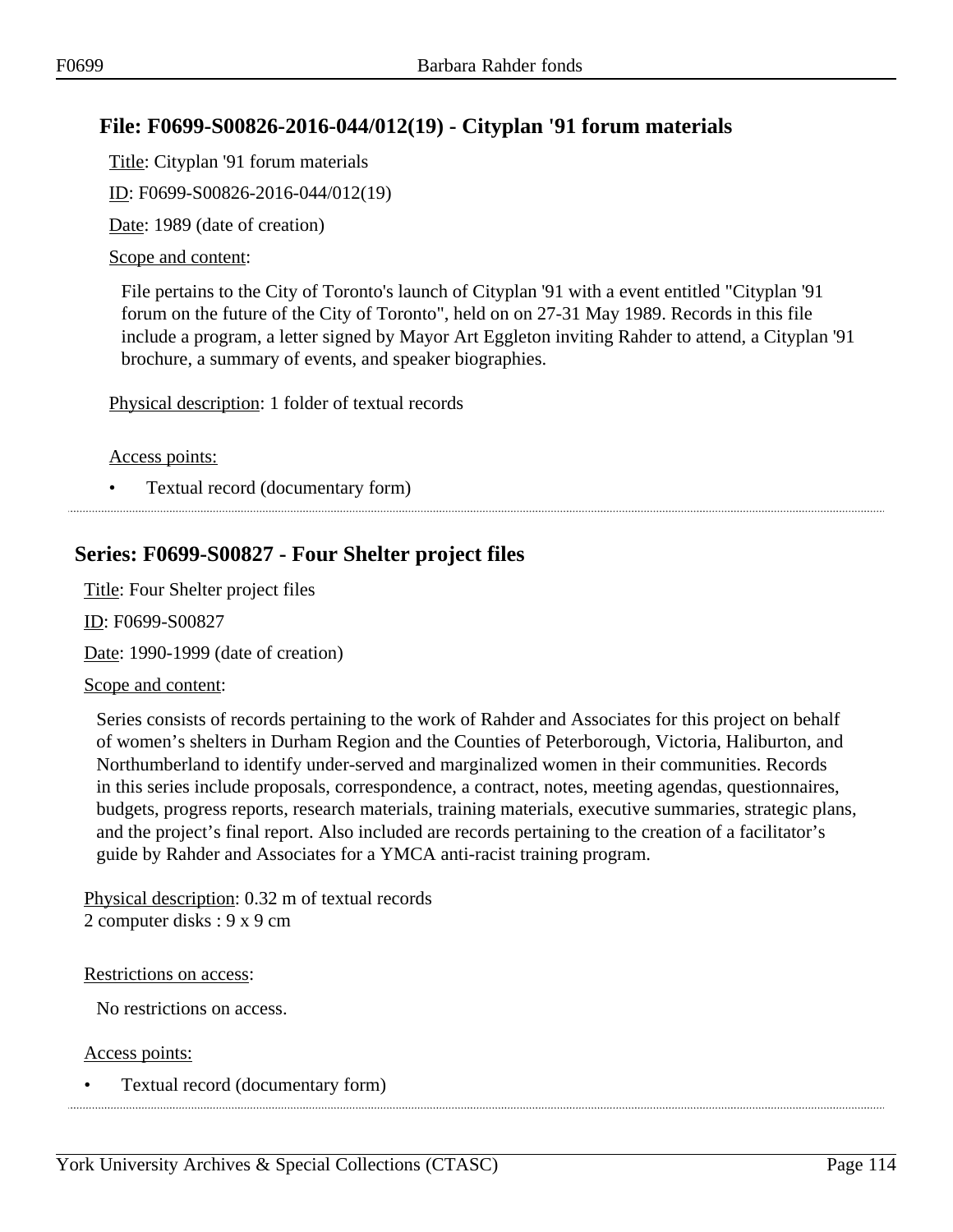## **File: F0699-S00827-2016-044/013(1) - Four Shelter contract**

Title: Four Shelter contract ID: F0699-S00827-2016-044/013(1) Date: 1992-1993 (date of creation)

#### Scope and content:

File consists of a proposal by Rahder and Associates to undertake the Four Shelter community consultation (Oct. 1992), an agreement between Rahder and Associates and the Denise House/ Sedna Women's Shelter and Support Services Inc. and an agreement between Rahder and Associates and Victoria County Women's Resource Services pertaining to the community consultation project, correspondence with the stakeholders about the project progress, a phase II implementation budget (Aug. 1993), and a press release about the Four Shelter community consultation.

Physical description: 1 folder of textual records

Access points:

• Textual record (documentary form)

## **File: F0699-S00827-2016-044/013(2) - Four Shelter committee : community consultation**

Title: Four Shelter committee : community consultation

ID: F0699-S00827-2016-044/013(2)

Date: 1993 (date of creation)

#### Scope and content:

File pertains to the activities of the Four Shelter committee working on the community consultation on violence against women. These records include correspondence, agendas and notes from committee meetings, a questionnaire, a list of focus group requirements, a progress report, a press release, an outline for a training day, a draft service provider questionnaire, terms of reference for the community consultation project, and questions for consultant interviews.

Physical description: 1 folder of textual records

Access points:

• Textual record (documentary form)

## **File: F0699-S00827-2016-044/013(3) - Four Shelter service inventory**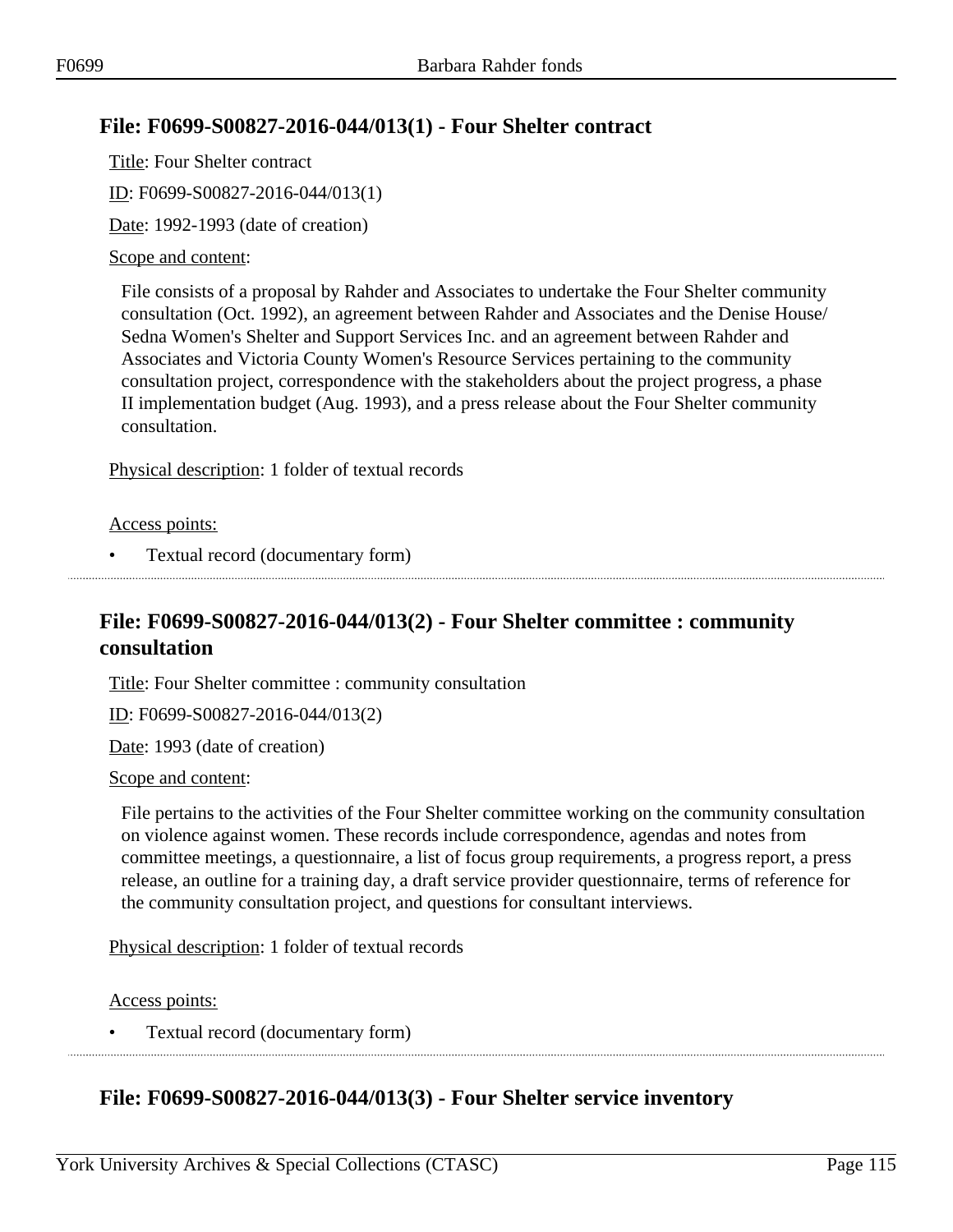Title: Four Shelter service inventory

ID: F0699-S00827-2016-044/013(3)

Date: 1992 (date of creation)

Scope and content:

File consists of inventories of services provided by the Region of Durham, Victoria County, Peterborough County, Northumberland County and Haliburton County relating to violence against women.

Physical description: 1 folder of textual records

Access points:

• Textual record (documentary form)

## **File: F0699-S00827-2016-044/013(4) - Four Shelter : field work, other research/ projects**

Title: Four Shelter : field work, other research/projects

ID: F0699-S00827-2016-044/013(4)

Date: 1990, 1992 (date of creation)

Scope and content:

File consists of a list of literature, studies and projects related to the community consultation on violence against women, as well as a study by the Kapelos-Edwards Group entitled "A voice of twenty-nine: a survey of immigrant and minority women who have experienced wife assault" (Mar. 1990).

Physical description: 1 folder of textual records

Access points:

• Textual record (documentary form)

### **File: F0699-S00827-2016-044/013(5) - Four Shelter : questionnaires, etc.**

Title: Four Shelter : questionnaires, etc.

ID: F0699-S00827-2016-044/013(5)

Date: [ca. 1992] (date of creation)

Scope and content:

File consists of records pertaining to the community consultation, including blank questionnaires, meeting agendas, notes and discussion questions, and a volunteer sign-up sheet.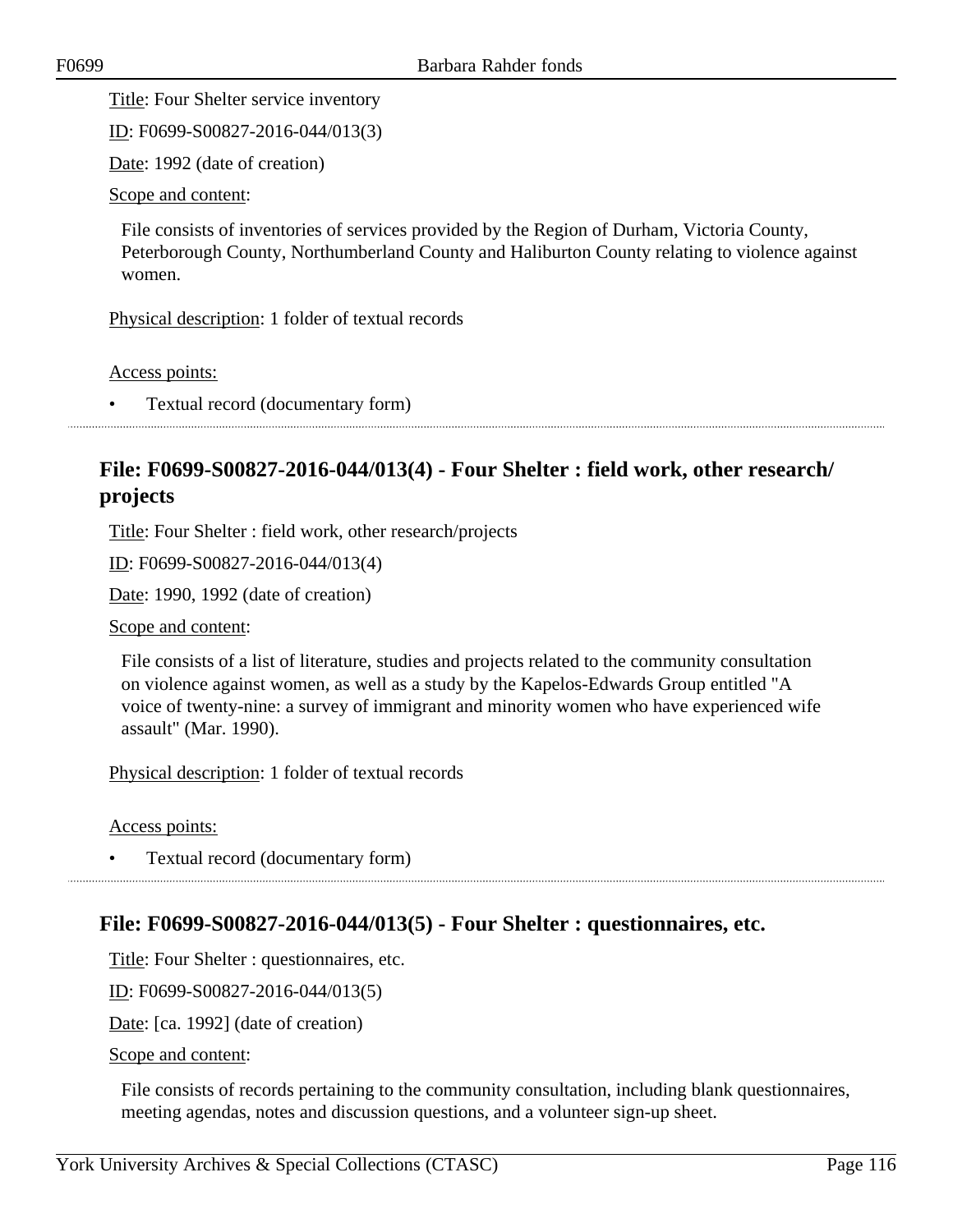#### Access points:

• Textual record (documentary form)

### **File: F0699-S00827-2016-044/013(6) - Wife assault stats**

Title: Wife assault stats ID: F0699-S00827-2016-044/013(6) Date: [ca. 1992-1994] (date of creation) Physical description: 1 folder of textual records

#### Access points:

• Textual record (documentary form)

### **File: F0699-S00827-2016-044/013(7) - Four Shelter demographics**

Title: Four Shelter demographics

ID: F0699-S00827-2016-044/013(7)

Date: June 1993 (date of creation)

Scope and content:

File consists of demographic reports for this project, organized by county.

Physical description: 1 folder of textual records

Access points:

• Textual record (documentary form)

### **File: F0699-S00827-2016-044/013(8) - Native consultation**

Title: Native consultation

ID: F0699-S00827-2016-044/013(8)

Date: 1993 (date of creation)

Scope and content:

File consists of correspondence, reports, articles, research notes, and a copy of the project's summary of Native women's consultation by Nancy Martin for Rahder and Associates (June 1993).

Physical description: 1 folder of textual records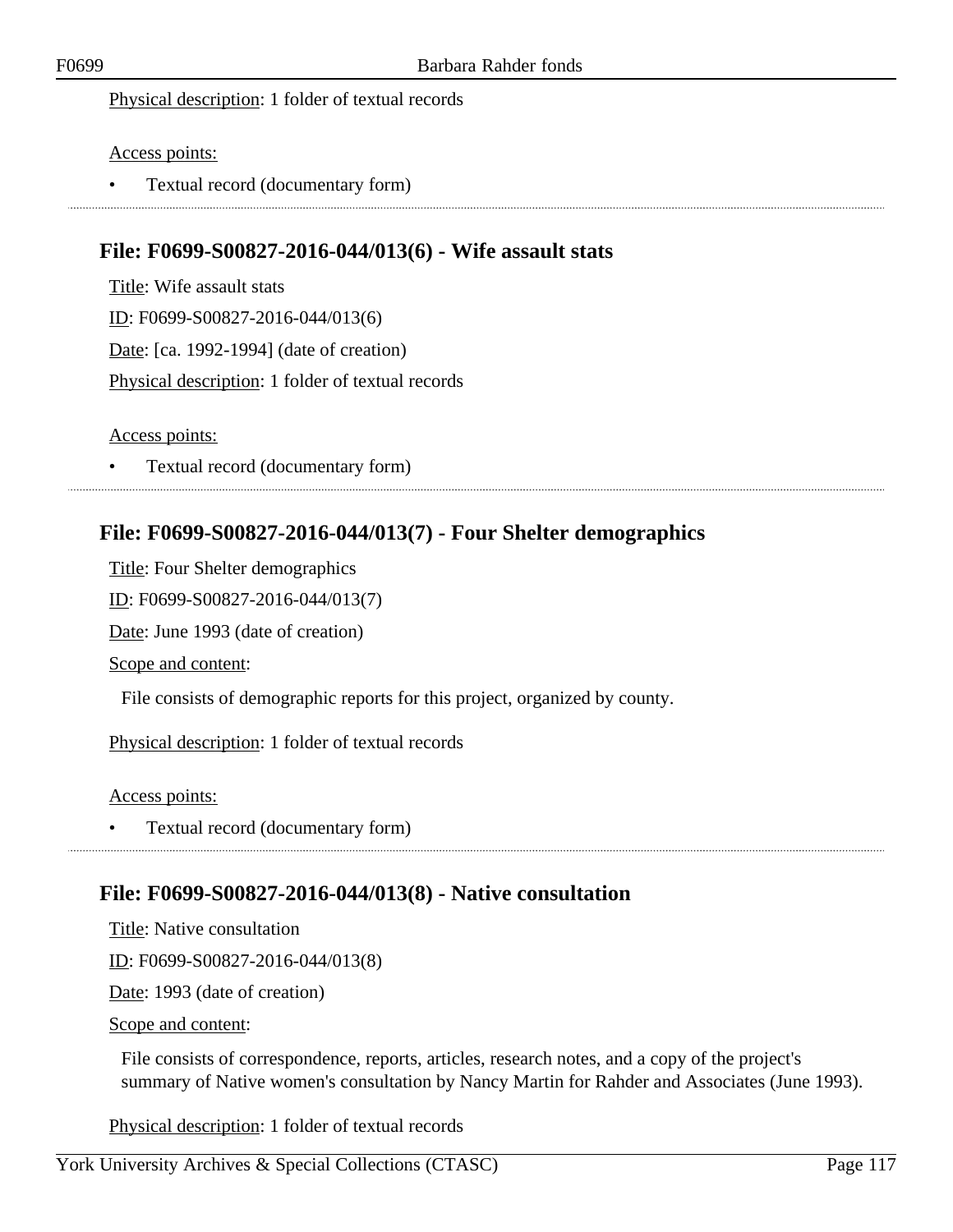• Textual record (documentary form)

### **File: F0699-S00827-2016-044/013(9) - Participatory planning with women at risk**

Title: Participatory planning with women at risk

ID: F0699-S00827-2016-044/013(9)

Date: 1994-1995 (date of creation)

Scope and content:

File consists of a copy of Rahder's paper, "Participatory planning with a diversity of women at risk of abuse", and a letter from Bernie Jones with comments on this paper.

Physical description: 1 folder of textual records

Access points:

• Textual record (documentary form)

## **Item: F0699-S00827-2016-044/013(10) - Durham Region and Peterborough, Victoria, Haliburton, and Northumberland Counties : community consultation on violence against women : summary report**

Title: Durham Region and Peterborough, Victoria, Haliburton, and Northumberland Counties : community consultation on violence against women : summary report

Title [statRep]: Rahder and Associates

ID: F0699-S00827-2016-044/013(10)

Date: Jan. 1994 (date of creation)

Physical description: 1 folder of textual records

Note [generalNote]:

2 copies

Access points:

• Textual record (documentary form)

# **Item: F0699-S00827-2016-044/013(11) - Consultation communautaire sur la violence faite aux femmes : Region de Durham et comtes de Peterborough, Victoria, Haliburton et Northumberland : rapport sommaire**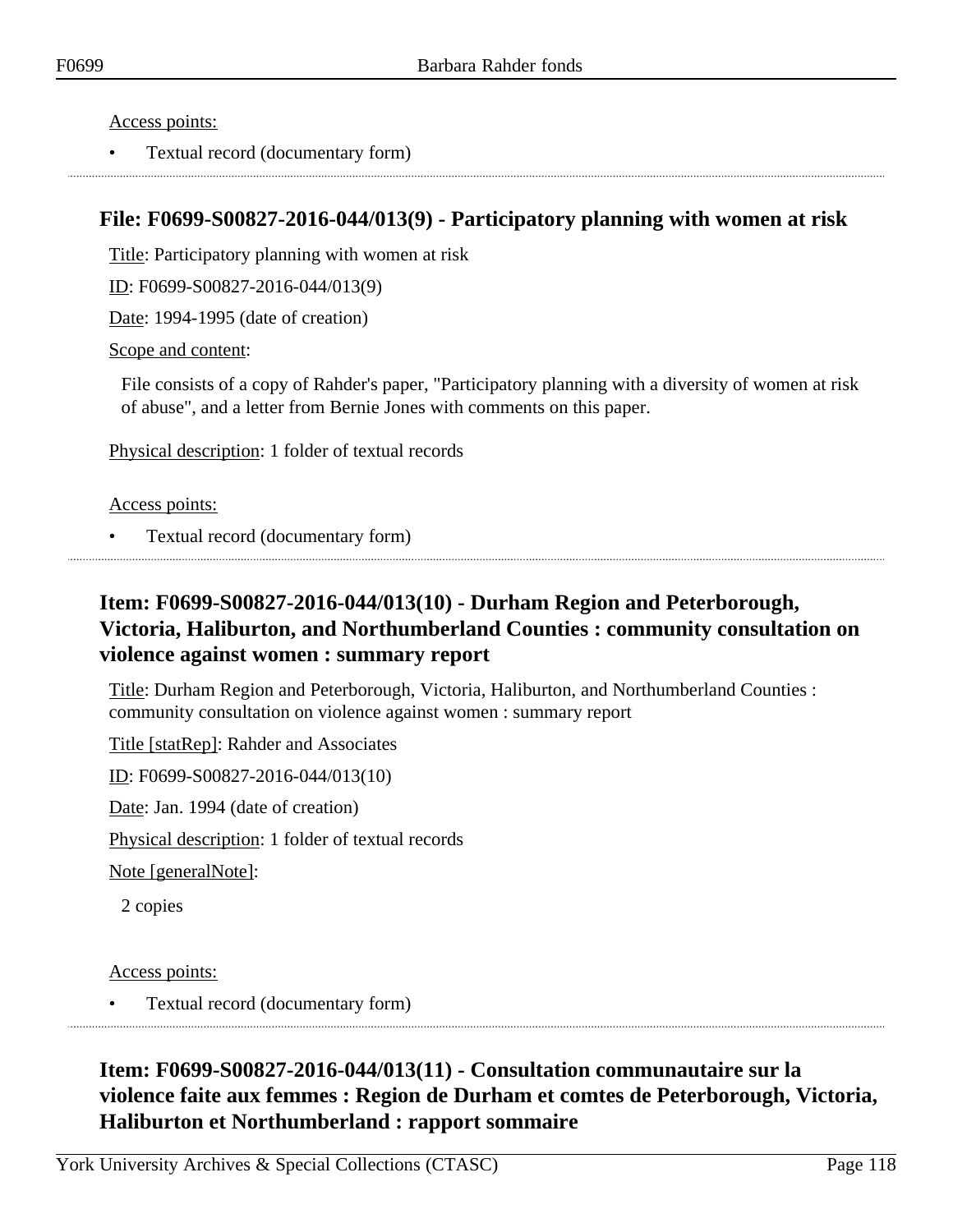Title: Consultation communautaire sur la violence faite aux femmes : Region de Durham et comtes de Peterborough, Victoria, Haliburton et Northumberland : rapport sommaire

Title [statRep]: Rahder and Associates ID: F0699-S00827-2016-044/013(11) Date: Jan. 1994 (date of creation) Physical description: 1 folder of textual records Note [generalNote]: 2 copies

Access points:

• Textual record (documentary form)

## **Item: F0699-S00827-2016-044/013(12) - Durham Region : community consultation on violence against women : executive summary**

Title: Durham Region : community consultation on violence against women : executive summary

Title [otherInfo]: A report dedicated to the women of Durham Region who have survived violence and abuses

Title [statRep]: Rahder and Associates

ID: F0699-S00827-2016-044/013(12)

Date: Jan. 1994 (date of creation)

Physical description: 1 folder of textual records

Note [generalNote]:

2 copies

Access points:

• Textual record (documentary form)

# **Item: F0699-S00827-2016-044/013(13) - Region de Durham : consultation communautaire sur la violence faite aux femmes : rapport sommaire**

Title: Region de Durham : consultation communautaire sur la violence faite aux femmes : rapport sommaire

Title [otherInfo]: Rapport dedie aux femmes de la region de Durham qu ont survecu a la violence et aux abus

Title [statRep]: Rahder and Associates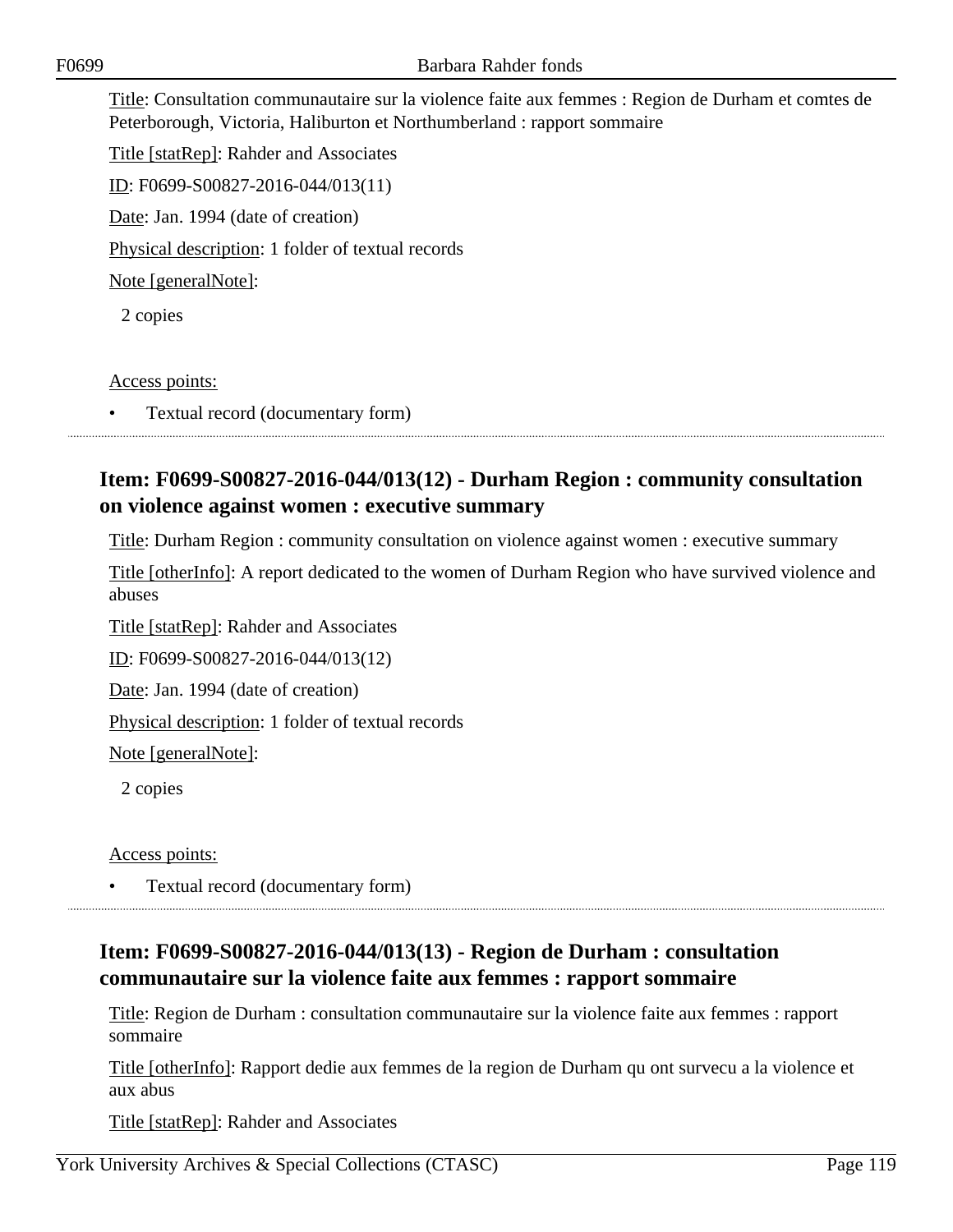ID: F0699-S00827-2016-044/013(13) Date: Jan. 1994 (date of creation) Physical description: 1 folder of textual records Note [generalNote]: 2 copies

Access points:

• Textual record (documentary form)

## **Item: F0699-S00827-2016-044/013(14) - Durham Region : community consultation on violence against women**

Title: Durham Region : community consultation on violence against women

Title [otherInfo]: A report dedicated to the women of Durham Region who have survived violence and abuses

Title [statRep]: Rahder and Associates

ID: F0699-S00827-2016-044/013(14)

Date: Jan. 1994 (date of creation)

Physical description: 1 folder of textual records

Note [generalNote]:

2 copies

#### Access points:

• Textual record (documentary form)

## **Item: F0699-S00827-2016-044/013(15) - Peterborough County : community consultation on violence against women : executive summary**

Title: Peterborough County : community consultation on violence against women : executive summary

Title [otherInfo]: A report dedicated to the women of Peterborough County who have survived violence and abuses

Title [statRep]: Rahder and Associates

ID: F0699-S00827-2016-044/013(15)

Date: Jan. 1994 (date of creation)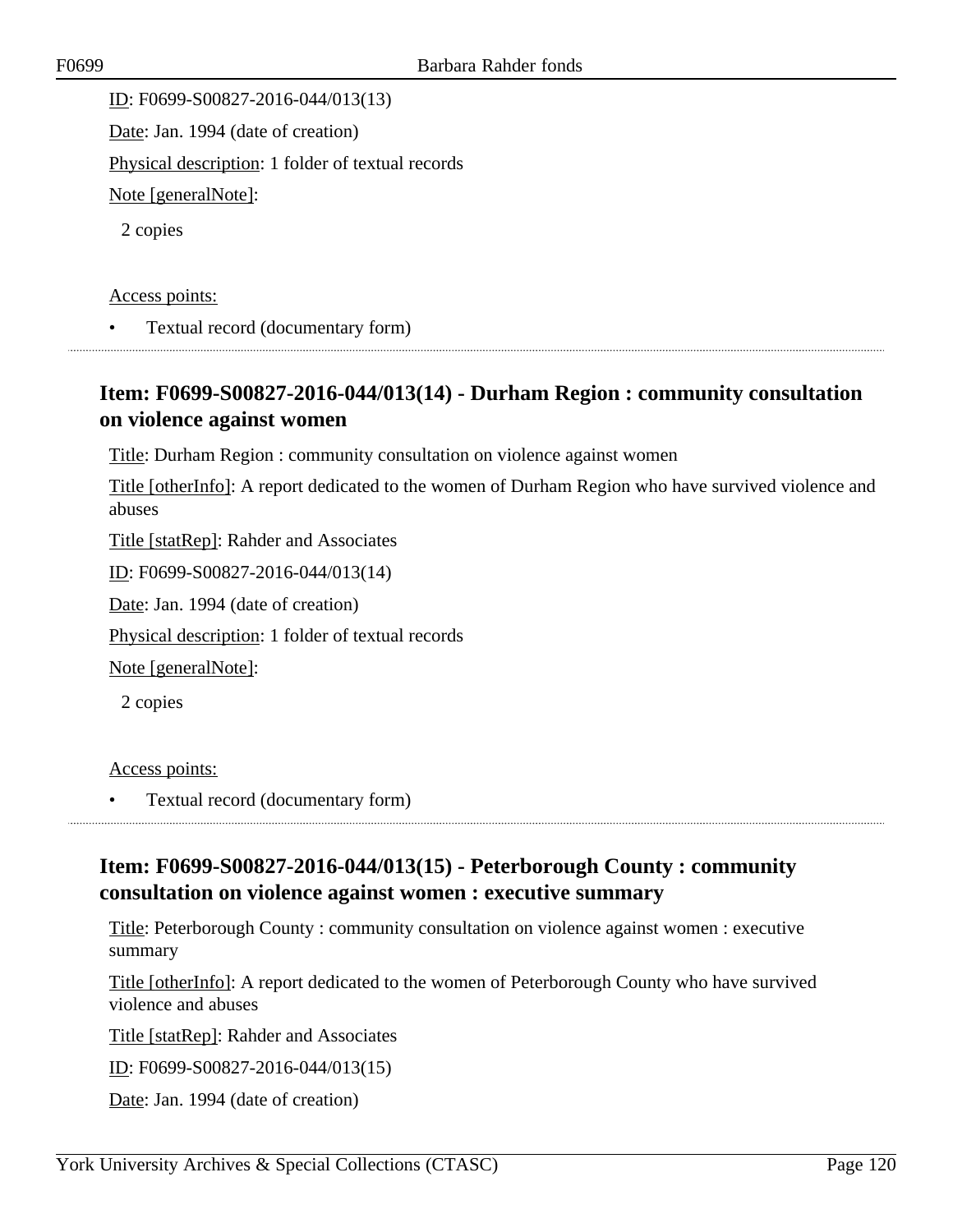Note [generalNote]:

2 copies

#### Access points:

• Textual record (documentary form) 

## **Item: F0699-S00827-2016-044/013(16) - Peterborough County : community consultation on violence against women**

Title: Peterborough County : community consultation on violence against women

Title [otherInfo]: A report dedicated to the women of Peterborough County who have survived violence and abuses

Title [statRep]: Rahder and Associates

ID: F0699-S00827-2016-044/013(16)

Date: Jan. 1994 (date of creation)

Physical description: 1 folder of textual records

Note [generalNote]:

2 copies

Access points:

• Textual record (documentary form)

# **Item: F0699-S00827-2016-044/013(17) - Victoria County : community consultation on violence against women : executive summary**

Title: Victoria County : community consultation on violence against women : executive summary

Title [otherInfo]: A report dedicated to the women of Victoria County who have survived violence and abuses

Title [statRep]: Rahder and Associates

ID: F0699-S00827-2016-044/013(17)

Date: Jan. 1994 (date of creation)

Physical description: 1 folder of textual records

Note [generalNote]:

2 copies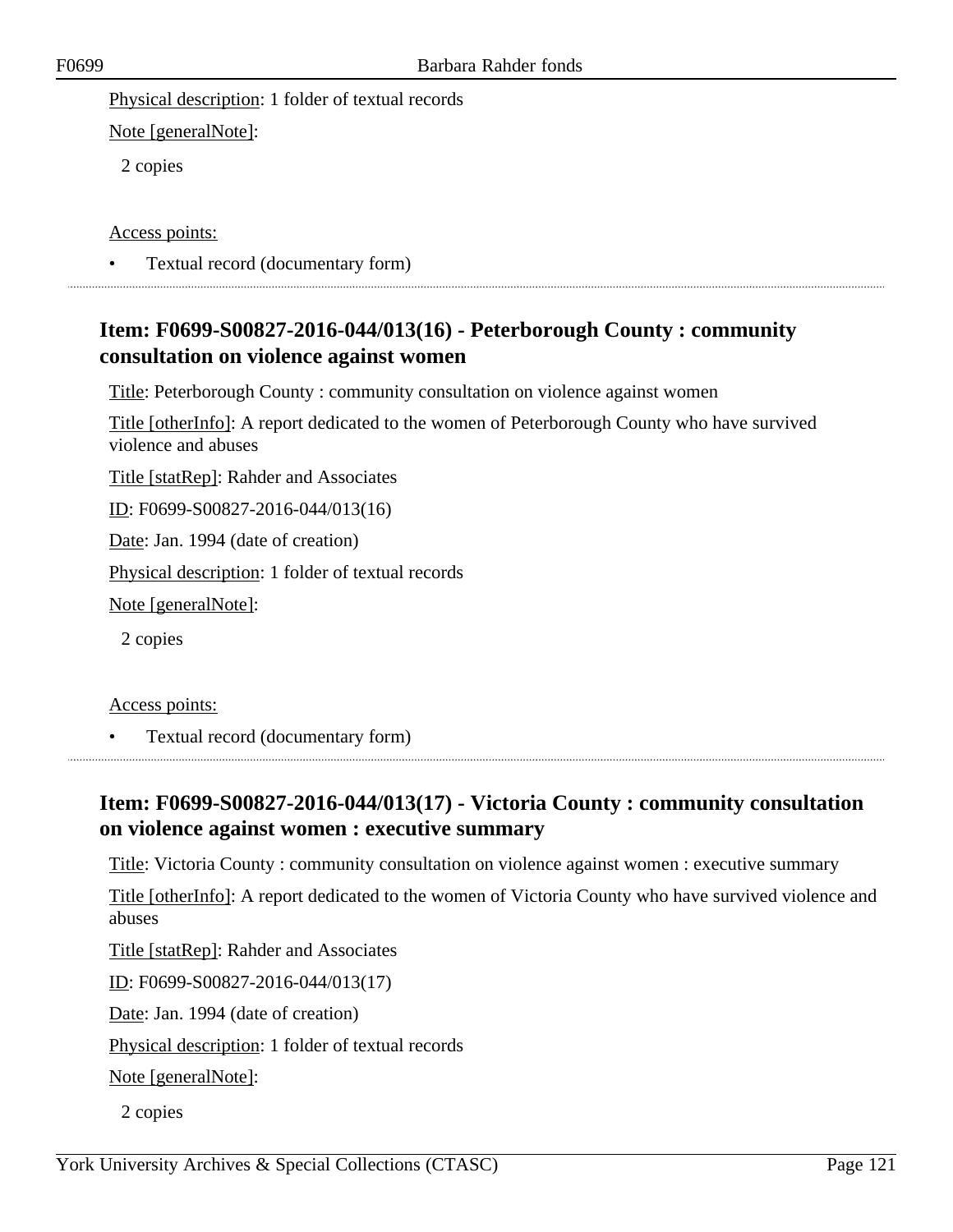• Textual record (documentary form)

## **Item: F0699-S00827-2016-044/013(18) - Victoria County : community consultation on violence against women**

Title: Victoria County : community consultation on violence against women

Title [otherInfo]: A report dedicated to the women of Victoria County who have survived violence and abuses

Title [statRep]: Rahder and Associates ID: F0699-S00827-2016-044/013(18) Date: Jan. 1994 (date of creation) Physical description: 1 folder of textual records

Note [generalNote]:

2 copies

Access points:

• Textual record (documentary form)

# **Item: F0699-S00827-2016-044/014(1) - Haliburton County : community consultation on violence against women : executive summary**

Title: Haliburton County : community consultation on violence against women : executive summary

Title [otherInfo]: A report dedicated to the women of Haliburton County who have survived violence and abuses

Title [statRep]: Rahder and Associates

ID: F0699-S00827-2016-044/014(1)

Date: Jan. 1994 (date of creation)

Physical description: 1 folder of textual records

Note [generalNote]:

2 copies

Access points: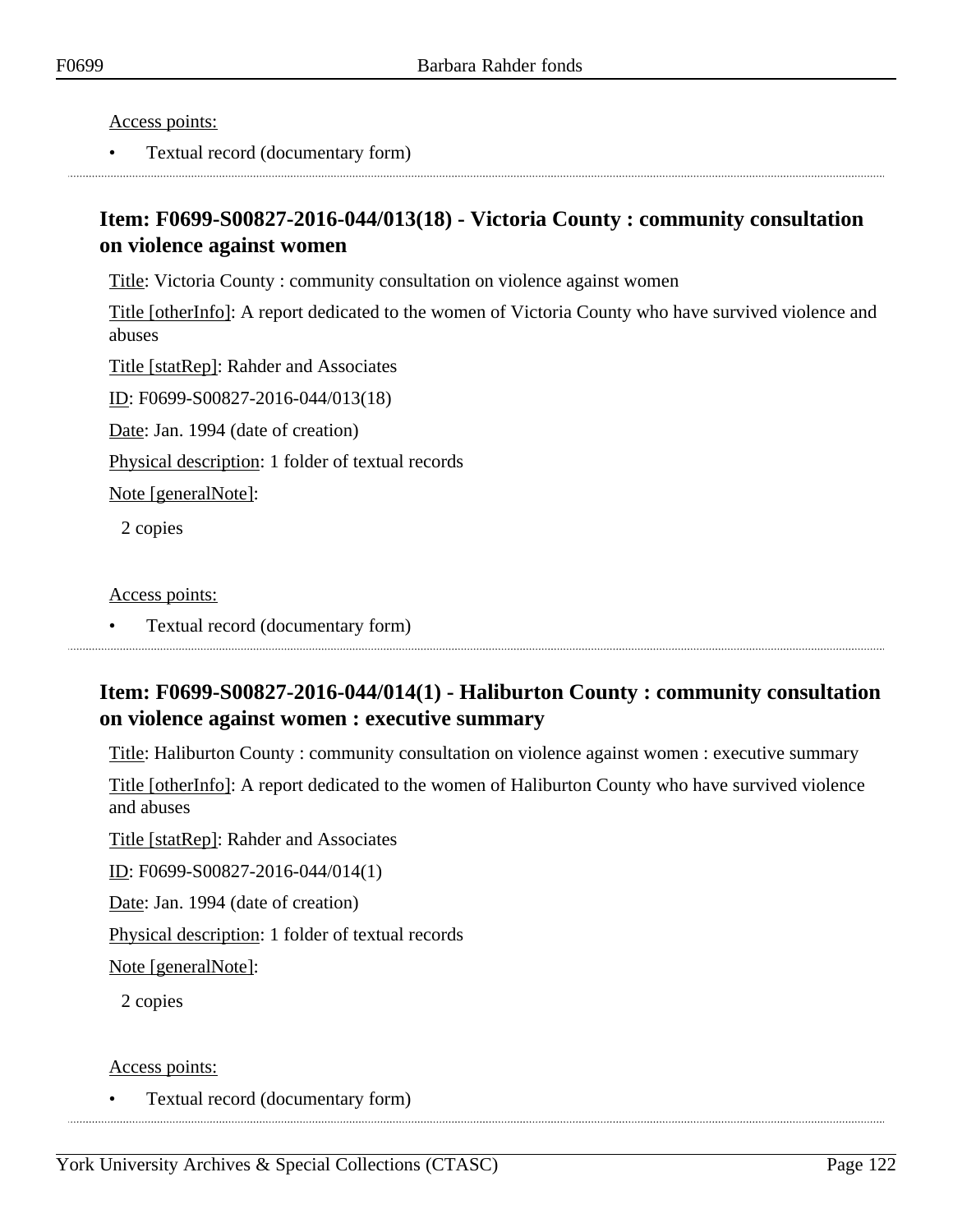## **Item: F0699-S00827-2016-044/014(2) - Haliburton County : community consultation on violence against women**

Title: Haliburton County : community consultation on violence against women

Title [otherInfo]: A report dedicated to the women of Haliburton County who have survived violence and abuses

Title [statRep]: Rahder and Associates

ID: F0699-S00827-2016-044/014(2)

Date: Jan. 1994 (date of creation)

Physical description: 1 folder of textual records

Note [generalNote]:

2 copies

Access points:

• Textual record (documentary form)

### **Item: F0699-S00827-2016-044/014(3) - Northumberland County : community consultation on violence against women : executive summary**

Title: Northumberland County : community consultation on violence against women : executive summary

Title [otherInfo]: A report dedicated to the women of Northumberland County who have survived violences and abuses

Title [statRep]: Rahder and Associates

ID: F0699-S00827-2016-044/014(3)

Date: Jan. 1994 (date of creation)

Physical description: 1 folder of textual records

Note [generalNote]:

2 copies

Access points:

• Textual record (documentary form)

# **Item: F0699-S00827-2016-044/014(4) - Northumberland County : community consultation on violence against women**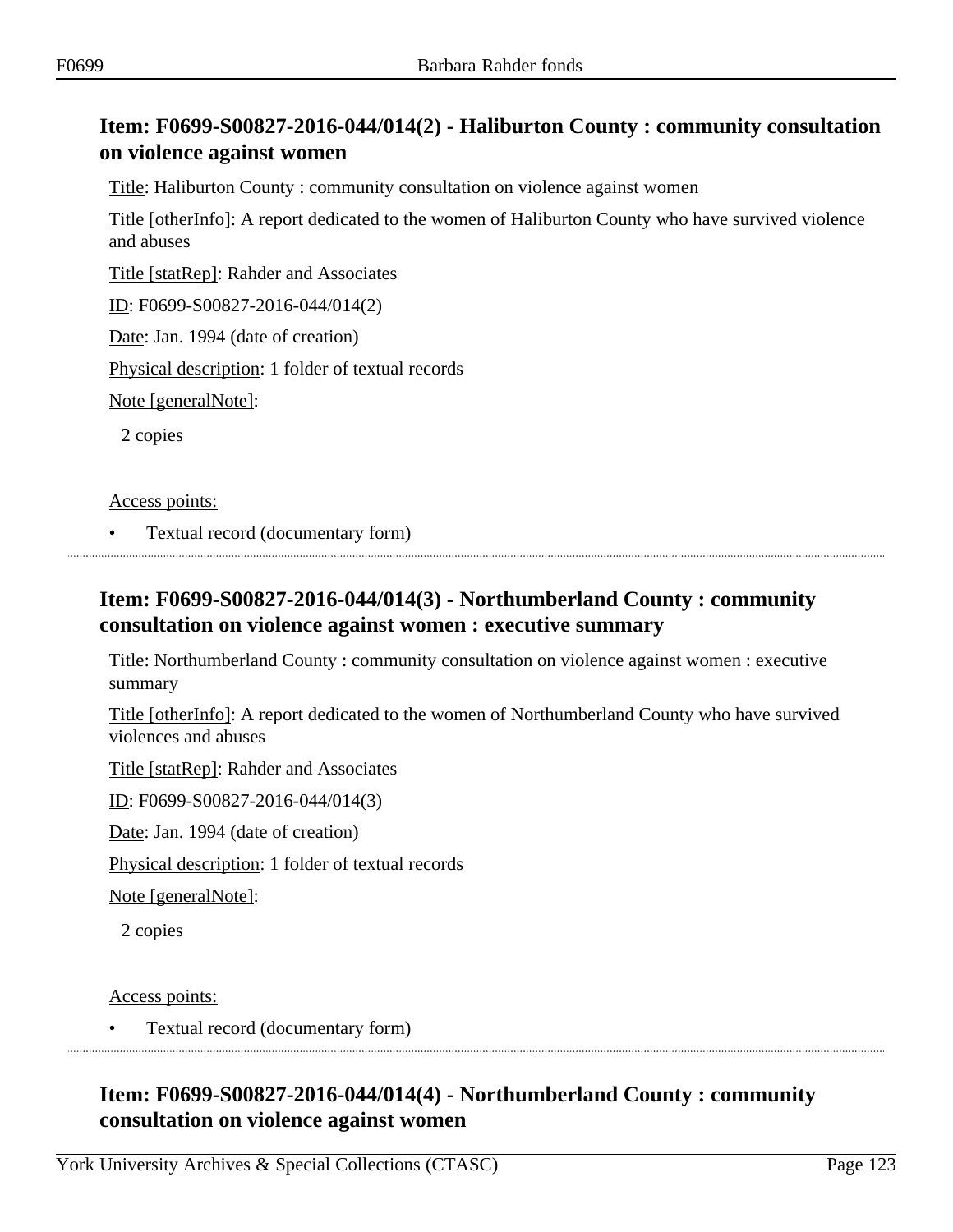Title: Northumberland County : community consultation on violence against women

Title [otherInfo]: A report dedicated to the women of Northumberland County who have survived violences and abuses

Title [statRep]: Rahder and Associates ID: F0699-S00827-2016-044/014(4)

Date: Jan. 1994 (date of creation)

Physical description: 1 folder of textual records

Note [generalNote]:

2 copies

### Access points:

• Textual record (documentary form)

# **File: F0699-S00827-2016-044/014(5) - Four Shelter : phase II : project coordination**

Title: Four Shelter : phase II : project coordination

ID: F0699-S00827-2016-044/014(5)

Date: 1993-1994 (date of creation)

Scope and content:

File consists of records pertaining to the implementation and management of phase II of this project, including correspondence, proposals, budgets, memoranda, agendas, working group reports, a launch event outline, action plans, and meeting notes.

Physical description: 1 folder of textual records

Access points:

• Textual record (documentary form) 

## **File: F0699-S00827-2016-044/014(6) - Four Shelter II : service provider training**

Title: Four Shelter II : service provider training

ID: F0699-S00827-2016-044/014(6)

Date: 1994 (date of creation)

Scope and content: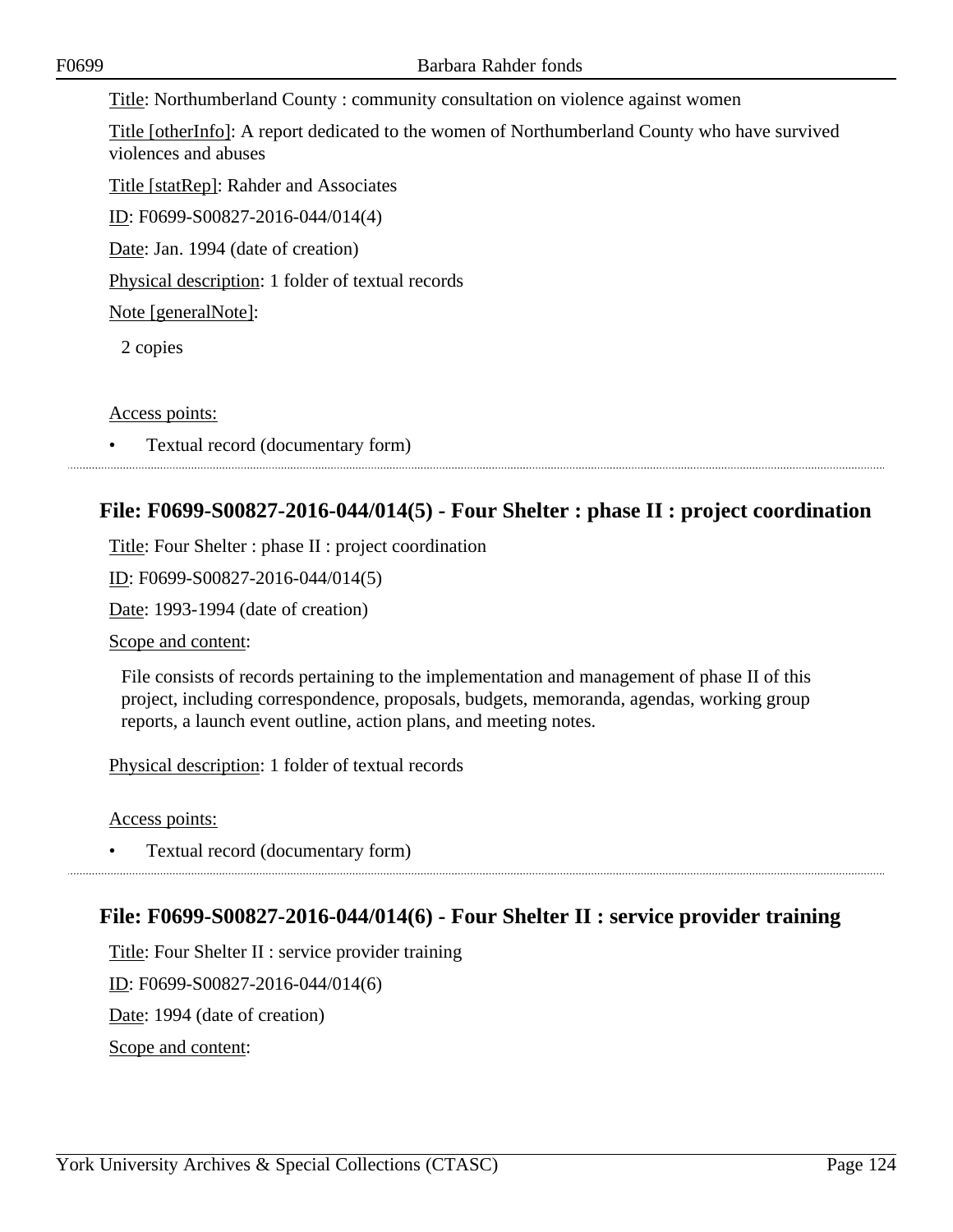File consists of the "Report on the anti-oppression organization change workshops for service providers" (Dec. 1994) by Rahder and Associates and an agenda and worksheets for service providers training, part of phase II of this project.

Physical description: 1 folder of textual records

Access points:

• Textual record (documentary form)

### **File: F0699-S00827-2016-044/014(7) - Four Shelter : phase II : schedules and tasks**

Title: Four Shelter : phase II : schedules and tasks

ID: F0699-S00827-2016-044/014(7)

Date: 1994 (date of creation)

Physical description: 1 folder of textual records

Access points:

• Textual record (documentary form)

## **Item: F0699-S00827-2016-044/014(8) - Women's action toward change : Durham Region : training materials**

Title: Women's action toward change : Durham Region : training materials

ID: F0699-S00827-2016-044/014(8)

Date: Aug. 1994 (date of creation)

Physical description: 1 folder of textual records

Access points:

• Textual record (documentary form)

## **Item: F0699-S00827-2016-044/014(9) - Women's action toward change : Peterborough County : training materials**

Title: Women's action toward change : Peterborough County : training materials

ID: F0699-S00827-2016-044/014(9)

Date: Aug. 1994 (date of creation)

Physical description: 1 folder of textual records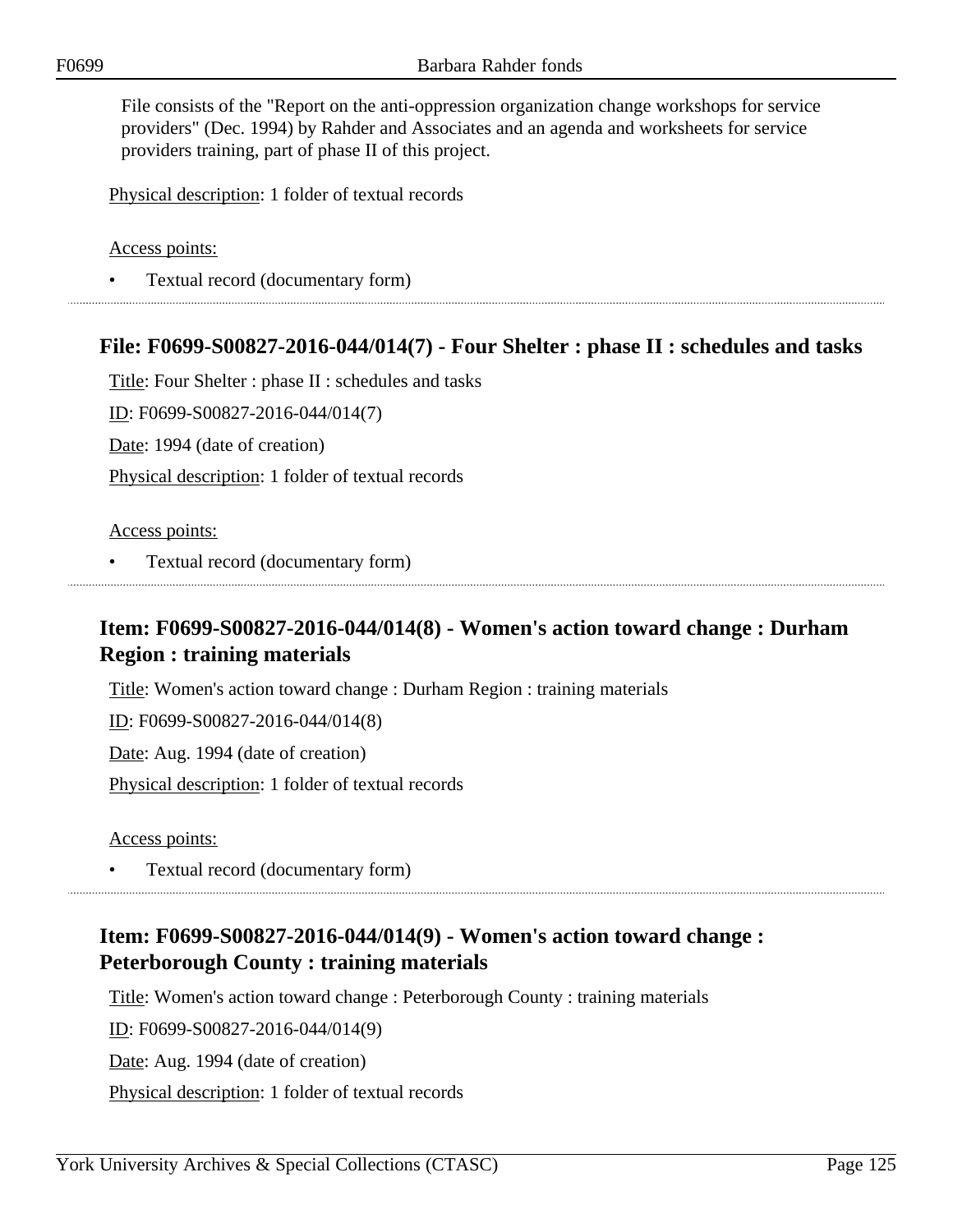• Textual record (documentary form)

## **Item: F0699-S00827-2016-044/014(10) - Women's action toward change : Victoria County : training materials**

Title: Women's action toward change : Victoria County : training materials

ID: F0699-S00827-2016-044/014(10)

Date: Aug. 1994 (date of creation)

Physical description: 1 folder of textual records

Access points:

• Textual record (documentary form)

## **Item: F0699-S00827-2016-044/014(11) - Women's action toward change : Northumberland County : training materials**

Title: Women's action toward change : Northumberland County : training materials

ID: F0699-S00827-2016-044/014(11)

Date: Aug. 1994 (date of creation)

Physical description: 1 folder of textual records

Access points:

• Textual record (documentary form)

### **File: F0699-S00827-2016-044/014(12) - Four Shelter : phase 3 : coordination**

Title: Four Shelter : phase 3 : coordination

ID: F0699-S00827-2016-044/014(12)

Date: 1994-1995 (date of creation)

Scope and content:

File consists of records pertaining to the implementation and management of phase III of the project, including workshop agendas, memoranda, notices, meeting minutes, one-day conference and proposal and budget, correspondence, a report on the WATCH information exchange sessions and participant lists.

Physical description: 1 folder of textual records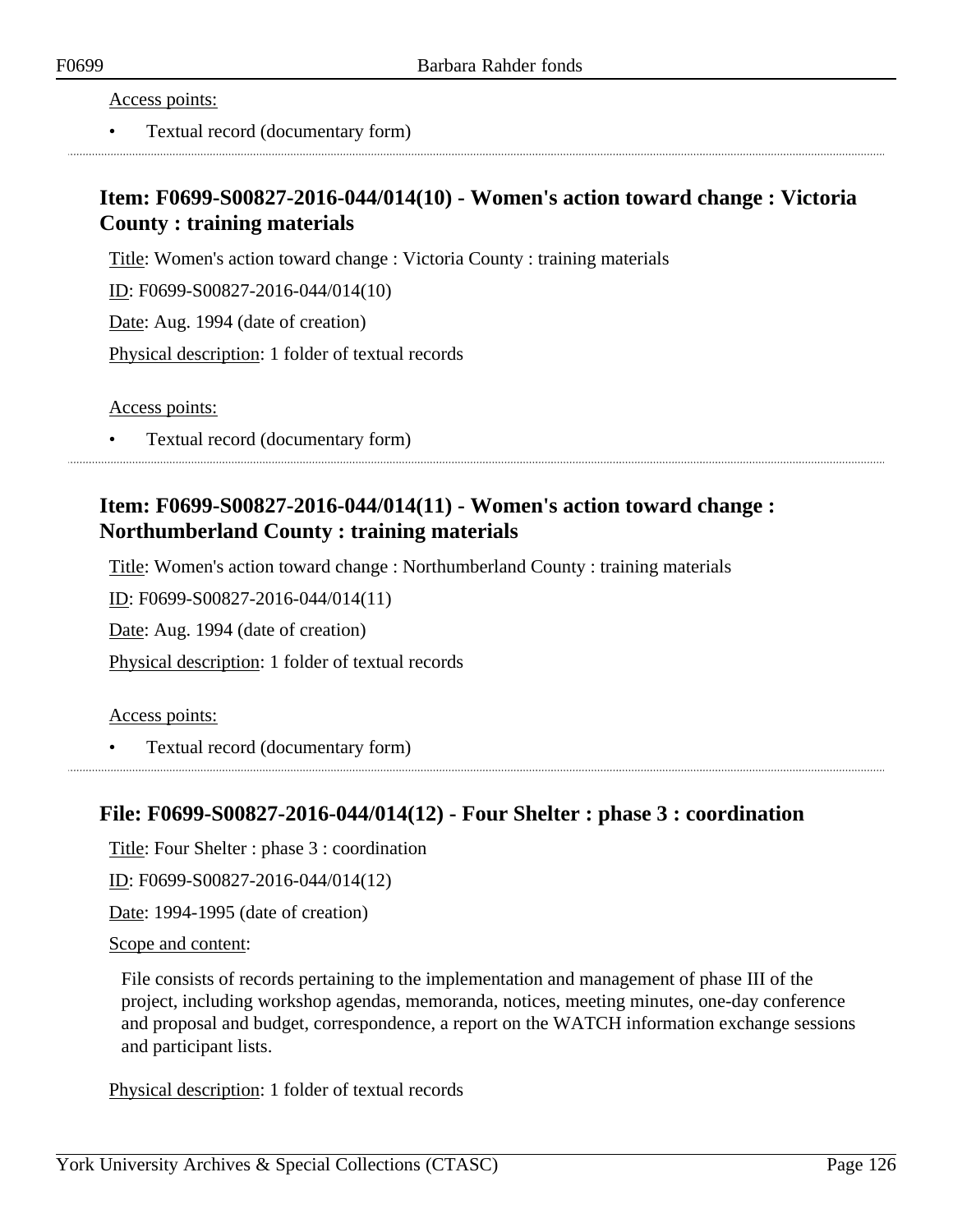• Textual record (documentary form)

## **Item: F0699-S00827-2016-044/014(13) - Strategic action plans developed at the WATCH conference : Women's Action Towards Change : Oshawa, Ontario**

Title: Strategic action plans developed at the WATCH conference : Women's Action Towards Change : Oshawa, Ontario

Title [statRep]: Rahder and Associates

ID: F0699-S00827-2016-044/014(13)

Date: 28 Jan. 1995 (date of creation)

Physical description: 1 folder of textual records

Note [generalNote]:

2 copies

#### Access points:

• Textual record (documentary form)

### **File: F0699-S00827-2016-044/014(14) - YMCA : anti-racist education**

Title: YMCA : anti-racist education

ID: F0699-S00827-2016-044/014(14)

Date: 1995 (date of creation)

Scope and content:

File pertains to Rahder and Associates' YMCA anti-racism project, including a proposal, memoranda, and a summary of workshps evaluations.

Physical description: 1 folder of textual records

Access points:

• Textual record (documentary form)

## **Item: F0699-S00827-2016-044/014(15) - Facilitator's guide : anti-racism education for YMCA of Peterborough, Victoria and Haliburton**

Title: Facilitator's guide : anti-racism education for YMCA of Peterborough, Victoria and Haliburton

Title [statRep]: Annamaria Menozzi, Barbara Rahder, Kay Blair